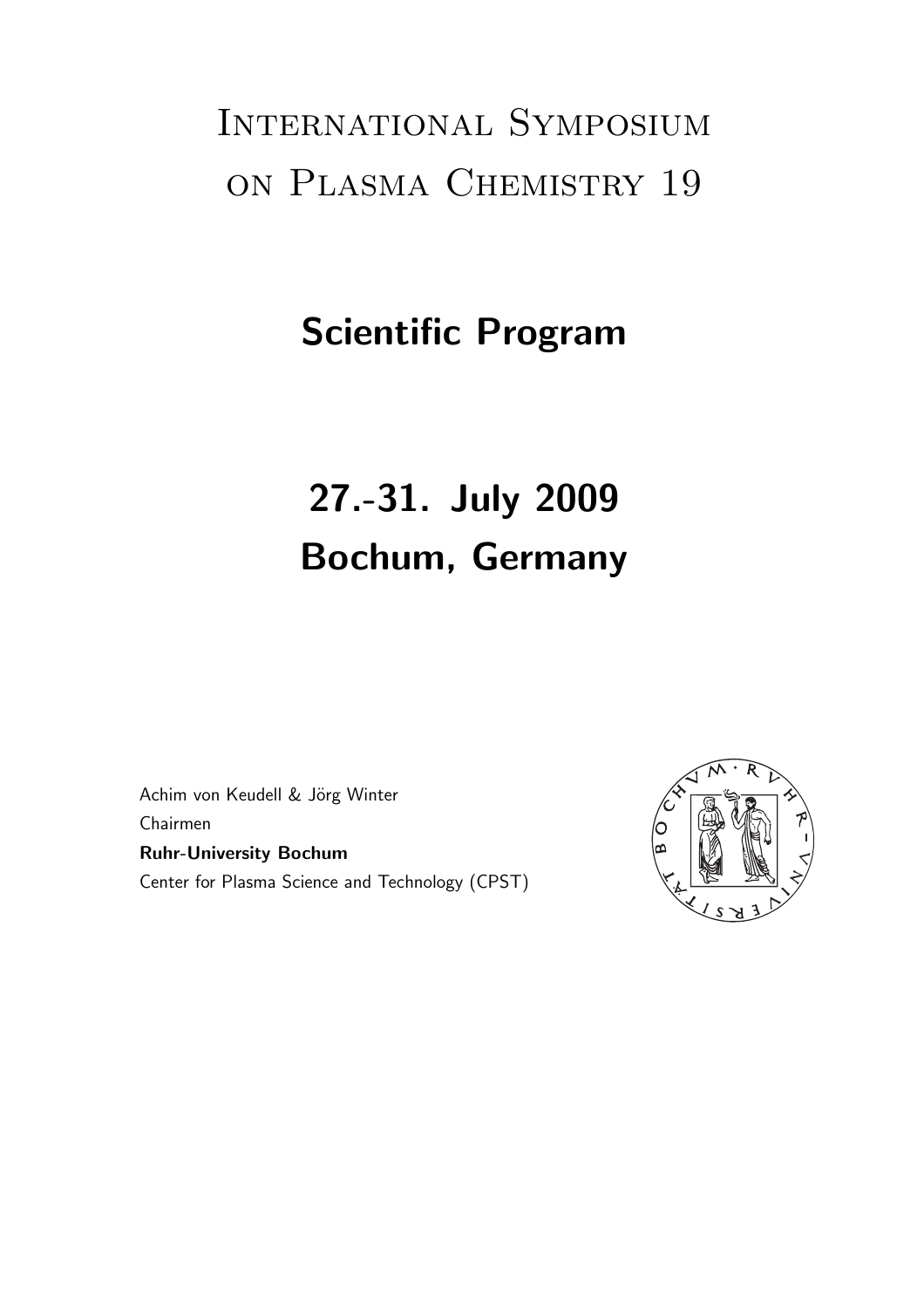#### International Organizing Comittee

Achim VON KEUDELL (Chair) (Univ. Bochum, GERMANY) Kunihide TACHIBANA (Past-Chair) (Kyoto Univ., JAPAN) Richard ENGELN (TU Eindhoven, THE NETHERLANDS) Steven GIRSHICK (Univ. Minnesota, USA) Francois GITZHOFER (Univ. Sherbrooke, CANADA) Juri GOLUBOVSKI (Univ. St. Peterburg, RUSSIA) Dirk HEGEMANN (EMPA,SWITZERLAND) Ulf HELMERSSON (Univ. Linköping, SWEDEN) Christoph LAUX (Univ. Paris, FRANCE) Francois ROSSI (ERC ISPRA, ITALY) Osamu TAKAI (Nagoya Univ., JAPAN)

#### Local Organizing Comittee

Achim VON KEUDELL (Chair) (University Bochum) Jörg WINTER (Co-Chair) (University Bochum) Peter AWAKOWICZ (University Bochum) Marc BOKE (Ruhr-University Bochum) Ralf Peter BRINKMANN (University Bochum) Uwe CZARNETZKI (University Bochum) Volker SCHULZ-VON DER GATHEN (University Bochum)

#### International Plasma Chemistry Society (IPCS) Board of Directors

Uwe KORTSHAGEN, President (USA) Pietro FAVIA, Vice-President (ITALY) Farzaneh AREFI-KHONSARI (FRANCE) Hynek BIEDERMAN (CZECH REPUBLIC) Gheorghe DINESCU (ROMANIA) Ellen FISHER (USA) Alexander FRIDMAN (USA) Francois GITZHOFER (CANADA) Masaru HORI (JAPAN) Jae Koo LEE (KOREA) Anthony MURPHY (AUSTRALIA) Christian OEHR (GERMANY) Ken OKAZAKI (JAPAN) Boris POTAPKIN (RUSSIA) Yi-Kang PU (CHINA) Richard VAN DE SANDEN (NETHERLANDS) Achim VON KEUDELL (GERMANY) Michael R. WERTHEIMER (CANADA)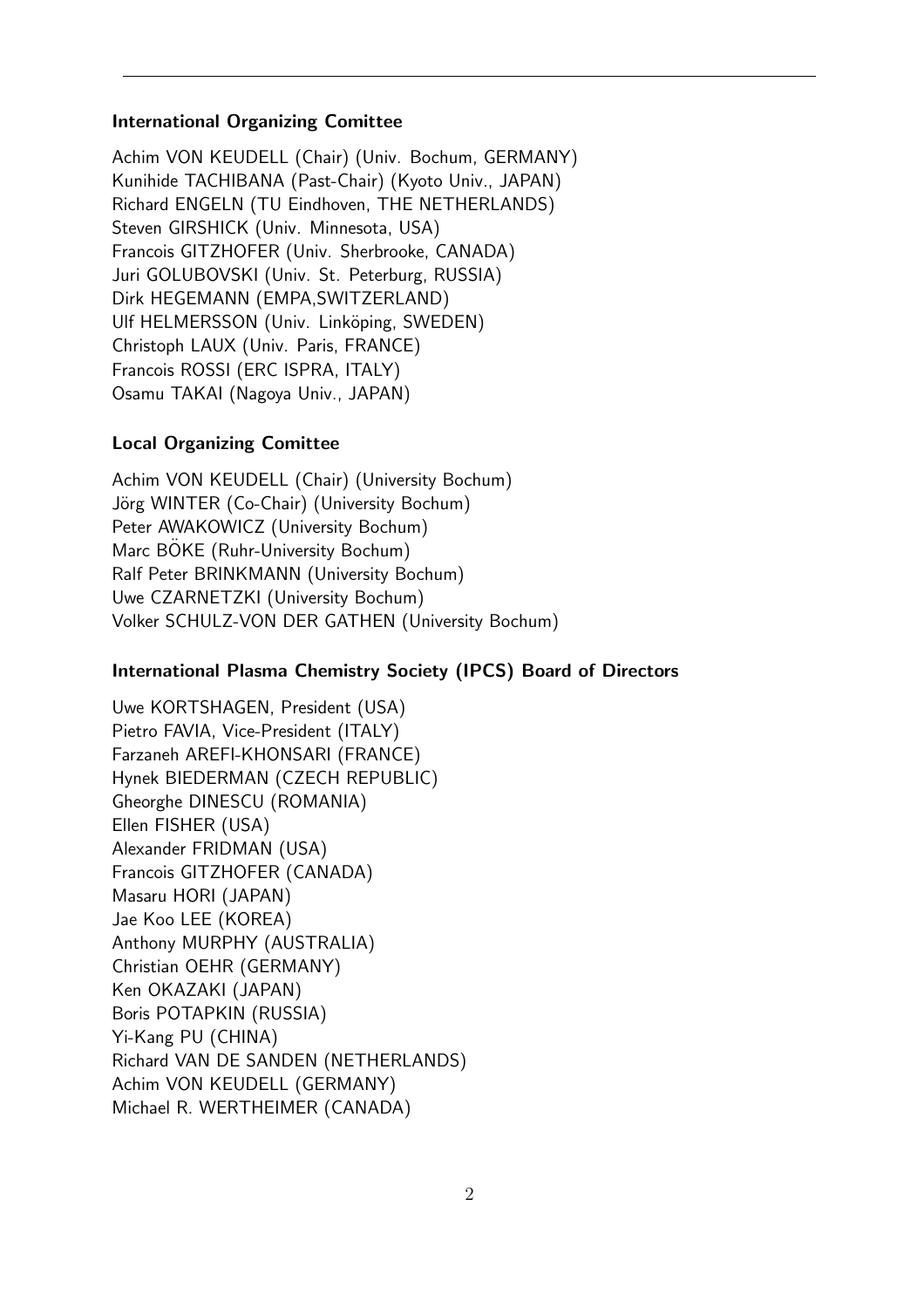

Dear Members and Guests of the International Plasma Chemistry Society,

As Minister for Innovation, Science, Research and Technology of the State of North Rhine-Westphalia I am pleased to act as patron for your International Symposium on Plasma Chemistry ISPC19.

Plasma science and technology is a key research area of the 21st century. Many products of our daily life depend on successful plasma processes, ranging from computers to energy saving lamps. Plasmas are used for the creation of nanostructures with unrivalled precision and for functional coatings to give products superior surface properties. The newest development is the use of plasmas in life science as sterilisation tools or as methods to generate biocompatible medical devices and materials. All these applications are realized to date, because plasmas are extremely versatile and can be adapted to many different tasks. This success story over the past few decades was only possible because many disciplines ranging from physics and chemistry to electrical engineering and biology worked together in a truly world-wide interdisciplinary effort.

The International Symposium on Plasma Chemistry, being the largest conference in this field, will provide you with an opportunity to present and review new research on both fundamental and applied topics, to exchange ideas, and to promote international cooperation. Ruhr University Bochum is an excellent choice for the venue of your conference. Plasma Science is one of the key research areas of Ruhr University as being expressed by the establishment of the interdisciplinary research group "Center for Plasma Science and Technology" and the upcoming Research Department "Plasmas with Complex Interactions". They are an integral part and parcel of teaching and research activities at Ruhr University Bochum.

I would like to wish you a most successful conference, and I hope you'll participate in stimulating lectures and discussions. The City of Bochum and the Ruhr area offer their own special brand of hospitality and a unique atmosphere which you will enjoy and always remember.

Prof. Dr. Andreas Pinkwart Minister of Innovation, Science, Research and Technology North-Rhine Westphalia, Germany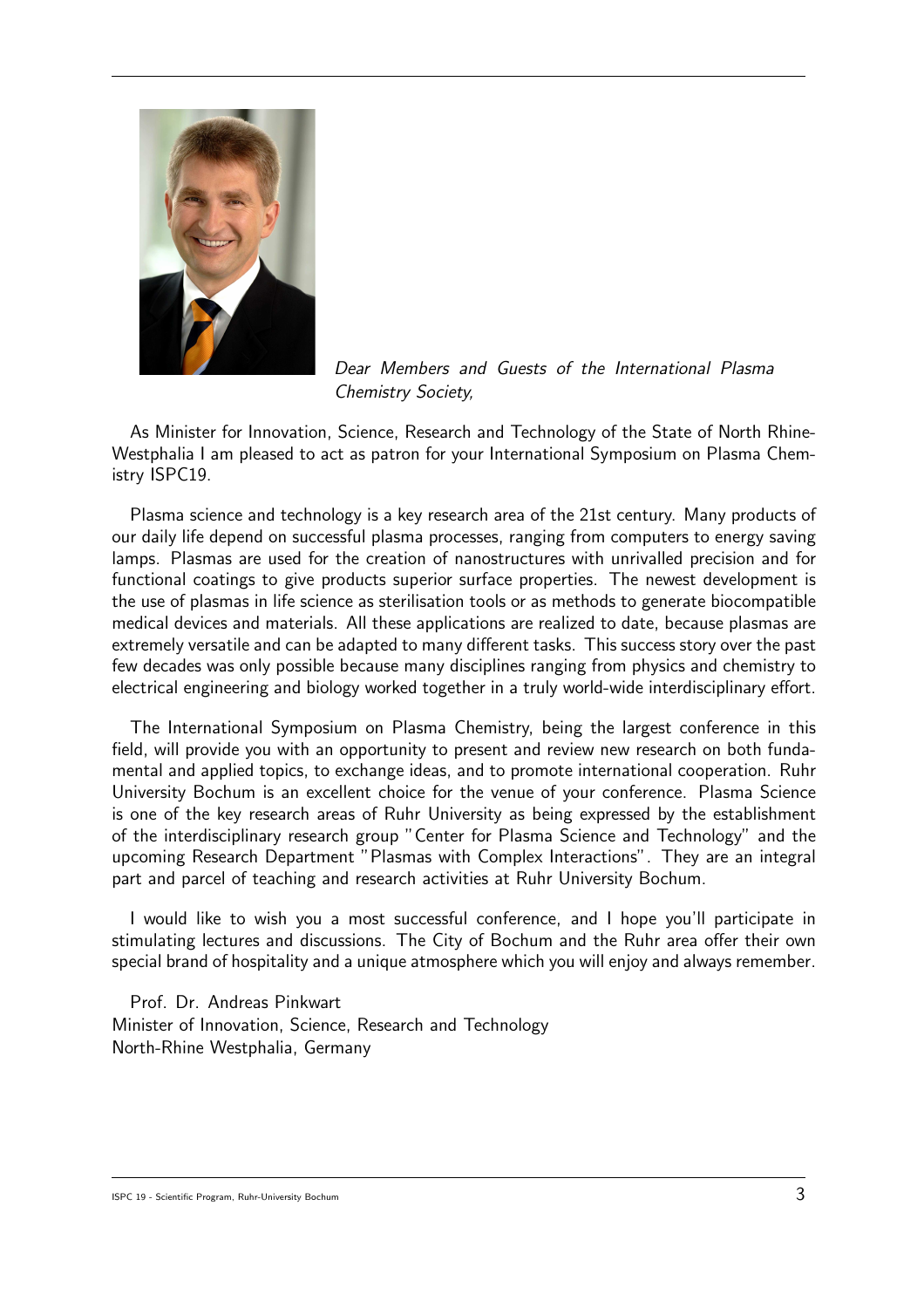Dear Colleagues,

we would like to welcome you to the 19th International Symposium on Plasma Chemistry (ISPC). The Bochum *Center for Plasma Science and Technology* as being one of the largest university based plasma groups in Europe is honored to host this symposium 2009 and we wish you interesting and inspiring lectures, most fruitful discussions and a wonderful stay on the campus of Ruhr-University Bochum.

Plasma physics and technology at Bochum has a tradition of more than 40 years, with subjects evolving from fundamental fusion research to more applied topics today. In 1991, the Ruhr-Bochum university already hosted ISPC 10 (Chairman Prof. K. Wiesemann) and many scientists, especially from eastern Europe share good memories, as it has been their first chance to travel to the west after the end of the cold war.

The current field of plasma chemistry is lively and evolving, and crosses the borders between many disciplines ranging from natural to engineering sciences. It is a true key technology and the stepping stone for numerous applications of our daily life. This is reflected in the scientific program of the symposium, which encompasses a broad range of topics from fundamentals to applied research. The International Organizing Committee (IOC) invited key experts to present the recent progress and to highlight exiting new developments in the field. In addition, the IOC introduces also new elements starting with ISCP 19 to make the scientific exchange at this conference series even more efficient:

- The website of the International Symposium on Plasma Chemistry will stay permanently online at www.ispc-conference.org. It will serve as the central access point for this and future ISPC meetings. In addition, an online version of the proceedings of ISPC 19 is provided, which remains available via internet after the symposium. Thanks to a great effort by Prof. K. Tachibana, the proceedings of all previous ISPC conferences may be reached via www.ispc-conference.org as well.
- Two special sessions Plasma-ALD and Plasma Modeling: Nuts and Bolts with a tutorial character are arranged to highlight the recent progress in this field and to educate the attendees.
- This years Plasma Chemistry Award recipient (Prof. J. Heberlein) is honored by a special plenary award lecture, scheduled for Wednesday July 29, 9:20 a.m., Audimax. The IOC also pre-selected a series of best paper finalists, as being highlighted in the scientific program. The awards are selected among these finalists, and will be presented at the social dinner on July 30.

The International and the Local Organizing Committees wish you a most enjoyable meeting in Bochum.

with best wishes

lin ta hudel

Achim von Keudell Jörg Winter Ruhr-University Bochum Ruhr-University Bochum

Chair Co-Chair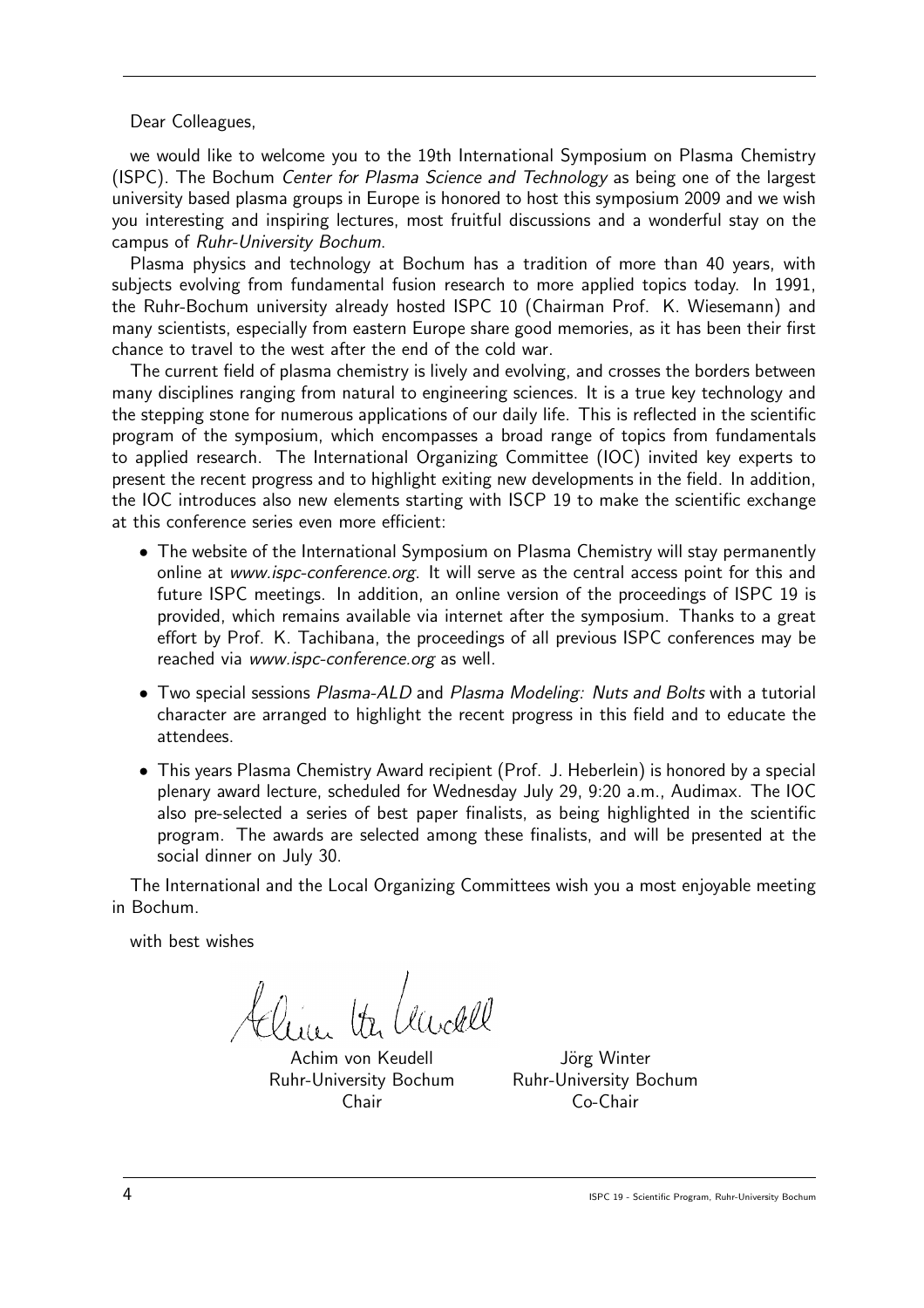# **Contents**

| <b>General Information</b>                                                                                     | $\overline{7}$ |
|----------------------------------------------------------------------------------------------------------------|----------------|
|                                                                                                                | $\overline{7}$ |
|                                                                                                                | $\overline{7}$ |
|                                                                                                                | $\overline{7}$ |
|                                                                                                                | $\overline{7}$ |
|                                                                                                                | 8              |
| Lecture Halls - Locations enterprise research and contained a series of the series of the series of the series | 8              |
|                                                                                                                | 9              |
|                                                                                                                | 9              |
|                                                                                                                | 9              |
|                                                                                                                | 10             |
| General Assembly Albert Library Albert Library Albert Library Albert Library Albert Library Albert Library Alb | 10             |
|                                                                                                                | 10             |
| Author guidelines                                                                                              | 10             |
|                                                                                                                | 10             |
|                                                                                                                | 10             |
| Social Program                                                                                                 | 10             |
|                                                                                                                | 11             |
|                                                                                                                | 12             |
|                                                                                                                | 12             |
|                                                                                                                |                |
| Symposium Program                                                                                              | 13             |
|                                                                                                                | 13             |
|                                                                                                                | 13             |
|                                                                                                                | 13             |
|                                                                                                                | 14             |
| <b>Oral Contributions</b>                                                                                      | 16             |
|                                                                                                                | 16             |
|                                                                                                                | 16             |
|                                                                                                                | 16             |
| Non-equilibrium effects and AP plasma processes 1                                                              | 16             |
| Special - Plasma-enhanced atomic layer deposition                                                              | 17             |
|                                                                                                                | 17             |
| Non-equilibrium effects and AP plasma processes II                                                             | 17             |
|                                                                                                                |                |
|                                                                                                                | 18             |
| Diagnostics and modeling in plasma chemistry I                                                                 | 18             |
| Plasma deposition and treatment of polymers II Almanda, Almanda, Almanda, Almanda, Almanda, Almanda, Almanda,  | 18             |
| Plasma spray and thermal plasma material processing resonances and such a set of the                           | 18             |
|                                                                                                                | 19             |
|                                                                                                                | 19             |
| Environmental applications: combustion, abatement, cleaning, recycling                                         | 19             |
|                                                                                                                | 20             |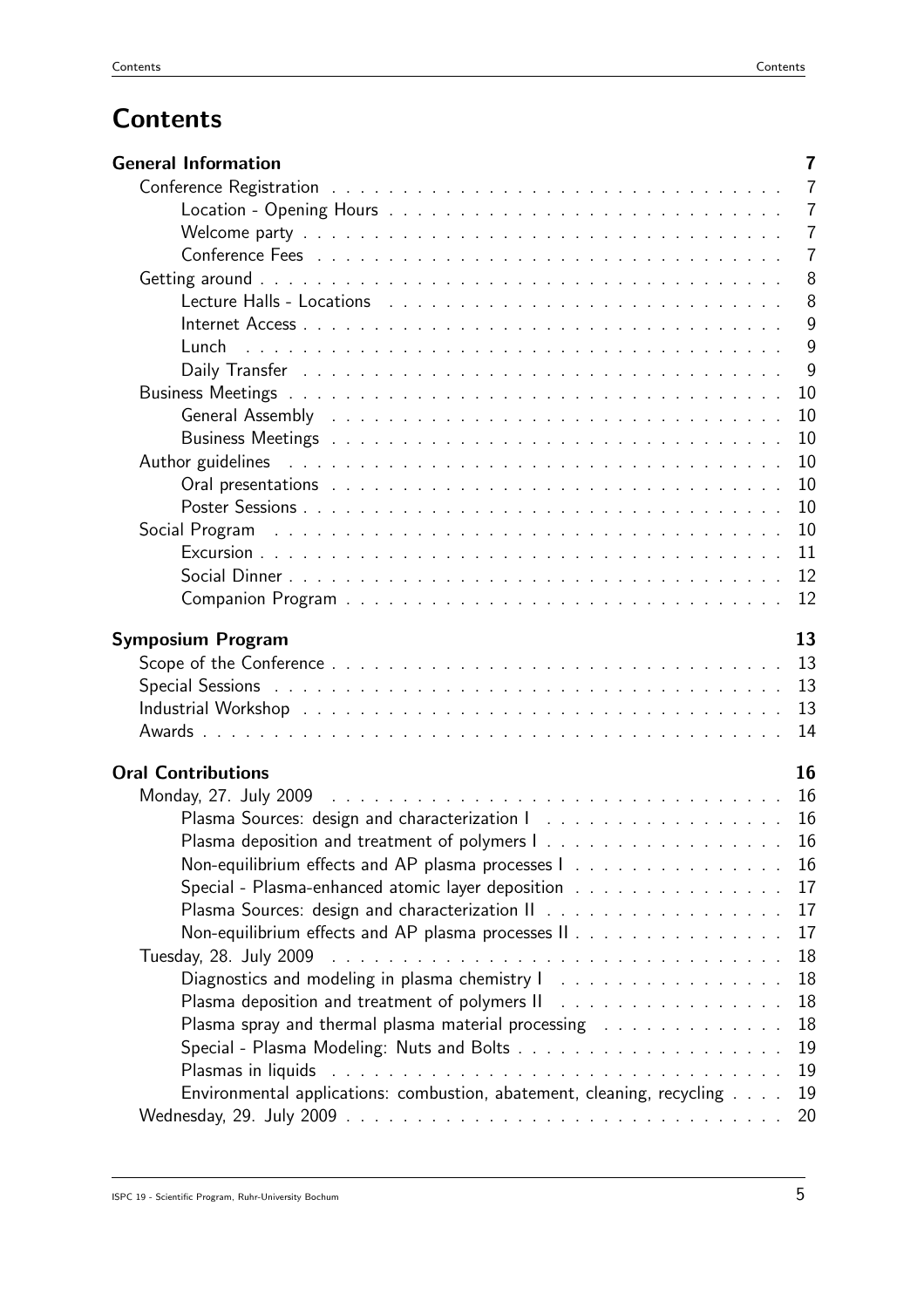| Microdischarges and microplasmas resonances and contained a series and microplasmas resonances and contained a                                          |          |
|---------------------------------------------------------------------------------------------------------------------------------------------------------|----------|
|                                                                                                                                                         |          |
|                                                                                                                                                         | 22       |
|                                                                                                                                                         | 22       |
| Plasma deposition of inorganic films and hard coatings                                                                                                  | 22       |
|                                                                                                                                                         | 22       |
|                                                                                                                                                         | 23       |
| Plasma processing for micro-electronics and -mechanics (Alexandra Alexandra Alexandra Alexandra Alexandra Alex                                          | 23       |
|                                                                                                                                                         | 23       |
|                                                                                                                                                         | 24       |
|                                                                                                                                                         | 24       |
|                                                                                                                                                         | 24<br>24 |
|                                                                                                                                                         |          |
| <b>Poster Contributions</b>                                                                                                                             | 26       |
|                                                                                                                                                         | 26       |
|                                                                                                                                                         | 26       |
|                                                                                                                                                         | 28       |
| Non-equilibrium effects and atmospheric pressure plasmas resonance and all the equilibrium effects and atmospheric pressure all the equilibrium effects | 31       |
|                                                                                                                                                         | 33       |
|                                                                                                                                                         | 35       |
|                                                                                                                                                         | 35       |
| Plasmas in liquids and a subsequently and a subsequently and a subsequently set of the subsequently set of the                                          | 38       |
|                                                                                                                                                         | 39       |
| Environmental applications: combustion, abatement, cleaning                                                                                             | 41       |
|                                                                                                                                                         | 43       |
|                                                                                                                                                         | 45       |
|                                                                                                                                                         | 45       |
|                                                                                                                                                         | 46       |
|                                                                                                                                                         | 47       |
|                                                                                                                                                         | 49       |
| Plasma processing for microelectronics and -mechanics                                                                                                   | 49       |
| Plasma deposition of inorganic films and hard coatings                                                                                                  | 50       |
|                                                                                                                                                         | 52       |
|                                                                                                                                                         |          |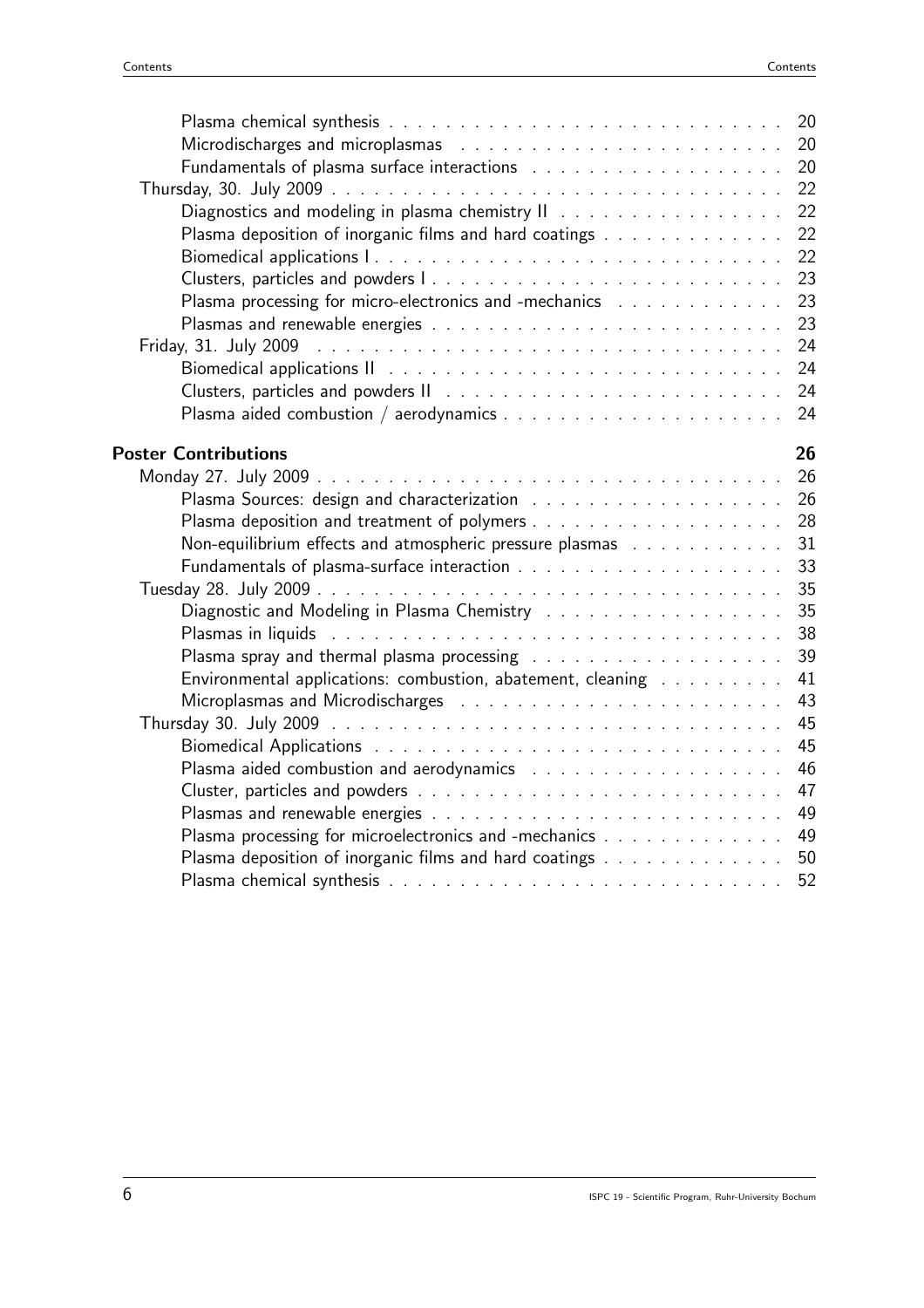# General Information

## Conference Registration

#### IPSC 19 - Office

mailing address: Marc Böke, Petra Burkhardt ISPC 19 Secretary, Ruhr-University Bochum NB 7 / 166 Universitätsstr. 150 D-44780 Bochum, Germany E-mail: info@ispc-conference.org FON: +49 (0)234 32 28757 FAX: +49 (0)234 32 14958

#### During the conference: FON: +49 (0)234 32 25000 FAX: +49 (0)234 32 14399

#### Location - Opening Hours

All sessions are held at the Campus of Ruhr-University Bochum. Please register first at the registration desk, which is situated in the Foyer of Audimax, to receive your conference materials. The office hours of the registration and information desks are as follows:

| 26 (Sunday)    | 16:00-21:00 h |
|----------------|---------------|
| 27 (Monday)    | 07:30-21:00 h |
| 28 (Tuesday)   | 07:30-18:00 h |
| 29 (Wednesday) | 07:30-12:00 h |
| 30 (Thursday)  | 07:30-18:00 h |
| 31 (Friday)    | 07:30-14:00 h |
|                |               |

At registration, you will receive a badge, which gives you access to all official activities and events. Please wear it throughout the symposium and social events.

#### Welcome Party

During registration hours on July 26th, a small snack and drinks will be provided in the foyer of the Audimax (18:00-21:00 h).

#### Conference Fees

The symposium fee includes the book of abstracts, an USB-stick containing the proceedings, all coffeebreaks and a lunch ticket during the conference week.

Workshop fee is included in the symposium fee.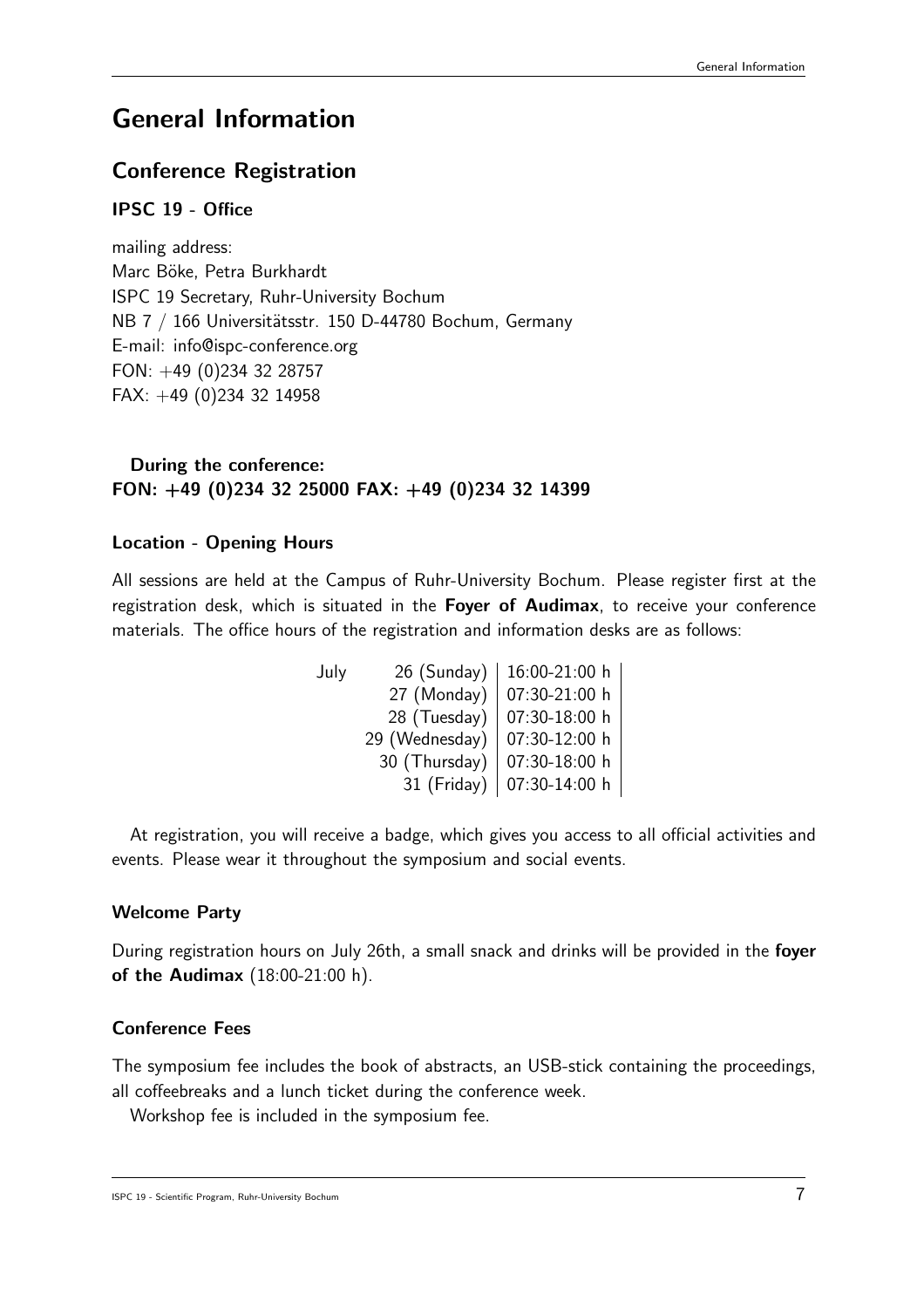|                     | before June 15th      | on site              |
|---------------------|-----------------------|----------------------|
| Symposium (regular) | 350€                  | 400€                 |
| Symposium (student) | 180€                  | 230€                 |
| Symposium Dinner    | 50€                   | $50 \in$             |
| Summer School       | 280€                  | 280€                 |
| Excursion           | $30 \in$              | $30 \in$             |
| Workshop*           | $(30 \in \mathbb{R})$ | $30 \in \mathcal{C}$ |

## Getting around

#### Lecture Halls - Locations



The plenary lectures will take place in the **Audimax** at the center of the Campus. The invited and contributed lectures will take place in the HZO (Hörsaal Zentrum Ost). The poster sessions will take place in the foyer of the Audimax.

#### Message Board

A message board os provided near the registration desk for announcements.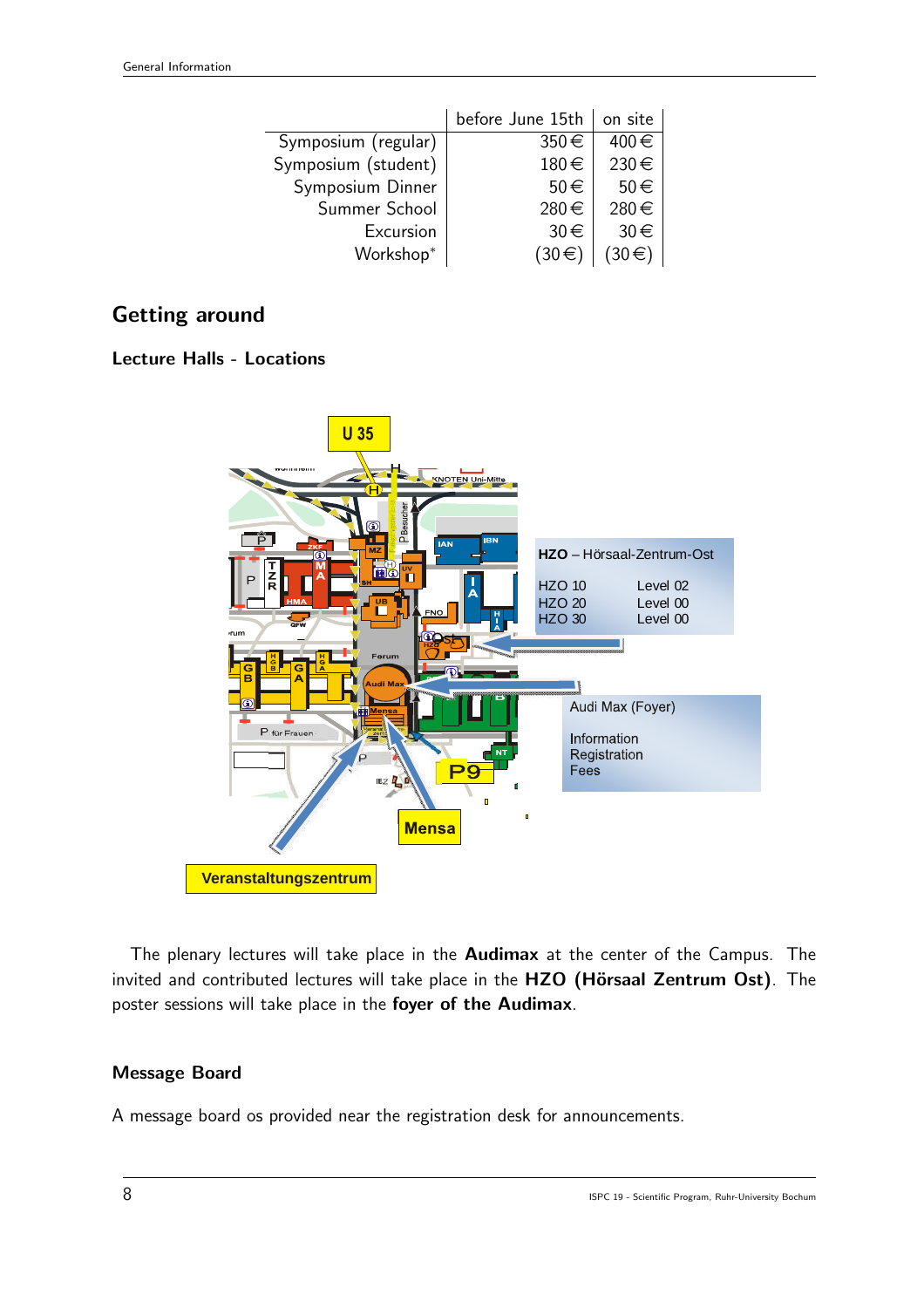#### Internet Access

Wireless LAN environment is available on the campus (excluding inside of the Audimax lecture hall). In addition, a central plugin station is provided in the foyer of Audimax to hook up your laptop. An Access ID is provided with your conference material.

#### Lunch

You receive with your conference material a personalized lunch ticket, which you may use in the central dining area (Mensa). This lunch ticket is only valid during central opening hours (11:00-14:00) of the Mensa.

#### Daily Transfer from Downtown to the Campus

You may reach the campus of Ruhr-University Bochum easily via the subway U35 direction Bochum Hustadt until the stop Universität. If you buy a single ticket you need Preisstufe A. The subway runs during rush hour every 5 min and it takes  $\sim$  9 minutes from the Bochum main station to the campus.

|                                                | Hotel to            |         | Bochum Main     |
|------------------------------------------------|---------------------|---------|-----------------|
|                                                |                     |         | <b>Station</b>  |
|                                                | Bochum Main Station |         | to Campus       |
| Hotel                                          | Bus                 | Tram    | Underground     |
| Renessaince Bochum Hotel ****                  |                     | 308/318 | U <sub>35</sub> |
| Courtyard by Marriot Bochum Stadtpark ****     |                     | 308/318 | U <sub>35</sub> |
| Ramada Bochum ****                             |                     | 308/318 | U <sub>35</sub> |
| Renessaince Bochum Hotel ****                  |                     | 308/318 | U <sub>35</sub> |
| Park Inn Bochum ****                           |                     |         | U <sub>35</sub> |
| Wald- & Golfhotel Lottental **** (walking dis- | 375                 |         |                 |
| tance)                                         |                     |         |                 |
| Achat Bochum ****                              | 368                 |         | U <sub>35</sub> |
| Acora ***                                      |                     |         | U <sub>35</sub> |
| Ostmeier ***                                   |                     |         | U <sub>35</sub> |
| Plaza ***                                      |                     |         | U <sub>35</sub> |
| Ibis Zentrum **                                |                     |         | U <sub>35</sub> |

With your conference material you receive a weekly pass of the local transportation system, which allows you unlimited travel within the region A of the local Bochum transportation system.

ISPC 19 - Scientific Program, Ruhr-University Bochum  $9$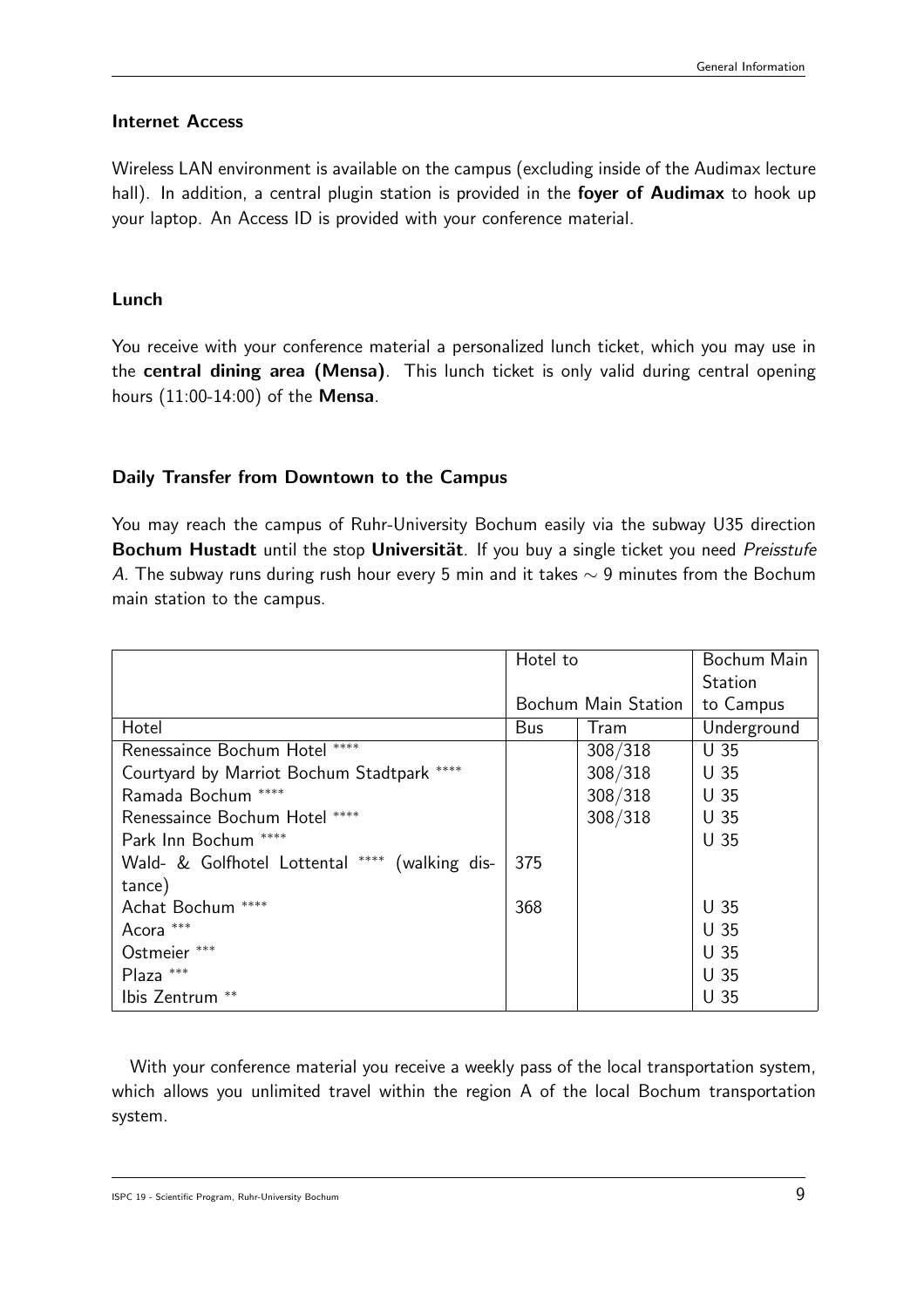# Business Meetings

### General Assembly

The registered participants at the biennial ISPC are automatically members of the International Plasma Chemistry Society (IPCS) for the two years following the Symposium. Membership fee is included in the registration fee of the ISPC. The IPCS General Assembly will be held in the Audimax at 13:00 on Friday, July 31. All members are requested to attend the General Assembly for the purpose of approvals of the election of the Board of Directors, operating principles and future plans of the ISPC, etc.

An official ballot is included in your registration material as a color sheet. A ballot box is placed at the registration desk from 09:00 on Monday, 27 July, to 12:00 on Thursday, 30 July. Delayed ballots are invalid.

### Business Meetings

Individual board meetings and business meetings are held in **Seminarraum 1.4 on level 1** of the central dining area (Mensa). Directions to these room are indicated on site. The attendees of those meetings are informed individually.

# Author guidelines

### Oral presentations

The length of the plenary lectures is  $40 + 5$  min discussion, of the topical invited lectures 25  $+$  5 min discussion, and of the contributed lectures 15  $+$  5 min discussion. As format, we only allow Powerpoint- or PDF-files. To upload your presentation via CD or USB stick, please contact the ISPC staff member in the session room at least a half day before your talk. If you wish to test your talk before uploading (in case you have movies etc.), please contact the staff at the registration desk.

#### Poster Sessions

Three poster sessions are arranged on Monday, Tuesday and Thursday afternoon. The format of the poster boards allows poster sizes with a width of  $\sim$  90 cm and a height of  $\sim$  130 cm (DIN A0 portrait). Please put up your poster during the morning coffee breaks prior to your assigned poster session. The number, as being indicated in the final program, is attached to the poster board. Please remove your poster after the poster session. We take no responsibility for left poster.

# Social Program

The conference will provide a social program for the participants and for their companions. Wednesday afternoon is reserved for an excursion to the Open-Air Museum Hagen including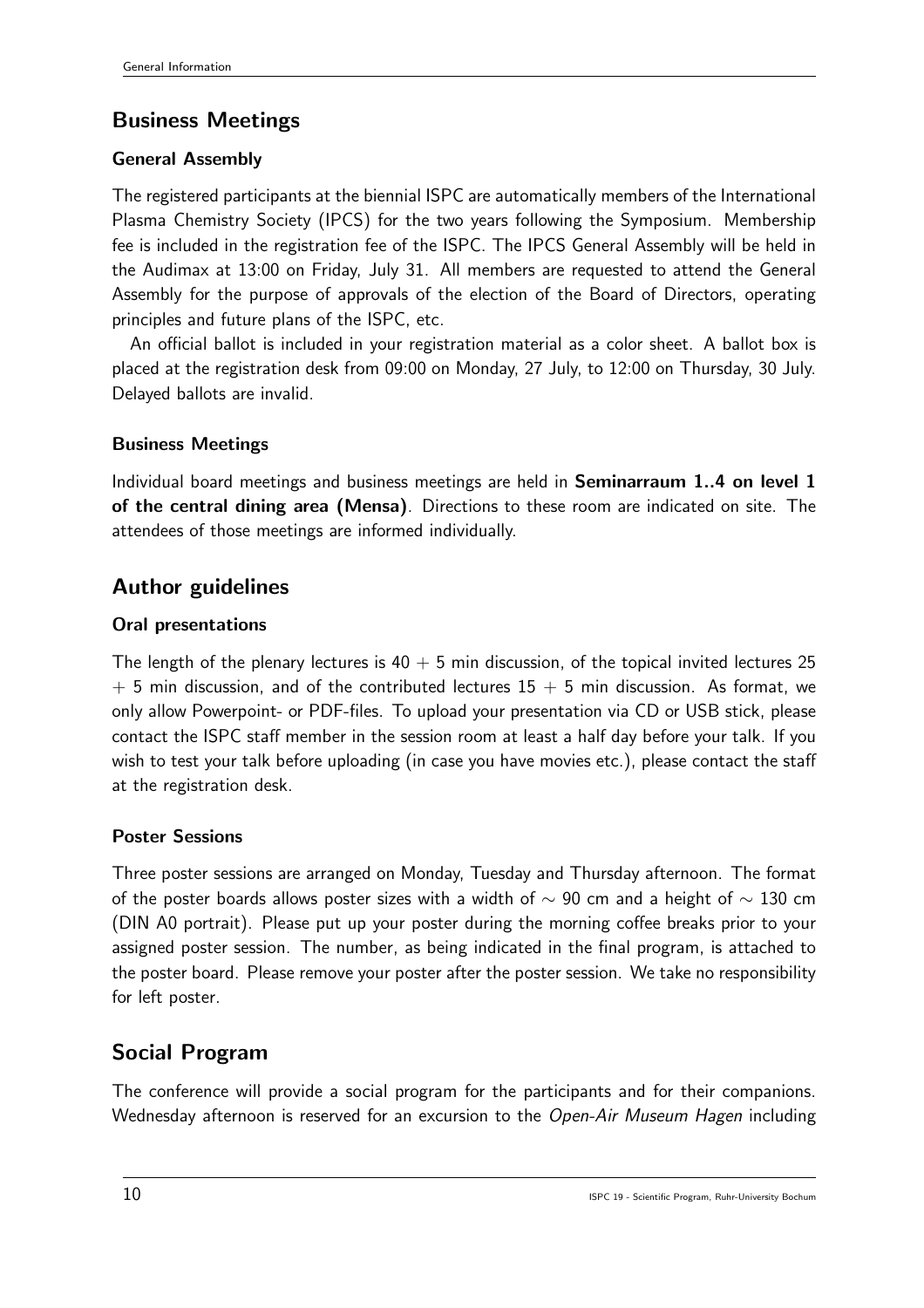guided tours and a barbecue. A social dinner will take place on Thursday evening. The excursion and the social dinner need to be booked in advance via the website. You may also get additional tickets for these activities at the registration desk until Tuesday noon.

In addition, a diverse social program for accompanying persons is organized with tours into the region on Monday, Tuesday and Thursday.

#### Excursion - Open Air Museum Hagen Wednesday, July 29, 2009

The Open Air Museum Hagen provides a hands on experience on the history of crafts and industrialization. Embedded into a beautiful valley of the 'Bergische Land', over 60 historical buildings are collected from all over North-Rhine-Westfalia and reconstructed in their original states. Visitors can watch craftsmen to perform old skills in over 20 historic shops. The Open-Air Museum Hagen was founded in 1960. Thirteen years later it was opened to the public. In contrast to many other open air museums, where the history of farming is in the focus of the exhibition, the *Open Air Museum Hagen* emphasizes the history of technology. Beginning with the end of the 18th century, over the early industrialization until its full development in the beginning of the 20th century, the visitors experience the advent of craftsmanschip and commerce in the region. The excursion will begin with guided tours through the exhibition and into the workshops, where old crafts are on display. In the later afternoon, (about 17:00) a barbecue and drinks will be provided for all participants. The fee for the excursion is  $30 \in$ (including transportation, fees, barbecue).



Figure 1: Departure Buses to the Excursion

The buses to the open air museum Hagen start at 13:30 from the *N-Südstrasse*, as indicated on Fig. 1. You are invited to join a guided tour through the exhibition (length 1 hour) or to explore the museum on your own. The guided tours start at 15:00 and at 16:00 (you will find more detailed information in your conference material). Please select one tour ! The title of the guided tour and the spoken language of the tour guide is indicated on the bus. Please step into the bus, which matches your choice. A staff member in each bus will assist you throughout the trip.

ISPC 19 - Scientific Program, Ruhr-University Bochum  $11$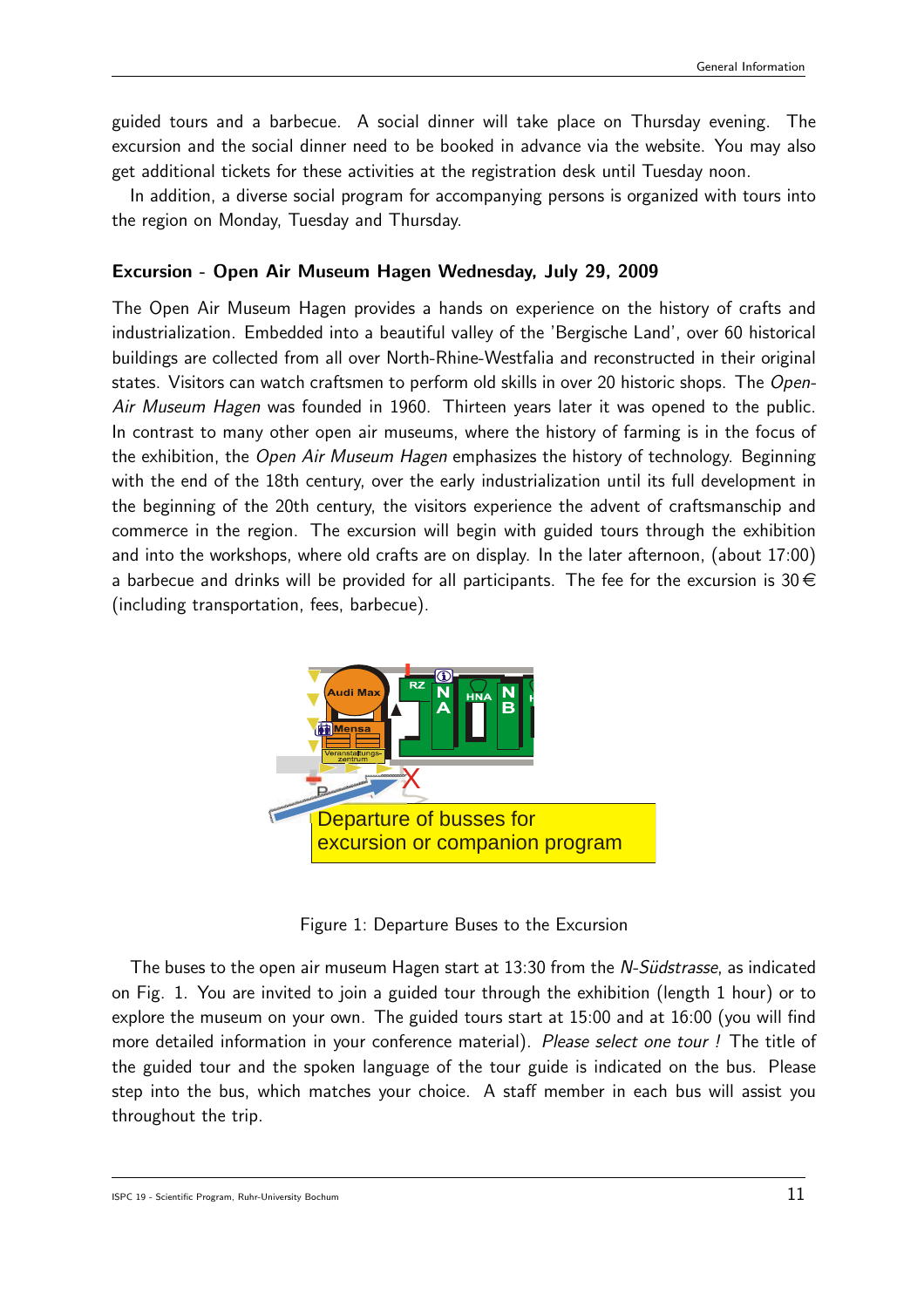The buses will return from the open air museum starting at 19:30. You can expect your arrival in Bochum at 20:00.

#### Social Dinner Thursday, July 30, 2009

The social dinner (19:30) takes place in the central dining hall of the Campus of Ruhr-University Bochum featuring great food and spectacular music. During the social dinner the Plasma Chemistry Award will be presented as well as the winners of the best paper awards. The fee for the social dinner is  $50 \in (all$  inclusive).

#### Companion Program

A diverse social program for accompanying persons is organized with tours into the region on Monday, Tuesday and Thursday. You are asked to register and pay the fee for the trip at the registration desk during the conference. The buses for these trips start on the N-Südstrasse (see map on Fig. 1).

- Monday, July 27, 2009 Münster and Moated Castle Nordkirchen, the Versailles of North-Rhine Westphalia. Departure  $9.00$  - Return 18.30. Daytrip by bus to the city of Münster (85 km north of Bochum). Guided tour through the town, entry and guided tour in the Water Castle Nordkirchen. Fee:  $27 \in /$  person
- Tuesday, July 28, 2009 Cologne. Departure 9.00 - Return 18.30. Daytrip by bus to Cologne (80 km south-west of Bochum), guided tour through the cathedral, tour through downtown, entry and guided tour through the Chocolate Museum. Fee:  $40 \in /$  person
- Thursday, July 30, 2009 Industrial Heritage
	- Departure 9.00 Uhr Return 17.00 Uhr Guided tour through the monumental Coal Mine Zollverein, (one of the UNESCO World Cultural Heritage), entry and guided tour Villa Hügel (well-known for great exhibitions, currently: Renoir, Monet, van Gogh, Gaugin, Matisse, Dali), lovely Lake Baldeney including boat trip.  $35 \in /$  person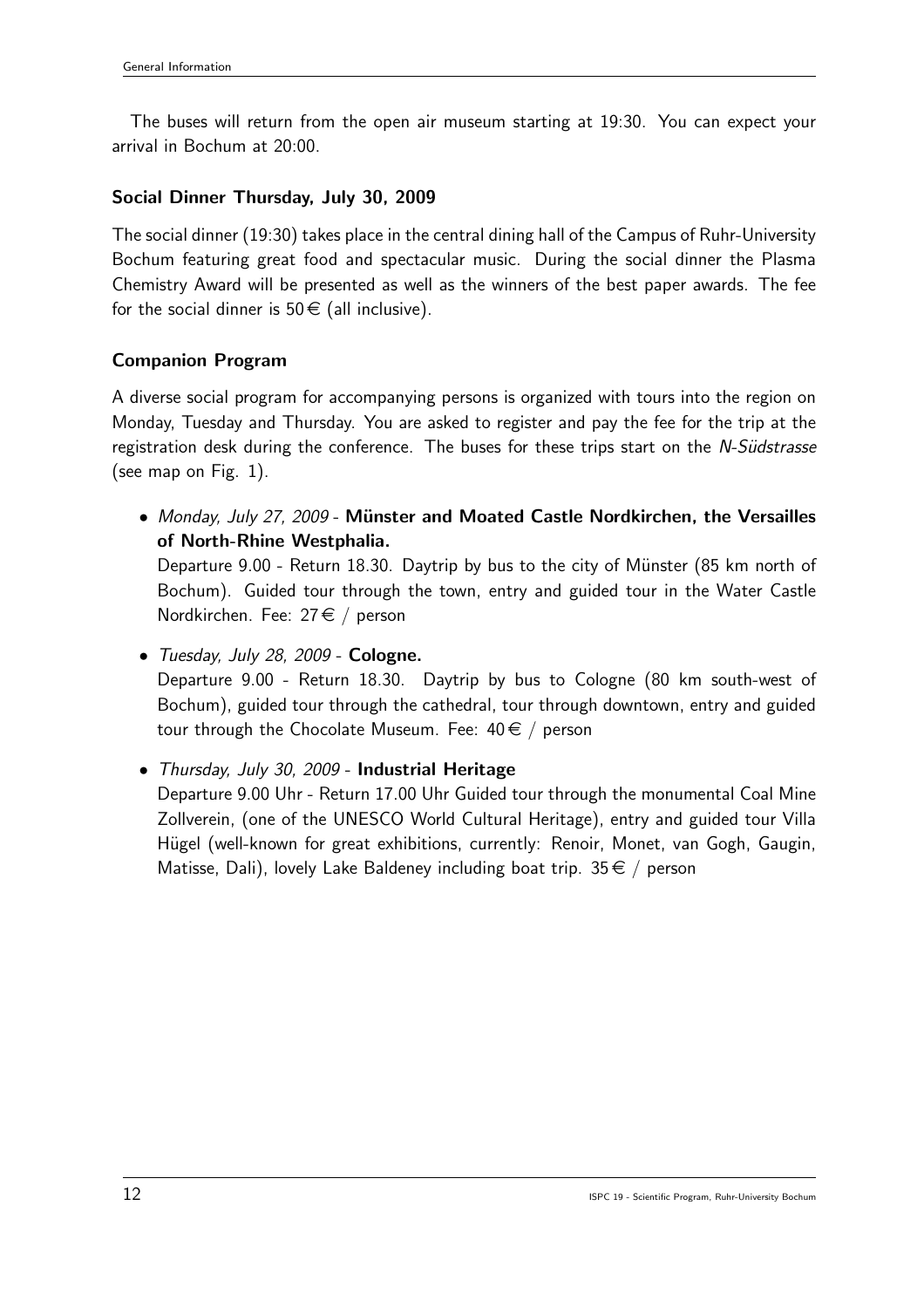# Symposium Program

## Scope of the conference

The International Symposium on Plasma Chemistry is a bi-annual international conference with topics encompassing the complete areas of plasma chemistry and plasma processing science. The aim of the Symposium is to present the recent progress in plasma chemistry and its applications. 6 plenary speakers and 22 topical invited speakers cover a broad range of topics. The official language of the Symposium is English, and will be used for all presentations and printed materials.

#### Special Session "Plasma-assisted ALD"

Atomic Layer Deposition (ALD) is a well established technology to deposit thin films by using alternating chemical reactions and precursors. Thereby, a pure layer-by-layer growth is realized reaching excellent growth control and conformity as mandatory for future device generations in the semiconductor industry and the upcoming field of nanotechnology. Over the recent years ALD has been expanded towards plasma-assisted ALD to improve the flexibility in materials and to enable lower growth temperatures. This session is chaired by Anjana Devi (RUB) and Erwin Kessels (TU Eindhoven) and is devoted to introduce basic concepts of ALD and plasma-assisted ALD and to highlight the recent progresses in that field.

#### Special Session "Plasma Simulation: Nuts and Bolts"

The combination of experiments and their theoretical description and prediction by plasma modelling is essential for the progress in plasma science. Over the recent years, several commercial and open source tools with a convenient user interface became available. This session is devoted to introduce these plasma simulation tools to experimentalist as being non-experts in modelling and to motivate them to benchmark and to validate their experimental data. This session is chaired by Ralf Peter Brinkmann/Thomas Mussenbrock (RUB) and Boris Potapkin (Kurchatov Institute).

#### Industrial Workshop: Plasmas interacting with biological systems

A half-day workshop on plasmas for biomedical applications will be organized on Friday, July 31st. This emerging field is currently at a stage between exploring the fundamentals and developing first prototypes for industry. Guest speakers will present the current status of understanding of plasmas interacting with biological matter. Success stories regarding the implementation of plasma technology for biomedical applications will be highlighted. The workshop is organized by Peter Awakowicz (Ruhr-University Bochum, Bochum) and Francois Rossi (Joint Research Centre, Ispra).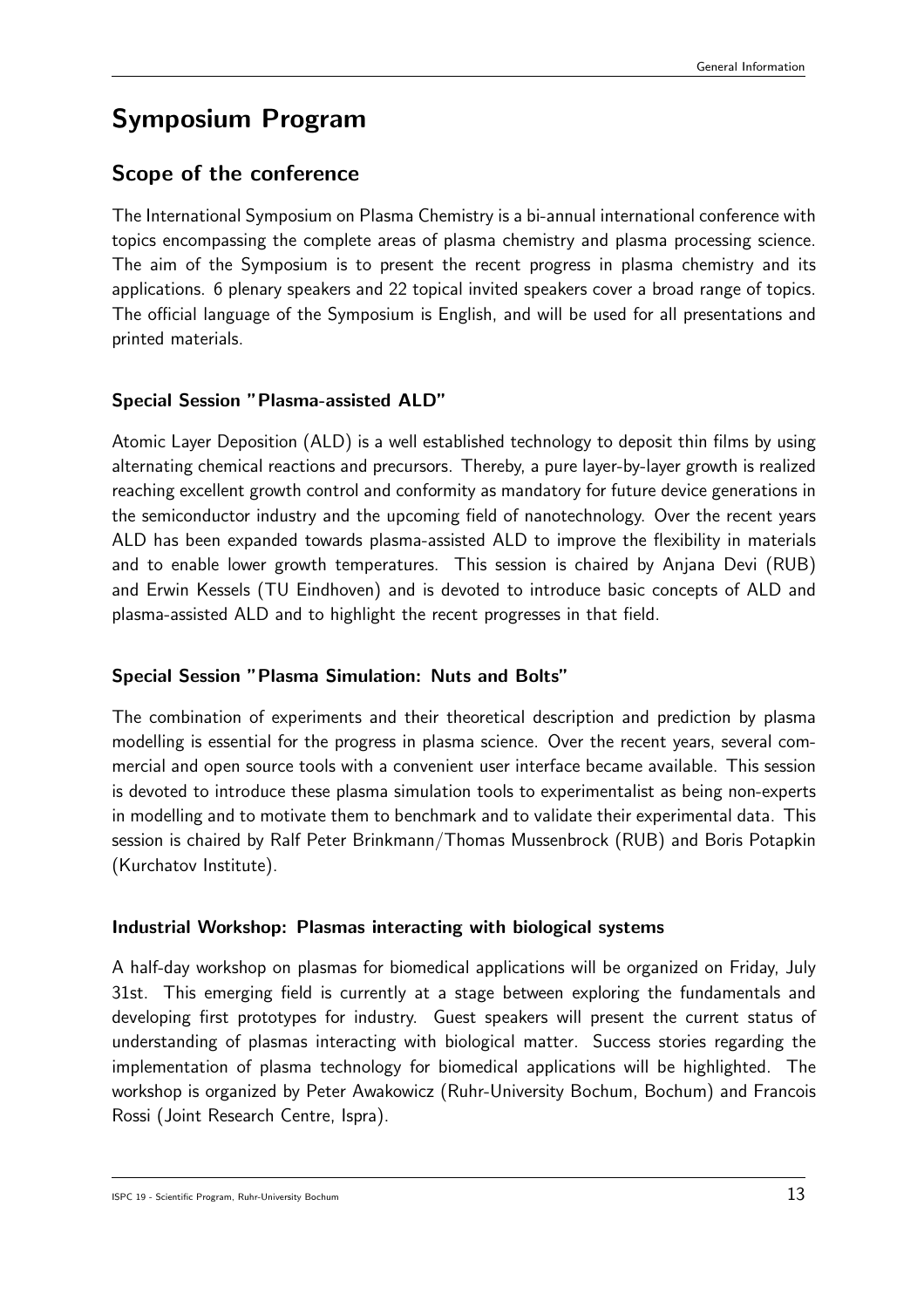## Awards

#### Plasma Chemistry Award 2009

The Board of Directors of the International Plasma Chemistry Society (IPCS) is pleased to announce the winner of the 2009 Plasma Chemistry Award, the highest recognition awarded by the IPCS for lifetime achievements in the field of Plasma Chemistry.

The winner of the 2009 Plasma Chemistry Award is

#### Professor Joachim V. R. Heberlein, University of Minnesota, USA

for his significant contributions to thermal plasmas science, in particular, the understanding of plasma arc-electrode effects, and his achievements in the area of thermal plasma processing.

Professor Heberlein received his Diploma in Physics from the University of Stuttgart, Germany, in 1966, and his Ph.D. from the University of Minnesota in 1975. From 1975 to 1989 he was first senior engineer and then manager for applied plasma research at the Westinghouse Research and Development Center in Pittsburgh, PA. He joined the Department of Mechanical Engineering at the University of Minnesota in 1989. Professor Heberlein has authored and co-authored more than 138 journal papers in the field of thermal plasma science and graduated 23 Ph.D. students and 28 M.S. students. Professor Heberlein is a Fellow of the International Union of Pure and Applied Chemistry (IUPAC) and served on the IUPAC Subcommittee for Plasma Chemistry from 1984-1994; he chaired the committee from 1992-1993. He was Chairman of the organizing committee of the 12th International Symposium on Plasma Chemistry in Minneapolis, Minnesota, in 1995. Professor Heberlein was one of the founders of the International Plasma Chemistry Society and served the IPCS as treasurer until 2008.

A special award lecture is scheduled on Wednesday morning to honor this years recipient.

#### Best paper finalist

The IOC of ISPC 19 selected 17 best paper finalists. These contributions are highlighted in the program. Among these finalists, a number of best papers will be selected and presented at the social dinner on Thursday evening.

| Wettability, Flowability and Compactibility of Polymer Powders as a Function of the Plasma Treatment in the Down-Stream Reactor  |
|----------------------------------------------------------------------------------------------------------------------------------|
| C. Roth, A. Sonnenfeld, P. Rudolf von Rohr                                                                                       |
| ETH Zürich, Zürich, Switzerland                                                                                                  |
| Measurement of the gas temperature in plasmas in and in contact with liquids                                                     |
| P. Bruggeman, T. Verreycken, D. Schram, M. Kong, C. Leys                                                                         |
| Ghent University, Ghent, Belgium                                                                                                 |
| Surface modification of polystyrene dishes using plasma techniques to enhance cell adhesion and proliferation                    |
| Y. Sasai, N. Matsuzaki, S. Kondo, Y. Yamauchi, M. Kuzuya                                                                         |
| Gifu Pharmaceutical University, Gifu, Japan                                                                                      |
| Elaboration of a new kind of stimuli responsive surfaces by combining plasma polymerization and mechanically dependent chemistry |
| A. Geissler, V. Roucoules, M. Vallat, P. Schaaf, J. Hemmerlé, B. Frisch                                                          |
| Institut de Chimie des Surfaces et Interfaces, Mulhouse, France                                                                  |
| CF radical kinetics in the afterglow phase of pulsed $CF_4 + H_2$ RF plasmas                                                     |
| S. Stepanov, J. Meichsner                                                                                                        |
| Institute of Physics, University of Greifswald, Greifswald, Germany                                                              |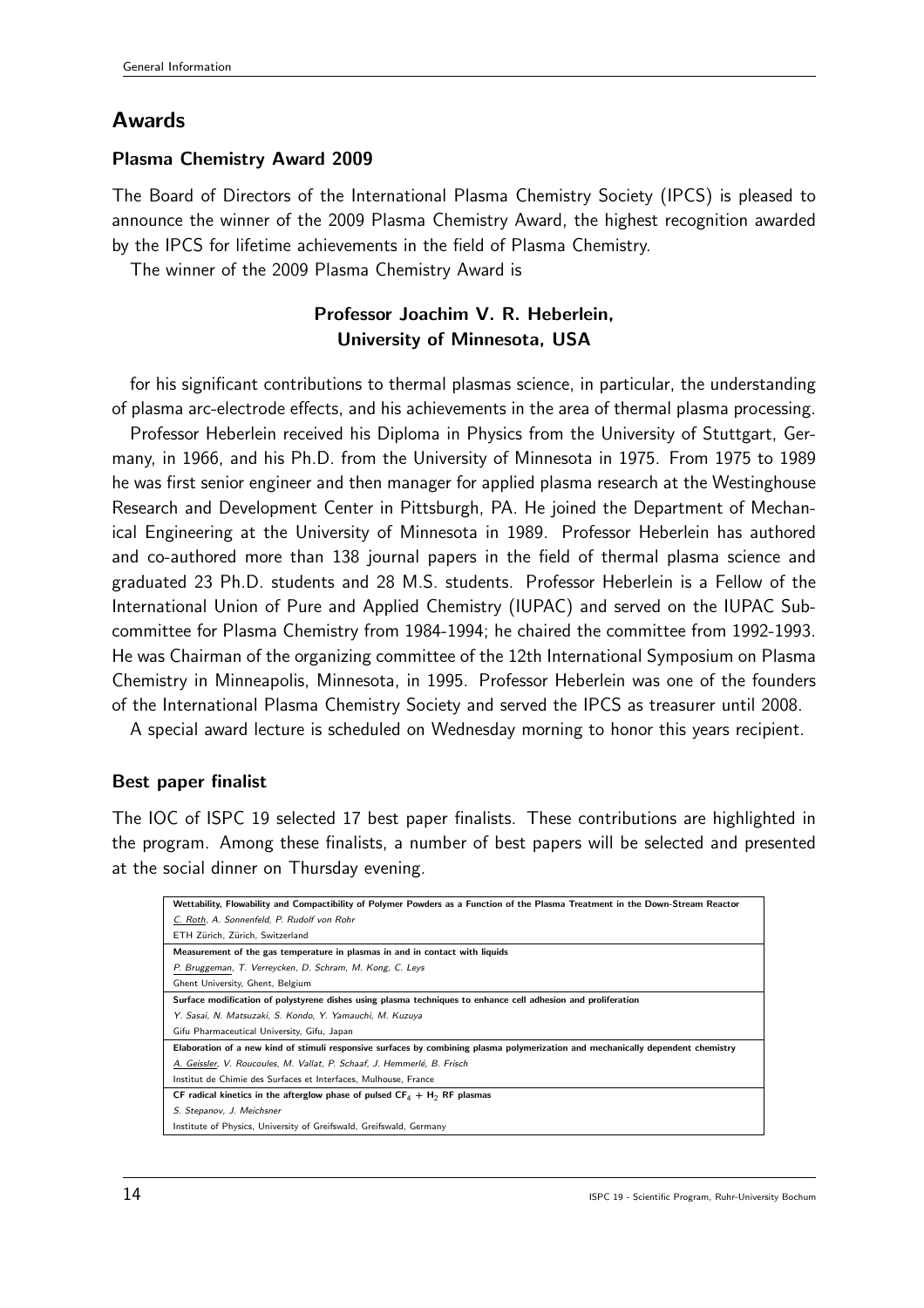| Generation of Low Frequency Atmospheric-Pressure Uniform Discharge in Air                                                               |
|-----------------------------------------------------------------------------------------------------------------------------------------|
| N. Osawa, Y. Yoshioka, Y. Mochizuki, Y. Kobayashi, Y. Yamada, R. Hanaoka, S. Takata                                                     |
| Kanazawa Institute of Technology, Ishikawa, Japan                                                                                       |
| Linear-field and cross-filed cold atmospheric plasma jets                                                                               |
| J. Walsh, M. Kong                                                                                                                       |
| Loughborough University, Loughborough, UK                                                                                               |
| Plasma-Enhanced Electron Emission from Carbon Nanotube Array Cathodes                                                                   |
| M. Dionne, S. Coulombe, J. Meunier                                                                                                      |
| McGill university, Montréal, Canada                                                                                                     |
| Effect of plasma power and precursor size distribution on alumina nanoparticles produced in an inductively coupled plasma (ICP) reactor |
| F. Marion, R. Munz, R. Dolbec, M. Boulos                                                                                                |
| McGill University, Montreal, Canada                                                                                                     |
| Coupling between pressure oscillations and electric arc instabilities in dc plasma torches                                              |
| V. Rat, J. Coudert                                                                                                                      |
| SPCTS-CNRS-University of Limoges, Limoges, France                                                                                       |
| Investigations of energy and flux of ions for diamond nucleation in microwave plasma chemical vapor deposition                          |
| K. Nose, Y. Mitsuda                                                                                                                     |
| The University of Tokyo, Tokyo, Japan                                                                                                   |
| Plasma modification of PCL porous scaffolds fabricated by Solvent Casting/Particulate Leaching for Tissue Engineering                   |
| F. Intranuovo, E. Sardella, R. Gristina, M. Nardulli, G. Ceccone, P. Favia, R. d'Agostino                                               |
| Università degli Studi di Bari, Bari, Italy                                                                                             |
| Pt-containing plasma-deposited hydrocarbon films as catalysts for fuel cells                                                            |
| E. Dilonardo, A. Milella, F. Palumbo, R. d'Agostino, F. Fracassi                                                                        |
| Università degli studi di Bari, Bari, Italy                                                                                             |
| The plasma chemistry in an atmospheric pressure $CH_4$ dielectric barrier discharge described using a two dimensional fluid model       |
| C. de Bie, T. Martens, D. Petrovic, D. Mihailova, J. van Dijk, A. Bogaerts                                                              |
| University of Antwerp, Wilrijk, Belgium                                                                                                 |
| Study of dichloromethane decomposition in DBD plasma reactors using advanced spectroscopic diagnostics techniques                       |
| Z. Abd Allah, D. Sawtell, R. Ibrahim, V. Kasyutich, P. Martin                                                                           |
| University of Manchester, Manchester, UK                                                                                                |
| Control of fluid dynamic instability in oxygen plasma arc cutting                                                                       |
| S. Kim, J. Heberlein, J. Lindsay, J. Peters                                                                                             |
| University of Minnesota, Minneapolis, US                                                                                                |
| Thin films of plasma-synthesized germanium nanocrystals for electronic applications                                                     |
| Z. Holman, U. Kortshagen                                                                                                                |
| University of Minnesota, Minneapolis, US                                                                                                |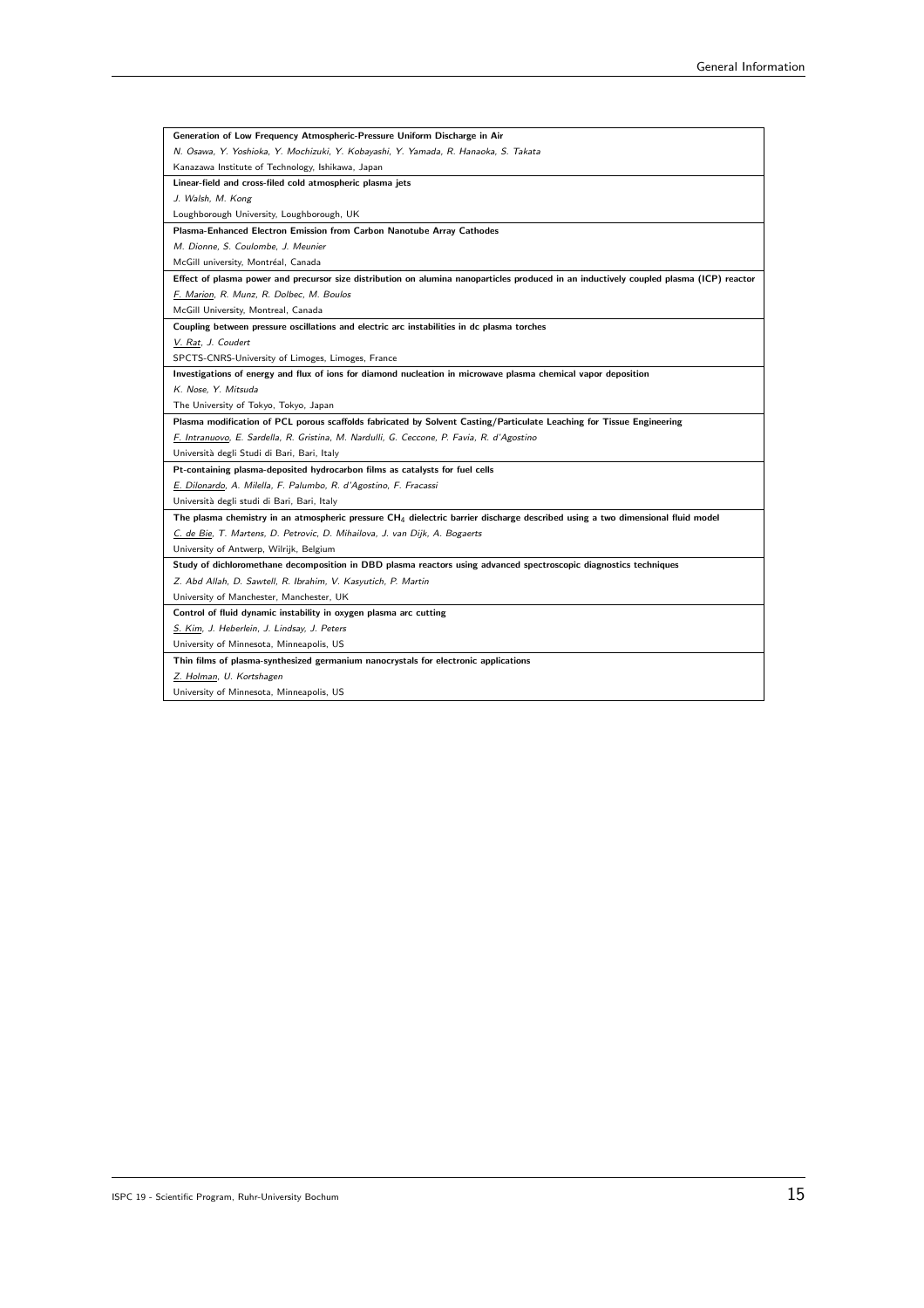# Monday, 27. July 2009

| Auditorium                                                                                                                                                                                                                                                           |                                                                                                                                                                                                                                                                             |                                                                                                                                                                                                                                                                                 |  |
|----------------------------------------------------------------------------------------------------------------------------------------------------------------------------------------------------------------------------------------------------------------------|-----------------------------------------------------------------------------------------------------------------------------------------------------------------------------------------------------------------------------------------------------------------------------|---------------------------------------------------------------------------------------------------------------------------------------------------------------------------------------------------------------------------------------------------------------------------------|--|
| 8:30-9:00 General Assembly, Chairperson: A. von Keudell<br><b>Opening Ceremony</b>                                                                                                                                                                                   |                                                                                                                                                                                                                                                                             |                                                                                                                                                                                                                                                                                 |  |
| 9:00-9:50 Plenary 1, Chairperson: A. von Keudell<br>New Frontiers from Old Ideas in Plasma-Surface Chemistry<br>D. Graves<br>Berkeley, US                                                                                                                            |                                                                                                                                                                                                                                                                             |                                                                                                                                                                                                                                                                                 |  |
| HZO 10                                                                                                                                                                                                                                                               | <b>HZO 20</b>                                                                                                                                                                                                                                                               | <b>HZO 30</b>                                                                                                                                                                                                                                                                   |  |
| 10:00-12:40 05<br>Plasma Sources: design and charac-<br>terization I<br>Chairperson: F. Massines, J. Meichsner                                                                                                                                                       | $10:00-12:40$ QB<br>Plasma deposition and treatment of<br>polymers I<br>Chairperson: D. Hegemann, H. Biederman                                                                                                                                                              | 10:00-12:40 03<br>Non-equilibrium effects and AP<br>plasma processes I<br>Chairperson: U. Czarnetzki, G. Dinescu                                                                                                                                                                |  |
| 10:00-10:30 Invited I5.1<br>Modeling of the plasma chemistry and plasma-<br>surface interactions in reactive plasmas<br>A. Bogaerts, E. Neyts, M. Eckert, M. Mao, C. de<br>Bie, S. Tinck, F. Gou<br>University of Antwerp, Antwerp, Belgium                          | 10:00-10:30 Invited I8.1<br>Plasma Functionalization of Textiles: Specifics<br>and Possibilities<br>S. Guimond, B. Hanselmann, M. Amberg, D.<br>Hegemann<br>Empa, St. Gallen, Switzerland                                                                                   | 10:00-10:30 Invited I3.1<br>Theoretical study of the dielectric barrier dis-<br>charge at atmospheric pressure<br>V. Mayorov<br>SPb State University, St. Petersburg, Russia                                                                                                    |  |
| 10:30-10:50 05.1<br>Experimental investigations of the Electrical<br><b>Asymmetry Effect</b><br>J. Schulze, E. Schüngel, Z. Donko, D.<br>Luggenhölscher, U. Czarnetzki<br>Institute for Plasma and Atomic Physics,<br>Bochum, Germany                                | 10:30-10:50 08.1<br>Plasma polymers from RF sputtering of nylon in<br>a mixture of $N_2/H_2$<br>J. Hanuš, J. Kousal, O. Kylián, D. Slavínská, H.<br>Biederman<br>Charles University, Prague, Czech                                                                          | 10:30-10:50 03.1<br>Simulation of streamer dynamics in atmospheric<br>pressure plasma jets<br>G. Naidis<br>Joint Institute for High Temperatures RAS,<br>Moscow, Russia                                                                                                         |  |
| $10:50-11:20$                                                                                                                                                                                                                                                        |                                                                                                                                                                                                                                                                             |                                                                                                                                                                                                                                                                                 |  |
| Coffee Break                                                                                                                                                                                                                                                         |                                                                                                                                                                                                                                                                             |                                                                                                                                                                                                                                                                                 |  |
| <b>HZO 10</b>                                                                                                                                                                                                                                                        | <b>HZO 20</b>                                                                                                                                                                                                                                                               | <b>HZO 30</b>                                                                                                                                                                                                                                                                   |  |
| 11:20-11:40 05.2<br>Double layer formation in a two-region elec-<br>tronegative plasma<br>M. Lieberman, E. Kawamura, A. Lichtenberg, J.<br>Verboncoeur<br>University of California, Berkeley, Berkeley, CA,<br>US                                                    | 11:20-11:40 08.2<br>Surface Oxygen in Plasma Polymerized Films<br>H. Jiang, J. Grant, J. Enlow, W. Su, R. Jakubiak,<br>T. Bunning<br>MSTA, Daytom, US                                                                                                                       | 11:20-11:40 03.2<br>Characteristics of atmospheric dielectric barrier<br>discharge towards plasma-catalytic dry reform-<br>ing of methane<br>X. Tu, B. Verheyde, S. Paulussen, B. Sels, P. Ja-<br>cobs<br>KU Leuven, Heverlee, Belgium                                          |  |
| 11:40-12:00 05.3<br>Plasma series resonance and E to H mode transi-<br>tions in low-pressure rf inductively coupled plas-<br>mas<br>P. Kempkes, H. Soltwisch<br>Ruhr-Universität Bochum, 44780, Germany                                                              | 11:40-12:00 08.3<br>Relationship between structure and ammonia<br>absorption properties of pulsed plasma polyani-<br>line and polyfluoroaniline<br>D. Debarnot, T. Merian, V. Rousseau, F. Poncin-<br>Epaillard<br>Université du Maine, Laboratoire PCI, Le Mans,<br>France | 11:40-12:00 03.3<br>Diagnostics of DBD Plasma Produced Inside a<br><b>Closed Package</b><br>E. Stamate, A. Chiper, W. Chen<br>Risø National Laboratory for Sustainable Energy,<br>Roskilde, Denmark                                                                             |  |
| 12:00-12:20 05.4<br>Reactive Magnetron Sputtering of Sulfides for<br>Thin Film Solar Cells: Plasma Characterization<br>and Measurement of Energetic Species<br>K. Ellmer, S. Brunken, S. Seeger<br>Helmholtz-Zentrum für Materialien und Energie,<br>Berlin, Germany | 12:00-12:20 08.4<br>Thermal stability of plasma<br>polymerized<br>nanocomposits<br>E. Kovacevic, J. Berndt, T. Strunskus, M. Haass,<br>W. Unger, L. Boufendi<br>GREMI, Orleans, Cedex 2, France                                                                             | 12:00-12:20 03.4<br>Experimental and Non-Equilibrium Numerical<br>Investigations of a Transferred Argon Electric<br>Arc<br>C. Chazelas, H. Li, G. Mariaux, G. Wu, L. Be-<br>nilova, H. Wang, M Benilov, A. Vardelle<br>Limoges University, SPCTS Laboratory, Limoges,<br>France |  |
| 12:20-12:40 05.5<br>The beam-plasma source for technologies of the<br>proteins modification<br>T. Vasilieva<br>Moscow Institute of Physics and Technology, Dol-<br>goprudny, Moscow region, Russia                                                                   | 12:20-12:40 O8.5 Best Paper Finalist<br>Pt-containing plasma-deposited hydrocarbon<br>films as catalysts for fuel cells<br>E. Dilonardo, A. Milella, F. Palumbo, R.<br>d'Agostino, F. Fracassi<br>Università degli studi di Bari, Bari, Italy                               | 12:20-12:40 03.5<br>Adhesive-free lamination technique using a<br>plasma surface treatment at atmospheric pres-<br>sure<br>M. Kogoma, A. Manabe, K. Tanaka<br>Sophia University, Tokyo, Japan                                                                                   |  |
| 12:40-14:00                                                                                                                                                                                                                                                          |                                                                                                                                                                                                                                                                             |                                                                                                                                                                                                                                                                                 |  |
| Lunch                                                                                                                                                                                                                                                                |                                                                                                                                                                                                                                                                             |                                                                                                                                                                                                                                                                                 |  |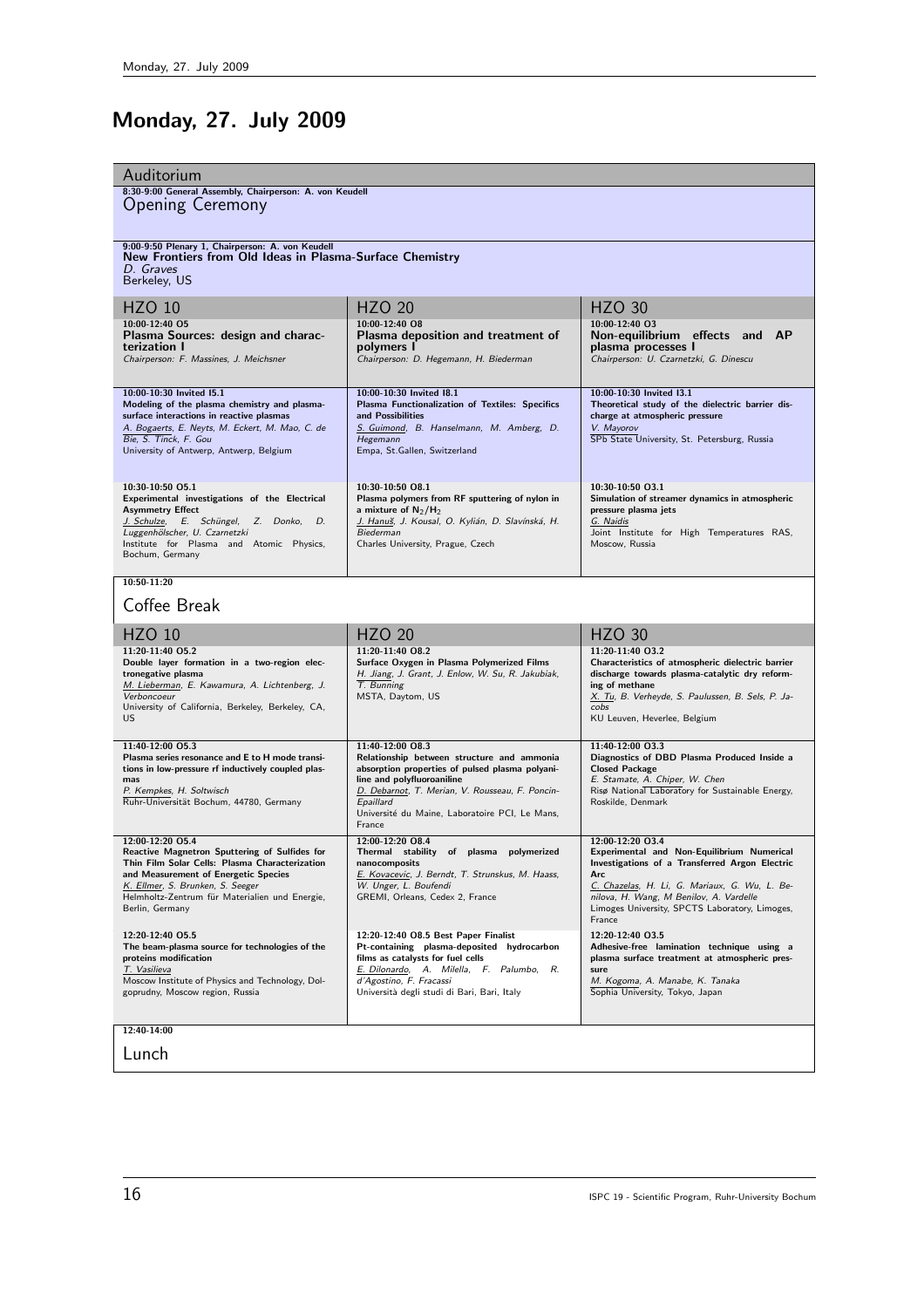| <b>HZO 10</b>                                                                                                                                                                                           | <b>HZO 20</b>                                                                                                                                                                                                                                                                    | <b>HZO 30</b>                                                                                                                                                                                                                                                                                          |
|---------------------------------------------------------------------------------------------------------------------------------------------------------------------------------------------------------|----------------------------------------------------------------------------------------------------------------------------------------------------------------------------------------------------------------------------------------------------------------------------------|--------------------------------------------------------------------------------------------------------------------------------------------------------------------------------------------------------------------------------------------------------------------------------------------------------|
| 14:00-15:50 SP1<br>Special - Plasma-enhanced atomic<br>layer deposition<br>Chairperson: E. Kessels, A. Devi                                                                                             | 14:00-15:50 O5<br>Plasma Sources: design and charac-<br>terization II<br>Chairperson: H. Kersten                                                                                                                                                                                 | 14:00-15:50 03<br>Non-equilibrium effects and AP<br>plasma processes II<br>Chairperson: J. Pouvesle                                                                                                                                                                                                    |
| 14:00-14:20 Invited SP1.1<br>Introduction to (plasma-enhanced) atomic layer<br>deposition<br>W. Kessels, A. Devi<br>Eindhoven University of Technology, Eindhoven,<br><b>Netherlands</b>                | 14:00-14:30 05.6<br>Transition of thermal plasma jet from subsonic<br>to supersonic regime<br>T. Kavka, M. Hrabovsky, O. Chumak, A. Maslani,<br>V. Kopecky, P. Krenek<br>IPP CAS CR, Prague 8, Czech                                                                             | 14:00-14:30 Invited 13.2<br>Dynamics of radio-frequency driven microplas-<br>mas<br>T. Gans, J. Waskoenig, K. Niemi, S. Reuter, L.<br>Graham, L. Schaper, H. Böttner, N. Knake, V.<br>Schulz-von der Gathen<br>Queenś University Belfast, Belfast, UK                                                  |
| 14:20-14:50 SP1.2<br>Plasma Enhanced Atomic Layer Deposition of<br>$SiO2$ , Ta <sub>2</sub> O <sub>5</sub> and TaCN<br>J. Maes, Y. Kim, H. Park, B. Milligan, S. Marcus<br>ASM Belgium, Leuven, Belgium | 14:30-14:50 O5.7<br><b>Carbonaceous Gases for DC Plasma</b><br>L. Pershin, J. Mostaghimi, N. Grisha<br>University of Toronto, Toronto, Canada                                                                                                                                    | 14:30-14:50 03.6<br>Investigation on the growth of high quality-<br>SiO2 films on polymers in atmospheric pressure<br><b>PECVD</b><br>P. Antony Premkumar, S. Starostin, H. de Vries,<br>R. Paffen, M. Creatore, M.C.M. van de Sanden<br>Eindhoven University of Technology, Eindhoven,<br>Netherlands |
| 14:50-15:20 SP1.3<br>Emerging applications of plasma assisted ALD<br>C. Hodson, Q. Fang, S. Shabbir, O. Thomas<br>Oxford Instruments Plasma Technology, Bristol,<br>UK.                                 | 14:50-15:10 05.8<br>Non-self-sustained atmospheric pressure glow<br>discharges in helium and ambient air maintained<br>by the DC helium glow discharge<br>V. Arkhipenko, T. Callegari, Y. Safronau, L. Si-<br>monchik<br>Stepanov Institute of physics NASB, Minsk, Be-<br>larus | 14:50-15:10 03.7<br>Study of Plasma Enhanced Chemical Vapor De-<br>position of Oxide Films by Non-thermal Plasma<br>Jet at Atmospheric Pressure<br>Y. Ito, Y. Fukui, K. Urabe, K. Tachibana<br>Kyoto University, Kyoto, Japan                                                                          |
|                                                                                                                                                                                                         | 15:10-15:30 05.9<br>Oxygen radical density in atmospheric pressure<br>Ar-O2 microwave plasma for plasma cleaning<br>S. Ono, T. Suganume, Y. Suzuki<br>Musashi Institute of Technology, Tokyo, Japan                                                                              | 15:10-15:30 03.8<br>Atmospheric Pressure PECVD of Silicon Nitride<br>for photovoltaic applications<br>B. Dresler, J. Roch, G. Mäder, I. Dani, S. Kaskel<br>Fraunhofer IWS, Dresden, Germany                                                                                                            |
| 15:20-15:50 SP1.4<br>Reaction mechanisms during plasma-assisted<br>atomic layer deposition<br>E. Langereis<br>Eindhoven University of Technology, Eindhoven,<br><b>Netherlands</b>                      | 15:30-15:50 O5.10 Best Paper Finalist<br>Control of fluid dynamic instability in oxygen<br>plasma arc cutting<br>S. Kim, J. Heberlein, J. Lindsay, J. Peters<br>University of Minnesota, Minneapolis, US                                                                         | 15:30-15:50 03.9<br>Influence of the substrate on the properties of<br>the thin film deposited from a dielectric barrier<br>discharge in HMDSO/N <sub>2</sub><br>R. Maurau, A. Dembele, N. Boscher, D. Duday,<br>P. Choquet, F. Arefi-Khonsari<br>CRP Gabriel Lippmann, Belvaux, Luxemburg             |

 $\frac{15:50-16:20}{15:50-16:20}$ 

## Coffee Break

| Auditorium                                                                                                                                                                                           |
|------------------------------------------------------------------------------------------------------------------------------------------------------------------------------------------------------|
| 16:20-17:30                                                                                                                                                                                          |
| Poster Session 1                                                                                                                                                                                     |
| Plasma Sources: design and characterization<br>Plasma deposition and treatment of polymers<br>Non-equilibrium effects and atmospheric pressure plasmas<br>Fundamentals of plasma surface interaction |
| 17:30-18:00                                                                                                                                                                                          |
| <b>Drinks and Pretzels</b>                                                                                                                                                                           |
| 18:00-19:00                                                                                                                                                                                          |
| Poster Session 1 (contd.)                                                                                                                                                                            |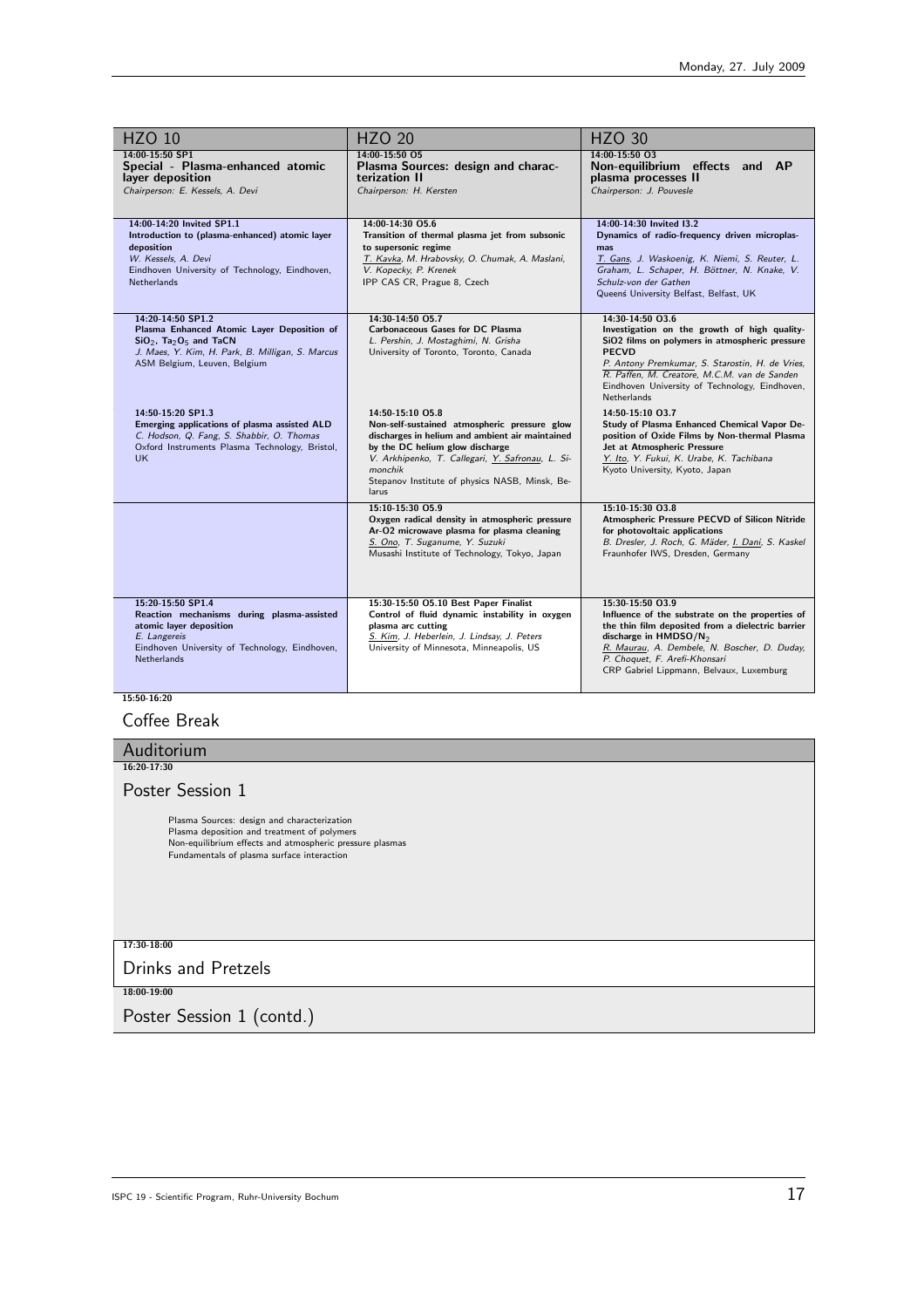# Tuesday, 28. July 2009

| Auditorium<br>8:30-9:20 Plenary 2, Chairperson: F. Gitzhofer<br>Liquid materials processing: A challenge for thermal plasmas<br>A. Vardelle, C. Chazelas, C. Marchand, G. Mariaux, H. Lorcet, D. Guenadou<br>University of Limoges, Limoges, France                                                                                               |                                                                                                                                                                                                                                                                                                                                           |                                                                                                                                                                                                                                                                             |  |
|---------------------------------------------------------------------------------------------------------------------------------------------------------------------------------------------------------------------------------------------------------------------------------------------------------------------------------------------------|-------------------------------------------------------------------------------------------------------------------------------------------------------------------------------------------------------------------------------------------------------------------------------------------------------------------------------------------|-----------------------------------------------------------------------------------------------------------------------------------------------------------------------------------------------------------------------------------------------------------------------------|--|
| <b>HZO 10</b>                                                                                                                                                                                                                                                                                                                                     | <b>HZO 20</b>                                                                                                                                                                                                                                                                                                                             | <b>HZO 30</b>                                                                                                                                                                                                                                                               |  |
| $9:30-12:30$ O <sub>2</sub><br>Diagnostics and modeling in plasma<br>chemistry I<br>Chairperson: R. Engeln, Y. Pu                                                                                                                                                                                                                                 | $9:30-12:30$ O8<br>Plasma deposition and treatment of<br>polymers II<br>Chairperson: P. Favia, C. Oehr                                                                                                                                                                                                                                    | 9:30-12:30 011<br>Plasma spray and thermal plasma<br>material processing<br>Chairperson: T. Murphy, J. Heberlein                                                                                                                                                            |  |
| 9:30-10:00 Invited I2.1<br>Gas phase kinetics and surface interaction in a<br>hydrogen plasma jet<br>O. Gabriel, W. van Harskamp, J. van den Dungen,<br>D. Schram, R. Engeln<br>Eindhoven University of Technology, Eindhoven,<br>Netherlands                                                                                                     | 9:30-10:00 Invited 18.2<br><b>Plasmas facing Semiconductors and Oxides: Key</b><br>issues to control and tailor their Interaction<br>M. Losurdo, M. Ambrico, G. Bottaro, M. Gian-<br>gregorio, A. Sacchetti, P. Capezzuto, G. Bruno<br>RUB, Bochum, Germany                                                                               | 9:30-10:00 Invited I11.1<br>Innovative In-Flight Glass Melting Technology<br><b>Using Thermal Plasmas</b><br>T. Watanabe<br>Tokyo-Inst. of Technology, Yokohama, Japan                                                                                                      |  |
| 10:00-10:20 O2.1<br>Development of a fluid code for fast simulation<br>of high-density ECWR plasmas<br>S. Sfikas, E. Amanatides, D. Mataras, D. Rapak-<br>oulias<br>Plasma Technology Lab., Patras, Greece                                                                                                                                        | 10:00-10:20 08.6<br>APGD and APTD for the deposition of silicon<br>based thin films from $N_2O/HMDSO$ mixtures:<br>application to gas-barrier layers<br>N. Gherardi, L. Maechler, C. Sarra-Bournet, N.<br>Naudé, F. Massines<br>LAPLACE ; CNRS, Toulouse Cedex 09, France                                                                 | 10:00-10:20 O11.1 Best Paper Finalist<br>Coupling between pressure oscillations and elec-<br>tric arc instabilities in dc plasma torches<br>V. Rat, J. Coudert<br>SPCTS-CNRS-University of Limoges, Limoges,<br>France                                                      |  |
| 10:20-10:40 02.2<br>Chemical and gas-phase kinetics in a CHF <sub>3</sub> +<br>argon plasma<br>J. Barz, A. Lunk, C. Oehr<br>Fraunhofer IGB, Stuttgart, Germany                                                                                                                                                                                    | 10:20-10:40 08.7<br><b>Pressure Dependent Transition of Single-Walled</b><br>Carbon Nanotube Growth Mode in Atmospheric<br><b>Pressure Plasma Enhanced CVD</b><br>T. Nozaki, T. Karatsu, K. Ohnishi, K. Okazaki<br>tokyo institute technology, tokyo, Japan                                                                               | 10:20-10:40 011.2<br>Effect of current modulation on nanopowder<br>synthesis using induction thermal plasmas<br>Y. Tanaka, T. Nagumo, H. Sakai, Y. Uesugi, Y.<br>Sakai, K. Nakamura<br>Kanazawa University, Kanazawa, Japan                                                 |  |
| $10:40-11:10$                                                                                                                                                                                                                                                                                                                                     |                                                                                                                                                                                                                                                                                                                                           |                                                                                                                                                                                                                                                                             |  |
|                                                                                                                                                                                                                                                                                                                                                   |                                                                                                                                                                                                                                                                                                                                           |                                                                                                                                                                                                                                                                             |  |
| Coffee Break                                                                                                                                                                                                                                                                                                                                      |                                                                                                                                                                                                                                                                                                                                           |                                                                                                                                                                                                                                                                             |  |
| <b>HZO 10</b>                                                                                                                                                                                                                                                                                                                                     | <b>HZO 20</b>                                                                                                                                                                                                                                                                                                                             | <b>HZO 30</b>                                                                                                                                                                                                                                                               |  |
| 11:10-11:30 02.3<br>The spatial distribution of radicals in the dual<br>frequency (1.76 MHz / 81 MHz) capacitive dis-<br>charge in $CHF_3/Ar$ and $CF_4/Ar$ mixtures<br>E. Malykhin, O. Braginsky, A. Kovalev, D.<br>Lopaev, O. Proshina, T. Rakhimova, A. Rakhi-<br>mov, A. Vasilieva, S. Zyryanov<br>Skobeltsyn Institute of Nuclear Physics of | 11:10-11:30 08.8<br>Porous plasma stamps for patterned surface<br>coating<br>U. Stöhr, A. Dohse, P. Hoppe, A. Gehringer, M.<br>Thomas, H. Reinecke, C.P. Klages<br>Freiburg University, Freiburg, Germany                                                                                                                                 | 11:10-11:30 O11.3 Best Paper Finalist<br>Effect of plasma power and precursor size distri-<br>bution on alumina nanoparticles produced in an<br>inductively coupled plasma (ICP) reactor<br>F. Marion, R. Munz, R. Dolbec, M. Boulos<br>McGill University, Montreal, Canada |  |
| $11:30-11:50$ O2.4<br>Reasons for the usage of the LMEA instead of<br>the LFA<br>G. Grubert, M. Becker, D. Loffhagen<br>INP Greifswald, Greifswald, Germany                                                                                                                                                                                       | 11:30-11:50 08.9<br>Mechanisms of adhesion promotion<br>of<br>polyolefins- and aluminum-epoxy joints by<br>atmospheric plasma jet treatment<br>U. Lommatzsch, J. Ihde<br>Fraunhofer IFAM, Bremen, Germany                                                                                                                                 | 11:30-11:50 011.4<br>Determination of thermal resistance between<br>millimetre scale alumina splat and stainless steel<br>substrate<br>S. Goutier, M. Vardelle, J. Labbe, P. Fauchais<br>SPCTS -UMR CNRS 6638, Limoges, France                                              |  |
| 11:50-12:10 O2.5 Best Paper Finalist<br>The plasma chemistry in an atmospheric pres-<br>sure CH <sub>4</sub> dielectric barrier discharge described<br>using a two dimensional fluid model<br>C. de Bie, T. Martens, D. Petrovic, D. Mihailova,<br>J. van Dijk, A. Bogaerts<br>University of Antwerp, Wilrijk, Belgium                            | 12:10-12:30 08.11<br>Investigations on Polymerizing Plasmas by<br>Means of Imaging Optical Emission Spec-<br>troscopy<br>F. von Fragstein, W. Michaeli<br>Institut für Kunststoffverarbeitung, Aachen, Ger-<br>many                                                                                                                       | 11:50-12:10 011.5<br>Operational characteristics of atmospheric pres-<br>sure microwave plasma spraying onto low melt-<br>ing point materials<br>T. Yasui, K. Tsujimoto, T. Kondo, M. Fukumoto<br>Toyohashi University of Technology, Toyohashi,<br>Aichi, Japan            |  |
| 12:10-12:30 02.6<br>Negative oxygen ion density measurements by<br>photo-detachment in RF and Pulsed DC mag-<br>netron discharges<br>J. Bradley, S. You, R. Dodd, P. Bryant<br>University of Liverpool, Liverpool, UK                                                                                                                             | 11:50-12:10 O8.10 Best Paper Finalist<br>Elaboration of a new kind of stimuli respon-<br>sive surfaces by combining plasma polymeriza-<br>tion and mechanically dependent chemistry<br>A. Geissler, V. Roucoules, M. Vallat, P. Schaaf,<br>J. Hemmerlé, B. Frisch<br>Institut de Chimie des Surfaces et Interfaces, Mul-<br>house, France | 12:10-12:30 011.6<br>Multidimensional ceramic nanocomposite coat-<br>ings by hypersonic plasma particle deposition<br>A. Beaber, S. Girshick, W. Gerberich<br>University of Minnesota, Minneapolis, US                                                                      |  |
| 12:30-14:00<br>Lunch                                                                                                                                                                                                                                                                                                                              |                                                                                                                                                                                                                                                                                                                                           |                                                                                                                                                                                                                                                                             |  |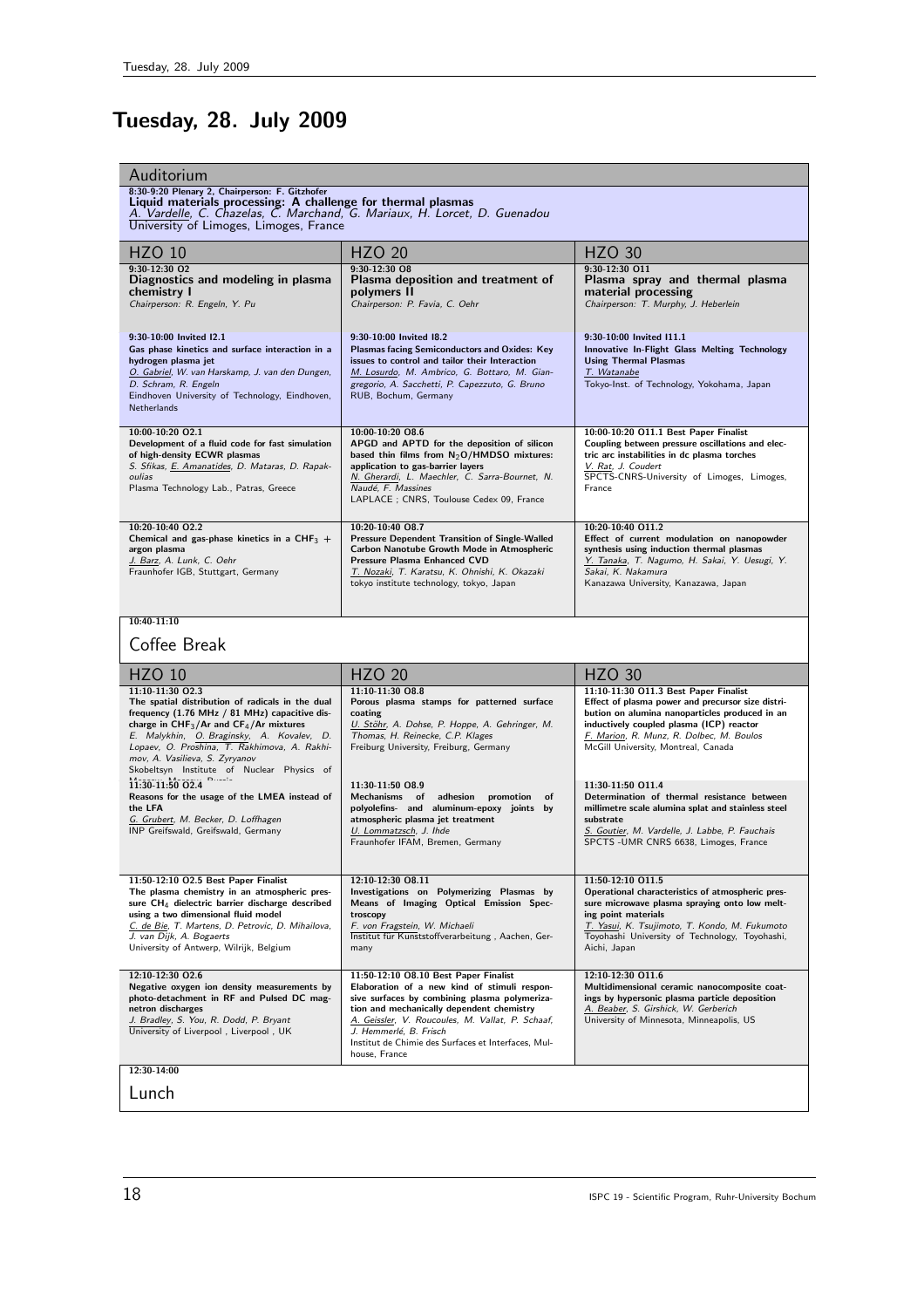| <b>HZO 10</b>                                                                                                                                                                                              | <b>HZO 20</b>                                                                                                                                                                                                                                                                                                                       | <b>HZO 30</b>                                                                                                                                                                                                                                                            |
|------------------------------------------------------------------------------------------------------------------------------------------------------------------------------------------------------------|-------------------------------------------------------------------------------------------------------------------------------------------------------------------------------------------------------------------------------------------------------------------------------------------------------------------------------------|--------------------------------------------------------------------------------------------------------------------------------------------------------------------------------------------------------------------------------------------------------------------------|
| 14:00-15:50 SP2<br>Special - Plasma Modeling: Nuts<br>and Bolts<br>Chairperson: T. Mussenbrock, B. Potapkin                                                                                                | 14:00-15:50 015<br><b>Plasmas in liquids</b><br>Chairperson: S. Hamaguchi                                                                                                                                                                                                                                                           | 14:00-15:50 014<br>Environmental applications: com-<br>bustion, abatement, cleaning, recy-<br>cling<br>Chairperson: P. Awakowicz                                                                                                                                         |
| 14:00-14:10 Invited SP2.1<br>Plasma Simulation and Modeling: Nuts and<br><b>Bolts (Introduction)</b><br>T. Mussenbrock, B. Potapkin                                                                        | 14:00-14:30 Invited 115<br>Liquid-phase laser ablation<br>K. Sasaki<br>Nagoya University, Nagoya, Japan                                                                                                                                                                                                                             | 14:00-14:30 Invited I14<br>Plasma-catalysis: a solution for environmental<br>problems?<br>C. Whitehead<br>University of Manchester, UK                                                                                                                                   |
| 14:10-14:35 SP2.2<br>Computer Simulation: Particle-in-Cell Simula-<br>tion of Collisional Plasmas<br>J. Verboncoeur<br>Univ. California, Berkeley, US                                                      | 14:30-14:50 015.1<br>Role of solution conductivity in the electron im-<br>pact dissociation of $H_2O$ induced by plasma pro-<br>cesses in the pulsed corona discharge in water<br>P. Lukes, M. Clupek, V. Babicky, M. Simek, I.<br>Tothova, V. Janda, T. Moucha, M. Kordac<br>Institute of Plasma Physics AS CR, Prague 8,<br>Czech | 14:30-14:50 O14.1<br>Bio-oils Reforming into Syngas by Non-Thermal<br>Plasma<br>J. Luche, A. Khacef, O. Aubry, K. Arabi, J.<br>Cormier, J. Leininger, J. Lede<br>GREMI, Orleans, France                                                                                  |
| 14:35-15:00 SP2.3<br>Supporting Technology Development Through<br><b>Modeling Fundamental Plasma Processes</b><br>M. Kushner<br>Univ. Michigan, Ann Arbor, US                                              | 14:50-15:10 015.2<br>Selective surface functionalization using under-<br>water plasma technique<br>R. Joshi, J. Friedrich<br>Bundesanstalt für Materialforschung und -<br>prüfung, Berlin, Germany                                                                                                                                  | 14:50-15:10 014.2<br>Decomposition of Fluorinated Compounds by<br><b>Water Plasma</b><br>Narengerile, H. Saito, T. Watanabe<br>Tokyo Institute of Technology, Machida City,<br>Japan                                                                                     |
| 15:00-15:25 SP2.4<br>Plasimo under the Hood - The LinSys framework<br>J. van Dijk, K. Peerenboom, M. Jimenez, J. van<br>der Mullen<br>Eindhoven University of Technology, Eindhoven,<br><b>Netherlands</b> | 15:10-15:30 015.3<br>Simultaneous Production of Hydrogen and Car-<br>bon Nanotubes in a Conventional Microwave<br>Oven<br>S. Nomura, H. Yamashita, H. Toyota, S. Mukasa,<br>Y. Okamura<br>Ehime University, Matsuyama, Japan                                                                                                        | 15:10-15:30 O14.3<br>Optimization of Single-Stage Plasma-Driven<br>Catalyst Process for the Decomposition of<br><b>Volatile Organic Compounds</b><br>H. Kim, J. Kim, A. Ogata<br>AIST, Tsukuba, Japan                                                                    |
| 15:25-15:50 SP2.5<br>Plasma-chemical mechanism understanding via<br>partial modeling<br>M. Deminsky<br>RRC Kurchatov Institute; Moscow, Russia                                                             | 15:30-15:50 O15.4 Best Paper Finalist<br>Measurement of the gas temperature in plasmas<br>in and in contact with liquids<br>P. Bruggeman, T. Verreycken, D. Schram, M.<br>Kong, C. Leys<br>Ghent University, Ghent, Belgium                                                                                                         | 15:30-15:50 O14.4<br>Conversion of $CH_4$ to CO and oxygenates from<br>exhaust gases by discharges of streamer-to-spark<br>transition type.<br>M. Janda, D. Kunecova, Z. Machala, M. Morvova<br>Faculty of Mathematics, Physics and Informatics,<br>Bratislava, Slovakia |

 $\frac{1}{15:50-16:20}$ 

## Coffee Break

| Auditorium                                                                                                                                                                                                                  |
|-----------------------------------------------------------------------------------------------------------------------------------------------------------------------------------------------------------------------------|
| 16:20-17:30                                                                                                                                                                                                                 |
| Poster Session 2                                                                                                                                                                                                            |
| Diagnostics and modeling in plasma chemistry<br>Microplasmas and Microdischarges<br>Plasma in liquids<br>Plasma spray and thermal plasma material processing<br>Environmental applications: combustion, abatement, cleaning |
| 17:30-18:00                                                                                                                                                                                                                 |
| <b>Drinks and Pretzels</b>                                                                                                                                                                                                  |
| 18:00-19:00                                                                                                                                                                                                                 |
| the contract of the contract of the contract of the contract of the contract of the contract of the contract of                                                                                                             |

Poster Session 2 (contd.)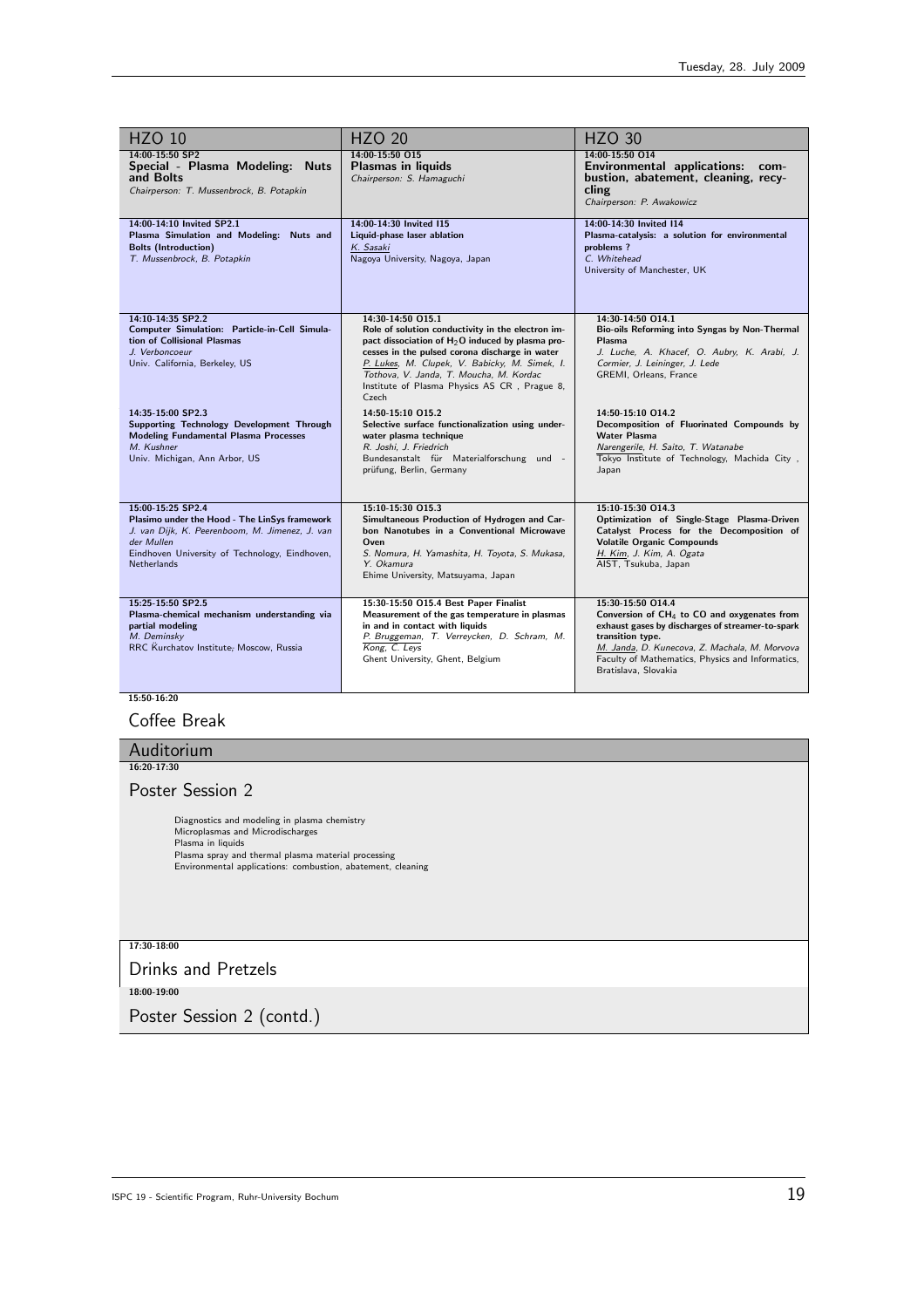# Wednesday, 29. July 2009

| Auditorium                                                                                                                   |                                                                                           |                                                                                            |
|------------------------------------------------------------------------------------------------------------------------------|-------------------------------------------------------------------------------------------|--------------------------------------------------------------------------------------------|
| 8:30-9:20 Plenary 3, Chairperson: U. Kortshagen<br>Microplasma generation in artificial media and its potential applications |                                                                                           |                                                                                            |
| K. Tachibana<br>Ehime University, Matsuyama, Japan                                                                           |                                                                                           |                                                                                            |
| 9:20-10:10 Plenary 4, Plasma Chemistry Award Lecture, Chairperson: U. Kortshagen                                             |                                                                                           |                                                                                            |
| Arc electrodes - where the plasma meets the wall<br>J. Heberlein                                                             |                                                                                           |                                                                                            |
| University of Minnesota, Minneapolis, US                                                                                     |                                                                                           |                                                                                            |
| $10:10-10:40$                                                                                                                |                                                                                           |                                                                                            |
| Coffee Break                                                                                                                 |                                                                                           |                                                                                            |
|                                                                                                                              | <b>HZO 20</b>                                                                             | <b>HZO 30</b>                                                                              |
| <b>HZO 10</b><br>10:40-12:30 010                                                                                             | 10:40-12:30 O4                                                                            | 10:40-12:30 01                                                                             |
| Plasma chemical synthesis                                                                                                    | Microdischarges and microplasmas                                                          | Fundamentals of plasma surface in-                                                         |
| Chairperson: B. Potapkin                                                                                                     | Chairperson: M. Kong                                                                      | teractions<br>Chairperson: K. Okazaki                                                      |
|                                                                                                                              |                                                                                           |                                                                                            |
| 10:40-11:10 Invited I10                                                                                                      | 10:40-11:10 Invited I4                                                                    | 10:40-11:10 Invited I1                                                                     |
| Induction plasma nano-particles synthesis mod-                                                                               | Atmospheric-pressure radio-frequency microdis-                                            | Experimental and modeling study of recombi-                                                |
| elling - review and applications<br>P. Proulx, F. Gitzhofer                                                                  | charges<br>F. Iza, D. Liu, J. Walsh, M. Kong                                              | nation reactions on dynamic surfaces in low-<br>pressure plasmas                           |
| University of Sherbrooke, Sherbrooke, Canada                                                                                 | Loughborough University, Loughborough, UK                                                 | L. Stafford, O. Boudreault, R. Khare, V. Donnelly                                          |
|                                                                                                                              |                                                                                           | Université de Montréal, Montréal, Canada                                                   |
| 11:10-11:30 010.1                                                                                                            | 11:10-11:30 04.1                                                                          | 11:10-11:30 O1.1                                                                           |
| Synthesis of nanostructured materials by hot and                                                                             | Ionisation Dynamics in Single and Dual Radio-                                             | <b>Chemical Erosion of Carbon Material Irradiated</b>                                      |
| cold plasma<br>X. Li, J. Zheng, R. Yang, L. Xie                                                                              | Frequency Atmospheric Pressure Microplasma<br><b>Jets</b>                                 | with Low Energy Atomic Hydrogen Neutrals<br>Y. Takeguchi, M. Kyo, Y. Uesugi, Y. Tanaka, S. |
| Peking University, Beijing, China                                                                                            | J. Waskoenig, T. Gans                                                                     | <b>Masuzaki</b>                                                                            |
|                                                                                                                              | Queenś University Belfast, Belfast, UK                                                    | Kanazawa University, Kanazawa city, Japan                                                  |
|                                                                                                                              |                                                                                           |                                                                                            |
| 11:30-11:50 O10.2<br>Plasma-assisted synthesis of porphyrin-based                                                            | 11:30-11:50 04.2<br>Electric field measurement in repetitively pulsed                     | 11:30-11:50 O1.2<br>Modification of the surface chemistry and band                         |
| catalysts                                                                                                                    | nanosecond discharges in a high pressure hydro-                                           | gap engineering of semiconducting passive films                                            |
| N. Savastenko, V. Brüser, K. Anklam<br>INP, Greifswald, Germany                                                              | gen environment<br>T. Ito, K. Kobayashi, U. Czarnetzki, S. Ham-                           | on metals and metal alloys<br>M. Giza, J. Otte, M. Maxisch, G. Grundmeier                  |
|                                                                                                                              | aguchi                                                                                    | University of Paderborn, Paderborn, Germany                                                |
|                                                                                                                              | Osaka University, Suita, Osaka, Japan                                                     |                                                                                            |
| 11:50-12:10 010.3                                                                                                            | 11:50-12:10 04.3                                                                          | 11:50-12:10 01.3                                                                           |
| Plasma Catalytic Conversion of Hexane in a Di-<br>electric Barrier Discharge                                                 | Quantitative CD ATR-FTIR and CD SEM-EDX<br>locally amino-functionalized<br>analyses for   | Thermal flux measurements in high power im-<br>pulse magnetron sputtering                  |
| A. Agiral, C. Boyadjian, K. Seshan, L. Lefferts, J.                                                                          | polymer surfaces                                                                          | D. Lundin, M. Stahl, H. Kersten, U. Helmersson                                             |
| Gardeniers<br>Twente University, Enschede, Netherlands                                                                       | A. Hinze, N. Lucas, S. Büttgenbach,<br>$K_{\cdot}$<br>Schiffmann, P. Willich, C.P. Klages | Linköping University, Linköping, Sweden                                                    |
|                                                                                                                              | Institut für Oberflächentechnik,<br>Technische                                            |                                                                                            |
| 12:10-12:30 O10.4                                                                                                            | Univer, Braunschweig, Germany<br>12:10-12:30 04.4                                         | 12:10-12:30 01.4                                                                           |
| Reaction of Organic compound Induced by Pulse                                                                                | Array of capillary tube based micro-plasma sys-                                           | Investigations on the plasma-surface interaction                                           |
| Discharge Plasma in Subcritical Water<br>M. Goto, M. Mitsugi, A. Yoshida, M. Sasaki, T.                                      | tem for the sterilization of bacteria-containing<br>water droplet                         | during DBD-treatment for low-temperature di-<br>rect silicon wafer bonding                 |
| Kiyan, T. Namihira, H. Akiyama                                                                                               | C. Weng, W. Huang, T. Lin, H. Chen, J. Liao, C.                                           | B. Michel, M. Eichler, C. Klages                                                           |
| Kumamoto University, Kumamoto, Japan                                                                                         | H <sub>o</sub> , Y. H <sub>o</sub><br>National Cheng Kung University, Tainan, TW          | Institut für Oberflächentechnik, Braunschweig,<br>Germany                                  |
|                                                                                                                              |                                                                                           |                                                                                            |
| 12:30-13:30                                                                                                                  |                                                                                           |                                                                                            |
| Lunch                                                                                                                        |                                                                                           |                                                                                            |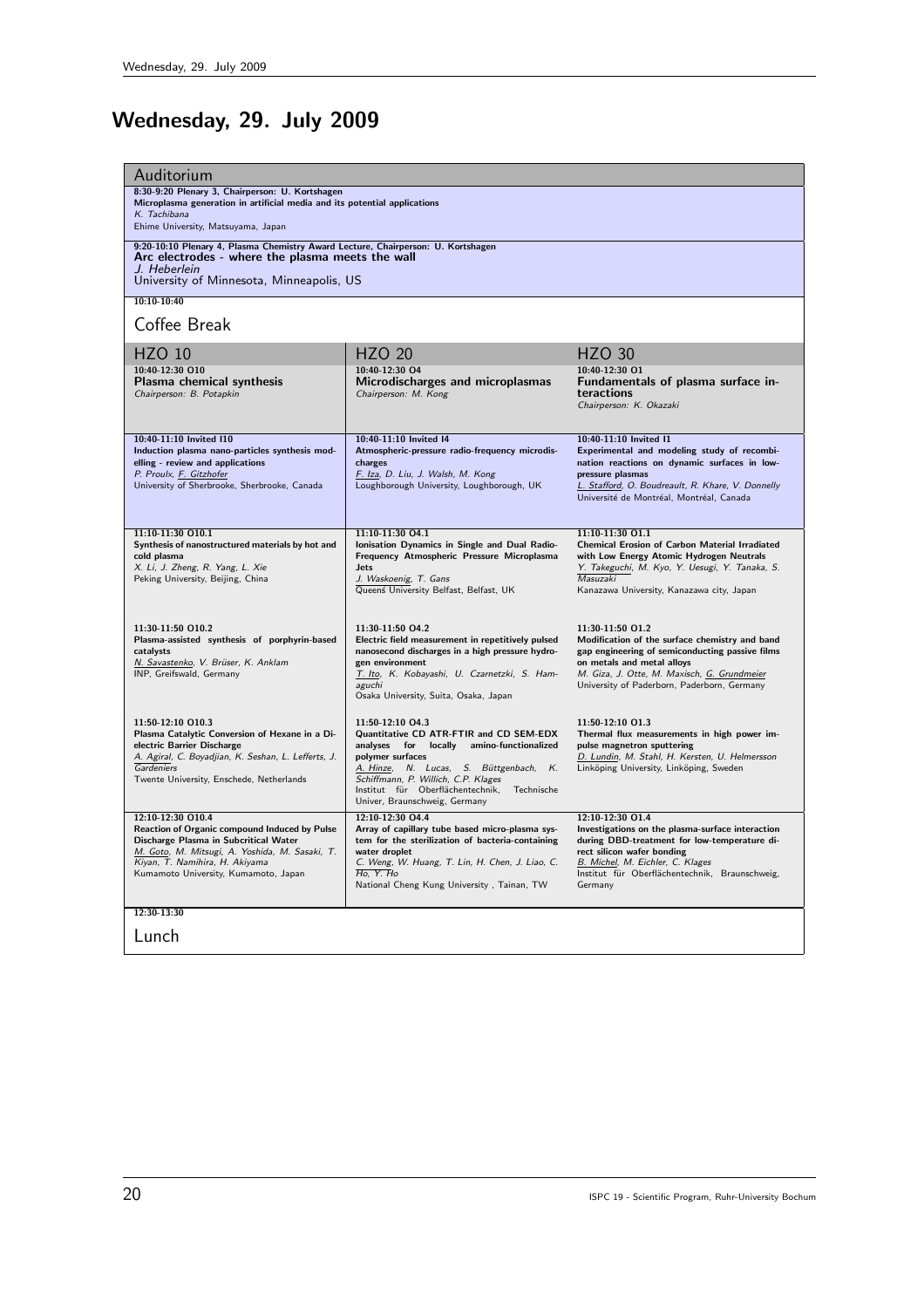## 13:30-20:00

**Outing** The buses to the open air museum Hagen start at 13:30 from the N-Südstrasse, as indicated on Fig. 1. You are invited to join a guided tour through the exhibition (length 1 hour) or to explore the museum on your own. The guided tours start at 15:00 and at 16:00 (you will find more detailed information in your conference material). Please select one tour ! The title of the guided tour and the spoken language of the tour guide is indicated on the bus. Please step into the bus, which matches your choice. A staff member in each bus will assist you throughout the trip. The buses will return from the open air museum starting at 19:30. You can expect your arrival in Bochum at 20:00.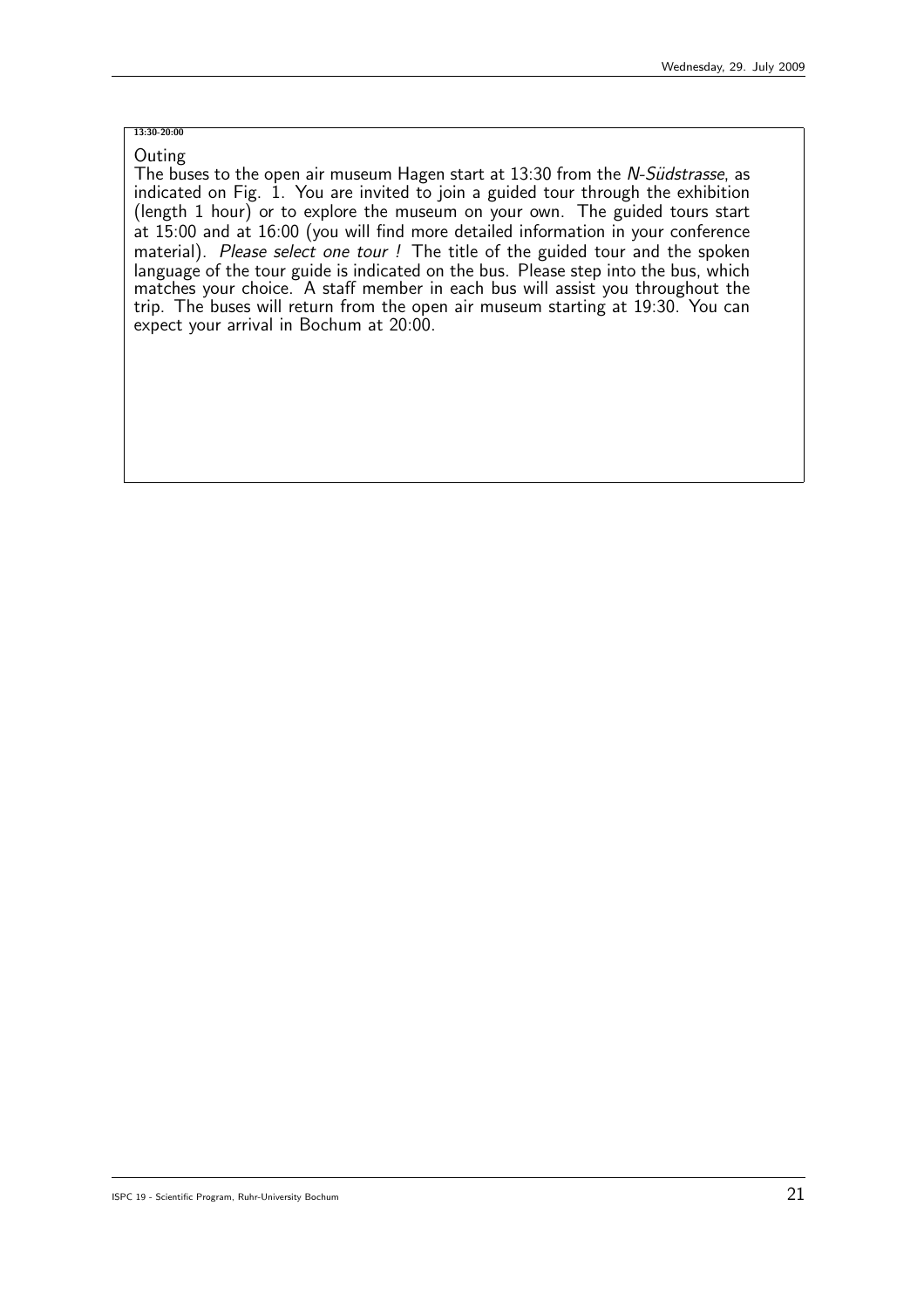# Thursday, 30. July 2009

| Auditorium                                                                                                                                                                                                                                                                                              |                                                                                                                                                                                                                                                                                                  |                                                                                                                                                                                                                                                                                                                                |
|---------------------------------------------------------------------------------------------------------------------------------------------------------------------------------------------------------------------------------------------------------------------------------------------------------|--------------------------------------------------------------------------------------------------------------------------------------------------------------------------------------------------------------------------------------------------------------------------------------------------|--------------------------------------------------------------------------------------------------------------------------------------------------------------------------------------------------------------------------------------------------------------------------------------------------------------------------------|
| 8:30-9:20 Plenary 5, Chairperson: F. Arefi-Khonsari<br>High voltage short pulse discharges: "old" tool, bright future ?<br>J.-M. Pouvesle<br>GREMI, Orleans, France                                                                                                                                     |                                                                                                                                                                                                                                                                                                  |                                                                                                                                                                                                                                                                                                                                |
| <b>HZO 10</b>                                                                                                                                                                                                                                                                                           | <b>HZO 20</b>                                                                                                                                                                                                                                                                                    | <b>HZO 30</b>                                                                                                                                                                                                                                                                                                                  |
| $9:30-12:30$ O <sub>2</sub><br>Diagnostics and modeling in plasma<br>chemistry II<br>Chairperson: K. Tachibana, K. Hassouni                                                                                                                                                                             | 9:30-12:30 O7<br>Plasma deposition of inorganic films<br>and hard coatings<br>Chairperson: J. Bradley, M. Hrabovsky                                                                                                                                                                              | 9:30-12:30 013<br><b>Biomedical applications I</b><br>Chairperson: S. Neogi, A. Fridman                                                                                                                                                                                                                                        |
| 9:30-10:00 Invited I2.2<br>Optical diagnostics of atmospheric pressure di-<br>electric barrier discharges<br>G. Dilecce, P. Ambrico, S. de Benedictis<br>IMIP-CNR, Bari, Italy                                                                                                                          | 9:30-10:00 Invited I7<br>Dynamics and chemistry of High Power Impulse<br><b>Magnetron Sputtering Discharges</b><br>A. P. Ehiasarian, A. Vetushka, A. Hecimovic<br>Sheffield Hallam University, Sheffield, UK                                                                                     | 9:30-10:00 Invited I13.1<br>Biomaterial interactions at plasma polymer<br>interfaces<br>R. Förch<br>Max-Planck-Institute for Polymer Research,<br>Mainz, Germany                                                                                                                                                               |
| 10:00-10:20 02.7<br>Study of fast plasma chemistry in atmospheric<br>pressure air discharges by emission, absorption<br>and fluorescence spectroscopy<br>G.D. Stancu, F. Kaddouri, D. Lacoste, C. Laux<br>Ecole central Paris, Paris, France                                                            | 10:00-10:20 O7.1<br>Comparison between a DC reactive mag-<br>netron sputtering discharge in an Ar/NH <sub>3</sub> and<br>$Ar/H_2/N_2$ gas mixture<br>F. Henry, A. Batan, F. Reniers<br>ULB, Bruxelles, Belgium                                                                                   | 10:00-10:20 013.1<br>Plasma assisted development of new blood<br>compatible fluorocarbon polymer materials<br>V. Vasilets, V. Sevastianov<br><b>IEPCP</b><br>Russian<br>Academy<br>Sciences,<br>of<br>Chernogolovka, Russia                                                                                                    |
| 10:20-10:40 02.8<br>$SiOx$ thin films deposition from organosilicon-<br>containing feeds: low pressure vs. atmospheric<br>pressure operation<br>F. Fracassi, <i>F. Fanelli</i> , S. Lovascio, R. d'Agostino<br>Department of Chemistry, University of Bari, Italy                                       | 10:20-10:40 07.2<br>Studies on plasma diagnostics and ITO film de-<br>position using an RF plasma assisted closed-field<br>dual magnetron sputtering system<br>L. Meng, R. Raju, R. Flauta, T. Dockstader, H.<br>Shin, D. Ruzic<br>University of Illinois at Champaign and Urbana,<br>Urbana, US | 10:20-10:40 013.2<br>Interaction of plasmas and photons with human<br>skin cells<br>M. Born, U. Niemann, P. Awakowicz, N. Bibinov,<br>D. Wandke, C. Suschek, C. Opländer, V. Kolb-<br>Bachofen, J. Liebmann, B. Busse<br>Philips Research, Aachen, Germany                                                                     |
| $10:40-11:10$<br>Coffee Break                                                                                                                                                                                                                                                                           |                                                                                                                                                                                                                                                                                                  |                                                                                                                                                                                                                                                                                                                                |
| <b>HZO 10</b>                                                                                                                                                                                                                                                                                           | <b>HZO 20</b>                                                                                                                                                                                                                                                                                    | <b>HZO 30</b>                                                                                                                                                                                                                                                                                                                  |
| 11:10-11:30 02.9<br>High Speed Imaging of transient phenomena in<br><b>PAC</b><br>V. Colombo, A. Concetti, E. Ghedini, S.<br>Dallavalle, M. Vancini<br>University of Bologna, Bologna, Italy                                                                                                            | 11:10-11:30 07.3<br>Microstructure characterization of plasma- de-<br>posited $SiO2$ -like films: a detailed study by<br>means of ellipsometric porosimetry<br>M. Creatore, N. Terlinden, M.C.M. van de Sanden<br>Eindhoven University of Technology, Eindhoven,<br>Netherlands                  | 11:10-11:30 O13.3 Best Paper Finalist<br>Plasma modification of PCL porous scaf-<br>folds fabricated by Solvent Casting/Particulate<br><b>Leaching for Tissue Engineering</b><br>F. Intranuovo, E. Sardella, R. Gristina, M. Nar-<br>dulli, G. Ceccone, P. Favia, R. d'Agostino<br>Università degli Studi di Bari, Bari, Italy |
| 11:30-11:50 02.10<br>Integrated parametric study of hybrid-stabilized<br>argon-water arc under subsonic and supersonic<br>regimes<br>J. Jeništa, H. Takana, H. Nishiyama, M. Bartlová,<br>V. Aubrecht, P. Kŕenek, T. Kavka, V. Sember, A.<br>Mašláni<br>Institute of Plasma Physics AS CR, Praha, Czech | 11:30-11:50 O7.4<br>Gas dilution effect on Si film deposition by gas-<br>jet electron beam plasma CVD method<br>S. Khmel, A. Fedoseev, G. Shukhinin<br>Institute of Thermophysics SB RAS, Novosibirsk,<br>Russia                                                                                 | 11:30-11:50 013.4<br>Plasma-Induced Nanotexturing of Polymers for<br>the Fabrication of Protein and DNA Arrays<br>K. Tsougeni, M. Vlachopoulou, P. Petrou, S.<br>Kakabakos, A. Tserepi, E. Gogolides<br>NCSR DEMOKRITOS, Aghia Paraskevi, Greece                                                                               |
| 11:50-12:10 02.11<br>Experimental and modelling studies of plasma<br>and catalyst material interaction in an atmo-<br>spheric pressure plasma<br>X. Duten, M. Redolfi, K. Hassouni<br>LIMHP - CNRS, Villetaneuse, France                                                                                | 11:50-12:10 07.5<br>Atomic-Scale Numerical Simulations of Struc-<br>tural Properties in Carbon-Based Thin Film De-<br>position Processes<br>Y. Murakamo, S. Horiguchi, S. Hamaguchi<br>CANON ANELVA CORPORATION, Kanagawa,<br>Japan                                                              | 11:50-12:10 013.5<br>Surface amination of 3-dimensional substrates<br>by RotoTEC plasma treatment under defined<br>gas atmospheres at ambient pressure<br>M. Thomas, K. Lachmann, A. Dohse, M. Thrane,<br>J. Morlock, C. Klages<br>Fraunhofer IST, Braunschweig, Germany                                                       |
| 12:10-12:30 02.12<br>Numerical Investigations of Diffusion of Metal<br>Vapour and its Influence on Arc Behaviour in<br><b>Gas Metal Arc Welding</b><br>M. Schnick, U. Füssel, M. Hertel, A. Spille-<br>Kohoff, A. Murphy<br>TU Dresden, Dresden, Germany                                                | 12:10-12:30 07.6<br>Role of Oxygen in Plasma Processing of Mate-<br>rials and its Control in Plasma Reactors<br>S. Veprek, M. Veprek-Heijmann, A. Fernandez,<br>M. Jilek, A. Bergmann, F. Mirabella<br>Technical University Munich, Garching, Germany                                            | 12:10-12:30 013.6<br>Ultra-thin plasma polymerized allylamine films<br>for cardiovascular stent coating<br>E. Gallino, M. Tatoulian, F. Arefi-Khonsari, D.<br>Mantovani<br>UPMC-ENSCP/Université Laval, Paris, France                                                                                                          |
| 12:20-14:00                                                                                                                                                                                                                                                                                             |                                                                                                                                                                                                                                                                                                  |                                                                                                                                                                                                                                                                                                                                |
| Lunch                                                                                                                                                                                                                                                                                                   |                                                                                                                                                                                                                                                                                                  |                                                                                                                                                                                                                                                                                                                                |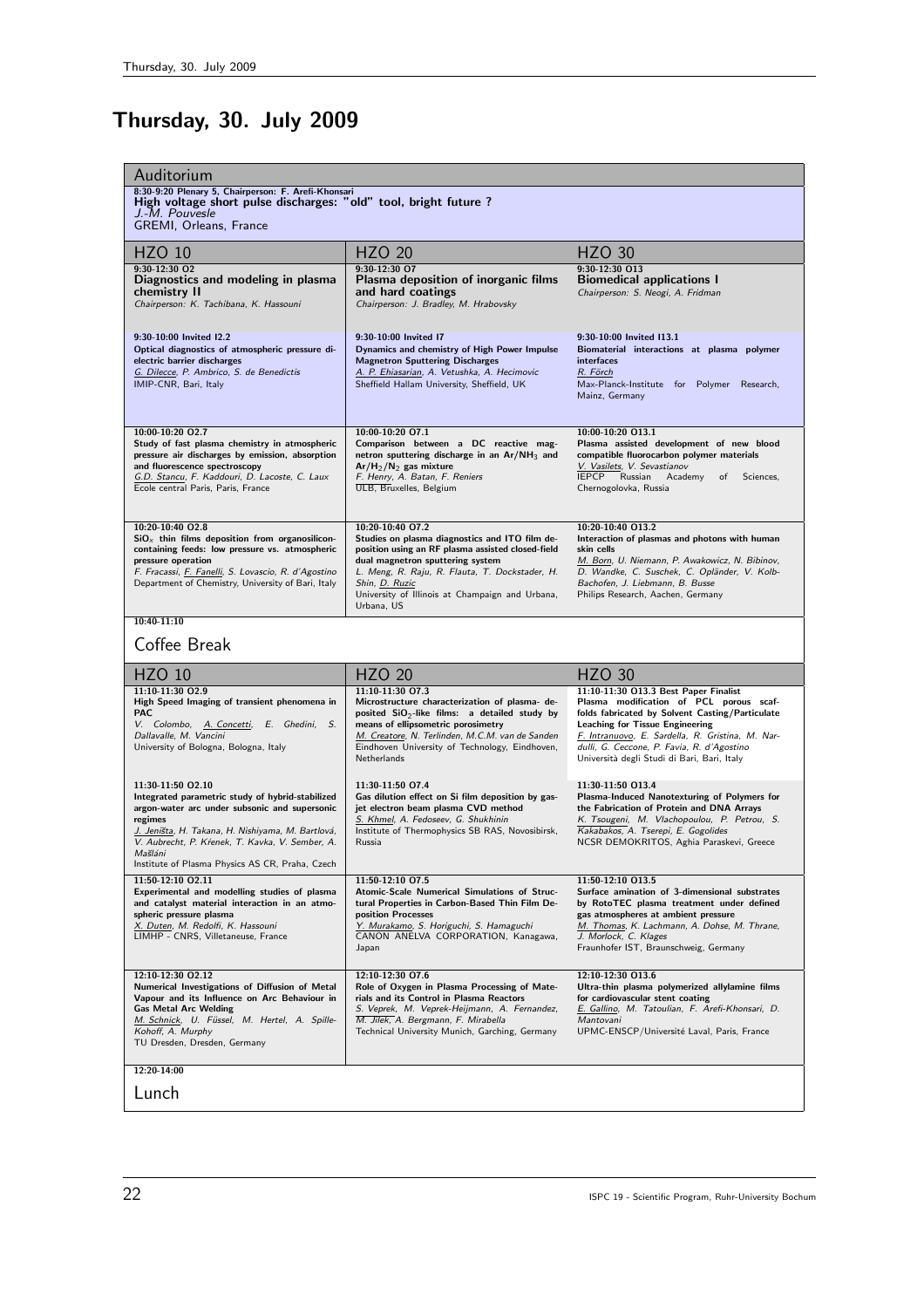| <b>HZO 10</b>                                                                                                                                                                                                                                                           | <b>HZO 20</b>                                                                                                                                                                                                                                                                     | <b>HZO 30</b>                                                                                                                                                                                                                                  |
|-------------------------------------------------------------------------------------------------------------------------------------------------------------------------------------------------------------------------------------------------------------------------|-----------------------------------------------------------------------------------------------------------------------------------------------------------------------------------------------------------------------------------------------------------------------------------|------------------------------------------------------------------------------------------------------------------------------------------------------------------------------------------------------------------------------------------------|
| 14:00-15:50 O9<br>Clusters, particles and powders I<br>Chairperson: S. Girshick                                                                                                                                                                                         | 14:00-15:50 06<br>processing for<br>micro-<br><b>Plasma</b><br>electronics and -mechanics<br>Chairperson: A. Bogaerts                                                                                                                                                             | 14:00-15:50 016<br>Plasmas and renewable energies<br>Chairperson: M.C.M. van de Sanden                                                                                                                                                         |
| 14:00-14:30 Invited 19.1<br>Synthesis and processing of carbon nanotubes<br>by plasma technologies<br>Lenka Zaijckova, O. Jasek, M. Elias, P. Synek, Z.<br>Kucerova, L. Lazar<br>Dept. Phys. Electronics, Masaryk University,<br>Brno, Czech                            | 14:00-14:30 Invited I6<br>Discriminating the impact of UV, ions and radi-<br>cals on the linewidth roughness of 193 nm resist<br>patterns exposed to reactive plasmas<br>E. Pargon, M. Martin, O. Luere, L. Azarnouche,<br>K. Menguelti, O. Joubert<br>LTM/CNRS, grenoble, France | 14:00-14:30 Invited I16<br>Plasma physics and chemistry for processing<br>high quality thin film silicon at high deposition<br>rates<br>M. Kondo, S. Nunomura, T. Matsui<br>AIST Tsukuba, Japan                                                |
| 14:30-14:50 O9.1<br>Deposition of metal nanoparticules on multiple<br>wall carbon nanotubes (MWCNT) using atmo-<br>spheric plasma<br>F. Reniers, F. Demoisson, N. Claessens, J. Guil-<br>lot, J. Pireaux, A. Felten<br>Université Libre de Bruxelles, Brussels, Belgium | 14:30-14:50 O6.1<br>Development of Novel Etching Process based on<br>Real-time Monitoring of Substrate Temperature<br>M. Hori, H. Kuroda, M. Ito, T. Ohta, K. Takeda,<br>M. Sekine<br>Nagoya University, Aichi, Japan                                                             | 14:30-14:50 O16.1<br>Rare earth - doped silicon nitride layers for solar<br>cell applications<br>M. Petcu, A. Sarkar, M. Creatore, H. Hintzen,<br>M.C.M. van de Sanden<br>Eindhoven University of Technology, Eindhoven,<br><b>Netherlands</b> |
| 14:50-15:10 O9.2 Best Paper Finalist<br>Thin films of plasma-synthesized germanium<br>nanocrystals for electronic applications<br>Z. Holman, U. Kortshagen<br>University of Minnesota, Minneapolis, US                                                                  | 14:50-15:10 06.2<br>Mass spectrometry investigations of metalor-<br>ganic etch products: example of HgCdTe Induc-<br>tively Coupled Plasma etching in CH <sub>4</sub> -H <sub>2</sub> based<br>chemistry.<br>F. Boulard, J. Baylet, C. Cardinaud<br>CNRS IMN, Nantes, France      | 14:50-15:10 016.2<br>Oxidation of methane using $CH_4/O_2/He$ and<br>$CH4/CO2/He$ mixtures in DBD discharges<br>N. Pinhão, A. Janeco, J. Branco, A. Ferreira, L.<br>Redondo<br>ITN - Nuclear and Technological Institute,<br>Sacavém, Portugal |
| 15:10-15:30 O9.3 Best Paper Finalist<br>Wettability, Flowability and Compactibility of<br>Polymer Powders as a Function of the Plasma<br><b>Treatment in the Down-Stream Reactor</b><br>C. Roth, A. Sonnenfeld, P. Rudolf von Rohr<br>ETH Zürich, Zürich, Switzerland   | 15:10-15:30 06.3<br>Plasma enhanced chemical vapor deposition of<br>advanced a-SiC:H barriers for microelectronics<br>interconnections<br>C. Charles-Alfred, V. Jousseaume, A. Granier<br>STMicroelectronics, Crolles, France                                                     | 15:10-15:30 016.3<br>Hydrogen formation in pure water by non-<br>thermal plasma treatment<br>R. Burlica, B. Hnatiuc, E. Hnatiuc, B. Locke<br>Electrotechnical Faculty of TU Gh.Asachilasi, Iasi,<br>Romania                                    |
| 15:30-15:50 O9.4<br>Plasma synthesis of functionalized metal<br>nanoparticles:<br>from improved dispersion<br>properties to enhanced biomaterials<br>J. Tavares, E. Swanson, S. Coulombe<br>McGill University, Montreal, Canada                                         | 15:30-15:50 O6.4<br>Plasma CVD of Nano-particle Composite Porous<br><b>SiOCH Films</b><br>M. Shiratani, S. Iwashita, H. Miyata, K. Koga, H.<br>Matsuzaki, M. Akiyama<br>Kyushu University, Fukuoka, Japan                                                                         | 15:30-15:50 O16.4<br>Conversion of waste Glycerol into Synthesis Gas<br>A. Czernichowski<br>ECP - GlidArc Technologies, La Ferte St Aubin,<br>France                                                                                           |

## $\frac{15:50-16:20}{15:50-16:20}$

## Coffee Break

| Auditorium                                                                                                                                                                                                                                                                                      |
|-------------------------------------------------------------------------------------------------------------------------------------------------------------------------------------------------------------------------------------------------------------------------------------------------|
| 16:20-17:30                                                                                                                                                                                                                                                                                     |
| Poster Session 3                                                                                                                                                                                                                                                                                |
| Plasma chemical synthesis<br><b>Biomedical applications</b><br>Plasma aided combustion and aerodynamics<br>Cluster, particles and powders<br>Plasmas and renewable energies<br>Plasma processing for micro-electronics and -mechanics<br>Plasma deposition of inorganic films and hard coatings |
| 17:30-18:00                                                                                                                                                                                                                                                                                     |
| <b>Drinks and Pretzels</b>                                                                                                                                                                                                                                                                      |
| 18:00-19:00                                                                                                                                                                                                                                                                                     |
| Poster Session 3 (contd.)                                                                                                                                                                                                                                                                       |
| 19:30-00:00                                                                                                                                                                                                                                                                                     |
| Conference Dinner                                                                                                                                                                                                                                                                               |
|                                                                                                                                                                                                                                                                                                 |
|                                                                                                                                                                                                                                                                                                 |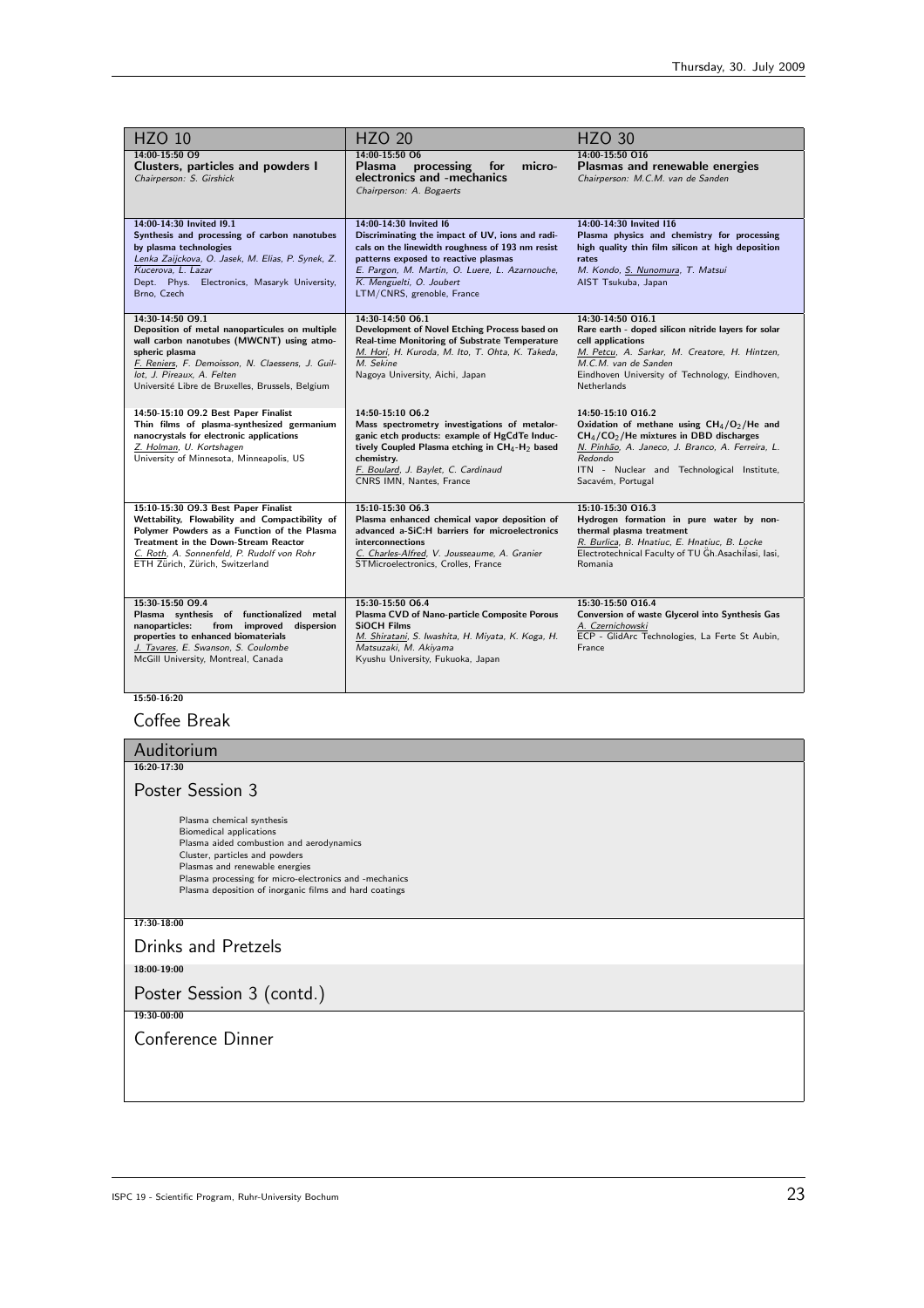# Friday, 31. July 2009

| 8:30-9:20 Plenary 6, Chairperson: J. Winter<br>Atmospheric pressure plasma sources - prospective tools for plasma-medicine<br>K. Weltmann, R. Brandenburg, J. Ehlbeck, E. Kindel, M. Stieber, T. von Woedtke<br><b>INP Greifswald, Greifswald, Germany</b><br><b>HZO 30</b><br><b>HZO 10</b><br><b>HZO 20</b><br>$9:30-12:10$ $012$<br>9:30-12:10 013<br>9:30-12:10 09<br><b>Biomedical applications II</b><br>Clusters, particles and powders II<br>Plasma aided combustion and aero-<br>Chairperson: F. Rossi, M. Wertheimer<br>Chairperson: L. Boufendi<br>dynamics<br>Chairperson: C. Laux<br>9:30-10:00 013.7<br>9:30-10:00 Invited I9.2<br>9:30-10:00 Invited I12<br>Deposition of $SiOx$ Films by PECVD on Coro-<br>Dust particles in low-pressure plasmas: Forma-<br>Plasma chemistry in space propulsion using the<br><b>Helicon Double Layer Thruster</b><br>tion and induced phenomena<br>nary Stents<br>P. Rudolf von Rohr, P. Reichen, A. Sonnenfeld, S.<br>M. Mikikian, M. Cavarroc, L. Couëdel, Y. Tessier,<br>C. Charles<br>Hoerstrup, G. Zünd<br>L. Boufendi<br>The Australian National University, Canberra,<br>GREMI, Orleans Cedex 2, France<br>Australia<br>ETH Zurich, Zurich, Switzerland<br>10:00-10:20 09.5<br>10:00-10:20 012.1<br>10:00-10:20 013.8<br>Degradation and removal of proteinaceous mat-<br>The influence of dust particles concentration<br>Experiments and simulation of plasma actuators<br>ter using cold atmospheric plasmas<br>on glow discharge parameters and dust particle<br>with enhanced thrust<br>D. Bayliss, J. Walsh, Z. Cao, F. Iza, G. Shama,<br>charge<br>U. Kortshagen, S. Guo, M. Mamunuru, D. Ernie,<br>T. Simon<br>M. Kong<br>G. Sukhinin, A. Fedoseev<br>Loughborough University, Loughborough, UK<br>Institute of Thermophysics, Novosibirsc, Russia<br>University of Minnesota, Minneapolis, US<br>10:20-10:40 09.6<br>10:20-10:40 012.2<br>10:20-10:40 013.9<br>Surface Modification of Polypropylene using Ar-<br>Dust particle agglomeration in microplasma<br>Ignition of propane-air mixtures by rf spark dis-<br>T. Antonova, B. Annaratone, H. Thomas, G.<br>gon Plasma for Biomedical Applications<br>charge<br>S. Neogi, N. Gomathi, D. Mishra, T. Maity<br>Morfill<br>A. Frederic, M. Maxime, N. Georgy<br>Indian Institute of Technology, Kharagpur,<br>Max-Planck-Institut für extraterrestrische Physik,<br>Renault SAS, Guyancourt, France<br>Garching, Germany<br>Kharagpur, India<br>$10:40 - 11:10$<br>Coffee Break<br><b>HZO 20</b><br><b>HZO 10</b><br><b>HZO 30</b><br>11:10-11:30 013.10<br>11:10-11:30 09.7<br>11:10-11:30 012.3<br>Plasma processes for cell-adhesive and antimi-<br>In-flight microplasma synthesis of silicon<br>Numerical simulation of plasma-assisted ignition<br>nanocrystals in macroscopic quantities<br>crobial titanium surfaces<br>in $CH_4$ : air mixtures<br>K. Schröder, B. Finke, M. Polak, A. Ohl, G.<br>T. Nozaki, T. Nakamuta, M. Sagawa, K. Okazaki<br>N. Aleksandrov, S. Kindysheva, I. Kosarev, E.<br>Lukowski, B. Nebe, R. Bader, M. Schlosser, K.<br>Tokyo Institute of Technology, Tokyo, Japan<br>Kukaev, S. Starikovskaia, A. Starikovskii<br>Moscow Institute of Physics and Technology, Dol-<br>Weltmann<br>goprudny, Russia<br>INP Greifswald, Greifswald, Germany<br>11:30-11:50 013.11<br>11:30-11:50 09.7<br>11:30-11:50 012.4<br>Influence of plasma nanocomposite structure on<br>Silyl effusion from plasma-produced silicon<br>Rate of Thermal Energy Release in Nanosecond<br>nanocrystals<br>Pulse Burst Air and Ethylene-Air Plasmas<br>the Ag release<br>E. Körner, A. Ritter, P. Rupper, E. Michel, D.<br>R. Anthony, U. Kortshagen<br>I. Choi, M. Uddi, Y. Zuzeek, A. Dutta, Z. Yin, W.<br>University of Minnesota, Minneapolis, US<br>Lempert, I. Adamovich<br>Hegemann<br>The Ohio State University, Columbus, OH, US<br>Empa, 9000, Switzerland<br>11:50-12:10 013.12<br>11:50-12:10 09.8<br>11:50-12:10 012.5<br>Plasma deposition on SiC crystalline nanoparti-<br>Hemocompatible plasma polymers by vacuum<br><b>Gradient Mechanism of Detonation Initiation by</b><br>thermal degradation of PEO<br>cles in a novel powder reactor<br><b>Nonequilibrium Nanosecond Discharges</b><br>A. Choukourov, A. Grinevich, O. Polonskyi, J.<br>H. Hody, J. Pireaux<br>A. Rakitin, A. Starikovskii<br>Hanuš, J. Kousal, D. Slavinska, H. Biederman<br>University of Namur, Namur, Belgium<br>NEQLab Research BV, Delft, Netherlands<br>Charles University in Prague, Prague, Czech<br>Auditorium<br>$12:20-13:00$<br><b>General Assembly</b><br>13:00-14:00<br><b>Farewell Party</b> | Auditorium |  |  |
|------------------------------------------------------------------------------------------------------------------------------------------------------------------------------------------------------------------------------------------------------------------------------------------------------------------------------------------------------------------------------------------------------------------------------------------------------------------------------------------------------------------------------------------------------------------------------------------------------------------------------------------------------------------------------------------------------------------------------------------------------------------------------------------------------------------------------------------------------------------------------------------------------------------------------------------------------------------------------------------------------------------------------------------------------------------------------------------------------------------------------------------------------------------------------------------------------------------------------------------------------------------------------------------------------------------------------------------------------------------------------------------------------------------------------------------------------------------------------------------------------------------------------------------------------------------------------------------------------------------------------------------------------------------------------------------------------------------------------------------------------------------------------------------------------------------------------------------------------------------------------------------------------------------------------------------------------------------------------------------------------------------------------------------------------------------------------------------------------------------------------------------------------------------------------------------------------------------------------------------------------------------------------------------------------------------------------------------------------------------------------------------------------------------------------------------------------------------------------------------------------------------------------------------------------------------------------------------------------------------------------------------------------------------------------------------------------------------------------------------------------------------------------------------------------------------------------------------------------------------------------------------------------------------------------------------------------------------------------------------------------------------------------------------------------------------------------------------------------------------------------------------------------------------------------------------------------------------------------------------------------------------------------------------------------------------------------------------------------------------------------------------------------------------------------------------------------------------------------------------------------------------------------------------------------------------------------------------------------------------------------------------------------------------------------------------------------------------------------------------------------------------------------------------------------------------------------------------------------------------------------------------------------------------------------------------------------------------------------------------------------------------------------------------------------------------------------------------------------------------------------------------------------------------------------------------------------------------------------------------------------------------------------------------------------------------------------------------------------------------------------------------------------------------------------------------------------------------------------------------------------------------------------------------------------------------------------------------------------------------------------------|------------|--|--|
|                                                                                                                                                                                                                                                                                                                                                                                                                                                                                                                                                                                                                                                                                                                                                                                                                                                                                                                                                                                                                                                                                                                                                                                                                                                                                                                                                                                                                                                                                                                                                                                                                                                                                                                                                                                                                                                                                                                                                                                                                                                                                                                                                                                                                                                                                                                                                                                                                                                                                                                                                                                                                                                                                                                                                                                                                                                                                                                                                                                                                                                                                                                                                                                                                                                                                                                                                                                                                                                                                                                                                                                                                                                                                                                                                                                                                                                                                                                                                                                                                                                                                                                                                                                                                                                                                                                                                                                                                                                                                                                                                                                                                                    |            |  |  |
|                                                                                                                                                                                                                                                                                                                                                                                                                                                                                                                                                                                                                                                                                                                                                                                                                                                                                                                                                                                                                                                                                                                                                                                                                                                                                                                                                                                                                                                                                                                                                                                                                                                                                                                                                                                                                                                                                                                                                                                                                                                                                                                                                                                                                                                                                                                                                                                                                                                                                                                                                                                                                                                                                                                                                                                                                                                                                                                                                                                                                                                                                                                                                                                                                                                                                                                                                                                                                                                                                                                                                                                                                                                                                                                                                                                                                                                                                                                                                                                                                                                                                                                                                                                                                                                                                                                                                                                                                                                                                                                                                                                                                                    |            |  |  |
|                                                                                                                                                                                                                                                                                                                                                                                                                                                                                                                                                                                                                                                                                                                                                                                                                                                                                                                                                                                                                                                                                                                                                                                                                                                                                                                                                                                                                                                                                                                                                                                                                                                                                                                                                                                                                                                                                                                                                                                                                                                                                                                                                                                                                                                                                                                                                                                                                                                                                                                                                                                                                                                                                                                                                                                                                                                                                                                                                                                                                                                                                                                                                                                                                                                                                                                                                                                                                                                                                                                                                                                                                                                                                                                                                                                                                                                                                                                                                                                                                                                                                                                                                                                                                                                                                                                                                                                                                                                                                                                                                                                                                                    |            |  |  |
|                                                                                                                                                                                                                                                                                                                                                                                                                                                                                                                                                                                                                                                                                                                                                                                                                                                                                                                                                                                                                                                                                                                                                                                                                                                                                                                                                                                                                                                                                                                                                                                                                                                                                                                                                                                                                                                                                                                                                                                                                                                                                                                                                                                                                                                                                                                                                                                                                                                                                                                                                                                                                                                                                                                                                                                                                                                                                                                                                                                                                                                                                                                                                                                                                                                                                                                                                                                                                                                                                                                                                                                                                                                                                                                                                                                                                                                                                                                                                                                                                                                                                                                                                                                                                                                                                                                                                                                                                                                                                                                                                                                                                                    |            |  |  |
|                                                                                                                                                                                                                                                                                                                                                                                                                                                                                                                                                                                                                                                                                                                                                                                                                                                                                                                                                                                                                                                                                                                                                                                                                                                                                                                                                                                                                                                                                                                                                                                                                                                                                                                                                                                                                                                                                                                                                                                                                                                                                                                                                                                                                                                                                                                                                                                                                                                                                                                                                                                                                                                                                                                                                                                                                                                                                                                                                                                                                                                                                                                                                                                                                                                                                                                                                                                                                                                                                                                                                                                                                                                                                                                                                                                                                                                                                                                                                                                                                                                                                                                                                                                                                                                                                                                                                                                                                                                                                                                                                                                                                                    |            |  |  |
|                                                                                                                                                                                                                                                                                                                                                                                                                                                                                                                                                                                                                                                                                                                                                                                                                                                                                                                                                                                                                                                                                                                                                                                                                                                                                                                                                                                                                                                                                                                                                                                                                                                                                                                                                                                                                                                                                                                                                                                                                                                                                                                                                                                                                                                                                                                                                                                                                                                                                                                                                                                                                                                                                                                                                                                                                                                                                                                                                                                                                                                                                                                                                                                                                                                                                                                                                                                                                                                                                                                                                                                                                                                                                                                                                                                                                                                                                                                                                                                                                                                                                                                                                                                                                                                                                                                                                                                                                                                                                                                                                                                                                                    |            |  |  |
|                                                                                                                                                                                                                                                                                                                                                                                                                                                                                                                                                                                                                                                                                                                                                                                                                                                                                                                                                                                                                                                                                                                                                                                                                                                                                                                                                                                                                                                                                                                                                                                                                                                                                                                                                                                                                                                                                                                                                                                                                                                                                                                                                                                                                                                                                                                                                                                                                                                                                                                                                                                                                                                                                                                                                                                                                                                                                                                                                                                                                                                                                                                                                                                                                                                                                                                                                                                                                                                                                                                                                                                                                                                                                                                                                                                                                                                                                                                                                                                                                                                                                                                                                                                                                                                                                                                                                                                                                                                                                                                                                                                                                                    |            |  |  |
|                                                                                                                                                                                                                                                                                                                                                                                                                                                                                                                                                                                                                                                                                                                                                                                                                                                                                                                                                                                                                                                                                                                                                                                                                                                                                                                                                                                                                                                                                                                                                                                                                                                                                                                                                                                                                                                                                                                                                                                                                                                                                                                                                                                                                                                                                                                                                                                                                                                                                                                                                                                                                                                                                                                                                                                                                                                                                                                                                                                                                                                                                                                                                                                                                                                                                                                                                                                                                                                                                                                                                                                                                                                                                                                                                                                                                                                                                                                                                                                                                                                                                                                                                                                                                                                                                                                                                                                                                                                                                                                                                                                                                                    |            |  |  |
|                                                                                                                                                                                                                                                                                                                                                                                                                                                                                                                                                                                                                                                                                                                                                                                                                                                                                                                                                                                                                                                                                                                                                                                                                                                                                                                                                                                                                                                                                                                                                                                                                                                                                                                                                                                                                                                                                                                                                                                                                                                                                                                                                                                                                                                                                                                                                                                                                                                                                                                                                                                                                                                                                                                                                                                                                                                                                                                                                                                                                                                                                                                                                                                                                                                                                                                                                                                                                                                                                                                                                                                                                                                                                                                                                                                                                                                                                                                                                                                                                                                                                                                                                                                                                                                                                                                                                                                                                                                                                                                                                                                                                                    |            |  |  |
|                                                                                                                                                                                                                                                                                                                                                                                                                                                                                                                                                                                                                                                                                                                                                                                                                                                                                                                                                                                                                                                                                                                                                                                                                                                                                                                                                                                                                                                                                                                                                                                                                                                                                                                                                                                                                                                                                                                                                                                                                                                                                                                                                                                                                                                                                                                                                                                                                                                                                                                                                                                                                                                                                                                                                                                                                                                                                                                                                                                                                                                                                                                                                                                                                                                                                                                                                                                                                                                                                                                                                                                                                                                                                                                                                                                                                                                                                                                                                                                                                                                                                                                                                                                                                                                                                                                                                                                                                                                                                                                                                                                                                                    |            |  |  |
|                                                                                                                                                                                                                                                                                                                                                                                                                                                                                                                                                                                                                                                                                                                                                                                                                                                                                                                                                                                                                                                                                                                                                                                                                                                                                                                                                                                                                                                                                                                                                                                                                                                                                                                                                                                                                                                                                                                                                                                                                                                                                                                                                                                                                                                                                                                                                                                                                                                                                                                                                                                                                                                                                                                                                                                                                                                                                                                                                                                                                                                                                                                                                                                                                                                                                                                                                                                                                                                                                                                                                                                                                                                                                                                                                                                                                                                                                                                                                                                                                                                                                                                                                                                                                                                                                                                                                                                                                                                                                                                                                                                                                                    |            |  |  |
|                                                                                                                                                                                                                                                                                                                                                                                                                                                                                                                                                                                                                                                                                                                                                                                                                                                                                                                                                                                                                                                                                                                                                                                                                                                                                                                                                                                                                                                                                                                                                                                                                                                                                                                                                                                                                                                                                                                                                                                                                                                                                                                                                                                                                                                                                                                                                                                                                                                                                                                                                                                                                                                                                                                                                                                                                                                                                                                                                                                                                                                                                                                                                                                                                                                                                                                                                                                                                                                                                                                                                                                                                                                                                                                                                                                                                                                                                                                                                                                                                                                                                                                                                                                                                                                                                                                                                                                                                                                                                                                                                                                                                                    |            |  |  |
|                                                                                                                                                                                                                                                                                                                                                                                                                                                                                                                                                                                                                                                                                                                                                                                                                                                                                                                                                                                                                                                                                                                                                                                                                                                                                                                                                                                                                                                                                                                                                                                                                                                                                                                                                                                                                                                                                                                                                                                                                                                                                                                                                                                                                                                                                                                                                                                                                                                                                                                                                                                                                                                                                                                                                                                                                                                                                                                                                                                                                                                                                                                                                                                                                                                                                                                                                                                                                                                                                                                                                                                                                                                                                                                                                                                                                                                                                                                                                                                                                                                                                                                                                                                                                                                                                                                                                                                                                                                                                                                                                                                                                                    |            |  |  |
|                                                                                                                                                                                                                                                                                                                                                                                                                                                                                                                                                                                                                                                                                                                                                                                                                                                                                                                                                                                                                                                                                                                                                                                                                                                                                                                                                                                                                                                                                                                                                                                                                                                                                                                                                                                                                                                                                                                                                                                                                                                                                                                                                                                                                                                                                                                                                                                                                                                                                                                                                                                                                                                                                                                                                                                                                                                                                                                                                                                                                                                                                                                                                                                                                                                                                                                                                                                                                                                                                                                                                                                                                                                                                                                                                                                                                                                                                                                                                                                                                                                                                                                                                                                                                                                                                                                                                                                                                                                                                                                                                                                                                                    |            |  |  |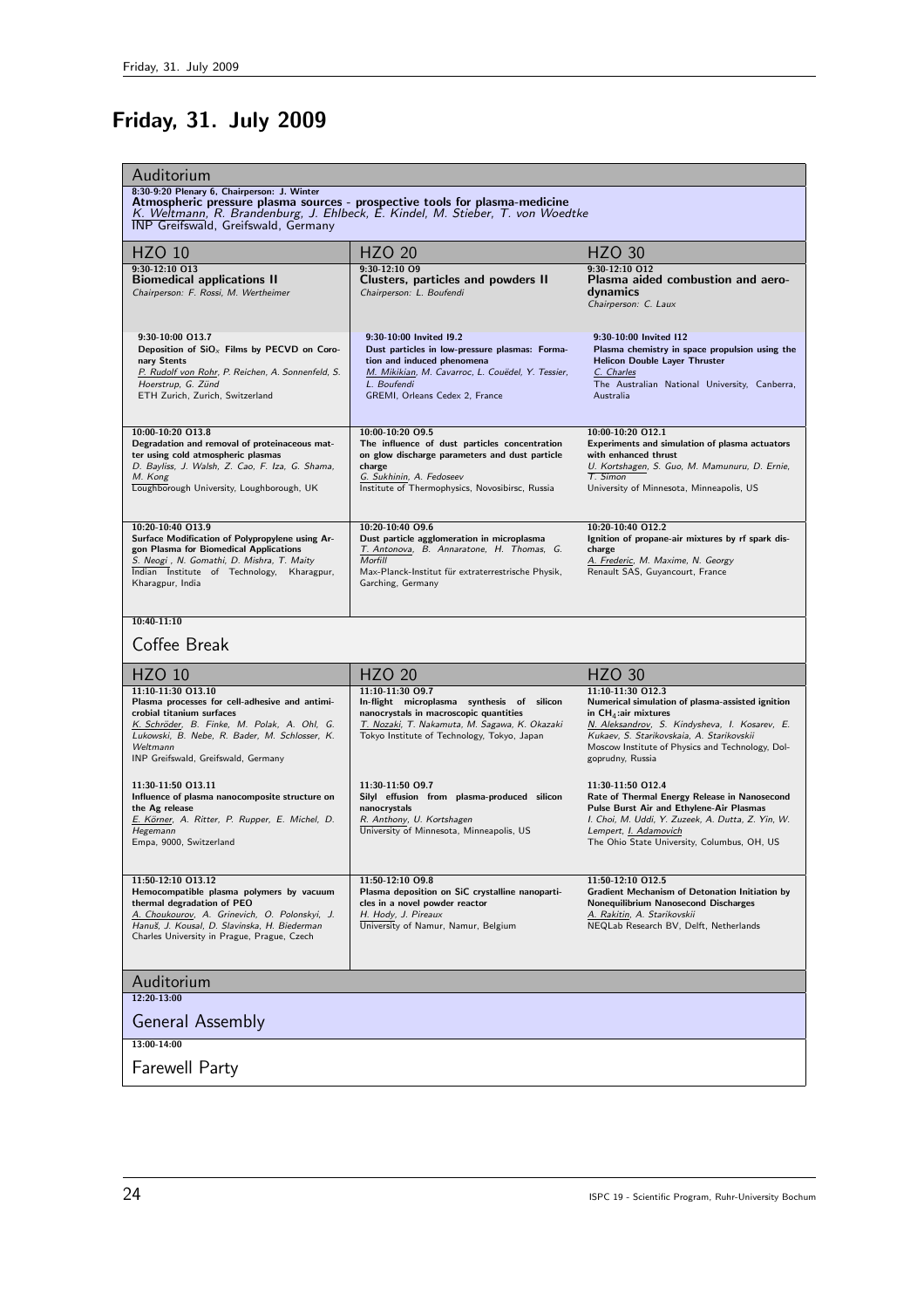| Central Dining Area (Mensa) level 1, Seminarraum 2                                                                                                                            |
|-------------------------------------------------------------------------------------------------------------------------------------------------------------------------------|
| 14:00-17:00                                                                                                                                                                   |
| Industrial Workshop - Plasmas Interacting with Biological Matter:<br>form                                                                                                     |
| <b>Biomolecules to Organisms</b>                                                                                                                                              |
| 14:00-14:30 W1<br>Biological effects of nitric oxide generated by an atmospheric pressure gas-plasma on human skin cells                                                      |
| Joerg Liebmann, Victoria Kolb-Bachofen                                                                                                                                        |
| Institute for Molecular Medicine, Research Group Immunobiology, Heinrich-Heine-University of Duesseldorf, Germany                                                             |
| 14:30-15:00 W1                                                                                                                                                                |
| Interaction of plasma with human skin cells and reduction of germs by using dielectric barrier discharges<br>D. Wandke, B. Busse                                              |
| Cinogy GmbH/Duderstadt Germany, Zellkontakt GmbH Nörten-Hardenberg, Germany                                                                                                   |
| 15:00-15:30 W2                                                                                                                                                                |
| Nitrogen Monoxide (NO) Production for the Medical Treatment of Human Skin Using an integrated Microwave Microplasma Source<br>Roland Gesche, Reinhold Kovacs, Joachim Scherer |
| FBH Berlin, Fa. Aurion/Seligenstadt, Germany                                                                                                                                  |
| 15:30-16:00                                                                                                                                                                   |
| Coffee Break                                                                                                                                                                  |

| 16:00-16:30 W3                                                                               |
|----------------------------------------------------------------------------------------------|
| Treatment of microorganisms with UV-light sources                                            |
| Helmut Halfmann                                                                              |
| Osram Radium, Germany                                                                        |
|                                                                                              |
| 16:30-17:00 W1                                                                               |
| Elementary Mechanisms of Plasma Sterilisation: Concepts towards an industrial implementation |
| Jan Benedikt                                                                                 |
| Ruhr-University Bochum, Germany                                                              |
|                                                                                              |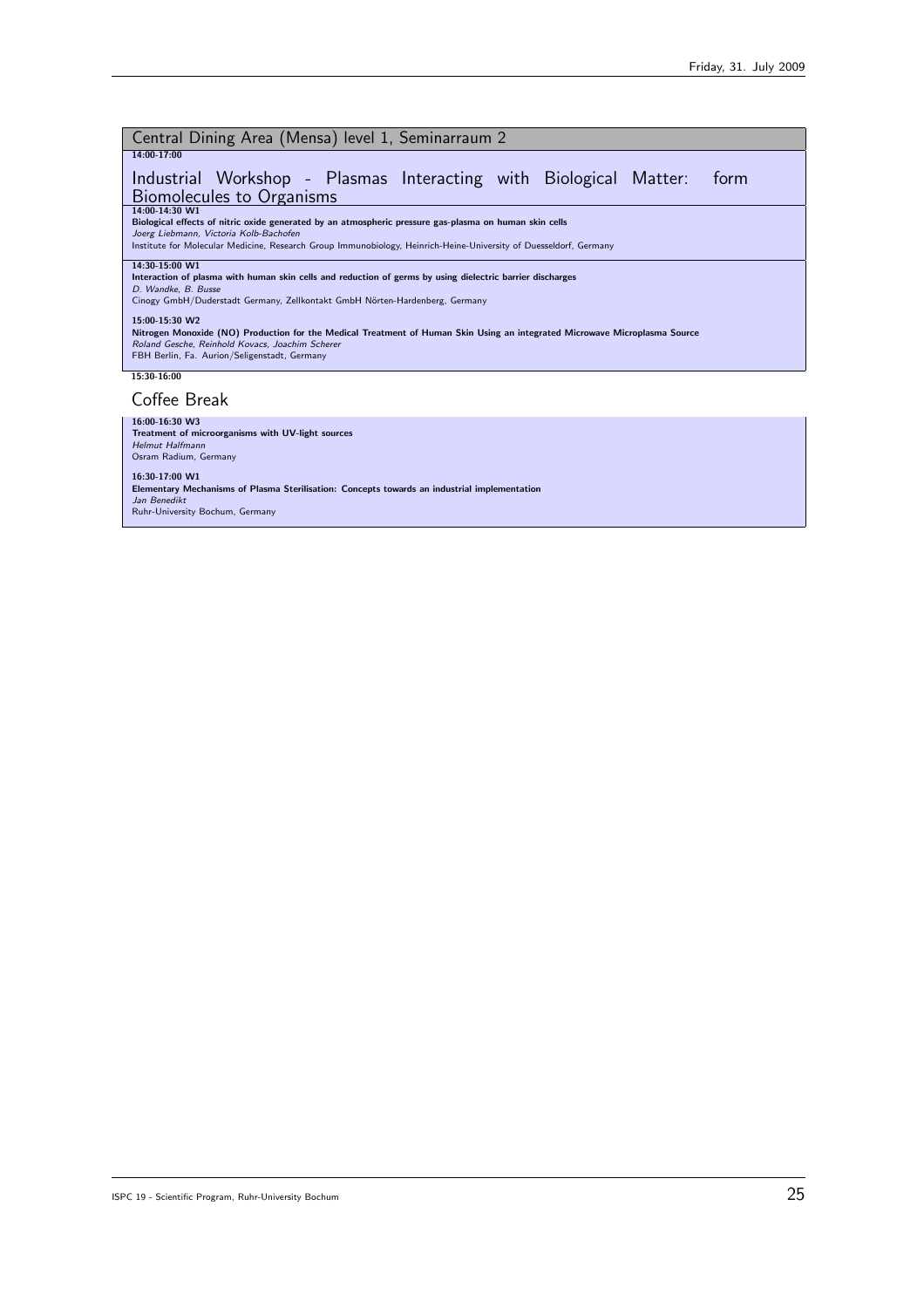# Poster Session 1, Monday 27. July 2009

| Auditorium                                  |                                                                                                                                                                                                                                          |  |
|---------------------------------------------|------------------------------------------------------------------------------------------------------------------------------------------------------------------------------------------------------------------------------------------|--|
| Plasma Sources: design and characterization |                                                                                                                                                                                                                                          |  |
| P1.5.1                                      | Pulsed Atmospheric Pressure Plasma Jet (PAPPJ)<br>G. Elaragi<br>atomic energy authority, Cairo, Egypt                                                                                                                                    |  |
| P1.5.2                                      | Control of Large Diameter ECR Plasma for Application<br>Y. Kawai, K. Uchino, H. Muta, M. Koga, S. Kawai, T. Röwf<br>Kyushu University, Kasuga, Japan                                                                                     |  |
| P1.5.3                                      | Characterization of a surface dielectric barrier discharge<br>A. Pemen, F. Beckers, G. Winands, E. Heesch, P. Blom<br>Eindhoven University of Technology, Eindhoven, Netherlands                                                         |  |
| P1.5.4                                      | Probe Measurements of Parameters of Cathode-directed Single Streamers in a Multipoint Corona Discharge System<br>V. Melńikov, A. Ponizovsky, S. Gosteev, V. Maevsky, L. Ponizovsky<br>FMDB "Horizont" FSUE MMBPP "Salut", Moscow, Russia |  |
| P1.5.5                                      | Experimental observation of the electromagnetic effects in very high frequency CCP discharge<br>V. Volynets, A. Ushakov, G. Lim, H. Shin, J. Woo, K. Kim, S. Sung<br>Samsung Electronics, Suwon, South Korea                             |  |
| P1.5.6                                      | Spatiotemporal evolution of electron density in a cylindrical inductively coupled afterglow neon plasma<br>D. Hu, X. Zhu, Y. Pu<br>Tsinghua University, Beijing, China                                                                   |  |
| P1.5.7                                      | Plasma chemical reactor using high pressure pulsed breakdown in gases<br>A. Beylin, M. Balezin, S. Sokovnin<br>Solar & Plasma Technologies, Moscow, Russia                                                                               |  |
| P1.5.8                                      | Double resonance phenomenon and microwave plasma source on its basis<br>A. Davydov, I. Kossyi, S. Gritsinin<br>Prokhorov General Physics Institute, Russian Aca, Moscow, Russia                                                          |  |
| P1.5.9                                      | Interaction between a $CO2$ laser beam and an atmospheric pressure argon plasma jet<br>C. de Izarra, E. Langlois-Bertrand<br>Université dOrléans, Bourges, France                                                                        |  |
| P1.5.10                                     | Selective mass production of carbon nanotubes by using multi-layered and multi-electrodes AC arc plasma reactor<br>T. Matsuura, Y. Kondo, N. Maki<br>Industrial Technology Center of Fuku Prefecture, Fukui, Japan                       |  |
| P1.5.11                                     | Optical emission spectroscopy characterization of ethanol vapor inductively coupled RF plasma<br>S. Milosevic, N. Glavan-Vukelic, Z. Kregar, N. Krstulovic<br>Institute of Physics, Zagreb, Croatia                                      |  |
| P1.5.12                                     | Experimental study of a radial plasma source<br>G. Makrinich, M. Fruchtmann<br>H.I.T.-Holon Institute of Technology, Holon, Israel                                                                                                       |  |
| P1.5.13                                     | Time resolved imaging of a dielectric barrier discharge by using pulse power supply<br>L. Doanh, S. Bhosle, A. Dagang, G. Zissis<br>Paul Sabatier University, Toulouse, France                                                           |  |
| P1.5.14                                     | Magnetron race track in plasma polymerization processes<br>L. Ledernez, F. Olcaytug, H. Yasuda, G. Urban<br>Chair of Sensors, IMTEK, University of Freiburg, Freiburg, Germany                                                           |  |
| P1.5.15                                     | Experimental Studies on the Dual-Frequency, Atmospheric-Pressure, Dielectric Barrier Discharge Plasmas<br>H. Li, G. Li, P. Le, S. Wang, C. Bao<br>Tsinghua University, Beijing, China                                                    |  |
| P1.5.16                                     | Effect of arc current modulation on plasma jet fluctuations in plasma spraying torch<br>V. Kopecky, M. Hrabovsky<br>Institute of Plasma Physics AS CR, Prague 8, Czech                                                                   |  |
| P1.5.17                                     | Neutral depletion in unmagnetized and magnetized plasmas<br>A. Fruchtman, G. Makrinich<br>H.I.T.-Holon Institute of Technology, Holon, Israel                                                                                            |  |
| P1.5.18                                     | Development and diagnostics of a plasma source for the production of atomic nitrogen<br>A. Lunk, I. Vinogradov<br>Institut für Plasmaforschung, Stuttgart, Germany                                                                       |  |
| P1.5.19                                     | Plasma Source and Process to Minimize Electrical Contact Resistance<br>N. Mainusch, F. Voigts, L. Beuermann, W. Maus-Friedrichs, W. Viöl<br>University of Applied Sciences and Arts, Göttingen, Germany                                  |  |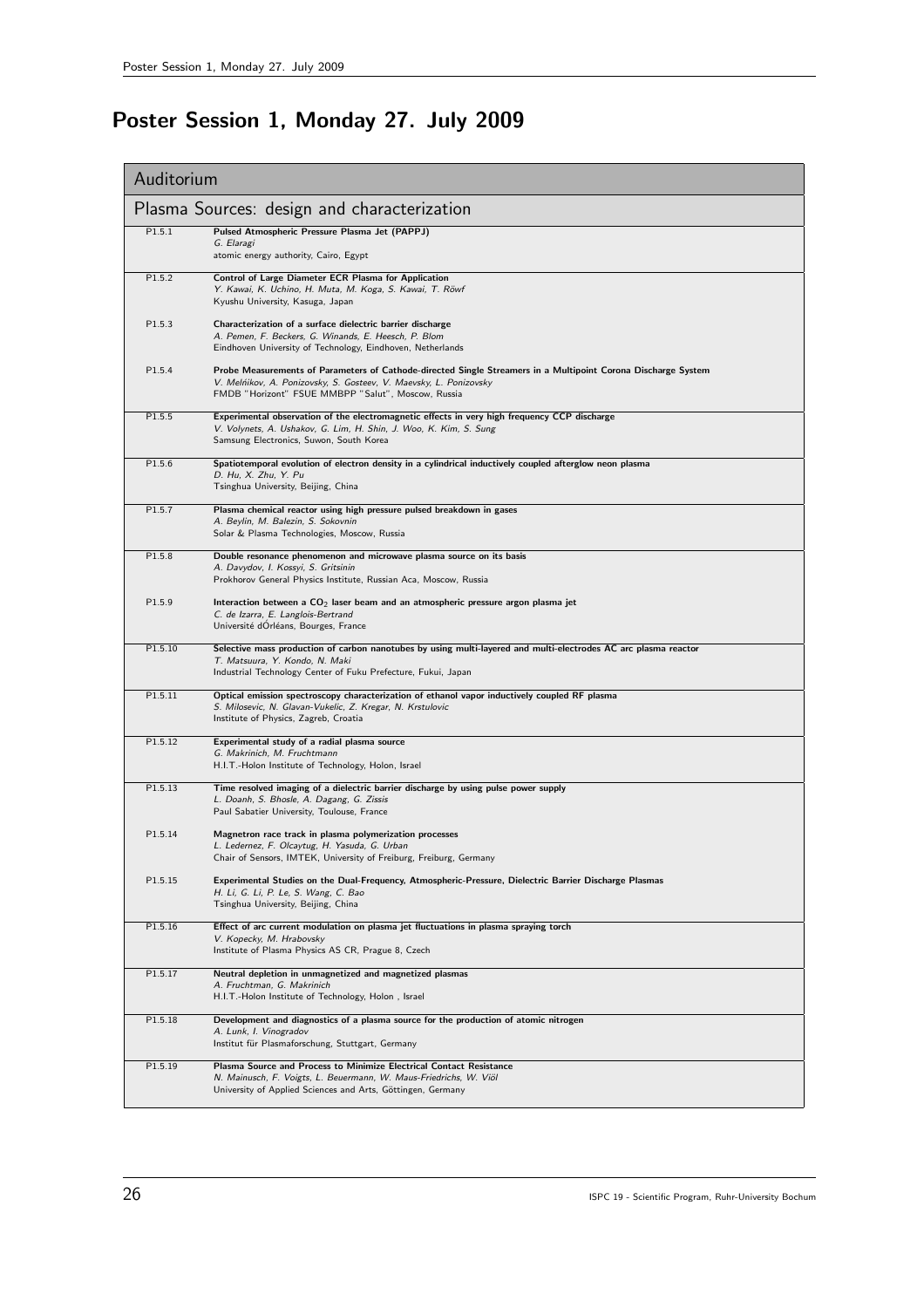| P1.5.20 | Dielectric barrier discharge system with catalytically active porous segment for improvement of water treatment<br>P. Baroch, N. Saito<br>University of West Bohemia, Department of Physics, Plzen, Czech                                                  |
|---------|------------------------------------------------------------------------------------------------------------------------------------------------------------------------------------------------------------------------------------------------------------|
| P1.5.21 | Plasimo simulations of sputtering hollow cathode discharge: optimization of the cathode length<br>D. Mihailova, J. van Dijk, G. Hagelaar, M. Grozeva, J. van der Mullen<br>Technische Universiteit Eindhoven, Eindhoven, Netherlands                       |
| P1.5.22 | Influence of internal aerodynamics on the efficiency of vortex plasma torch<br>G. Petraconi, L. Charakhovski, A. Essiptchouk, H. Maciel, C. Otani<br>ITA, São José dos Campos, Brasilia                                                                    |
| P1.5.23 | Multiple hollow cathode: a novel discharge design for sputtering metal vapour ion lasers<br>M. Grozeva, D. Mihailova, N. Sabotinov<br>Institute Solid State Physics, Bulg. Acad. Sci., Sofia, Bulgaria                                                     |
| P1.5.24 | Modeling of the negative ions extraction from a hydrogen plasma source. Application to ITER Neutral Beam Injector<br>S. Mochalskyy, A. Lifschitz, T. Minea<br>LPGP Orsay University Paris-Sud, Orsay, France                                               |
| P1.5.25 | The spectroscopic study of a glow discharge generated between pin electrode and water in open air atmosphere<br>P. Jamroz, W. Zyrnicki<br>Wroclaw University of Technology, Wroclaw, Poland                                                                |
| P1.5.26 | 3-D Numerical simulation of a manual plasma cutting torch<br>G. Cantoro, V. Colombo, E. Ghedini, S. Dallavalle, M. Vancini<br>University of Bologna, Bologna, Italy                                                                                        |
| P1.5.27 | Corona discharge as a diagnostic probe for temperature measurements of atmospheric microwave plasma<br>L. Lestinska, Z. Machala<br>Faculty of Mathematics, Physics and Informatics, Bratislava, Slovakia                                                   |
| P1.5.28 | Fluctuations in a direct current argon plasma jet at reduced pressure<br>H. Huang, W. Pan, Z. Guo, C. Wu<br>Institute of Mechanics, Chinese Academy of Science, Beijing, China                                                                             |
| P1.5.29 | Reactor configurations for the plasma treatment of waste air<br>S. Müller, R. Zahn, K. Anklam, M. Langner<br>INP, Greifswald, Germany                                                                                                                      |
| P1.5.30 | Experimental analysis of the behaviour of high current electrodes<br>V. Colombo, A. Concetti, E. Ghedini, S. Dallavalle, M. Vancini, F. Rotundo, C. Chiavari<br>Alma Mater Studiorum-Università di Bologna, Bologna, Italy                                 |
| P1.5.31 | Atmospheric plasma source for polymerization reactions. Electrical and optical diagnostics<br>I. Topala, M. Asandulesa, V. Pohoata, A. Carpov, N. Dumitrascu<br>Alexandru Ioan Cuza Univeristy, Faculty of Physics, Iasi, Romania                          |
| P1.5.32 | Role of anode attachment and hydrodynamic instabilities in disturbing of thermal plasma flow<br>O. Chumak, V. Kopecky, T. Kavka, M. Hrabovsky<br>Institute of Plasma Physics AS CR, v.v.i., Prague, Czech                                                  |
| P1.5.33 | Influence from the characteristics from micro hollow cathode on efficiency of sputtering<br>C. Alves-Junior, E. de Almeida, H. Maciel<br>Federal Universitiy of Rio Grande do Norte (UFRN), Natal, Brasilia                                                |
| P1.5.34 | PIC simulations of the separate control of ion flux and energy in capacitively coupled RF discharges via the Electrical Asymmetry Effect<br>J. Schulze, Z. Donko, B. Heil, U. Czarnetzki<br>Institute for Plasma and Atomic Physics, Bochum, Germany       |
| P1.5.35 | The Electrical Asymmetry Effect in capacitively coupled RF discharges - Analytical model and fluid simulation<br>E. Schüngel, U. Czarnetzki, B. Heil, T. Mussenbrock, R. Brinkmann, J. Schulze<br>Institute for Plasma and Atomic Physics, Bochum, Germany |
| P1.5.36 | Argon ion velocity distributions in a helicon discharge measured by laser induced fluorescence<br>D. Luggenhölscher, Y. Celik, Y. Pu, U. Czarnetzki<br>Insitute for Experimental Physics V, Bochum, Germany                                                |
| P1.5.37 | Wave Heating in Neutral Loop Discharges<br>Y. Celik, D. Crintea, C. Isenberg, R. Fainblat, D. Luggenhölscher, U. Czarnetzki<br>Institute for Plasma and Atomic Physics, Bochum, Germany                                                                    |
| P1.5.38 | Standing Waves and Landau Damping in a Flat Coil Helicon Discharge<br>Y. Celik, D. Crintea, C. Isenberg, R. Fainblat, D. Luggenhölscher, U. Czarnetzki<br>Institute for Plasma and Atomic Physics, Bochum, Germany                                         |
| P1.5.39 | Compact pulsed electron beam source ELIS<br>V. Uvarin, D. Kuznetsov, S. Lyubutin, B. Slovikovskii<br>Institute of electrophysics, Ekaterinburg, Russia                                                                                                     |
| P1.5.40 | Cold atmospheric plasma jets arranged in a honeycomb array<br>Z. Cao, N. Nie, M. Kong<br>Loughborough University, Loughborough, UK                                                                                                                         |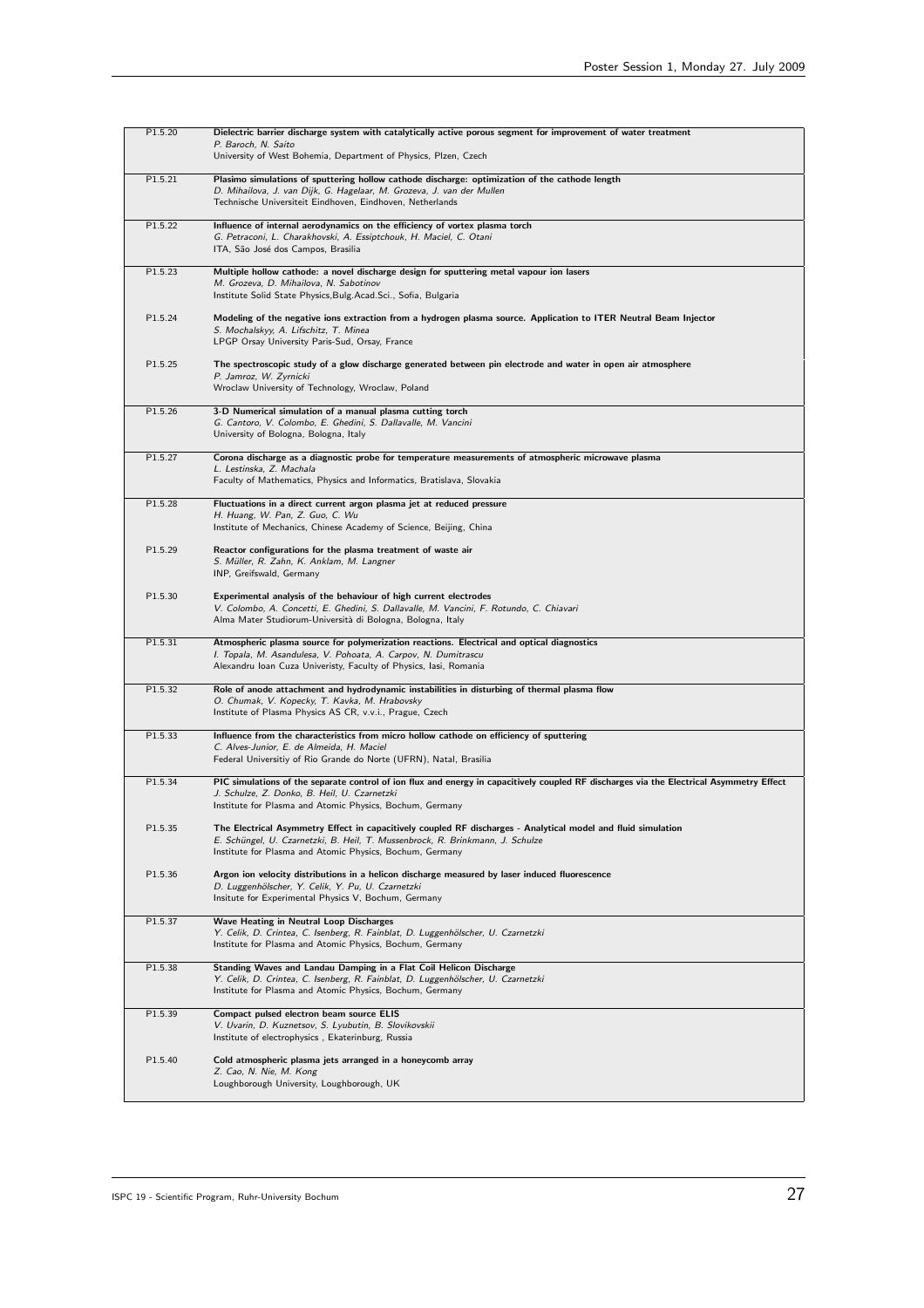| P1.5.41 | Effects of electrode configurations in atmospheric plasma jets                                                                                                |
|---------|---------------------------------------------------------------------------------------------------------------------------------------------------------------|
|         | Q. Nie, Z. Cao, M. Kong<br>Loughborough University, Loughborough, UK                                                                                          |
|         |                                                                                                                                                               |
| P1.5.42 | Power efficiency AC and DC liquid discharges in atmospheric pressure<br>J. Liu, P. Bruggeman, J. Walsh, M. Kong<br>Loughborough University, Loughborough, UK  |
| P1.5.43 | How would you like your plasma today? Multiple-frequency Plasma equipment from industry.                                                                      |
|         | H. Grünwald, C. Diener, J. Krzysztof<br>Diener electronic GmbH + Co. KG, 72202 Nagold, Germany.                                                               |
| P1.5.44 | A cold atmospheric pressure plasma jet with high concentration of oxygen atom                                                                                 |
|         | C. Ren, D. Wang<br>School of Physics and Optoelectronic Technology, Dalian, China                                                                             |
| P1.5.45 | Electrical and Spectral Characteristics of Falling Film DBD in different gases                                                                                |
|         | <b>B.</b> Obradovic<br>Faculty of Physics University of Belgrade, Belgrade, YU                                                                                |
| P1.5.46 | Atmospheric pressure air plasma jet from microdischarge in porous ceramics                                                                                    |
|         | J. Kim, S. Cho, S. Kim, W. Lee<br>Energy Utilization Research Laboratory, Suwon, KR                                                                           |
| P1.5.47 | Development of surface DBD in different gases<br>S. Starikovskaia, O. Guaitella, K. Allegraud, A. Rousseau                                                    |
|         | LPTP Ecole Polytechnique, Palaiseau, France                                                                                                                   |
| P1.5.48 | Nanosecond Repetitively Pulsed Spark Discharges in Ambient Air<br>D. Pai, M. Cappelli, C. Laux                                                                |
|         | EM2C, Ecole Central Paris, Paris, France                                                                                                                      |
|         | Plasma deposition and treatment of polymers                                                                                                                   |
| P1.8.1  | The Improvement of Adhesion Properties of Fluoropolymer Films by DC Discharge Modification<br>A. Gilman, M. Piskarev, M. Yablokov, N. Shmakova, A. Kuznetsov  |
|         | Enikolopov Institute of Synthetic Polymer Material, Moscow, Russia                                                                                            |
| P1.8.2  | Formed high hydrophilic/ hydrophobic contract surface on a PET substrate by ECR SF <sub>6</sub> plasma                                                        |
|         | M. Chuang, W. Lin, H. Changchien, H. Huang, C. Wen<br>Chienkuo Technology University, Changhua, Taiwan                                                        |
| P1.8.3  | Investigation of changes in plasma polymer growth using macroscopic kinetics<br>D. Hegemann, U. Schütz, E. Körner, S. Guimond<br>Empa, St.Gallen, Switzerland |
|         |                                                                                                                                                               |
| P1.8.4  | Plasma Deposition of Nanocomposite Thin Films made of Copper and Polypyrrole<br>M. Wolf, E. Schultheiß, R. Schmittgens                                        |
|         | TU Dresden, Dresden, Germany                                                                                                                                  |
| P1.8.5  | Surface hardness improvement of PMMA by low energy ion irradiation                                                                                            |
|         | Y. Sakurabayashi, T. Iwao, M. Yumoto<br>Tokyo City University, Setragaya, Japan                                                                               |
| P1.8.6  | Plasma polymer thin films acting as a coupling agent in substrate/elastomer joints                                                                            |
|         | V. Roucoules, A. Airoudj, A. Ponche, M. Vallat<br>Institut de Chimie des Surfaces et Interfaces, Mulhouse, France                                             |
| P1.8.7  | Improve the loading of nano-objects onto textile materials by plasma polymerization to control their final properties                                         |
|         | A. Airoudj, V. Roucoules, M. Vallat<br>Institut de Chimie des Surfaces et Interfaces, Mulhouse, France                                                        |
| P1.8.8  | Determination of Conductivity and Biomolecule Immobilisation Properties of Polymeric Membrane Surfaces Patterned by Plasma<br><b>Polymerization Technique</b> |
|         | N. Sir, M. Mutlu Hacettepe University, Ankara, Turkey                                                                                                         |
| P1.8.9  | Influence of pretreatment on adhesion and protective properties of a plasma polymer film deposited by an AP plasma jet on Ag and Cu<br>surfaces               |
|         | C. Regula, J. Ihde, A. Keil, R. Wilken, A. Hartwig, U. Lommatzsch Fraunhofer Institute IFAM, Bremen, Germany                                                  |
| P1.8.10 | Atomic layer deposition $Al_2O_3$ thin films on plastic films in ECR plasma source<br>Q. Chen, L. Sang, Y. Zhang, L. Yang, X. Li, Y. Hao                      |
|         | Beijing Institute of Graphic Communication, Beijing, China                                                                                                    |
| P1.8.11 | Structure an physical-mechanical properties of nanocomposite combined coatings Ti-N-Si/WC-Co-Cr                                                               |
|         | A. Shypylenko, A. Pogrebnjak<br>Sumy Institute for Surface Modification, Sumy, Ukraine                                                                        |
| P1.8.12 | Plasma processing of polymer fibers and films using dielectric barrier discharges for composite applications                                                  |
|         | D. Pappas, K. Strawhecker, A. Bujanda, J. Orlicki, B. Stein, J. Demaree<br>United States Army Research Laboratory, Aberdeen Proving Ground, US                |
|         |                                                                                                                                                               |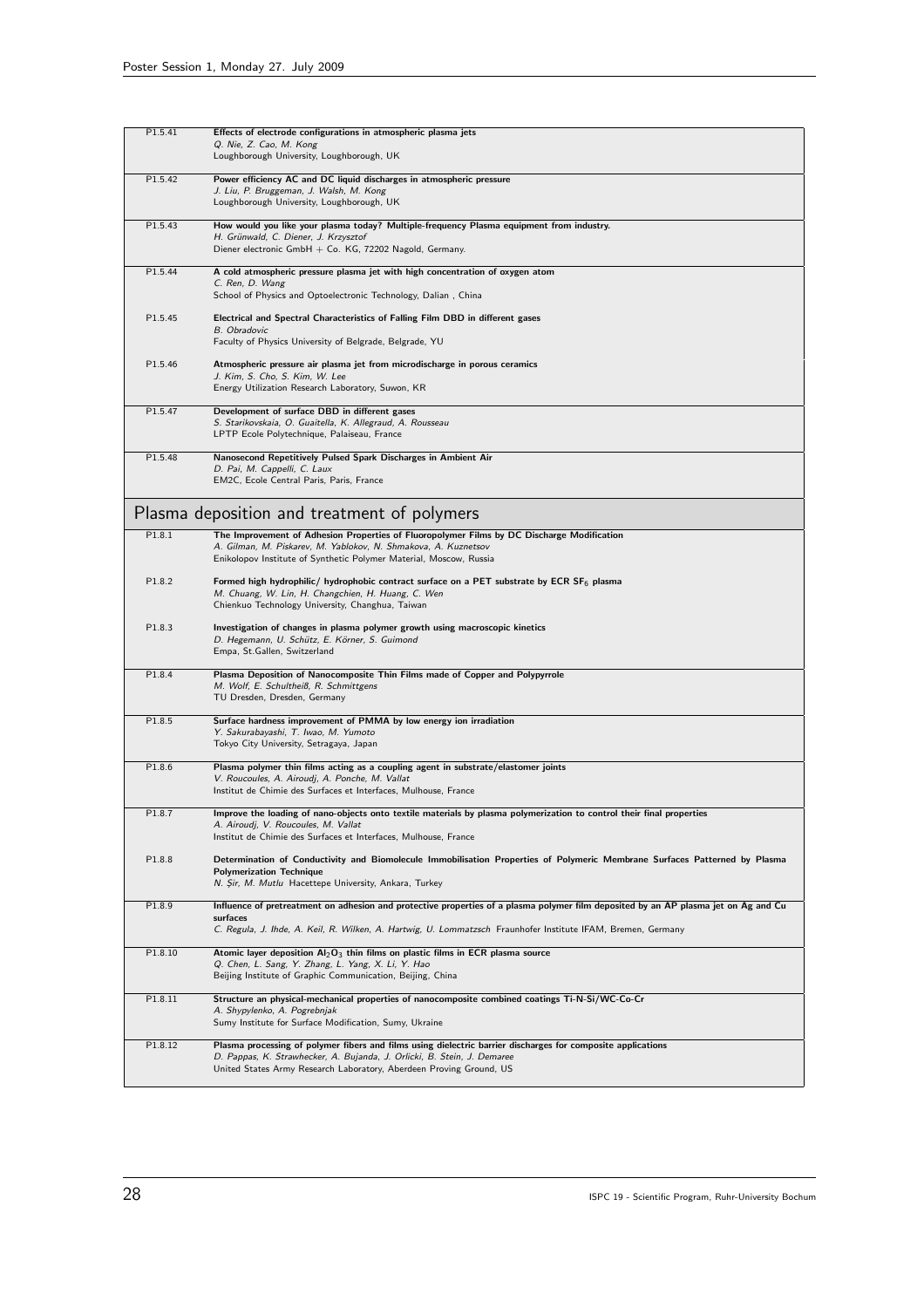| P1.8.13 | Plasma deposition of nanoscale difluoromethylene-dominated coatings<br>A. Quade, K. Schröder, A. Ohl<br>INP Greifswald, Greifswald, Germany                                                                                                               |
|---------|-----------------------------------------------------------------------------------------------------------------------------------------------------------------------------------------------------------------------------------------------------------|
| P1.8.14 | Obtaining better surface properties of polymer film by plasma postdischarge<br>L. Hongxia, C. Jierong<br>Xián Jiaotong University, Xián, China                                                                                                            |
| P1.8.15 | Significance of ion with wide energy distribution at PTFE surface under high E/n discharge<br>A. Nakayama, T. Iwao, M. Yumoto<br>Tokyo City, Setagaya, Japan                                                                                              |
| P1.8.16 | Increased adhesion on thick substrates by plasma treatment at atmospheric pressure<br>R. Dams, R. Rego<br>VITO, Mol, Belgium                                                                                                                              |
| P1.8.17 | Gas and radiation barrier coatings<br>A. Sonnenfeld, L. Körner, P. Rudolf von Rohr<br>ETH Zurich - Institute of Process Engineering, Zurich, Switzerland                                                                                                  |
| P1.8.18 | Effect of Low Pressure N <sub>2</sub> and Ar Plasma on Wettability and Optical Properties of BOPP, PMMA and PVC Films<br>S. Mortazavi, A. Sari, M. Ghoranneviss, S. Esmaeeli<br>plasma physics research center, Tehran, Iran                              |
| P1.8.19 | Optical characterization of plasma-deposited $SiO2$ -like layers on anisotropic polymeric substrates<br>G. Aresta, P. Antony Premkumar, A. Sarostine, M.C.M. van de Sanden, M. Creatore<br>Eindhoven Universitiy of Technology, Eindhoven, Netherlands    |
| P1.8.20 | Comparison between wet and plasma deposition of silane coatings on aluminium<br>A. Batan, F. Brusciotti, I. De Graeve, J. Vereecken, H. Terryn, M. Wenkin, M. Piens, J. Pireaux, F. Reniers<br>Université Libre de Bruxelles, Brussels, Belgium           |
| P1.8.21 | Improved Biocompatibility of PLLA/MWCNT Composites<br>X.J. Dai, H. Xu, L. Li, J. Zhao, P. Yang, P. Lamb, B. Fox, W. Michalski<br>CSIRO, Geelong, Australia                                                                                                |
| P1.8.22 | Adhesion of Silver film on PET fibers<br>M. Amberg, C. Kasdallah, A. Ritter, D. Hegemann<br>EMPA Swiss Federal Laboratories for Materials, St. Gallen, Switzerland                                                                                        |
| P1.8.23 | Nanocomposite structured thin films by magnetron sputtering at glancing angle deposition<br>P. Solar, A. Choukourov, J. Hanuš, D. Slavinska, H. Biederman<br>Charles University in Prague, Prague, Czech                                                  |
| P1.8.24 | Effect of low pressure HMDSO/ Ar plasma treatment on the wettability PET and PVC films<br>S. Mortazavi, H. Ghomi, A. Sari, M. Ghoranneviss<br>plasma physics research center, Tehran, Iran                                                                |
| P1.8.25 | Membrane surface modification by plasma polymerization of ethylenediamine for fractination of saccharides<br>H. Gulec, A. Topacli, C. Topacli, Y. Sen, N. Albayrak, M. Mutlu<br>Yuzuncu Yil University, Van, Turkey                                       |
| P1.8.26 | Atmospheric Pressure Dielectric Barrier Discharge Deposition of Organosilicon Thin Films for Aluminium Corrosion Protection<br>N. Boscher, P. Choquet, D. Duday, H. Migeon, S. Verdier<br>Centre de Recherche Public Gabriel Lippmann, Belvaux, Luxemburg |
| P1.8.27 | Three-dimensional fluorescence imaging of DBD-plasma aminated porous polypropylene<br>J. Ehlers, A. Hinze, C. Klages, K. Gericke<br>TU Braunschweig - Inst. f. Physik u. Theoretische Chemie, Braunschweig, Germany                                       |
| P1.8.28 | Formation of nitrogen functional groups on plasma treated surface polymers<br>C. López-Santos, F. Yubero, J. Cotrino, A. Rodríguez-Elipe<br>ilnstituto de Ciencia de Materiales de Sevilla, sevilla, Spain                                                |
| P1.8.29 | Comparison of chemical surface modification by Atmospheric Pressure micro-Plasma Jet (APPJ) on different polymers<br>K. Fricke, A. Quade, K. Schröder, A. Ohl, T. von Woedtke<br>INP Greifswald e.V., Greifswald, Germany                                 |
| P1.8.30 | Fabrication of copper polypyrrole films by dual PECVD/PVD process<br>C. Walter, V. Brüser, A. Quade<br>INP Greifswald, Greifswald, Germany                                                                                                                |
| P1.8.31 | Polymer composite track nanomembranes with asymmetry of conductivity<br>L. Kravets, S. Dmitriev, V. Satulu, T. Acsente, G. Dinescu<br>Joint Institute for Nuclear Research, Dubna, Russia                                                                 |
| P1.8.32 | Analysis of air entrainment into an atmospheric pressure microplasma jet and its effects on surface modification<br>A. Vogelsang, A. Ohl, H. Steffen, J. Schäfer, R. Foest<br>INP Greifswald, Greifswald, Germany                                         |
| P1.8.33 | Silicon oxide permeation barrier coating of PET bottles and foils deposited by hexamethyldisiloxan-oxygen plasmas<br>S. Steves, M. Deilmann, P. Awakowicz<br>AEPT, Ruhr-Uni-Bochum, Bochum, Germany                                                       |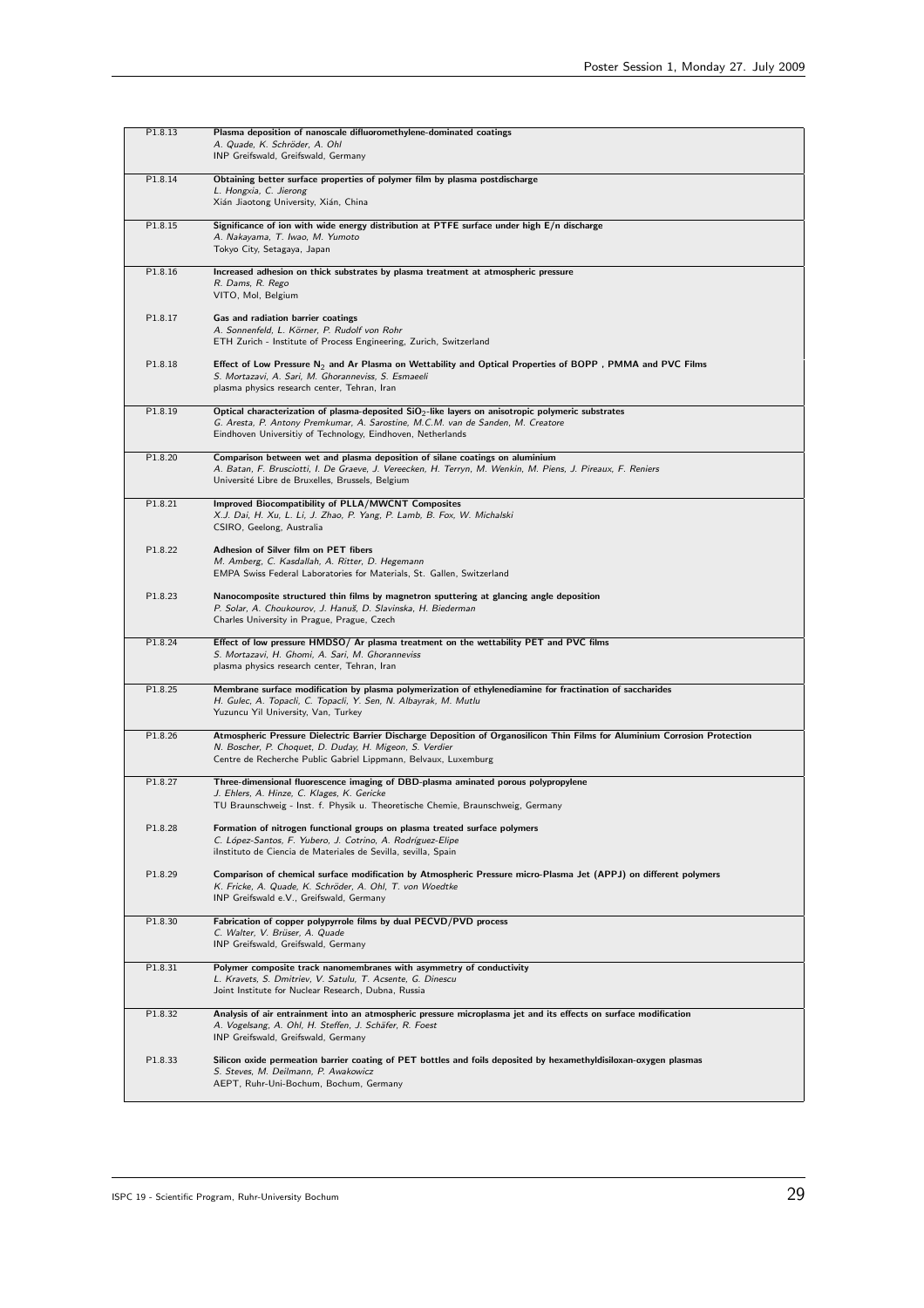| P1.8.34 | High activity antimicrobial textiles achieved by immobilization of quaternary ammonium compounds by means of plasma-assisted grafting<br>M. Simor, D. Alkema, T. Huijser, L. Peppel, R. Mars<br>TNO, Rijswijk, Netherlands              |
|---------|-----------------------------------------------------------------------------------------------------------------------------------------------------------------------------------------------------------------------------------------|
| P1.8.35 | Plasma coating of glass fibers used for polymer composites<br>L. Hoferek, L. Sedmikova, V. Cech<br>Brno University of Technology, Faculty of Chemistry, Brno, Czech                                                                     |
| P1.8.36 | Synthesis of polystyrene thin films by atmospheric RF plasma torch and by dielectric barrier discharge<br>D. Merche, C. Poleunis, P. Bertrand, M. Sferrazza, F. Reniers<br>Université Libre de Bruxelles (ULB)-CHANI, Brussels, Belgium |
| P1.8.37 | Growth mechanism of graphene sheets in initial phase<br>M. Hiramatsu, S. Kondo, K. Yamakawa, K. Takeda, M. Hori<br>Nagoya University, Nagoya, Japan                                                                                     |
| P1.8.38 | Control of the non-adhesion of specific proteins thanks of the plasma treatment onto polymers strips<br>F. Poncin-Epaillard, T. Vrlinic, D. Derbanot, G. Legeay, A. Coudreuse<br>Université du Maine, Laboratoire PCI, Le Mans, France  |
| P1.8.39 | Plasma Polymerisation of PTFE-like Films on Various Substrates by Atmos-pheric plasma<br>E. Gerritsma, N. Vandencasteele, F. Reniers<br>ULB, Brussels, Belgium                                                                          |
| P1.8.40 | Surface properties of plasma polymerized tetravinylsilane<br>S. Lichovnikova, L. Hoferek, R. Trivedi, V. Cech<br>Brno University of Technology, Faculty of Chemistry, Brno, Czech                                                       |
| P1.8.41 | Positive ion mass spectrometry detection from the atmospheric pressure plasma treatment of polymers<br>Y. Aranda Gonzalvo, A. Beck, A. Pilkington, A. Yerokhin, A. Matthews<br>Hiden Analytical Ltd., Warrington, UK                    |
| P1.8.42 | Polymer surface nano-texturing by combined etching/treatment processes<br>R. di Mundo, F. Palumbo, R. d'Agostino<br>Department of Chemistry, University of Bari, Bari, Italy                                                            |
| P1.8.43 | Plasma deposited fluorocarbon thin film coatings on ceramics<br>D. Mataras, E. Farsari, E. Amanatides<br>University of Patras, Patras, Greece                                                                                           |
| P1.8.44 | Mechanical properties of the oxygen barrier dyad system of a pp-HMDSO and a silica-like thin film<br>L. Körner, A. Sonnenfeld, Y. Leterrier, P. Rudolf von Rohr<br>ETH Zürich, Zürich, Switzerland                                      |
| P1.8.45 | Characterization of conductive layer on carbon electrodes by plasma polymerization technique<br>Y. Cakir, H. Catalkaya, S. Mutlu<br>Engineering Faculty, Hacettepe University, Beytepe, Ankara, Turkey                                  |
| P1.8.46 | Improvement of an electron transfer mediated carbon electrode surface by plasma polymerization technique for biofuel cell applications<br>G. Bilge, C. Buyuknohutcu, S. Mutlu<br>Hacettepe University, Ankara, Turkey                   |
| P1.8.47 | Metallisation of carbon nanofibres by Physical Vapour Deposition<br>V. Brüser, S. Kutschera, H. Steffen, T. Schubert<br>INP, Greifswald, Germany                                                                                        |
| P1.8.48 | Surface Modification of Multi-Walled Carbon Nanotubes for Enhanced Dispersion and Stability Using a RF Glow Discharge<br>L. Vandsburger, J. Tavares, S. Coulombe, J. Meunier<br>McGill University, Montreal, Canada                     |
| P1.8.49 | Polythiophene thin films deposited in various RF plasma polymerization configurations<br>G. Dinescu, V. Satulu, A. Galca, B. Mitu<br>National Institute for Laser, Plasma and Radiation, Magurele-Bucharest, Romania                    |
| P1.8.50 | Fragmentation of tetravinylsilane by electron impact<br>O. Struzinsky, H. Sahankova, F. Krcma, J. Cayao, J. Kocisek, S. Matejcik<br>Brno University of Technology, Brno, Czech                                                          |
| P1.8.51 | Effects of ozone generated by dielectric barrier discharge on water-solubility of single-walled carbon nanotubes<br>W. Sun, K. Usama, H. Tomita, K. Imasaka, J. Suehiro<br>Kyushu University, Fukuoka, Japan                            |
| P1.8.52 | Plasma polymerization: Correlation between internal plasma parameters and film characteristics<br>X. Gillon, Z. Li, M. Diallo, L. Houssiau, J. Pireaux<br>University of Namur, Namur, Belgium                                           |
| P1.8.53 | Study of Thin Plasma Polymerized Acrylic Acid Films for Control of Wettability Properties of a PDMS Surface<br>N. Vo Tan Tho, H. Willaime, P. Tabeling, F. Arefi-Khonsari, D. Mantovani, M. Tatoulian<br>UPMC-ENSCP, Paris, France      |
| P1.8.54 | High rate MW-PCVD processes for transparent hard coatings on PC plastic foils: first results and calculations for an up-scaling<br>R. Dreher, K. Nauenburg, M. Graf, R. Emmerich, R. Bräuning<br>Private, Hanau, Germany                |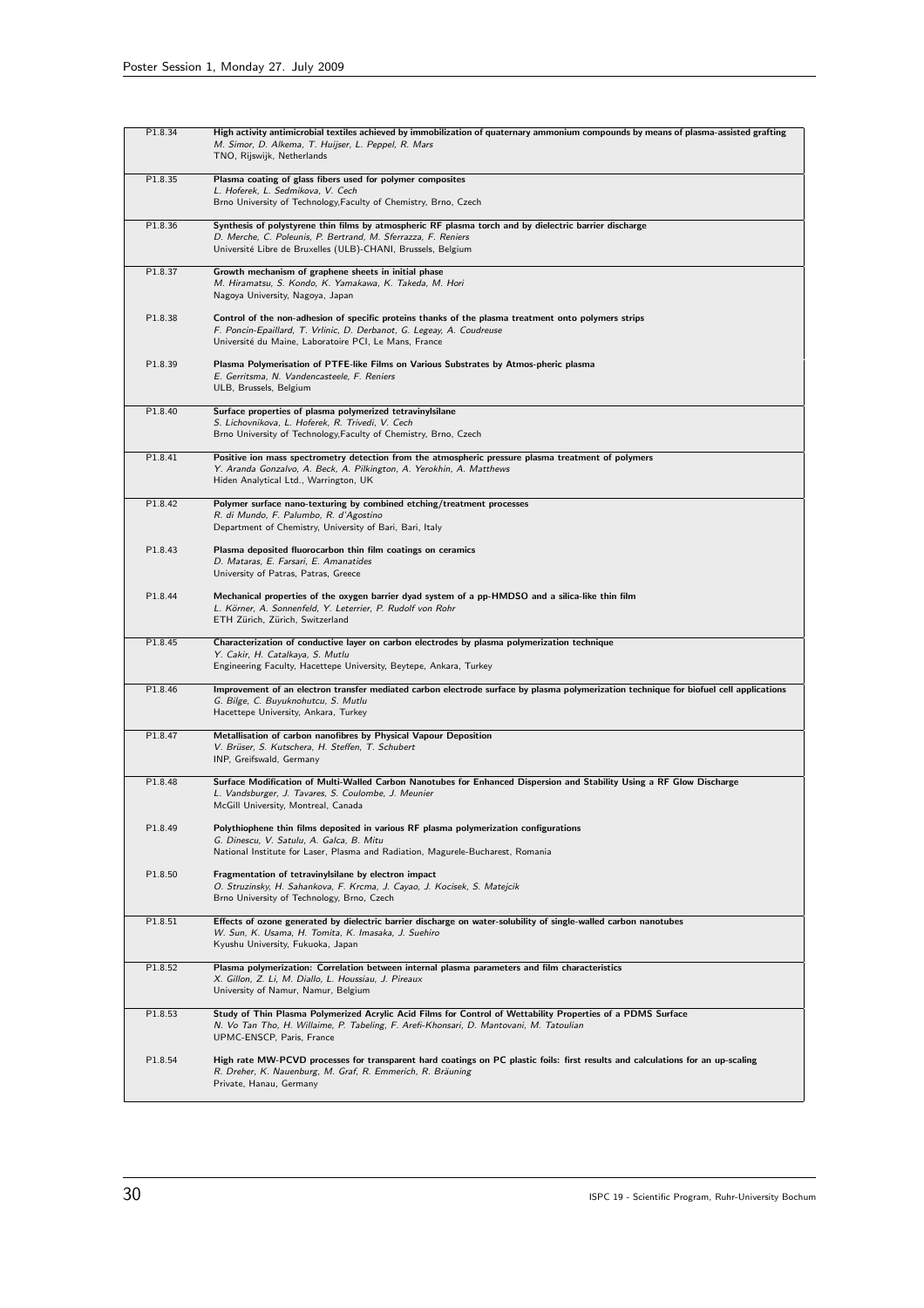| P1.8.55                                                  | Novel possibilities for creating functional layers on different surfaces using atmospheric pressure plasma CVD<br>A. Pfuch, K. Horn, M. Günther, J. Weisser<br>Innovent, Jena, Germany                                                                |  |
|----------------------------------------------------------|-------------------------------------------------------------------------------------------------------------------------------------------------------------------------------------------------------------------------------------------------------|--|
| Non-equilibrium effects and atmospheric pressure plasmas |                                                                                                                                                                                                                                                       |  |
| P1.3.1                                                   | <b>Gliding Arc Discharge (GAD) Experiment</b><br>G. Elaragi<br>atomic energy authority, Cairo, Egypt                                                                                                                                                  |  |
| P1.3.2<br>Best Paper<br>Finalist                         | Generation of Low Frequency Atmospheric-Pressure Uniform Discharge in Air<br>N. Osawa, Y. Yoshioka, Y. Mochizuki, Y. Kobayashi, Y. Yamada, R. Hanaoka, S. Takata<br>Kanazawa Institute of Technology, Ishikawa, Japan                                 |  |
| P1.3.3                                                   | Planarization process of electrode groove on single crystalline silicon solar cell using surface discharge plasma<br>T. Hamada, M. Otsubo, T. Sakoda<br>University of Miyazaki, Miyazaki, Japan                                                       |  |
| P1.3.4                                                   | The transfer processes of charge and neutral species and plasma-solution interface properties<br>A. Khlyustova, A. Maximov<br>Institute Solution of Chemistry of RAS, Ivanovo, Russia                                                                 |  |
| P1.3.5                                                   | Modelings of atmospheric-pressure plasmas<br>S. Lee, Y. Hong, G. Park, Y. Seo, H. Lee, J. Sim, J. Lee<br>POSTECH, Pohang, South Korea                                                                                                                 |  |
| P1.3.6                                                   | Hydrophilization of steel surface using an atmospheric damage-free plasma source<br>A. Okino, R. Sasaki, S. Yamasaki, H. Miyahara, R. Shimada, E. Hotta<br>Tokyo Institute of Technology, Yokohama, Japan                                             |  |
| P1.3.7                                                   | Non-equilibrium Plasmas Technology for Quality of Life and Safety<br>C. Zhang, Y. Bai, J. Chen, Y. Liu<br>Xian Jiaotong University, Xian, China                                                                                                       |  |
| P1.3.8                                                   | The discharge characteristics of atmospheric-pressure radio-frequency discharge with and without dielectric barriers<br>L. Bin, C. Qiang<br>beijing institute of graphic communication, Beijing, China                                                |  |
| P1.3.9                                                   | Plasma nonequilibrium in self-sustained normal DC atmospheric pressure glow discharges in noble and molecular gases<br>L. Simonchik, V. Arkhipenko, A. Kirillov, Y. Safronau, S. Zgirouski<br>Stepanov Institute of Physics NAS of Belarus, Minsk, BY |  |
| P1.3.10                                                  | Dissociation of $H_2S$ in Non-equilibrium Gliding Arc "Tornado" Discharge<br>T. Nunnally, A. Rabinovich, A. Fridman, A. Starikovski, A. Gutsol, R. Potter<br>Drexel University, Philadelphia, US                                                      |  |
| P1.3.11                                                  | Hydrolysis of TTIP Solution and Laser Measurement<br>S. Parajulee, M. Hayakawa, I. Shunjiro<br>Chubu University, Kasugai, Japan                                                                                                                       |  |
| P1.3.12                                                  | Diagnostics of Dielectric Barrier Discharges at Atmospheric Pressure by Laser Spectroscopic Measurements<br>K. Urabe, J. Choi, Y. Ito, K. Tachibana, Sakai, O.<br>Kyoto University, Kyoto, Japan                                                      |  |
| P1.3.13                                                  | <b>Combined Plasma Laser Removal of Parylene Coatings</b><br>C. Schmiedel, A. Schmiedel, W. Viöl<br>HAWK HHG, Fakultät N, Göttingen, Germany                                                                                                          |  |
| P1.3.14                                                  | Spatial distribution of light emission intensity of the surface discharge with multi-stripped electrode in dry Air and in Ar<br>M. Sokolova, K. Kozlov, S. Krivov, P. Manylov, V. Samoilovich<br>Moscow Power Engineering Institute, Moscow, Russia   |  |
| P1.3.15                                                  | Mass spectrometric detection of N, O and NO radicals generated by a plasma needle<br>N. Puac, S. Lazovic, D. Maletic, G. Malovic, Z. Petrovic<br>Institute of Physics, Belgrade, Germany                                                              |  |
| P1.3.16                                                  | Radio-frequency glow discharges in narrow gaps at atmospheric pressure<br>J. Laimer, H. Reicher, Q. Ain<br>Vienna University of Technology, Wien, Austria                                                                                             |  |
| P1.3.17                                                  | Surface Functionalization of Polymer Powders using Dielectric Barrier Discharges<br>C. Nessim, U. Kogelschatz, M. Boulos<br>Universite de Sherbrooke, Sherbrooke, Canada                                                                              |  |
| P1.3.18                                                  | Metal Surface Treatment for the Enhancement of Hydrophilic Property Using Atmospheric-Pressure Dielectric Barrier Discharge<br>H. Kim, W. Kang, S. Hong<br>Seoul National University, Seoul, South Korea                                              |  |
| P1.3.19                                                  | Estimation of two-temperature field of $Ar-CH_4-O_2$ ICPs with non-chemical and non-thermal equilibrium approach<br>S. Mamun, Y. Tanaka, Y. Uesugi<br>Kanazawa University, Kanazawa, Japan                                                            |  |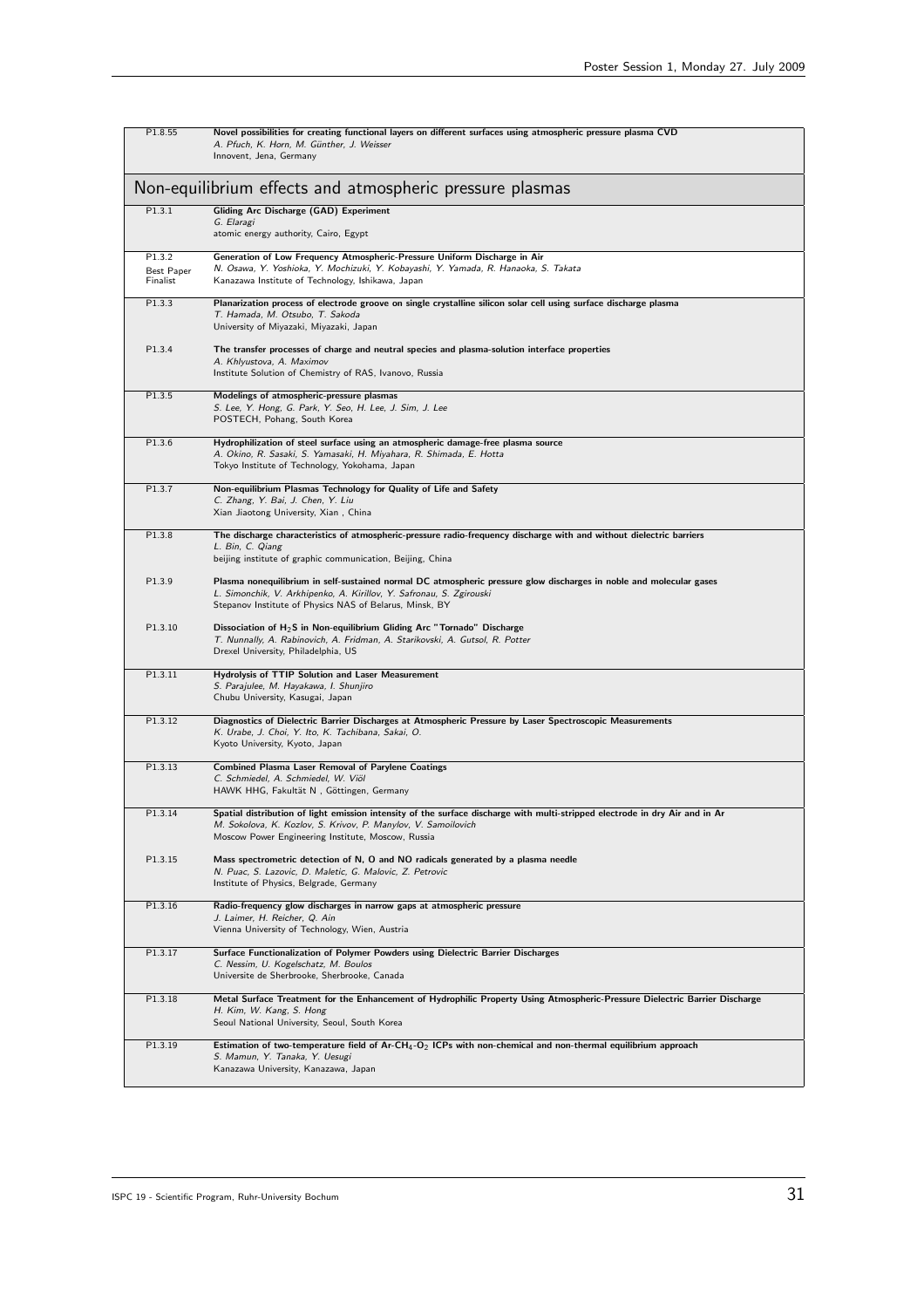| P1.3.20 | CF <sub>4</sub> Treatment Using an Elongated Arc Reactor<br>K. Kim, D. Lee, J. Lee, M. Cha, Y. Song<br>Korea Institute of Machinery & Materials, Daejeon, South Korea                                                                                                                           |
|---------|-------------------------------------------------------------------------------------------------------------------------------------------------------------------------------------------------------------------------------------------------------------------------------------------------|
| P1.3.21 | Two-Dimensional, Non-Equilibrium Modeling of a Gas Tungsten Arc<br>H. Li, G. Wu, L. Benilova, M. Benilov, X. Chen<br>Tsinghua University, Beijing, China                                                                                                                                        |
| P1.3.22 | Analysis of the deposition of Si-based coatings by a cold plasma jet at atmospheric pressure<br>D. Debrabandere, J. Crahay, F. Reniers<br>CRM, Liege, Belgium                                                                                                                                   |
| P1.3.23 | Surface modification process for organic material and glass in nonequilibrium atmospheric-pressure pulsed remote plasma<br>K. Takeda, H. Inui, Y. Matusdaira, T. Yara, T. Uehara, M. Sekine, M. Hori<br>Nagoya University, Nagoya, Japan                                                        |
| P1.3.24 | Modeling of deposition patterns for plasma enhanced CVD processes at atmospheric pressure<br>G. Mäder, I. Dani, S. Kaskel<br>Fraunhofer IWS, Dresden, Germany                                                                                                                                   |
| P1.3.25 | Thermovision diagnostic of temperature distribution in the chamber of gliding arc discharge plasma<br>J. Diatczyk, J. Józwik, H. Stryczewska, G. Komarzyniec<br>Lublin University of Technology, Lublin, Poland                                                                                 |
| P1.3.26 | Crystalline silicon wafer processing by plasma-chemical etching at atmosheric pressure and in-line FTIR spectroscopic process monitoring<br>S. Kaskel, D. Linaschke, M. Leistner, P. Grabau, G. Mäder, W. Grählert, I. Dani, A. Poruba, R. Barinka<br>Fraunhofer IWS Dresden, Dresden, Germany  |
| P1.3.27 | Investigation of the atmospheric pressure glow discharge utilized for thin silica-like film deposition on polymeric webs<br>S. Starostin, P. Antony Premkumar, M. Creatore, H. de Vries, R. Paffen, M.C.M. van de Sanden<br>Eindhoven University of Technology, Eindhoven, Netherlands          |
| P1.3.28 | Plasma-chemical reactions at polyphenolic surfaces- Influence of non-thermal plasma with respect to fresh produce processing<br>F. Grzegorzewski, O. Schlüter, J. Ehlbeck, L. Kroh, S. Rohn<br>TU Berlin, Chair of Food Analysis, Berlin, Germany                                               |
| P1.3.29 | Nonisothermal Diffusion Processes in the H <sub>2</sub> O-Ar Plasma Torch<br>P. Krenek<br>Institute of Plasma Physics ASCR, Praha 8, Czech                                                                                                                                                      |
| P1.3.30 | The study of electromagnetic perturbations in steady state conditions for cold plasma electrochemical reactors GLIDARC type<br>G. Todirasi, E. Hnatiuc, B. Hnatiuc, B. Gavril<br>Electrotechnical Faculty - Gh. AsachiT.U. Ias, Iasi, Romania                                                   |
| P1.3.31 | Induced effects by GlidArc treatment on the mitotic division and on the growth process in Triticum aestivum L.<br>S. Padureanu, E. Hnatiuc, S. Oancea, B. Hnatiuc, B. Gavril<br>Electrotechnical Faculty Gh. Asachilasi, Iasi, Romania                                                          |
| P1.3.32 | Carboxylic functionalization by means of a VTMS-MA copolymerization in a DBD plasma at atmospheric pressure<br>H. Hody, M. Moreno, P. Choquet, J. Pireaux<br>Centre de Recherche Public Gabriel Lippmann, Belvaux, Luxemburg                                                                    |
| P1.3.33 | Electrical and optical characterization of gliding arc discharge in air<br>J. Sagás, A. Hadade Neto, A. Pereira Filho, H. Maciel<br>Technological Institute of Aeronautics - ITA, São José dos Campos, Brasilia                                                                                 |
| P1.3.34 | Hydrogen generation in self-sustained normal DC atmospheric pressure glow discharge in helium-ammonia mixture<br>L. Simonchik, V. Arkhipenko, A. Kirillov, S. Zgirouski<br>Stepanov Institute of Physics NAS of Belarus, Minsk, Belarus                                                         |
| P1.3.35 | Numerical modeling of electron processes and current of pulsing corona<br>V. Chyhin, P. Gorun, S. Karpyak<br>National University Lviv Polytechnic, Lviv, Ukraine                                                                                                                                |
| P1.3.36 | Fluorocarbon-containing atmospheric pressure DBD's for surface treatment of materials<br>F. Fanelli, F. Fracassi, R. d'Agostino<br>Department of Chemistry, University of Bari, Italy                                                                                                           |
| P1.3.37 | Influence of processes of negative ions formation on the emission properties of non-equilibrium plasma in electronegative media. Example<br>of Ar-SnI $_2$ glow discharge.<br>M. Tudorovskaya, M. Deminsky, A. Zaitsevskii, B. Potapkin, I. Chernysheva RRC Kurchatov Institute, Moscow, Russia |
| P1.3.38 | Optical emission spectroscopic study of a steam arc cutting torch<br>V. Sember, A. Mašláni, P. Kŕenek, M. Hrabovsky<br>Institute of Plasma Physics AS CR, Prague, Czech                                                                                                                         |
| P1.3.39 | An Enhanced Global Model for High Pressure Microwave-Driven Gaseous Breakdown<br>J. Verboncoeur, S. Nam<br>Univ. California - Berkeley, Berkeley, US                                                                                                                                            |
| P1.3.40 | Kinetics of energy exchange in mixture $CO_2-N_2-N_20$ of atmospheric gases under interacting with IR laser pulse<br>A. Glushkov, A. Svinarenko, N. Serbov<br>Odessa University, Odessa-9, Ukraine                                                                                              |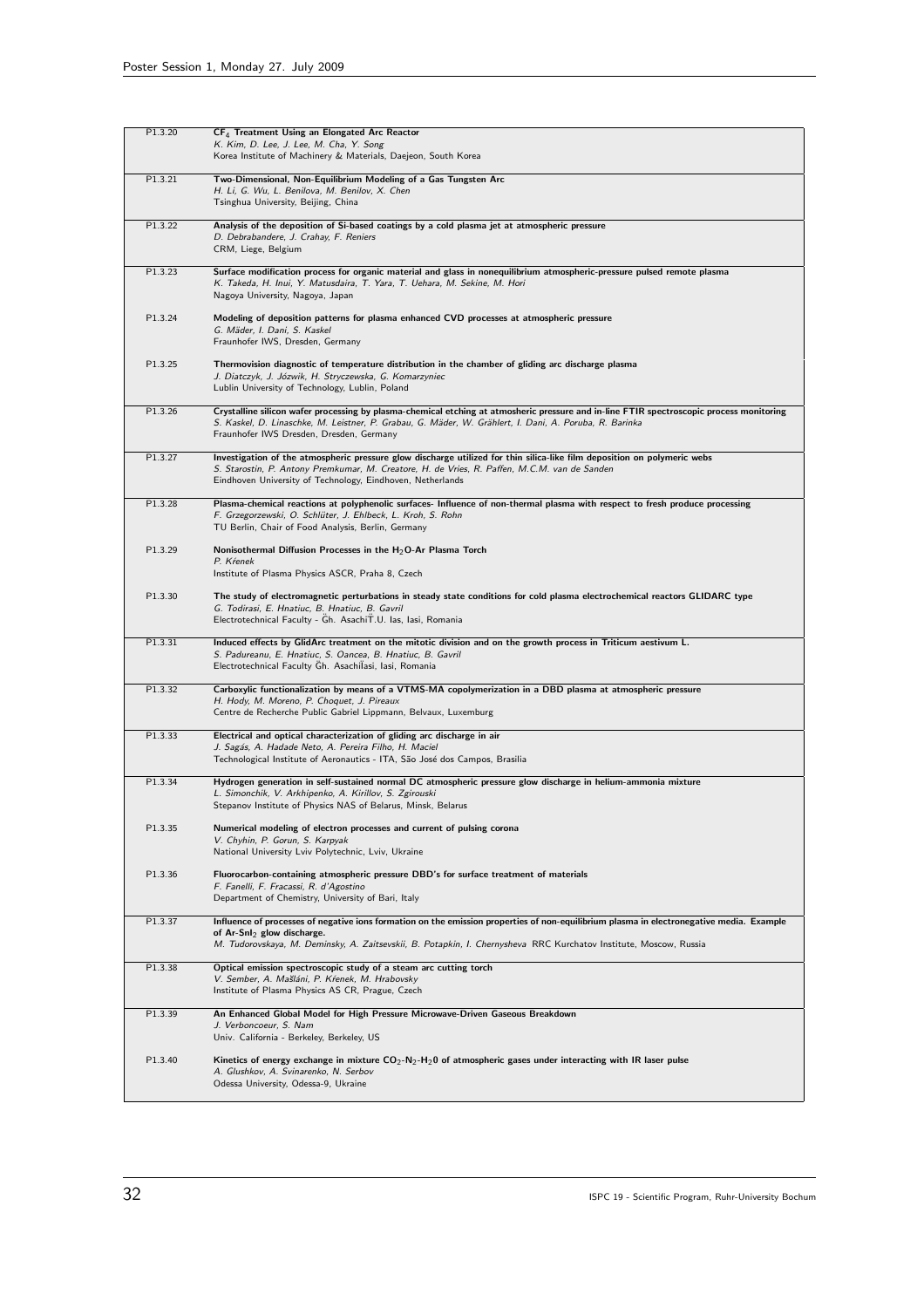| P1.3.41                          | Determination of $O_2-O_2+$ and $O_2-O_2$ - interaction potential from gaseous ion mobility data<br>A. Jalili, N. Seyed-Matin, H. Bozorgzadeh<br>Research Institute of Petroleum Industry, Tehran, Iran                                                                   |
|----------------------------------|---------------------------------------------------------------------------------------------------------------------------------------------------------------------------------------------------------------------------------------------------------------------------|
| P1.3.42                          | Experimental and numerical study of rf atmospheric plasmas<br>J. Walsh, D. Liu, Y. Zhang, F. Iza, M. Kong<br>Loughborough University, Loughborough, UK                                                                                                                    |
| P1.3.43                          | Modelling current transfer to thermionic cathodes in a wide range of conditions<br>M. Benilov, M. Cunha, M. Faria<br>Universidade da Madeira, Funchal, PT                                                                                                                 |
| P1.3.44                          | A new biomolecule immobilization strategy using atmospheric pressure plasma technology<br>A. Van Hoeck, S. Paulussen, P. Heyse, B. Sels<br>VITO, mol, Belgium                                                                                                             |
| P1.3.45                          | Determination of and He-O2+ and Ne-O2+ interaction potential from gaseous ion mobility data<br>H. Behnejad, A. Jalili, A. Abbaspour<br>University of Tehran, Tehran, Iran                                                                                                 |
| P1.3.46                          | The Spherical Kadomtsev-Petviashvili Equation In Dusty Plasma<br>K. Annou, S. Bahamida, R. Annou<br>usthb, Bab ezzouar, Algeria                                                                                                                                           |
|                                  | Fundamentals of plasma-surface interaction                                                                                                                                                                                                                                |
| P1.1.1                           | Dry Etching Induced Damage in Wurtzite-Type GaN Crystal<br>K. Harafuji, K. Kawamura<br>Ritsumeikan University, Shiga, Japan                                                                                                                                               |
| P1.1.2                           | Numerical Analysis of Anode Melting and Evaporation Subjected to Vacuum Arc<br>L. Wang, S. Jia, D. Yang, G. Su, K. Liu, Z. Shi<br>Xián Jiaotong University, Xián, China                                                                                                   |
| P1.1.3                           | Ion Temperature Effect on Magnetized DC Plasma Sheath<br>M. Khoramabadi, H. Ghomi, M. Ghoranneviss<br>Science & Research Campus-Islamic Azad University, Tehran, Iran                                                                                                     |
| P1.1.4                           | Microphysics of electrons at plasma boundaries<br>F. Bronold, H. Fehske, H. Deutsch<br>IfP, EMAU Greifswald, Greifswald, Germany                                                                                                                                          |
| P1.1.5                           | Determination of N atom heterogeneous recombination probability $\gamma_N$ by the use of TALIF atomic concentration profiles at surfaces<br>vicinity<br>J. Sarrette, B. Rouffet, F. Gaboriau<br>LAPLACE, Toulouse, France                                                 |
| P1.1.6                           | Growth of vertically aligned carbon nanofibers in plasma-enhanced chemi-cal-vapor deposition<br>I. Denysenko, K. Ostrikov, N. Azarenkov<br>V. N. Karazin Kharkiv National University, Kharkiv, Ukraine                                                                    |
| P1.1.7                           | Investigations of plasma treated binary and ternary aminostyrene-containing polymer materials<br>N. Palistrant, A. Gilman, L. Kravets<br>Instutute of Applied Physics, Academy of Sciences, Chisinau, Moldova                                                             |
| P1.1.8                           | Thin film formation and layer structure degradation due to blistering as results of plasma surface interaction<br>A. Bondareva, G. Zmievskaya, A. Ivanov<br>Keldysh institute of applied mathematics, Moscow, Russia                                                      |
| P1.1.9<br>Best Paper<br>Finalist | Plasma-Enhanced Electron Emission from Carbon Nanotube Array Cathodes<br>M. Dionne, S. Coulombe, J. Meunier<br>McGill university, Montréal, Canada                                                                                                                        |
| P1.1.10                          | Dependences of growth process of amorphous carbon films on the different source gases: methane and acetylene<br>M. Shinohara, H. Kawazoe, T. Inayoshi, Y. Matsuda, H. Fujiyama, Y. Nitta, T. Nakatani<br>Dep. of EEE, Nagasaki Univ., Nagasaki, Japan                     |
| P1.1.11                          | Characterization of Carbon Dust Particles Formed under Low Energy and High Flux Atomic Hydrogen Irradiation<br>M. Kyo, Y. Takeguchi, Y. Uesugi, Y. Tanaka, S. Masuzaki<br>Kanazawa University, Kanazawa, Japan                                                            |
| P1.1.12                          | Introduction of an experimental low-temperature plasma reactor for simulating parasitic discharges such as those expected under<br>Tokamak divertor dome<br>G. Lombardi, L. Colina Delacqua, M. Redolfi, A. Michau, X. Bonnin, H. Khaled CNRS LIMHP, Villetaneuse, France |
| P1.1.13                          | Amorphous hydrogenated carbon etching with a plasma jet<br>T. Hansen, P. Colsters, J. Weber, M.C.M. van de Sanden, R. Engeln<br>Eindhoven University of Technology, Eindhoven, Netherlands                                                                                |
| P1.1.14                          | Investigation of the anodic and cathodic emitter-effect in high-intensity-discharge (HID) lamps<br>J. Reinelt, M. Westermeier, C. Ruhrmann, T. Styrnoll, J. Mentel, P. Awakowicz<br>Ruhr-Uni Bochum, AEPT, Bochum, Germany                                                |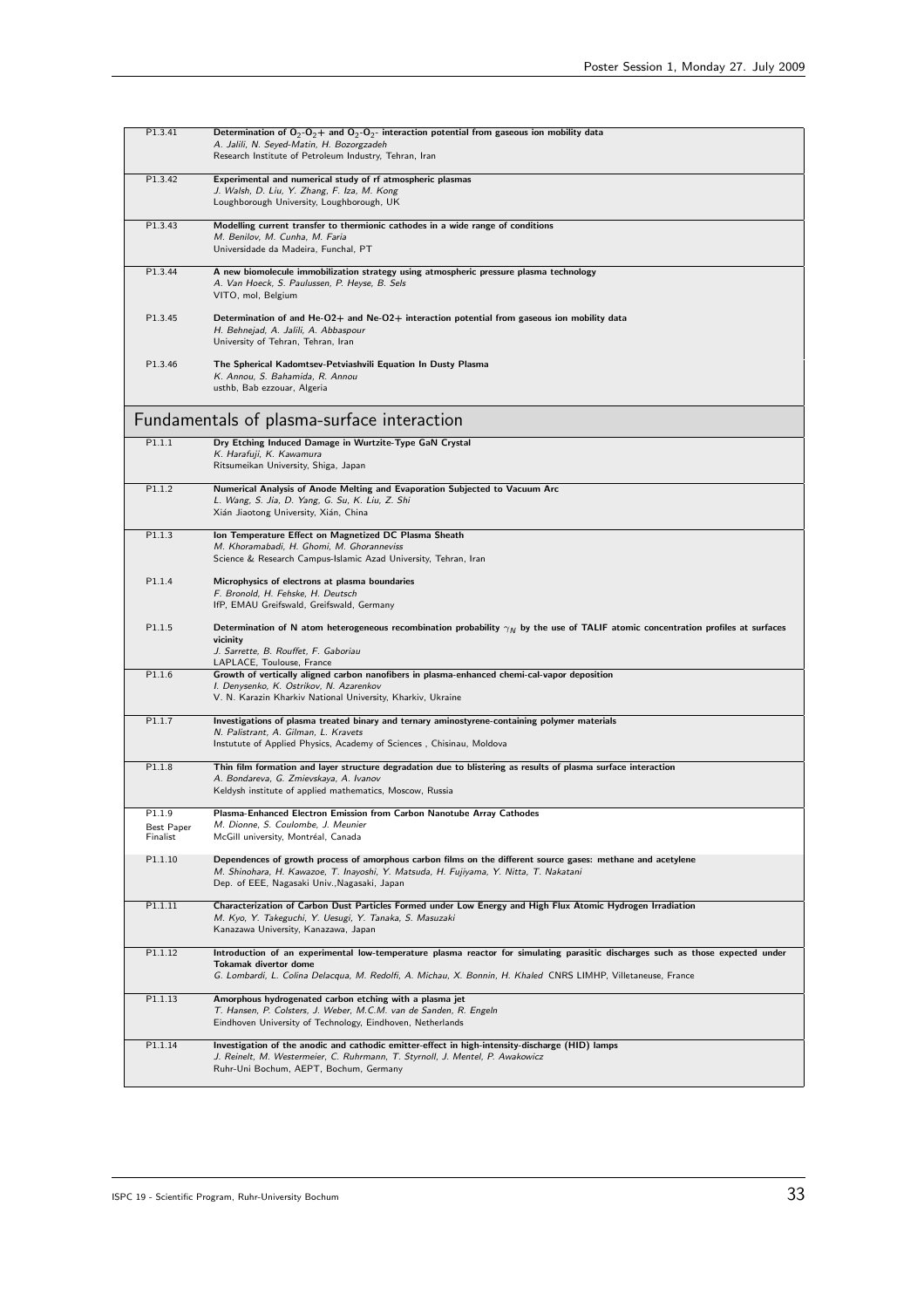| P1.1.15 | Radio frequency APPJ afterglow investigation and study of polymeric surfaces modification by Ar and Ar/O2 plasmas<br>E. Carbone, E. Iordanova, N. Boucher, N. Vandencasteele, M. Sferrazza, J. van der Mullen, F. Reniers<br>Université Libre de Bruxelles, Brussels, Belgium |
|---------|-------------------------------------------------------------------------------------------------------------------------------------------------------------------------------------------------------------------------------------------------------------------------------|
| P1.1.16 | Modeling of fluorine based high density plasma for the etching of silicon and silica glasses                                                                                                                                                                                  |
|         | L. Lallement, A. Rhallabi, C. Cardinaud, M. Peignon-Fernandez                                                                                                                                                                                                                 |
|         | CNRS-Université de Nantes, Nantes, France                                                                                                                                                                                                                                     |
| P1.1.17 | Stearic Acid interaction with Ar/N <sub>2</sub> and Ar/O <sub>2</sub> AP Microwave Post Discharges: a new way to follow organic compound plasma                                                                                                                               |
|         | degradation                                                                                                                                                                                                                                                                   |
|         | D. Duday, C. Noël, G. Frache, P. Choquet, T. Belmonte, H. Migeon                                                                                                                                                                                                              |
|         | CRP Gabriel Lippmann, Belvaux, Luxemburg                                                                                                                                                                                                                                      |
| P1.1.18 | The role of neutrals during the erosion of carbonaceous surfaces with oxygen discharges                                                                                                                                                                                       |
|         | T. Schwarz-Selinger, U. von Toussaint, W. Jacob                                                                                                                                                                                                                               |
|         | Max-Planck-Institut für Plasmaphysik, Garching, Germany                                                                                                                                                                                                                       |
| P1.1.19 | Initiation of anode material evaporation in a transferred arc device                                                                                                                                                                                                          |
|         | M. Tanaka, J. Heberlein, T. Watanabe                                                                                                                                                                                                                                          |
|         | Tokyo Institute of Technology, Kanagawa, Japan                                                                                                                                                                                                                                |
| P1.1.20 | Mechanism of Cathode Erosion in Trichel Pulse Negative Corona                                                                                                                                                                                                                 |
|         | A. Petrov, R. Amirov, I. Samoylov                                                                                                                                                                                                                                             |
|         | JIHT RAS, Moscow, Russia                                                                                                                                                                                                                                                      |
| P1.1.21 | A New Simulation Method for Analysis of Ionic Phenomena in Plasmas Using Technique of Wave Digital Filters                                                                                                                                                                    |
|         | T. Utsunomiya                                                                                                                                                                                                                                                                 |
|         | National Defense Academy, Yokosuka, Japan                                                                                                                                                                                                                                     |
| P1.1.22 | Modification of Wool Fibers by Atmospheric Pressure Plasma Treatment                                                                                                                                                                                                          |
|         | M. Mori                                                                                                                                                                                                                                                                       |
|         | Mori Consultant Engineering Office, Ichinomiya, Japan                                                                                                                                                                                                                         |
| P1.1.23 | Production of molecules on surfaces under plasma exposure: example of NO on pyrex                                                                                                                                                                                             |
|         | D. Marinov, O. Guaitella, A. Rousseau                                                                                                                                                                                                                                         |
|         | LPTP, Ecole Polytechnique, CNRS, Palaiseau, France                                                                                                                                                                                                                            |
| P1.1.24 | Influence of dielectric material on chemistry reactivity in dielectric barrier discharges (DBD)                                                                                                                                                                               |
|         | J. Youssef, K. Bouamra, M. Makarov, O. Guitella, A. Rousseau                                                                                                                                                                                                                  |
|         | LPTP, EcolePolytehcnique, CNRS, Palaiseau, France                                                                                                                                                                                                                             |
| P1.1.25 | Structure of La1-X-Ray satellites lines of 40Zr, 41Nb, 42Mo, 44Ru, 45Rh, 46Pd, 47Ag and 48Cd                                                                                                                                                                                  |
|         | S. Poonia                                                                                                                                                                                                                                                                     |
|         | Central Arid Zone Research Institute, India, Jodhpur, IN                                                                                                                                                                                                                      |
| P1.1.26 | Investigation of the anodic and cathodic emitter effect in high-intensity-discharge (HID) lamps                                                                                                                                                                               |
|         | J. Reinelt, M. Westermeier, C. Ruhrmann, T. Styrnoll, J. Mentel, P. Awakowicz                                                                                                                                                                                                 |
|         | Ruhr-Universität Bochum, Bochum, Germany                                                                                                                                                                                                                                      |
| P1.1.27 | Scavenger Experiments at PILOT PSI:the role of remotely injected species on the film inhibition efficiency                                                                                                                                                                    |
|         | F. Tabares, J. Ferreira, A. Ramos, G. van Rooij, J. Westerhout, R. Al, J. Rapp                                                                                                                                                                                                |
|         | CIEMAT. Fusion Division, Madrid, ES                                                                                                                                                                                                                                           |
|         |                                                                                                                                                                                                                                                                               |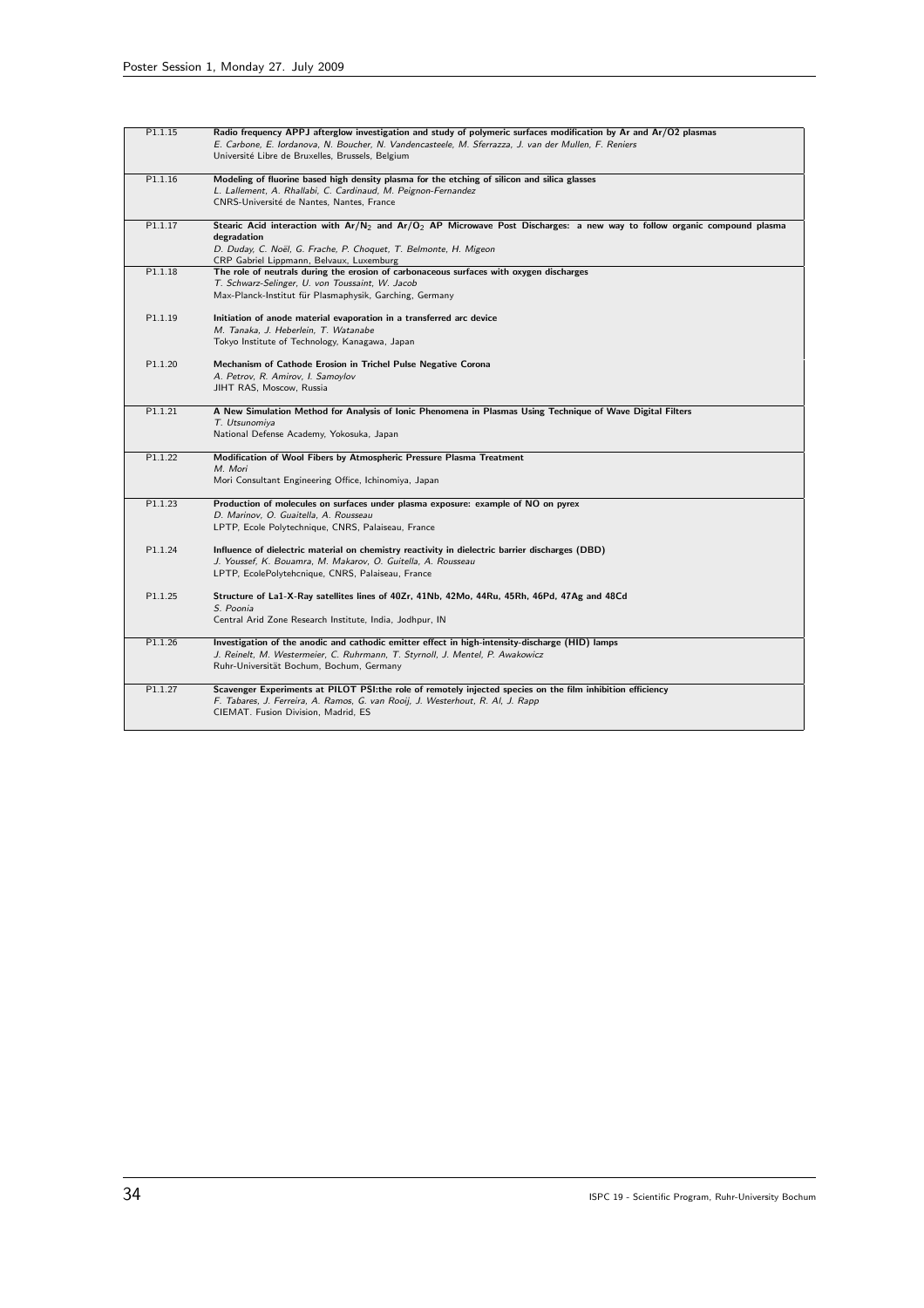# Poster Session 2, Tuesday 28. July 2009

| Auditorium                                  |                                                                                                                                                                                                                                |  |
|---------------------------------------------|--------------------------------------------------------------------------------------------------------------------------------------------------------------------------------------------------------------------------------|--|
| Diagnostic and Modeling in Plasma Chemistry |                                                                                                                                                                                                                                |  |
| P2.2.1                                      | Influence of Helium as buffer gas on the 253nm/ 320nm xenon-iodine excimer spectral lines in a DBD at moderate pressure<br>I. Ciobotaru, C. Porosnicu<br>National Institute of Lasers, Plasma and Radiation, Magurele, Romania |  |
| P <sub>2.2.2</sub>                          | Active species in Ar-O <sub>2</sub> and Ar-O <sub>2</sub> -N <sub>2</sub> flowing microwave discharges and post-discharges<br>K. Kutasi, V. Guerra, P. Sá, J. Loureiro<br>RISSPO, Budapest, Hungary                            |  |
| P2.2.3                                      | A comparative study of plasma parameters and gas phase compositions in HCI and HBr direct current glow discharges<br>A. Efremov, A. Beylin, A. Smirnov<br>SP Technologies, ISUCT, Ivanovo, Russia                              |  |
| P2.2.4                                      | Influence of a pulse current on plasma frequency<br>D. Sergeyev, K. Shunkeyev<br>Military Air Force Institute, Aktobe, Kazakhstan                                                                                              |  |
| P2.2.5                                      | Investigation on the atomic density of metastable and resonance levels in inductively coupled argon plasma<br>J. Li, X. Zhu, Y. Pu<br>Tsinghua University, Beijing, China                                                      |  |
| P2.2.6                                      | Possibilities of positron diagnostics for research of dust space plasma<br>E. Prokopiev<br>SSC of Russian Federation A.I.Alihanov Institute, Moscow, Russia                                                                    |  |
| P2.2.7                                      | Electron density measurement with a hairpin probe in argon and neon afterglows<br>W. Tian, Y. Pu<br>Tsinghua University, Beijing, China                                                                                        |  |
| P2.2.8                                      | Investigation on ion energy distribution of a capacitively coupled plasma in $Ar/CF_4/O_2$ gas mixture<br>W. Chen, X. Zhu, Y. Pu<br>Tsinghua University, Beijing, China                                                        |  |
| P2.2.9                                      | Simulation and observation of emission molecular spectra: red and green systems of MgO at high temperature (1000 K - 9000 K)<br>E. Langlois-Bertrand, C. de Izarra<br>Université dOrléans, Bourges, France                     |  |
| P2.2.10                                     | Problem of Reduction of Reaction Mechanisms in Plasma Chemistry<br>R. Hrach, J. Legrand, V. Hrachova, A. Diamy<br>Charles University, Prague 8, Czech                                                                          |  |
| P2.2.11                                     | Neutral and Ionic Chemistry in Low Pressure DC Plasmas of Hydrogen<br>V. Herrero, I. Tanarro<br>Instituto de Estructura de la Materia (CSIC), Madrid, Spain                                                                    |  |
| P2.2.12                                     | Electrical characterization of $SF_6/O_2/Ar$ 13.56Mhz plasma by harmonics voltage and current discharge analysis<br>R. Tadjine, H. Lahmar<br>Centre de Développement des Technologies Avanceés, Algiers, Algeria               |  |
| P <sub>2.2.13</sub>                         | Detection of NH Molecular Spectra in Expanding Thermal Plasma Jet<br>A. Maslani, V. Sember<br>Institute of Plasma Physics, Prague, Czech                                                                                       |  |
| P2.2.14                                     | RF magnetron sputtering of nylon in $N_2/H_2$ discharge mixtures: Process characterisation by means of mass spectroscopy<br>O. Kylián, J. Kousal, J. Hanuš, H. Biederman<br>Charles University in Prague, Prague 8, Czech      |  |
| P2.2.15                                     | Transport coefficients for electron scattering in mixtures of $CF_4$ , Ar and $O_2$<br>Z. Nikitovic, V. Stojanovic, Z. Petrovic<br>Institute of Physics, Belgrade, Serbia                                                      |  |
| P2.2.16                                     | Study of T and H Form of Oxygen Discharge in Silica and Pyrex Discharge Tube<br>L. Schmiedt, V. Hrachová, A. Kavka<br>Charles University in Prague, Praha 8, Czech                                                             |  |
| P2.2.17                                     | 1D fluid model of the xenon barrier discharge: LFA and n-LFA<br>S. Avtaeva, A. Skornyakov<br>Kyrgyz-Russian Slavic University, Bishkek, Kirghizia                                                                              |  |
| P2.2.18                                     | Electron swarm parameters in Xe-Ne mixtures<br>S. Avtaeva<br>Kyrgyz-Russian Slavic University, Bishkek, KG                                                                                                                     |  |
| P2.2.19                                     | Dynamical study of plasma-surface interactions in chemically active plasma<br>P. Cerný, S. Nova 'k, R. Hrach, V. Hrachová, L. Schmiedt<br>J. E. Purkinje University, Usti nad Labem, Czech                                     |  |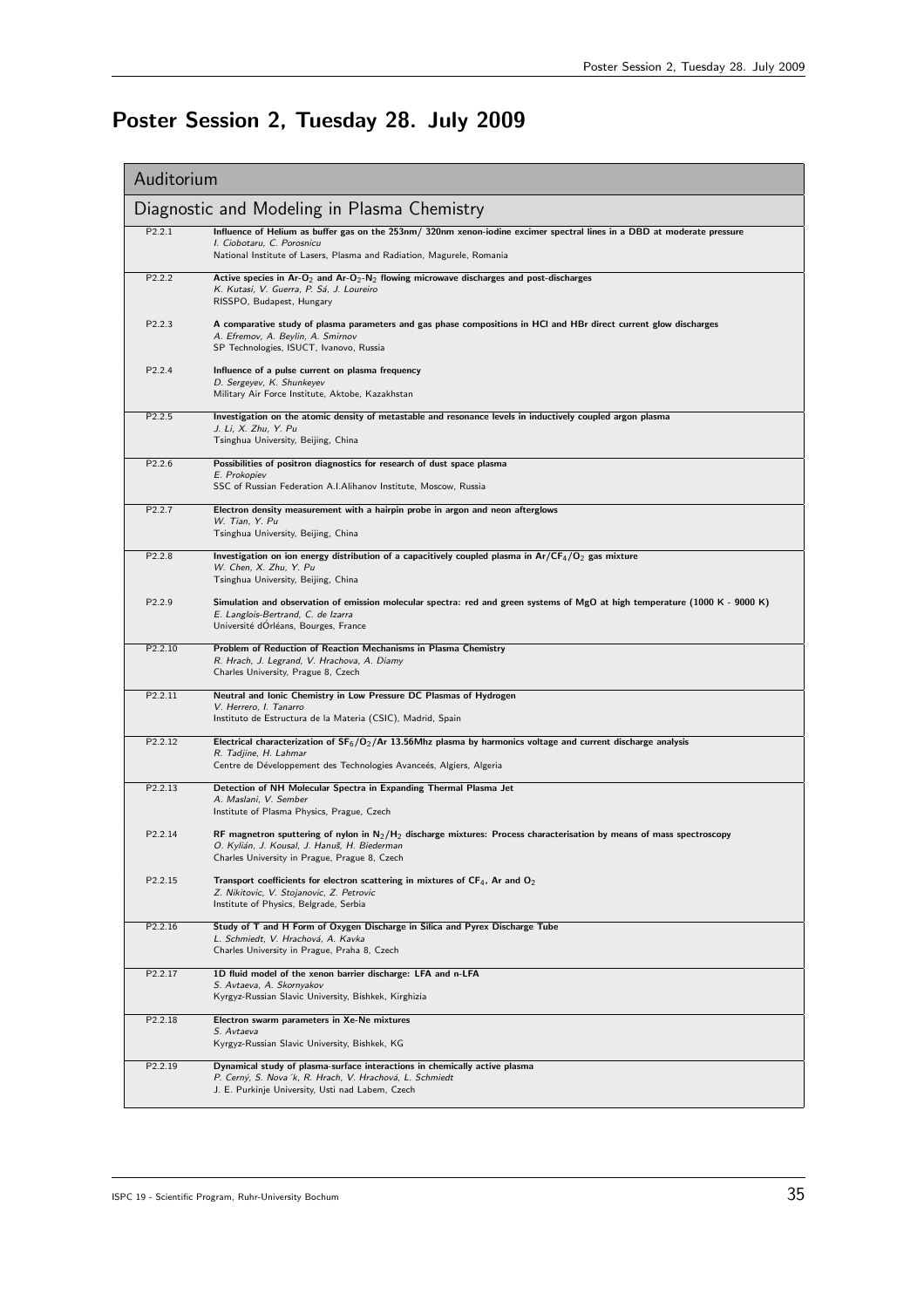| P2.2.20                | Diagnostic Study of ICP Assisted Sputter-Deposition of Al-doped ZnO Thin Films<br>Y. Matsuda, R. Kan, T. Iwata, K. Komine, K. Uehara, T. Shibasaki, M. Shinohara<br>Nagasaki University, Nagasaki, Japan                                                                                                                                |
|------------------------|-----------------------------------------------------------------------------------------------------------------------------------------------------------------------------------------------------------------------------------------------------------------------------------------------------------------------------------------|
| P2.2.21                | Optical and Langmuir Probe Diagnostics of Low-pressure Inductively Coupled Nitrogen-Argon Plasmas<br>T. Chung, J. Park, S. Kim, S. Bae<br>Dong-A University, Busan, South Korea                                                                                                                                                         |
| P2.2.22                | CF radical kinetics in the afterglow phase of pulsed $CF_4 + H_2$ RF plasmas                                                                                                                                                                                                                                                            |
| Best Paper<br>Finalist | S. Stepanov, J. Meichsner<br>Institute of Physics, University of Greifswald, Greifswald, Germany                                                                                                                                                                                                                                        |
| P2.2.23                | Determination of Argon metastables from relative emission intensity measurements combined with optical emission cross section data<br>S. Adams, J. Miles, A. Laber, V. Demidov, J. Williamson, B. Tolson<br>Air Force Research Laboratory, WPAFB, OH, US                                                                                |
| P2.2.24                | A three-dimensional model of a DC plasma torch used in waste treatment applications<br>N. Mendoza Gonzalez, R. Lakshminarayana, P. Carabin, J. Meunier<br>McGill University, Montreal (Quebec), Canada                                                                                                                                  |
| P2.2.25                | Comparative Study between $He/O_2$ and $Ar/O_2$ Plasma in Atmospheric-Pressure Glow Dielectric Barrier Discharge<br>W. Kang, H. Kim, S. Hong<br>Seoul National University, Seoul, South Korea                                                                                                                                           |
| P2.2.26                | Modeling of silicon etching under high density plasma of $CF_4/H_2/Ar$<br>M. Peignon-Fernandez, A. Rhallabi, L. Lallement, C. Cardinaud<br>Institut des Matériaux Université de Nantes, CNRS, Nantes, France                                                                                                                            |
| P2.2.27                | Influence of additives on the radiative properties of thermal carbon plasma during fullerene production<br>A. Keszler, I. Mohai, T. Solymosi, J. Szepvölgyi<br>IMEC CRC HAS, Budapest, Hungary                                                                                                                                          |
| P2.2.28                | Ba atom emission and electrode temperature distribution in a low-pressure fluorescent lamp<br>Y. Yamagata, M. Kai, H. Shinozaki, M. Naka, K. Tomita, K. Uchino, Y. Manabe<br>Kyushu University, Kasuga, Fukuoka, Japan                                                                                                                  |
| P2.2.29                | Modelling of transport phenomena in low-pressure plasmas<br>Y. Golubovskii, S. Gorchakov, D. Loffhagen, A. Timofeev, D. Uhrlandt<br>St. Petersburg State University, St. Petersburg, Russia                                                                                                                                             |
| P2.2.30                | Validation of ICP model for Low Pressure High Density Chlorine Plasma<br>M. Megahed, K. Shah, A. Bhoj<br>ESI Group, Essen, Germany                                                                                                                                                                                                      |
| P2.2.31                | Rotational Temperatures in a RF Nitrogen Plasma Jet at Low Pressure<br>B. Mitu, M. Bazavan, I. Luciu, T. Acsente, G. Dinescu<br>Nat. Inst. for Lasers, Plasma & Radiation Physics, Magurele - Bucharest, Romania                                                                                                                        |
| P2.2.32                | Photo-detachment of $H^-$ in a magnetized hydrogen plasma expansion<br>W. Harskamp, O. Gabriel, M.C.M. van de Sanden, R. Engeln<br>TU/e, Eindhoven, Netherlands                                                                                                                                                                         |
| P2.2.33                | Measurement of gas temperature in a laminar plasma jet generated at reduced pressure<br>X. Meng, W. Pan, X. Chen, C. Wu<br>Institute of Mechanics, Chinese Academy of Science, Beijing, China                                                                                                                                           |
| P2.2.34                | Temperature measurements in a laminar plasma jet generated at reduced pressure<br>X. Meng, W. Pan, Z. Guo, C. Wu<br>Institute of Mechanics, Chinese Academy of Science, Beijing, China                                                                                                                                                  |
| P2.2.35                | Modeling of reactive magnetron sputtering deposition process - different target utilization, situation when $O_2$ and $H_2$ are added<br>simultaneously<br>P. Vasina, T. Schmidtova<br>Masaryk University, Department of Physical Electro, Brno, Czech                                                                                  |
| P2.2.36                | Calculations of cross sections data for scattering of electrons on $BF_3$<br>M. Radmilovic-Radjenovic, Z. Petrovic, M. Vranic, H. Varambhia, J. Tennyson<br>Institute of Physics, Belgrade, Serbia                                                                                                                                      |
| P2.2.37                | Higher harmonic frequencies of discharge voltages as tool to control accurately state of RF sputtering deposition process<br>P. Dvorak, P. Vasina<br>Masaryk University, Brno, Czech                                                                                                                                                    |
| P2.2.38                | Degradation of acetylene in a non thermal plasma pulsed discharge at atmospheric pressure<br>M. Redolfi, C. Klett, S. Touchard, A. Vega, X. Duten, K. Hassouni<br>LIMHP - CNRS, Villetaneuse, France                                                                                                                                    |
| P2.2.39                | Radical Production in RF CCP Discharge at 81 MHz Frequency in Ar/CF <sub>4</sub> and Ar/CHF <sub>3</sub> Mixtures. Theory and Experiment<br>O. Braginsky, K. Klopovskiy, A. Kovalev, D. Lopaev, O. Proshina, A. Rakhimov, A. Vasilieva, D. Voloshin, T. Rakhimova<br>Skobeltsyn Institute of Nuclear Physics (MSU SINP), Moscow, Russia |
| P2.2.40                | An experimental and modelling study of acetaldehyde oxidation by an atmospheric non-thermal plasma discharge<br>C. Klett, S. Touchard, A. Vega, M. Redolfi, X. Duten, K. Hassouni<br>LIMHP-CNRS, Villetaneuse, France                                                                                                                   |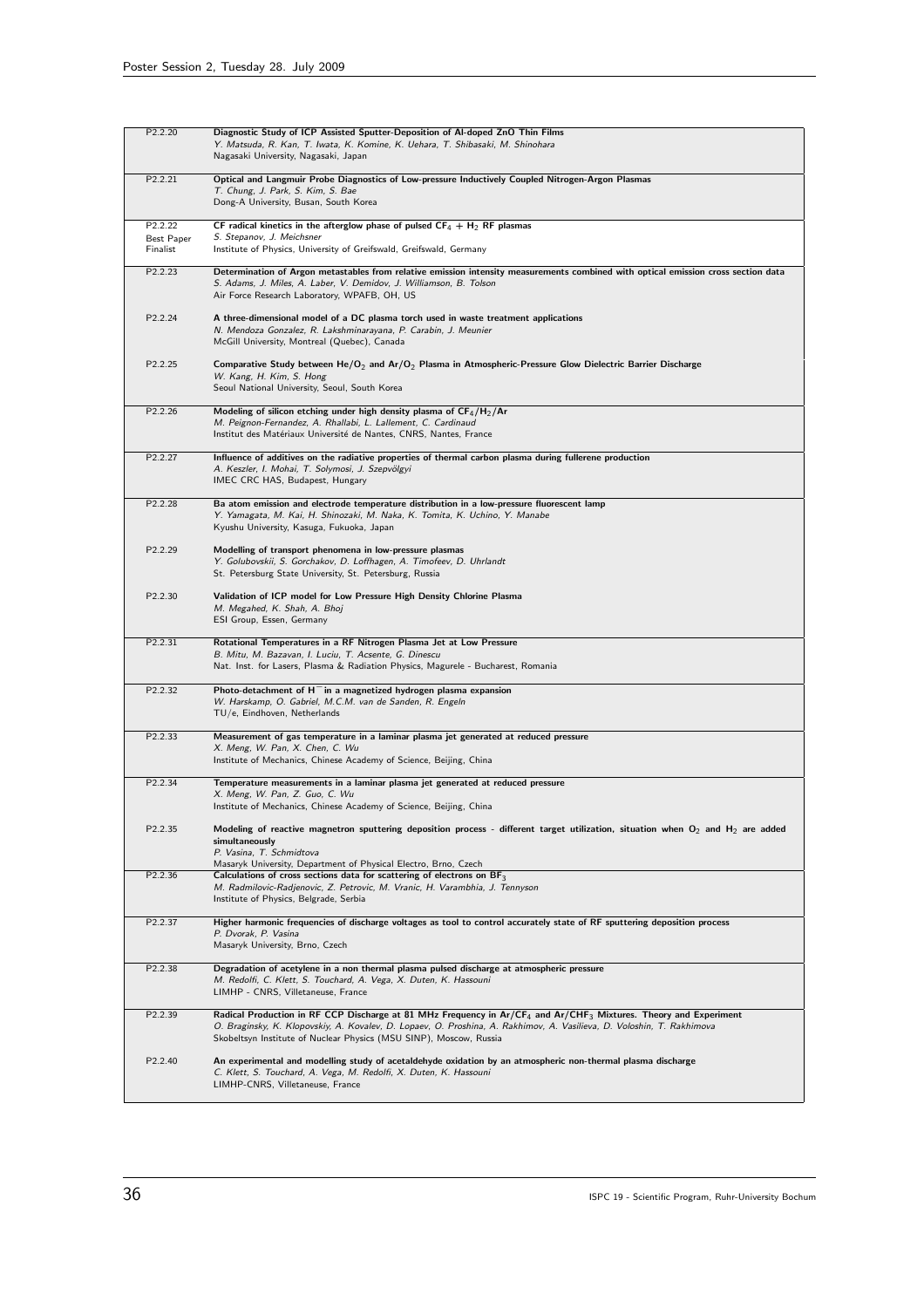| P2.2.41             | Comparison of the beam and plasma characteristics of a deuterium or lithium-based neutraliser<br>F. Duré, A. Lifschitz, G. Maynard, T. Minea<br>LPGP - UMR8578 - CNRS, Orsay, France                                                   |
|---------------------|----------------------------------------------------------------------------------------------------------------------------------------------------------------------------------------------------------------------------------------|
| P2.2.42             | 3-D simulations of particle heating in ICP torches with reaction chamber: effect of flow rate, composition, power and frequency<br>P. Sanibondi, V. Colombo, E. Ghedini<br>University of Bologna, Bologna, Italy                       |
| P2.2.43             | Influence of collisions on temporal and spatial damping of electrostatic electron waves in a low - pressure plasma<br>J. Oberrath, R. Brinkmann<br>Theoretical Electrical Engineering, Bochum, Germany                                 |
| P2.2.44             | 3D MHD Modeling of outside vapor deposited silicon dioxide<br>M. Baeva, D. Uhrlandt, K. Weltmann<br>INP, Greifswald, Germany                                                                                                           |
| P2.2.45             | Dynamics of argon metastable atoms in dusty plasmas<br>I. Stefanovic, N. Sadeghi, J. Winter<br>Ruhr University Bochum, Bochum, Germany                                                                                                 |
| P2.2.46             | Dielectric barrier discharges at TGS crystal surface; a role of electric field of domain structure<br>H. Janus, K. Biedrzycki, J. Halenka<br>Intitute of Physics, University of Opole, Opole, Poland                                   |
| P <sub>2.2.47</sub> | The simulation of atmospheric pressure dielectric barrier discharges in helium with nitrogen<br>T. Martens, W. Brok, J. van Dijk, A. Bogaerts<br>University of Antwerp, Wilrijk, Belgium                                               |
| P <sub>2.2.48</sub> | Plasma diagnostic and analysis for the polymerization on low pressure indutively-coupled plasma<br>Z. Li, M. Diallou, X. Gillion, L. Houssiau, J. Pireaux<br>LISE, Namur, Belgium                                                      |
| P <sub>2.2.49</sub> | Influence of gas pressure on kinetic processes in nitrogen post-discharge<br>V. Mazankova, F. Krcma, M. Zakova, I. Soural<br>Brno University of Technology, Brno, Czech                                                                |
| P2.2.50             | Radio Frequency Modulation Spectroscopy (RF-MOS) in Inductively Coupled Plasmas<br>D. Winter, Y. Celik, D. Luggenhölscher, U. Czarnetzki<br>Institute for Plasma and Atomic Physics, Bochum, Germany                                   |
| P2.2.51             | New optimal schemes for gases and isotopes optically discharged separation<br>O. Khetselius<br>Odessa University, Odessa-9, Ukraine                                                                                                    |
| P2.2.52             | Enhancement of OH Production Rate in Plasma on Water by Mixing Ar<br>T. Shirafuji, T. Morita, O. Sakai, K. Tachibana<br>Innovative Collaboration Center, Kyoto University, Kyoto, Japan                                                |
| P2.2.53             | Magnetohydrodynamic-Thermal behavior Finite Element Method Analysis in a Inductively Coupled Plasma Torch<br>N. Ikhlef, M. Mekideche, O. Leroy, A. Rezik<br>LPGP laboratoiry, Orsay, France                                            |
| P2.2.54             | Monitoring of EEDF Variation of Low Temperature Plasma Using OES Diag-nostics<br>S. Park, J. Choe, G. Kim<br>Seoul National University, Seoul, South Korea                                                                             |
| P2.2.55             | Detection of High Energy Negative Ions in an RF Magnetron Sputter Plasma<br>H. Toyoda, K. Goto, T. Ishijima, N. Ohshima, K. Kinoshita<br>Nagoya University, Nagoya, Japan                                                              |
| P2.2.56             | Simulation of Atomic Emission Spectra with the PLASMAKIN software package<br>N. Pinhão<br>ITN - Nuclear and Technological Institute, Sacavém, Portugal                                                                                 |
| P2.2.57             | Temporal distributions of radiative Ti, $Ti^+$ and Ar densities in pulsed-modulated rf magnetron sputtering plasmas<br>N. Nafarizal, N. Takada, K. Sasaki<br>Universiti Tun Hussein Onn Malaysia, Johor, Malaysia                      |
| P2.2.58             | Optical emission and absorption spectroscopy of carbon arc plasma during synthesis of single walled carbon nanotubes<br>H. Lange, O. Labedz, A. Huczko, M. Bystrzejewski<br>Department of Chemistry, Warsaw University, Warsaw, Poland |
| P2.2.59             | Chemical model of $Ar/O_2$ microwave plasma with nanoparticle formation from metal precursors<br>H. Mätzing, W. Baumann, H. Paur, H. Seifert<br>Forschungszentrum Karlsruhe GmbH, ITC-TAB, Karlsruhe, Germany                          |
| P2.2.60             | Optimized Plasma Absorption Probe for the Electron Density Determination in Reactive Plasmas<br>M. Böke, C. Scharwitz, J. Winter<br>Ruhr-University Bochum, Bochum, Germany                                                            |
| P2.2.61             | Optical and Probe Diagnostics of Low-pressure Inductively Coupled Nitrogen-Argon Plasmas<br>T. Chung, J. Park, S. Kim, S. Bae<br>Dong-A University, Busan, South Korea                                                                 |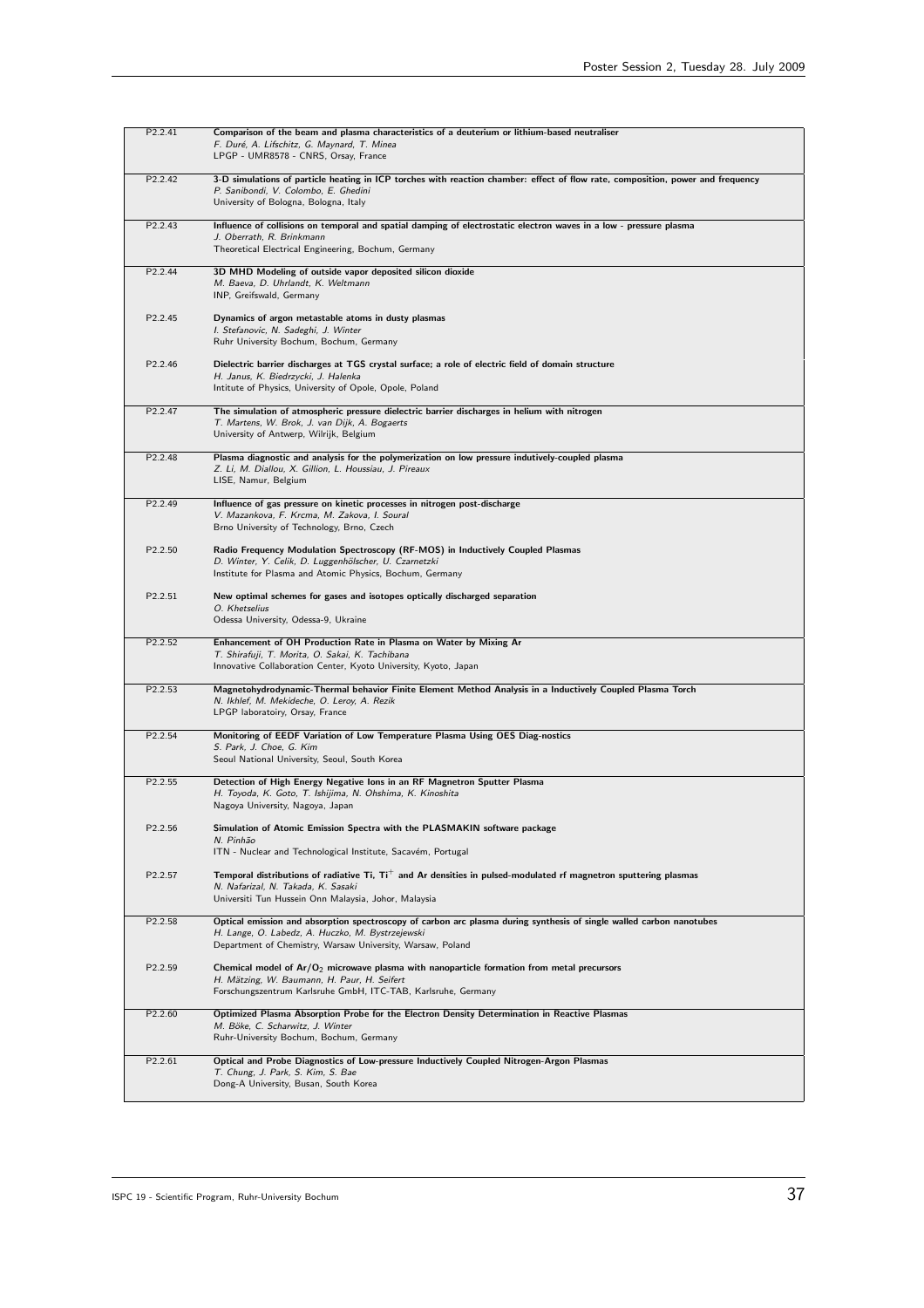| P <sub>2.2.62</sub> | Electric Field Distribution in DBD in Helium<br>S. Ivkovic, B. Obradovic, M. Kuraica                                                                                                                                         |
|---------------------|------------------------------------------------------------------------------------------------------------------------------------------------------------------------------------------------------------------------------|
|                     | Faculty of Physics, University of Belgrade, Belgrade, Serbia                                                                                                                                                                 |
| P2.2.63             | Vibrational Kinetics in a Nanosecond Discharge Afterglow in Air<br>S. Abbate, D. Packan, C. Laux<br>ONERA, Palaiseau, France                                                                                                 |
| P2.2.64             | Measurement of Plasma Power Consumption in Dielectric Barrier Discharges<br>A. Janeco, N. Pinhão, J. Branco, A. Ferreira<br>ITN - Nuclear and Tecnological Institute, Sacavém, PT                                            |
| P2.2.65             | Numerical modeling of negative corona discharge in pure carbon dioxide<br>K. Yanallah, F. Pontiga, A. Fernández-Rueda, A. Castellanos, Y. Meslem<br>Université de Tiaret, Tiaret, Algeria                                    |
| P2.2.66             | Diagnostics of a pulsed filament discharge using laser Thomson scattering<br>K. Uchino, K. Tomita, Y. Yamagata<br>Kyushu University, KASUGA, FUKUOKA, Japan                                                                  |
| P2.2.67             | Production of molecule on surface under plasma exposure: Example of NO on pyrex<br>D. Marinov, O. Guaitella, A. Rousseau<br>LPP, Ecole Polytechnique, Palaiseau, France                                                      |
| P2.2.68             | Modelling of magnetron sputter processes<br>M. Holik, V. Bellido-Gonzalez, J. Bradley, D. Monaghan<br>University of Liverpool, Liverpool, UK                                                                                 |
| Plasmas in liquids  |                                                                                                                                                                                                                              |
| P2.15.1             | Organic Dye Decomposition by DC Diaphragm Discharge: Comparison of UV, Electrolytic and Ozone Effect<br>Z. Kozakova, J. Pajurkova, J. Davidova, F. Krcma<br>Brno University of Technology, Faculty of Chemistry, Brno, Czech |
| P2.15.2             | Atmospheric pressure discharge with liquid cathode: physical properties and some chemical applications<br>V. Titov, V. Rybkin, T. Shikova, S. Smirnov, T. Ageeva, A. Beylin<br>ISUCT, Ivanovo, Russia                        |
| P2.15.3             | Electrical discharge plasma in liquid for nanoparticles fabrication<br>N. Tarasenko, A. Nevar, N. Savastenko, M. Nedelko<br>Institute of Physics, Minsk, Belarus                                                             |
| P2.15.4             | Oxidizing potential of liquid plasma discharge - OH radical in plasma and liquid solution<br>Š. Potocký, N. Saito, O. Takai<br>EcoTopia Science Institute, Nagoya University, Nagoya, Japan                                  |
| P2.15.5             | Organic Template Removal of Single Crystal Mesoporous Silica using Solution Plasma Process<br>P. Pootawang, N. Saito, O. Takai<br>Graduate School of Engineering, Nagoya University, Nagoya, Japan                           |
| P2.15.6             | Generation of In-liquid Plasma using a Coaxial Electrode<br>Y. Hattori, H. Toyota, S. Mukasa, S. Nomura<br>Ehime University, Matsuyama, Japan                                                                                |
| P2.15.7             | Removal of nonylphenol by pulsed corona discharge in water<br>I. Tothova, P. Lukes, M. Clupek, V. Babicky, V. Janda<br>Institute of Chemical Technology in Prague, Praha 6 - Dejvice, Czech                                  |
| P2.15.8             | pH dependence of water-solubility of single-walled carbon nanotubes treated by microplasma in aqueous solution<br>K. Imasaka, U. Khaled, S. Wei, J. Suehiro<br>Kyushu University, Fukuoka, Japan                             |
| P2.15.9             | Solution plasma fabrication of Au/Pt bimetallic nanoparticles<br>J. Hieda, N. Saito, O. Takai<br>Graduate School of Engineering, Nagoya University, Nagoya, Japan                                                            |
| P2.15.10            | Electric Discharge in the Gas - Water System as a Source of Oxidative Reagents<br>S. Temchin, E. Barkhudarov, Y. Kozlov, I. Kossyi, M. Taktakishvili<br>A.M.Prokhorov General Physics Institute of RAS, Moscow, Russia       |
| P2.15.11            | Kinetics analysis of iron ion reduction in liquid plasma<br>M. Bratescu, N. Saito, O. Takai<br>Nagoya University, Nagoya, Japan                                                                                              |
| P2.15.12            | Solution plasma synthesis and catalytic property of platinum nanoparticles supported on carbon nanoballs<br>Y. Ichino, K. Mitamura, N. Saito, O. Takai<br>Nagoya University, Nagoya, Japan                                   |
| P2.15.13            | Spectroscopic investigations of chemical reactions in liquids plasma<br>C. Miron, M. Bratescu, N. Saito, O. Takai<br>Nagoya University, Nagoya, Japan                                                                        |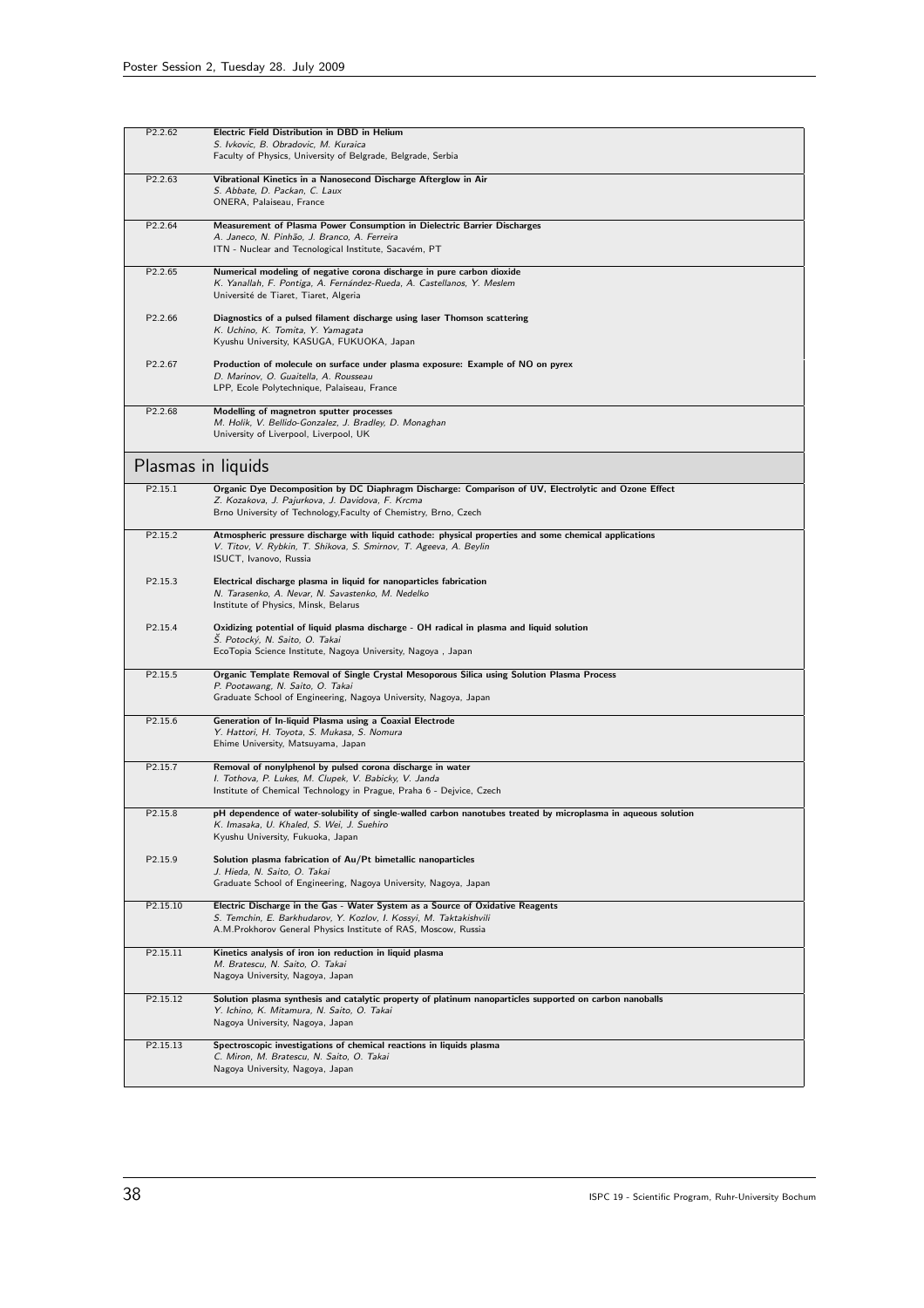| P2.15.14            | High-current commutation arc in conditions of a submerged liquid streams<br>A. Emelyanov, E. Azizov, N. Rodionov<br>TRINITI, Troitsk, Russia                                                                                                             |
|---------------------|----------------------------------------------------------------------------------------------------------------------------------------------------------------------------------------------------------------------------------------------------------|
| P2.15.15            | Underwater chemical reactions by microplasmas inside microbubbles generated through electrolysis<br>T. Morita, O. Sakai, T. Shirafuji, K. Tachibana<br>Kyoto Univ., Kyoto, Japan                                                                         |
| P2.15.16            | Generation mechanism and spectral properties of an AC underwater discharge<br>A. Nikiforov, C. Leys, A. Maximov<br>Institute of Solution Chemistry RAS, Ivanovo, Russia                                                                                  |
| P2.15.17            | Decomposition of Organic Solute with Microwave Bubble Plasmas<br>T. Ishijima, R. Saito, H. Sugiura, H. Toyoda<br>Nagoya University, Nagoya, Japan                                                                                                        |
| P2.15.18            | Onset and evolution of a vapour layer and plasma generation in a conducting liquid.<br>L. Schaper, W. Graham, K. Stalder<br>Queenś University Belfast, Belfast, UK                                                                                       |
| P2.15.19            | Experimental study of a pulsed electric breakdown in conductive liquid<br>D. Medvedev, D. Sapunov, M. Deminsky, S. Korobtsev, M. Krotov, B. Potapkin<br>Moscow institute of Physics and Technology, Moscow, Russia                                       |
| P2.15.20            | Investigation of sample preparing methods for determining the elements of Pb, Cd, Zn and Cu in Mint by induction couple plasma<br>apparatus (ICP)<br>M. Keshavarz, M. Ardeshirzadeh<br>Department of Chemistry, Islamic Azad University, , Isfahan, Iran |
|                     | Plasma spray and thermal plasma processing                                                                                                                                                                                                               |
| P2.11.1             | Theoretical study of the expansion of metallic vapour plasma produced by a nanosecond laser pulse.<br>S. Aggoune, E. Amara, F. Vidal<br>Advanced Technologies Development Center, Algiers, Algeria                                                       |
| P2.11.2             | Numerical Simulation of Powder Flow in a Thermal Plasma Reactor Assisted by a Magnetic Mirror Configuration<br>J. Puerta, G. Torrente, N. Labrador<br>Universidad Simon Bolivar, Caracas, Venezuela                                                      |
| P2.11.3             | Plasma System for Element Separation<br>G. Paskalov, A. Wong<br>Non-Linear Dynamics, Torrance, US                                                                                                                                                        |
| P2.11.4             | Preparation of Nano-structured Dense and Thin Electrolyte for SOFCs by Suspension Plasma Spraying<br>L. Jia, F. Gitzhofer<br>Université de Sherbrooke, Sherbrooke, Quebec, Canada                                                                        |
| P2.11.5             | Symmetry disturbance and rotational instabilities in a thermal plasma jet<br>Z. Sekeresova, J. Hlína, J. Sonsky<br>Institute of Thermomechanics ASR, Praha 8, Czech                                                                                      |
| P2.11.6             | Measurement of time-resolved cross-sectional temperature distributions in a thermal plasma jet<br>J. Hlína, J. Sonsky, J. Slechta<br>Institute of Thermomechanics AS CR, Praha 8, Czech                                                                  |
| P2.11.7             | Liquid - thermal plasma interactions and deposition mechanisms of nanometer - sized ceramic coatings<br>P. Fauchais, G. Montavon, V. Rat, J. Coudert, O. Tingaud<br>SPCTS -UMR CNRS 6638, Limoges, France                                                |
| P <sub>2.11.8</sub> | External magnetic field effects over growth morphology during materials synthesis in thermal plasma reactor<br>J. Puerta, G. Torrente, N. Labrador<br>Simon Bolivar University, Caracas, Venezuela                                                       |
| P2.11.9             | Phase and Composition Alteration during Thermal Plasma Processing of Perovskites<br>S. Song, D. Shin, J. Jurewicz, M. Boulos<br>Université de Sherbrooke, Sherbrooke, Canada                                                                             |
| P2.11.10            | Evaluating the mechanical properties of plasma sprayed coatings by nanoin-dentation<br>W. Guo, F. Gitzhofer, L. Jia, G. Rauchs, W. Zhang, J. Ponthot<br>University of Liège, Liège, Belgium                                                              |
| P2.11.11            | The influence of the arc plasma on the weld pool in simulations of arc welding<br>A. Murphy, M. Tanaka, K. Yamamoto, S. Tashiro, J. Lowke<br>CSIRO Materials Science & Engineering, Lindfield NSW, Australia                                             |
| P2.11.12            | Calculation of diffusion coefficients in air-metal thermal<br>Y. Cressault, A. Gleizes, J. Gonnet<br>LAPLACE, France, France                                                                                                                             |
| P2.11.13            | Deposition of carbide and nitride based composite coating by Atmospheric Plasma Spraying<br>Z. Károly, B. Cecilia, I. Mohai, I. Sajo, L. Boros, J. Szepvölgyi<br>IMEC CRC HAS, Budapest, Hungary                                                         |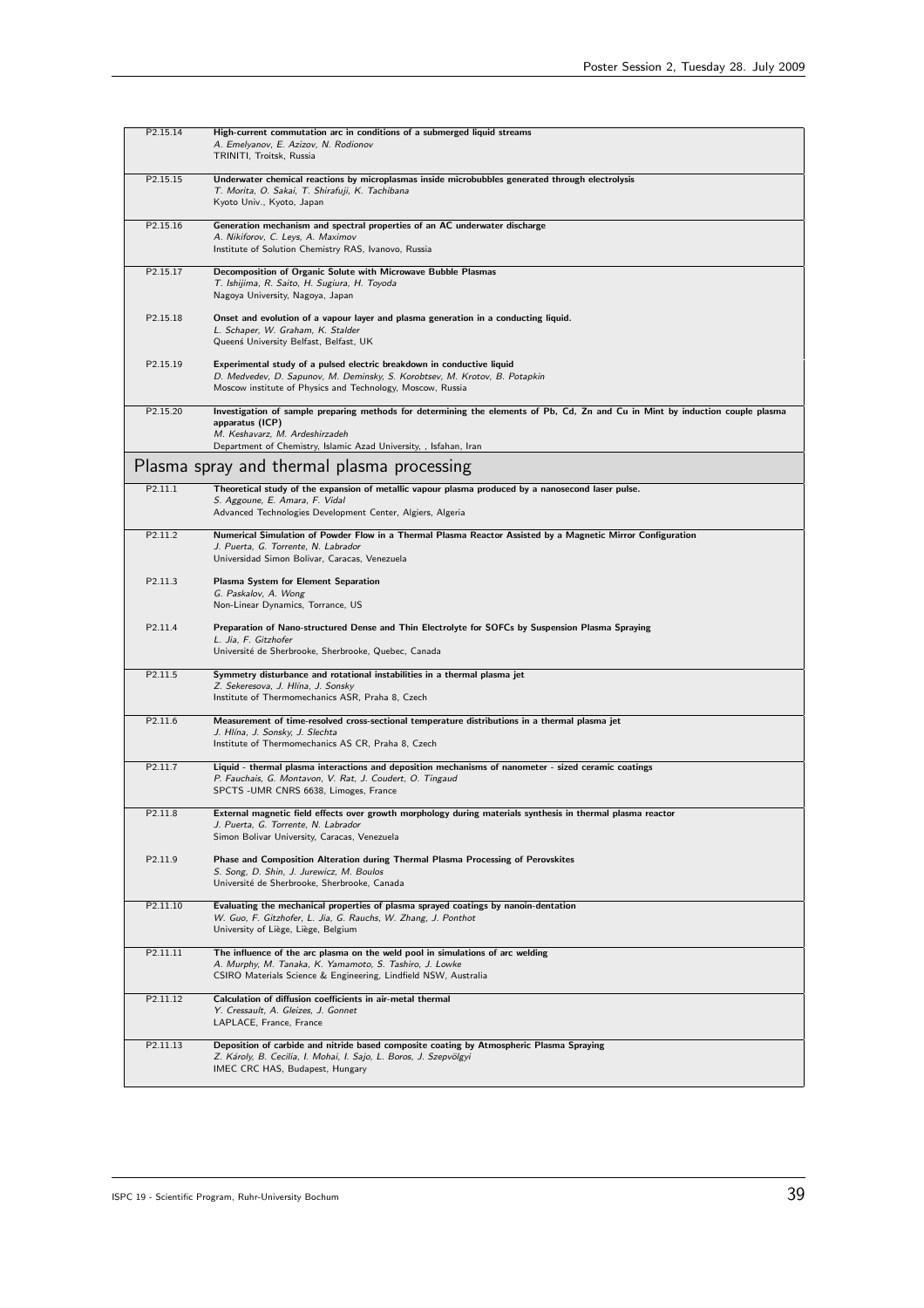| P2.11.14             | Direct Measurement of the Gas Entrainment into a Plasma Jet<br>F. Wei, X. Meng, Y. Zhang, H. Wang, W. Pan, X. Chen, H. Tang<br>Beijing University of Aeronautics and Astronautics, Beijing, China                                                                                                             |
|----------------------|---------------------------------------------------------------------------------------------------------------------------------------------------------------------------------------------------------------------------------------------------------------------------------------------------------------|
| P2.11.15             | Measurements of particle velocities and accelerations in thermal plasma jet<br>J. Šonský<br>Institute of Thermomechanics AS CR, Prague, Czech                                                                                                                                                                 |
| P2.11.16             | Temperature control of modulated thermal plasmas with molecular gases<br>Y. Tanaka, Y. Tsubokawa, F. Ezwan, Y. Uesugi<br>Kanazawa University, Kanazawa , Japan                                                                                                                                                |
| P2.11.17             | Thermal plasma jet stability estimations by correlation dimensions - comparison with FFT and wavelet analysis<br>J. Gruber, J. Hlína, J. Šonský<br>Institute of Thermomechanics of the ASCR, v. v. i., Praha 8, Czech                                                                                         |
| P <sub>2.11.18</sub> | In-flight $Al_2O_3$ spheridization process with a constant small power DC-RF hybrid Ar/He plasma flow system<br>H. Takana, J. Igawa, J. Jang, T. Nakajima, O. Solonenko, H. Nishiyama<br>Institute of Fluid Science, Tohoku University, Sendai, Japan                                                         |
| P2.11.19             | Characteristics of Zr-Based Metallic Glass Coating Produced by Gas Tunnel TypePlasma Spraying<br>A. Kobayashi, T. Kuroda, H. Kimura, A. Inoue<br>JWRI Osaka University, Ibaraki, Japan                                                                                                                        |
| P <sub>2.11.20</sub> | Effects of Shroud Gas Velocity on Thermal Diffusivity of Plasma Spray Coated W for Plasma Facing Components in a Fusion Reactor<br>S. Kim, S. Choi, H. Han, G. Kim, S. Hong<br>Seoul National university, Seoul, South Korea                                                                                  |
| P2.11.21             | Gas Tungsten Arc Welding of Titanium Nickel Overlay on Carbon Steel and Stainless Steel<br>J. Chen, J. He, K. Chen, J. Chang<br>Feng Chia University, Taichung, Taiwan                                                                                                                                        |
| P <sub>2.11.22</sub> | Solution plasma spraying: in-flight mechanisms<br>C. Marchand, M. Vardelle, A. Vardelle, P. Lefort<br>Laboratory of SPCTS, Limoges, France                                                                                                                                                                    |
| P2.11.23             | Fabrication of Nano-grained $SnO2$ Gas Sensors by Plasma Spray Physical Vapor Deposition<br>S. Sekiguchi, F. Molliet, K. Iizuka, M. Kambara, T. Yoshida<br>The Univ. of Tokyo, Tokyo, Japan                                                                                                                   |
| P2.11.24             | Two-Dimensional modeling on the Entrainment of the Surrounding Gas in a Counter-Flow Gas Injection Plasma Reactor<br>H. Li, G. Wu, X. Chen, C. Bao<br>Tsinghua Unversity, Beijing, China                                                                                                                      |
| P2.11.25             | Generation and Characterization of Multi-Phase AC Arc for In-Flight Melting of Granulated Glass Raw Materials<br>T. Watanabe, Y. Yao, K. Yatsuda, T. Matsuura<br>Tokyo Institute of Techology, Yokohama, Japan                                                                                                |
| P2.11.26             | 3-D unsteady analysis of a particles stream in a DC plasma spraying torch<br>E. Ghedini, V. Colombo<br>University of Bologna, Bologna, Italy                                                                                                                                                                  |
| P2.11.27             | Comparison between direct and reverse polarity in GMAW<br>B. Puyrenier, F. Valensi, S. Pellerin, N. Pellerin, F. Briand<br>GREMI Université d'Orléans, Bourges, France                                                                                                                                        |
| P2.11.28             | Phase Formation and Magnetic Properties of Nb and Fe Co-Doped TiO <sub>2</sub> Nanoparticles Prepared in Ar/O <sub>2</sub> RF Induction Thermal<br>Plasma<br>C. Zhang, T. Ishigaki, M. Ikeda, M. Isobe, J. Li, Y. Moriyoshi, H. Hamanaka<br>National Institute for Materials Science, Tsukuba, Ibaraki, Japan |
| P2.11.29             | Understanding Solution Plasma Spraying: from Sprays to Deposits<br>Y. Shan, Y. Wang, T. Coyle, J. Mostaghimi<br>College of Power Engineering, Shanghai, China                                                                                                                                                 |
| P2.11.30             | Optical emission spectroscopic diagnostic of a GMAW plasma column<br>F. Valensi, S. Pellerin, A. Boutaghane, K. Dzierzega, B. Puyrenier, F. Briand<br>GREMI - Université dOrléans, Bourges, France                                                                                                            |
| P2.11.31             | Anode processes during pilot arcing in cutting torch<br>T. Kavka, M. Hrabovsky, O. Chumak, M. Konrad, V. Kopecky<br>IPP CAS CR, Prague 8, Czech                                                                                                                                                               |
| P2.11.32             | Localization of reactive gases into inductive thermal plasma<br>J. Degoulange, B. Bournonville, G. Chichignoud, Y. Delannoy<br>SIMaP lab, group EPM, St Martin dHeres, France                                                                                                                                 |
| P2.11.33             | In-Situ Plasma Micro-Metallurgy and Heterogeneous Plasma Chemistry in Mechanically Agglomerated Reacting Powder Particles<br>O. Solonenko, V. Poluboyarov, A. Cherepanov<br>ITAM SB RAS, Novosibirsk, Russia                                                                                                  |
| P2.11.34             | Unsteady convective mixing in melt droplets treated in plasma flows<br>I. Gulyaev, O. Solonenko<br>Institute of Theoretical and Applied Mechanics, Novosibirsk, Russia                                                                                                                                        |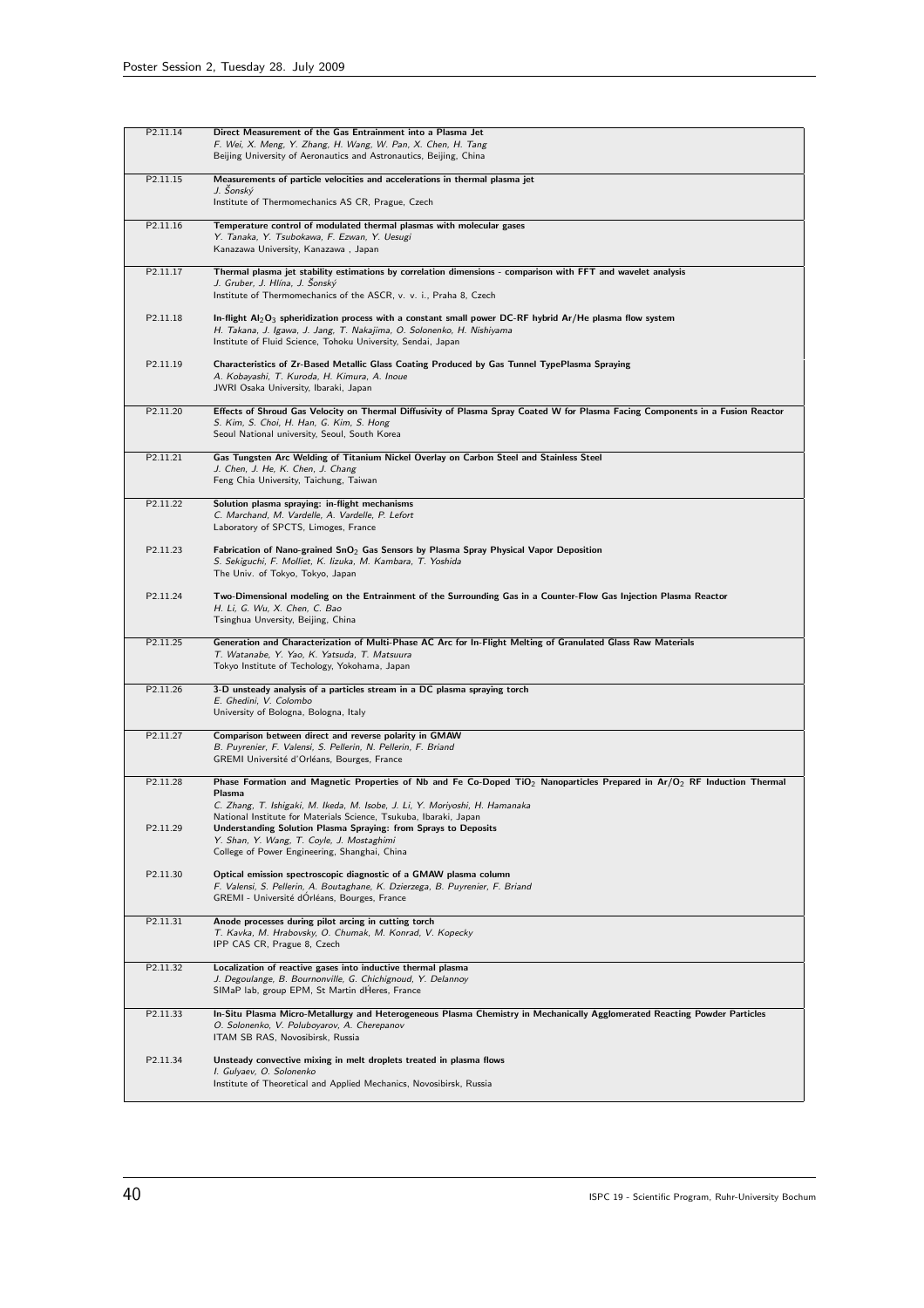| P2.11.35             | Fabrication of Aluminum Nitride Coating by Atmospheric Plasma Spray<br>M. Yamada, M. Shahien, T. Yasui, M. Fukumoto<br>Toyohashi University of Technology, Toyohashi, Japan                                                                                                 |
|----------------------|-----------------------------------------------------------------------------------------------------------------------------------------------------------------------------------------------------------------------------------------------------------------------------|
| P2.11.36             | Calculation of diffusion coefficients in air-metal thermal<br>Y. Cressault, A. Gleizes, J. Gonnet<br>LAPLACE, Toulouse, France                                                                                                                                              |
| P2.11.37             | Synthesis of alloyed metal powders produced by induction plasma<br>I. Bolduc, F. Gitzhofer, P. Proulx<br>University of Sherbrooke, Canada                                                                                                                                   |
|                      | Environmental applications: combustion, abatement, cleaning                                                                                                                                                                                                                 |
| P2.14.1              | Drinking Water Analysis after Treatment by Corona Discharge<br>G. Elaragi<br>atomic energy authority, Cairo, Egypt                                                                                                                                                          |
| P2.14.2              | Application of Dielectric Barrier Discharge Reactor to the Decolorization of Azo Dye Acid Light Yellow 2G in Water<br>J. Zhao, J. Chen, J. Gao, W. Yuan<br>Xián Jiaotong University, Xián, China                                                                            |
| P <sub>2.14.3</sub>  | Effect of polarity and photocatalyst on DC corona discharge ozone production<br>S. Pekárek<br>Czech Technical University in Prague, Prague 6, Czech                                                                                                                         |
| P2.14.4              | Innovative industrial plasma torch for converting biomass into high purity syngas<br>A. Hacala, U. Michon<br>Europlasma, Bordeaux, France                                                                                                                                   |
| P <sub>2.14.5</sub>  | Cleaning of Air and Exhaust Gases from Nitrogen Oxides<br>A. Ponizovsky<br><b>FMKB</b>                                                                                                                                                                                      |
| P2.14.6              | Effect of temperature on the removal of formaldehyde and ethane by a dielectric barrier discharge in air<br>N. Blin-Simiand, O. Koeta, S. Pasquiers, A. Bary, F. Jorand, L. Magne, C. Postel<br>CNRS, Orsay, France                                                         |
| P2.14.7              | A Plasma Scrubber as POU exhaust gas abatement system<br>B. Glocker, B. Aburass, V. Cheng, K. Guo<br>PlasmaAir AG, Weil der Stadt, Germany                                                                                                                                  |
| P2.14.8              | Decomposition of organic dyes in water using non-thermal plasma<br>M. Magureanu, D. Piroi, N. Mandache, V. Parvulescu<br>NILPRP, Bucharest-Magurele, Romania                                                                                                                |
| P2.14.9              | Naphthalene destruction by atmospheric pressure gliding arc discharge<br>L. Yu, J. Yan, X. Li, X. Tu, S. Lu, M. Ni, Y. Chi, K. Cen<br>Zhejiang University, Hangzhou, China                                                                                                  |
| P2.14.10             | Conversion of SF6 by thermal plasma at atmospheric pressure<br>S. Han, H. Seon, P. Shin, D. Park<br>Inha University, Incheon, KR                                                                                                                                            |
| P <sub>2.14.11</sub> | Application of Arc-Driving Discharge to Igniting<br>K. Korytchenko, V. Lisovskiy<br>National Technical University KhPI; Kharkov, Ukraine                                                                                                                                    |
| P2.14.12             | Degradation of phenol in aqueous solution using a gas phase dielectric barrier discharge reactor<br>J. Zhang, X. Li, J. Chen<br>Xián Jiao Tong University, Xián, China                                                                                                      |
| P2.14.13             | Plasma degradation of anthraquinonic dye (Alizarin Red S), Azo dye (Orange G) and their mixtures<br>F. Abdelmalek, R. Merouani, M. Ghezzar, A. Addou<br>University, Mostaganem, Algeria                                                                                     |
| P2.14.14             | Reduction of $SO_2$ in a pulsed corona discharge reactor: nitrogen, oxygen and hydrogen sulfur effect<br>B. Sierra, A. Cabrera, B. Mendez, R. Callejas, S.R. Barocio, R. Alvarado, R. Eguiluz, A. Castro<br>Instituto Nacional de Investigaziones Nucleares, MEXICO, Mexico |
| P2.14.15             | Atmospheric Plasma-catalytic Treatment of Methyl Orange<br>B. Benstaali, S. Haji, N. Al-Bastaki, J. Brisset, A. Addou<br>University of Bahrain, Isa Town, Bahrain                                                                                                           |
| P2.14.16             | Environmental odour control by atmospheric dielectric barrier discharge<br>A. Cabrera, B. Sierra, S.R. Barocio, R. Alvarado, M. Pacheco, R. Eguiluz, R. Callejas, A. Castro<br>Instituto Nacional de Investigaciones Nucleares, MEXICO, Mexico                              |
| P2.14.17             | Gerdien Arc as a Tool for Decomposition of Water-soluble Organic Compounds<br>M. Hlína, V. Brozek, J. Domlatil, M. Hrabovsky<br>UFP, Prague 8, Czech                                                                                                                        |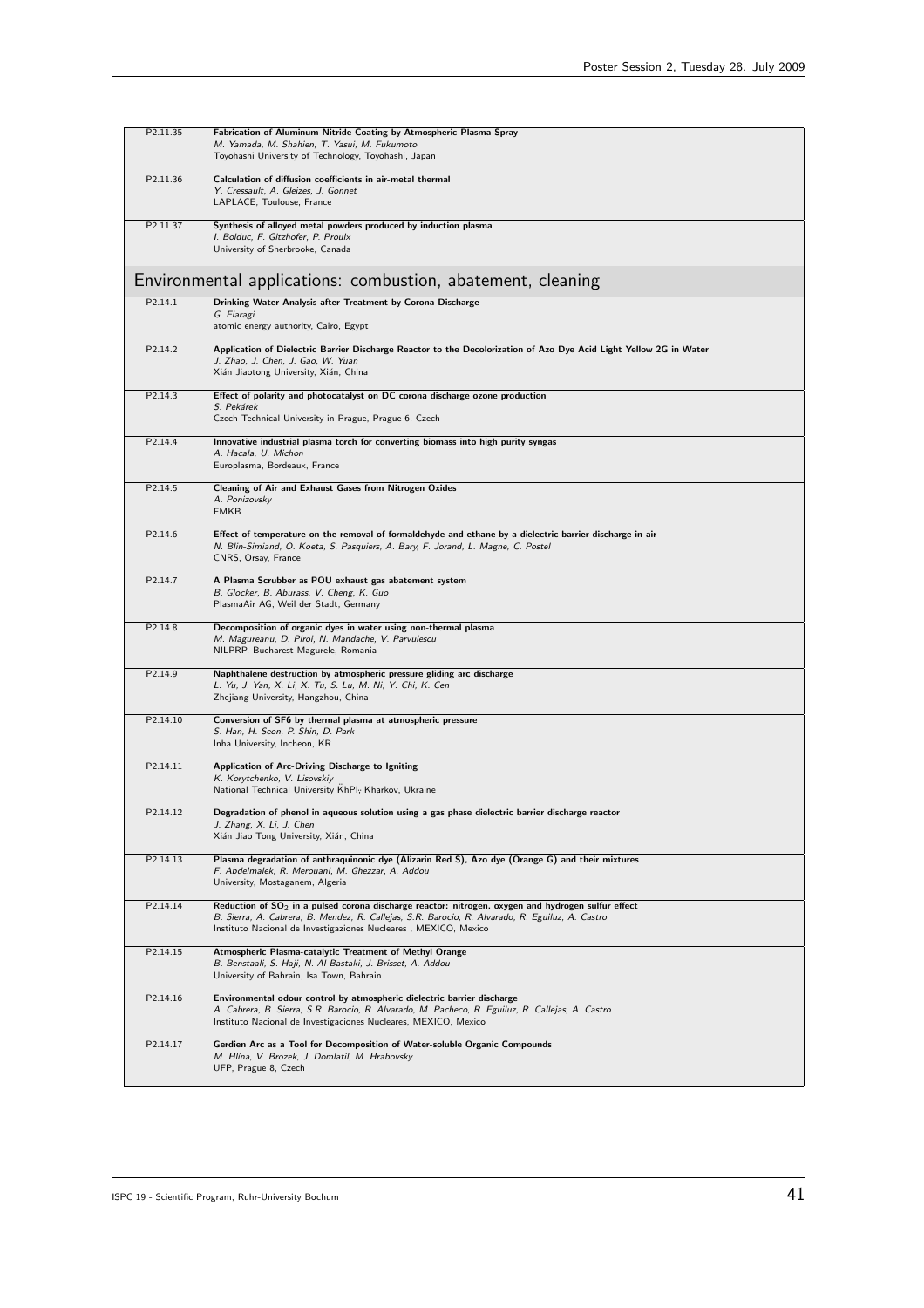| P2.14.18               | Decomposition of VOC in surface discharge combined with photocatalysis                                                                                                                                                                                                              |
|------------------------|-------------------------------------------------------------------------------------------------------------------------------------------------------------------------------------------------------------------------------------------------------------------------------------|
|                        | J. Vyhnalikova, L. Polachova, F. Krcma, R. Balastikova, M. Budik, M. Bartlová<br>Brno University of Technology, Brno, Czech                                                                                                                                                         |
| P2.14.19               | Characteristics of atmospheric reactive air jet generated by dielectric barrier discharge for industrial applications                                                                                                                                                               |
|                        | H. Nishiyama, H. Takana, Y. Iwabuchi, H. Shimizu<br>Institute of Fluid Science, Tohoku University, Sendai, Japan                                                                                                                                                                    |
| P2.14.20               | Light hydrocarbons conversion in a pulsed DBD: effect of the temperature                                                                                                                                                                                                            |
|                        | O. Aubry, A. Khacef, J. Cormier<br>GREMI - Université d'Orléans, Orleans, France                                                                                                                                                                                                    |
| P2.14.21               | Performance of ozone decomposition catalyst in hybrid plasma reactor for VOC decomposition<br>A. Ogata, K. Saito, H. Kim, M. Sugasawa, H. Aritani, H. Einaga<br>AIST, Tsukuba, Japan                                                                                                |
| P2.14.22               | Packed Bed Corona Discharge reactor for gas-phase acetylene Decomposition at atmospheric pressure and ambient temperature<br>C. Klett, M. Redolfi, A. Vega, S. Touchard, X. Duten, K. Hassouni<br>LIMHP - CNRS, Villetaneuse, France                                                |
| P2.14.23               | The First Step of Development of Carbon Nanotubes Preparation Process by Plasma Treatment Exhaust Gas for Carbon Source<br>S. Aoqui, I. Muramoto, T. Ueda, H. Kawasaki, T. Ohshima, T. Sakai<br>Sojo University, Kumamoto, Japan                                                    |
| P2.14.24               | Conversion of Trichloromethane in Plasma-Catalytic System<br>K. Krawczyk, B. Ulejczyk, H. Song, A. Lamenta, T. Birnbaum, K. Schmidt-Szalowski<br>Warsaw University of Technology, Warszawa, Poland                                                                                  |
| P2.14.25               | Theoretical study of Diesel fuel reforming by a non-thermal arc discharge                                                                                                                                                                                                           |
|                        | A. Lebouvier, G. Petitpas, J. Gonzalez-Aguilar, A. Darmon, L. Fulcheri<br>CEP - MINES ParisTech, Sophia Antipolis, France                                                                                                                                                           |
| P2.14.26               | Plasma Conversion of Methane Slip from Combined Heat and Power Plants<br>R. van de Peppel, J. Oonk, Y. Creyghton<br>TNO Defence, Security and Safety, Rijswijk, Netherlands                                                                                                         |
| P2.14.27               | Study of dichloromethane decomposition in DBD plasma reactors using advanced spectroscopic diagnostics techniques                                                                                                                                                                   |
| Best paper<br>Finalist | Z. Abd Allah, D. Sawtell, R. Ibrahim, V. Kasyutich, P. Martin<br>University of Manchester, Manchester, UK                                                                                                                                                                           |
| P <sub>2.14.28</sub>   | Combined plasma-melt approach of hydrogen rich gas production<br>V. Zhivotov, M. Deminsky, A. Babaritsky, F. Chebankov, S. Korobtsev, S. Dyomkin, I. Kirillov, B. Potapkin<br>RRC Kurchatov Institute; Moscow, Russia                                                               |
| P2.14.29               | Recent experiments with pilot-scale plasma-chemical hybrid NOx reduction system for commercial heavy oil fired boiler<br>M. Okubo, H. Fujishima, T. Kuroki, A. Tatsumi, K. Ostuka<br>Osaka Prefecture University, Sakai, Japan                                                      |
| P2.14.30               | Experimental study and theoretical modeling of process of ethanol reforming into synthesis gas in DGCLW<br>V. Yukhymenko, V. Chernyak, S. Olszewski, M. Verovchuck, D. Levko, A. Shchedrin, V. Demchina, V. Kudryavtsev<br>Taras Shevchenko Kyiv National University, Kyiv, Ukraine |
| P2.14.31               | Characterization of an atmospheric pressure microwave plasma torch for the abatement of halogenated VOC by means of OES<br>M. Leins, M. Kaiser, A. Schulz, M. Walker, U. Schumacher, U. Stroth<br>Institut für Plasmaforschung, 70569, Germany                                      |
| P2.14.32               | Plasma assisted coal gasification<br>A. Baranov, A. Vetchinkin, M. Deminsky, B. Potapkin, E. Rykova, S. Umanski<br>RRC Kurchatov Institute; Moscow, Russia                                                                                                                          |
| P2.14.33               | In-Flight Melting for Waste Treatment by Multi-Phase AC Arc<br>T. Matsuura, T. Watanabe<br>Industrial Technology Center of Fuku Prefecture, Fukui, Japan                                                                                                                            |
| P2.14.34               | GlidArc-assisted cleaning of flue gas from chemical weapons destruction<br>A. Czernichowski, P. Czernichowski<br>ECP - GlidArc Technologies, La Ferte St Aubin, France                                                                                                              |
| P2.14.35               | The effect of plasma modified carbon on cigarette smoke filtration<br>M. Mola, N. De Vietro, P. Favia, R. d'Agostino<br>BAT, Southampton, UK                                                                                                                                        |
| P2.14.36               | Regeneration of adsorbent/catalytic material by Dielectric Barrier Discharge (DBD)<br>J. Youssef, K. Bouamra-Benzahra, M. Makarov, O. Guaitella, A. Rousseau<br>LPP, Palaiseau, France                                                                                              |
| P2.14.37               | Investigation of pesticide treatment process in a triple torch plasma reactor<br>V. Sauchyn, I. Khvedchyn, A. Mosse, D. Skamarokhau, L. Lozhachnik, S. Zhdanok<br>A.V. Luikov Heat and Mass Transfer Institute, Minsk, BY                                                           |
| P2.14.38               | Measurement of heavy elements in Zayandehrood River and Gavkhooni pond by atomic absorption technique<br>M. Keshavarz, A. Mahdavi<br>Islamic Azad University, Shahreza Branch, Isfahan, Iran                                                                                        |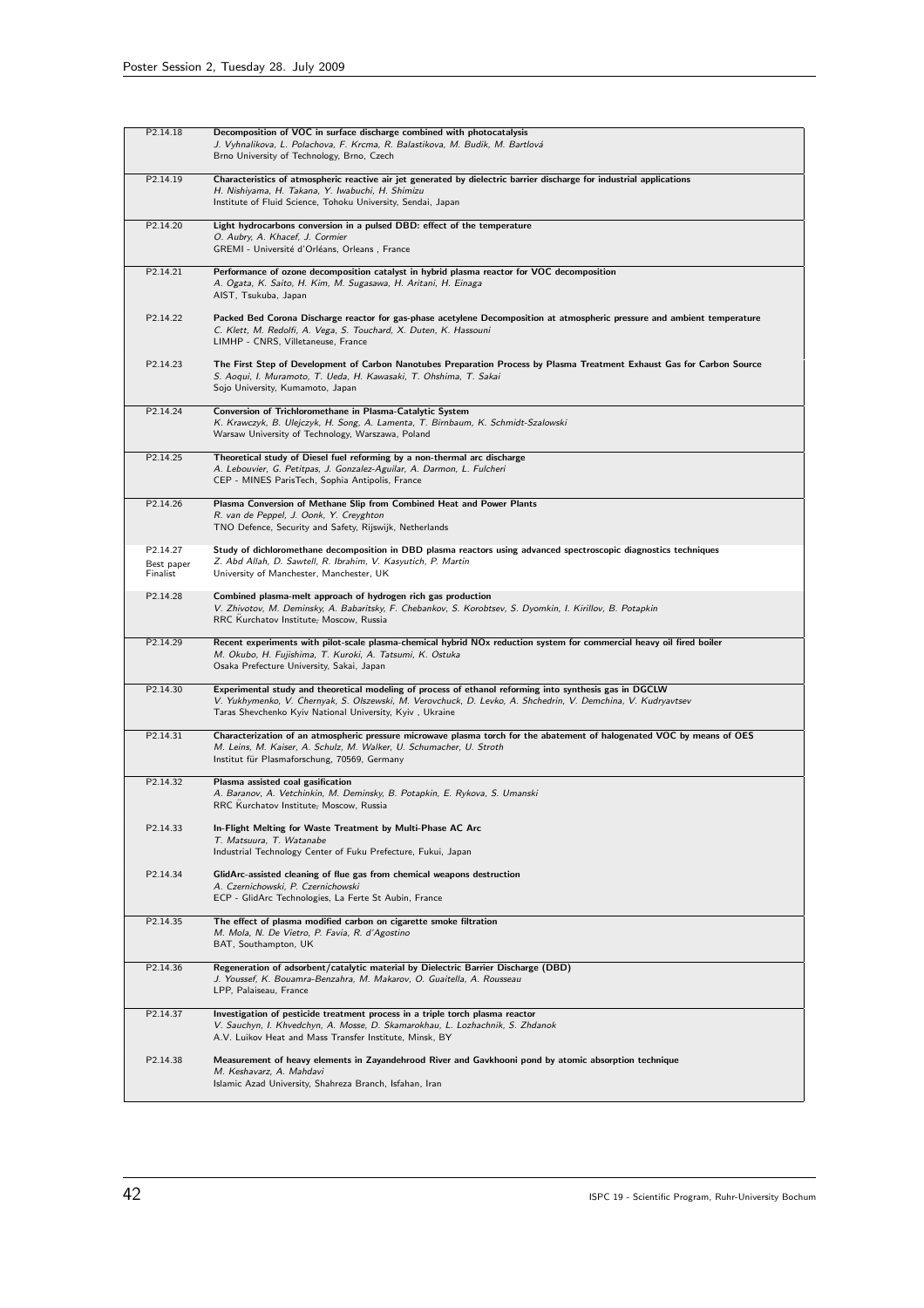| P2.14.39            | Diesel Engine $NO_x$ Reduction using Adsorption/Desorption and $N_2$ Plasma<br>T. Yamamoto, K. Maeda, H. Sato, Y. Ehara<br>Tokyo City University, Tokyo, Japan                                                                                                     |
|---------------------|--------------------------------------------------------------------------------------------------------------------------------------------------------------------------------------------------------------------------------------------------------------------|
|                     |                                                                                                                                                                                                                                                                    |
| P2.14.40            | Influence of dielectric material on chemistry reactivity in Dielectric Barrier Discharge (DBD)<br>Y. Joseph, K. Bouamra-Benzahra, M. Makarov, O. Guaitella, A. Rousseau<br>LPP, Ecole Polytechnique, Palaiseau, France                                             |
| P2.14.41            | Nitric oxide decomposition induced by DC corona discharge<br>F. Pontiga, H. Moreno, M. Lemerini, S. Medjahdi, A. Castellanos<br>Universidad de Sevilla, Sevilla, ES                                                                                                |
| P2.14.42            | Reduction of Water Hardness and Prevention of Mineral Fouling by Pulsed Spark Discharge in Water<br>Y. Yang, H. Kim, A. Starikovskiy, Y. Cho, A. Fridman<br>A. J. Drexel Plasma Institute, Philadelphia, US                                                        |
| P2.14.43            | Comparison of the initial decomposition steps of halogenated and non-halogenated hydrocarbons in air under different plasma regimes<br>M. Schiorlin, E. Marotta, M. Rea, C. Paradisi<br>University of Padova, Padova, Italy                                        |
|                     | Microplasmas and Microdischarges                                                                                                                                                                                                                                   |
| P2.4.1              | Absolute atomic oxygen density measurements inside the core and effluent of a micro scaled atmospheric pressure plasma jet<br>N. Knake, V. Schulz-von der Gathen, J. Winter<br>Ruhr-Universität Bochum, Bochum, Germany                                            |
| P <sub>2.4.2</sub>  | Comparative investigation on the excited-atom kinetics in low- and atmospheric-pressure argon plasmas<br>Y. Pu, X. Zhu<br>Tsinghua university, Beijing, China                                                                                                      |
| P2.4.3              | Improvement of Non-Oxidative Methane Reforming Using Microsize of Gliding Arc Discharge<br>S. Chavadej, N. Rueangjitt, T. Sreethawong, H. Sekiguchi<br>Chulalongkorn University, Bangkok, Thailand                                                                 |
| P2.4.4              | Experimental analysis of the temperature conditions of a miniaturized atmospheric pressure plasma jet during thin film deposition<br>J. Schäfer, A. Vogelsang, R. Foest, A. Ohl<br>INP Greifswald e.V., Greifswald, Germany                                        |
| P2.4.5              | Fundamentals of Collisional Electron Spectroscopy (CES) for gas analysis<br>A. Kudryavtsev, A. Tsyganov<br>St.Petersburg State University, St.Petersburg, Russia                                                                                                   |
| P2.4.6              | Electric field measurements in near-atmospheric pressure nitrogen and air based on a four-wave mixing scheme<br>S. Müller, T. Ito, K. Kobayashi, D. Luggenhölscher, U. Czarnetzki, S. Hamaguchi<br>Experimental physics V, Ruhr-University Bochum, Bochum, Germany |
| P <sub>2.4.7</sub>  | Emission spectrometry of microplasma for $NOx$ removal process<br>M. Blajan, T. Ishii, H. Mimura, K. Shimizu<br>Shizuoka University, Hamamatsu, Japan                                                                                                              |
| P2.4.8              | Large volume treatment of formaldehyde using atmospheric microplasma<br>K. Shimizu, M. Kanamori, M. Blajan<br>University of Shizuoka, Hamamatsu, Japan                                                                                                             |
| P <sub>2.4.9</sub>  | Microplasmas for functionalization of surfaces inside small capillaries<br>S. Panowitz, M. Müller, J. Franzke, C. Oehr<br>Fraunhofer IGB, IGVT University of Stuttgart, Stuttgart, Germany                                                                         |
| P2.4.10             | Effect of Noble Gases and Water Vapor on Discharge in Porous Ceramics<br>K. Hensel, H. Kim<br>Comenius University, Bratislava, Slovakia                                                                                                                            |
| P2.4.11             | Statistical Description of Micro Barrier Discharges in High Velocity Flows for $O_2$ , CO <sub>2</sub> , and Synthetic Air<br>P. Reichen, A. Sonnenfeld, P. Rudolf von Rohr<br>ETH Zurich, Zurich, Switzerland                                                     |
| P <sub>2.4.12</sub> | On the spatial and temporal development of repetitive microdischarges in a one-sided barrier discharge arrangement in air at AP<br>R. Brandenburg, T. Hoder, R. Basner, K. Weltmann<br>INP Greifswald, Greifswald, Germany                                         |
| P2.4.13             | Two-dimensional simulations of atmospheric pressure methane hydrogen microdischarge for thin film depositon<br>T. Farouk, B. Farouk, A. Gutsol, A. Fridman<br>Drexel University, Drexel Plasma Institute, Philadelphia, US                                         |
| P2.4.14             | Micro Bubble Formation on sub-mm Tip Electrode Discharge<br>S. Park, S. Yoon, G. Kim<br>Seoul National University, Seoul, South Korea                                                                                                                              |
| P2.4.15             | Self-pulsing of a micro hollow cathode discharge<br>B. Du, S. Mohr, D. Luggenhölscher, U. Czarnetzki<br>Institute for Plasma and Atomic Physics, Bochum, Germany                                                                                                   |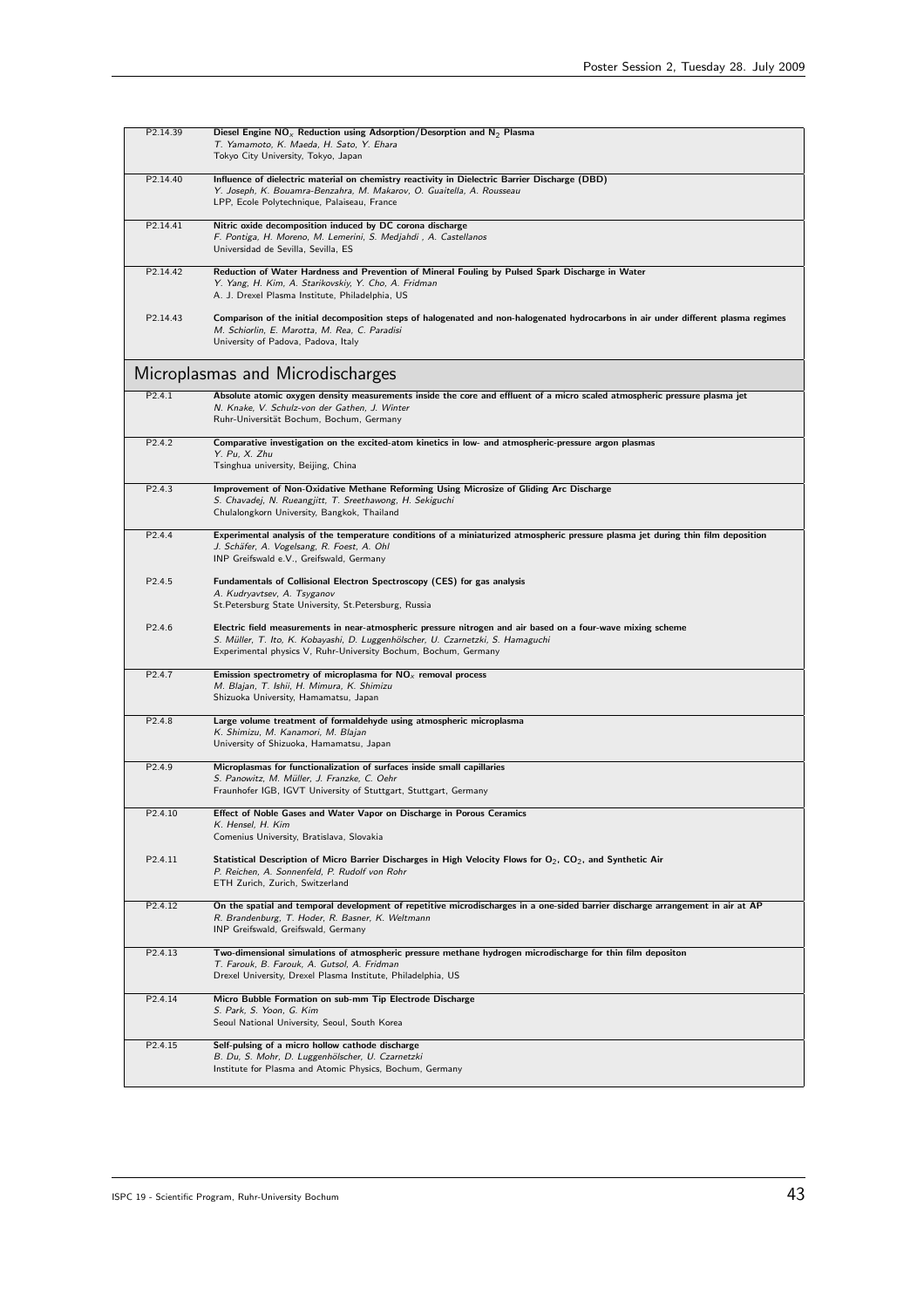| P <sub>2.4.16</sub>  | Linear-field and cross-filed cold atmospheric plasma jets                                                                            |
|----------------------|--------------------------------------------------------------------------------------------------------------------------------------|
| <b>Best Paper</b>    | J. Walsh, M. Kong                                                                                                                    |
| Finalist             | Loughborough University, Loughborough, UK                                                                                            |
| P <sub>2.4.17</sub>  | Molecular-beam mass spectrometry of atmospheric pressure microplasmas                                                                |
|                      | D. Ellerweg, J. Benedikt, A. von Keudell                                                                                             |
|                      | Ruhr-Universität Bochum, Bochum, Germany                                                                                             |
| P <sub>2.4.18</sub>  | Dynamics of micro-structured atmospheric pressure plasma arrays                                                                      |
|                      | H. Boettner, J. Waskoenig, V. Schulz-von der Gathen, J. Winter                                                                       |
|                      | Institut für Experimentalphysik II, Bochum, Germany                                                                                  |
| P <sub>2.4.19</sub>  | Vacuum Ultraviolet (VUV) Emission of an Atmospheric Pressure Plasma Jet ( $\mu$ -APPJ) operated in Helium-Oxygen mixtures in ambient |
|                      | air                                                                                                                                  |
|                      | H. Bahre, H. Lange, V. Schulz-von der Gathen, R. Foest                                                                               |
|                      | RUB, Bochum, Germany                                                                                                                 |
| P <sub>2.4.20</sub>  | Numerical Simulation of Microhollow Cathode Discharge in Argon                                                                       |
|                      | G. Xia, G. Mao, M. Chen, A. Sun                                                                                                      |
|                      | Dalian University of Technology, Dalian, China                                                                                       |
| P <sub>2.4.21</sub>  | Discharge properties of CVD diamond electrodes by O2 plasma treatment                                                                |
|                      | T. Misu, T. Uehara, S. Ono, M. Goto, T. Arai                                                                                         |
|                      | Kanagawa Institute of Technology, Atsugi, Japan                                                                                      |
|                      |                                                                                                                                      |
| P <sub>2</sub> .4.22 | Generation of Discharges inside the Honeycomb Monolith Assisted by Diffuse Coplanar Surface Barrier Discharge                        |
|                      | K. Hensel, M. Janda, J. Rahel                                                                                                        |
|                      | Comenius University, Bratislava, SK                                                                                                  |
|                      |                                                                                                                                      |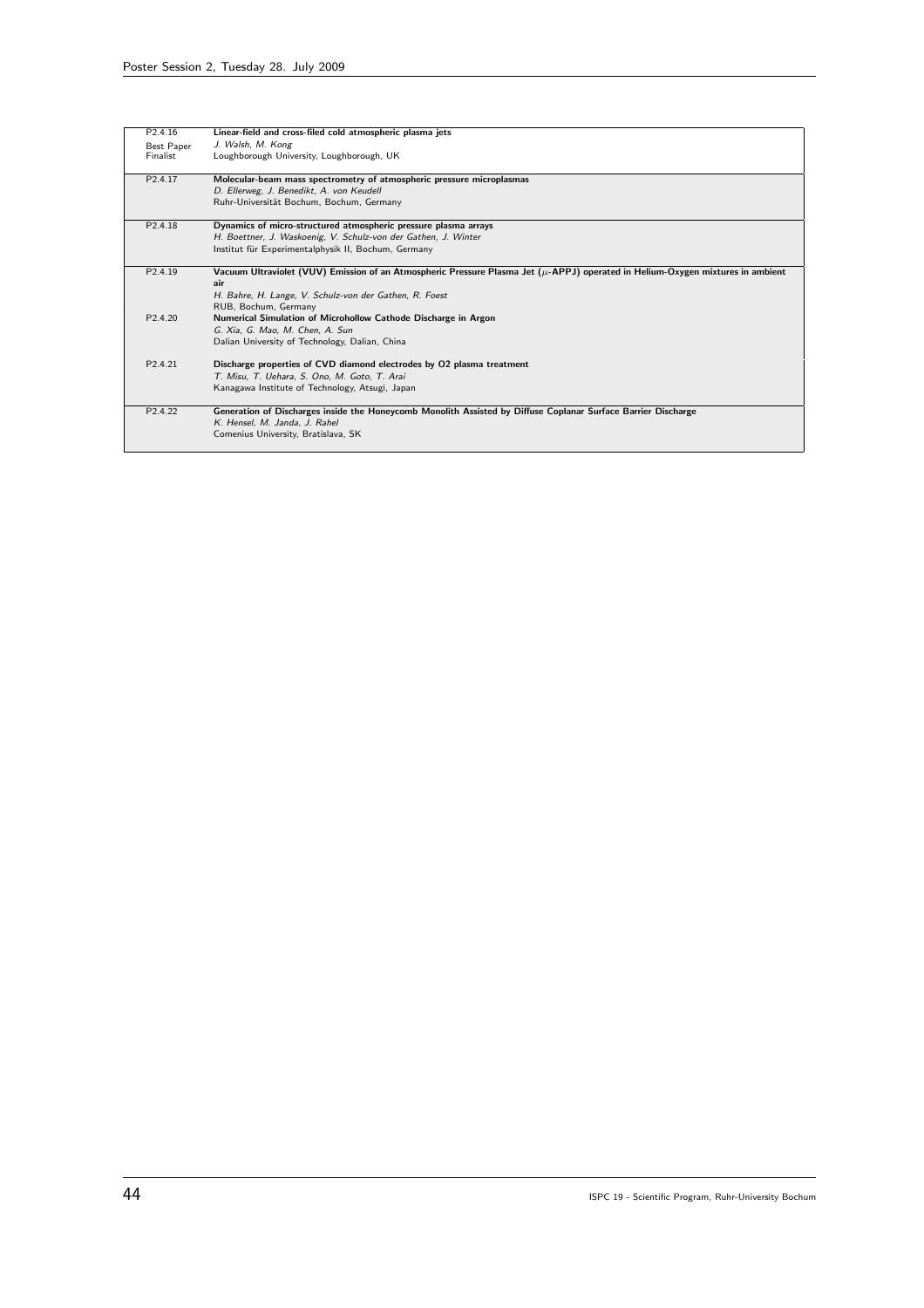## Poster Session 3, Thursday 30. July 2009

| Auditorium                         |                                                                                                                                                                                                                                                                                                                       |
|------------------------------------|-----------------------------------------------------------------------------------------------------------------------------------------------------------------------------------------------------------------------------------------------------------------------------------------------------------------------|
|                                    | <b>Biomedical Applications</b>                                                                                                                                                                                                                                                                                        |
| P3.13.1                            | The adsorptive characteristic of serum proteins and bacteria on the PET treated by remote air plasma<br>L. Yang, J. Chen, Y. Guo, J. Gao<br>Xián Jiaotong Univeristy, Xián, China                                                                                                                                     |
| P3.13.2                            | A plasma chemistry model for the atmospheric pressure plasma needle including biomaterial interactions<br>Y. Sakiyama, D. Graves<br>University of California at Berkeley, Berkeley, US                                                                                                                                |
| P3.13.3                            | The inactivation of Staphylococcus aureus by remote air plasma<br>Z. Zhang, J. Chen<br>Xián Jiaotong University, Xián, China                                                                                                                                                                                          |
| P3.13.4                            | Plasma- and Vacuum-ultraviolet (VUV) Photo-polymerisation of N- and O-rich "Mono-functional" Thin Films<br>J. Ruiz, P. Girard-Lauriault, S. Poulin, F. Truica-Marasescu, M. Wertheimer<br>Ecole Polytechnique de Montréal, Montreal, Canada                                                                           |
| P3.13.5                            | Non-thermal plasma devices at atmospheric pressure for biomedical applications<br>Y. Hong, Y. Seo, G. Kim, H. Lee, J. Choi, S. Kang, A. Mohamed, J. Lee<br>POSTECH, Pohang, South Korea                                                                                                                               |
| P3.13.6                            | Deposits of silver nanoparticle-containing plasma polymer. Prevention of biological surface contamination.<br>B. Despax, C. Saulou, M. Mercier-Bonin, P. Raynaud, S. Zanna, P. Marcus, C. Le Pen, P. Choquet<br>Université Paul Sabatier, Toulouse, France                                                            |
| P3.13.7                            | Sterilization of Staphylococcus aureus using low pressure Ar and $Ar/O2$ plasma<br>A. Sureshkumar, R. Sankar, N. Gomathi, S. Neogi<br>Indian Institute of Technology, Kharagpur, Kharagpur, India                                                                                                                     |
| P3.13.8                            | Bacterial Inactivation by DBD Plasma in Atmospheric Pressure<br>H. Ghomi, N. Navab Safa, A. Ramazani, M. Karimi<br>Laser Research institute, Tehran, Iran                                                                                                                                                             |
| P3.13.9                            | Characterization of Dielectric Barrier Discharge in air for biomedical application<br>P. Rajasekaran, N. Bibinov, D. Wandke, W. Vioel, P. Awakowicz<br>AEPT, Bochum, Germany                                                                                                                                          |
| P3.13.10                           | Characterization of HF-microdischarge for biomedical application<br>N. Bibinov, S. Kühn, R. Gesche, P. Awakowicz<br>AEPT Ruhr university, Bochum, Germany                                                                                                                                                             |
| P3.13.11<br>Best paper<br>Finalist | Surface modification of polystyrene dishes using plasma techniques to enhance cell adhesion and proliferation<br>Y. Sasai, N. Matsuzaki, S. Kondo, Y. Yamauchi, M. Kuzuya<br>Gifu Pharmaceutical University, Gifu, Japan                                                                                              |
| P3.13.12                           | Plasma polymer deposition for improved cell differentiation control<br>B. Finke, C. Bergemann, F. Lüthen, K. Schröder, J. Rychly, A. Ohl<br>INP, Greifswald, Hansestadt, Germany                                                                                                                                      |
| P3.13.13                           | Low Dose Non-Thermal Plasma Interacts with Mammalian Cells Indirectly through Modification of the Cell Culture Medium<br>S. Kalghatgi, C. Kelly, E. Cerchar, A. Fridman, J. Azizkhan-Clifford, G. Friedman<br>A.J. Drexel Plasma Institute, Drexel University, Philadelphia, US                                       |
| P3.13.14                           | Characterization of functional plasma polymer thin films obtained by AP DBD in N <sub>2</sub> with admixtures of C <sub>2</sub> H <sub>4</sub> and H <sub>2</sub> for biomedical<br>applications<br>C. Sarra-Bournet, N. Gherardi, K. Vallières, S. Turgeon, G. Laroche, F. Massines Université Laval, Quebec, Canada |
| P3.13.15                           | Electrical and Optical study of a DBD reactor in $Ar/(O_2-N_2)$ mixtures and in pulsed conditions. Application to E. Coli decontamination<br>F. Clément, B. Rouffet, J. Sarrette, S. Cousty, A. Ricard, M. Yousfi, E. Panousis, B. Held<br>Pau University - LEGP, Pau, France                                         |
| P3.13.16                           | Tailor-made surface coatings for cell cultivation in a closed plastic bag system<br>K. Lachmann, M. Thomas, A. Dohse, K. Dittmar, W. Lindenmaier, N. Zghoul, C. Klages<br>TU Braunschweig, Braunschweig, Germany                                                                                                      |
| P3.13.17                           | Effects of Atmospheric-Pressure, Non-Thermal Plasmas Acting on Proteins<br>H. Li, G. Li, L. Wang, S. Wang, H. Zhao, X. Xing, C. Bao<br>Tsinghua University, Beijing, China                                                                                                                                            |
| P3.13.18                           | Cytocompatibility of a-C:H films deposited on polymeric fibrous scaffold<br>A. Toriu, H. Matsuo, K. Kanasugi, K. Nonaka, Y. Ohgoe, K. Hirakuri, A. Funakubo, Y. Fukui<br>Tokyo Denki University, Saitama, Japan                                                                                                       |
| P3.13.19                           | Plasma decontamination of surfaces pre-treated with mild disinfectant spray<br>T. Huijser, H. Oudmaijer, Y. Creyghton<br>TNO, Rijswijk, Netherlands                                                                                                                                                                   |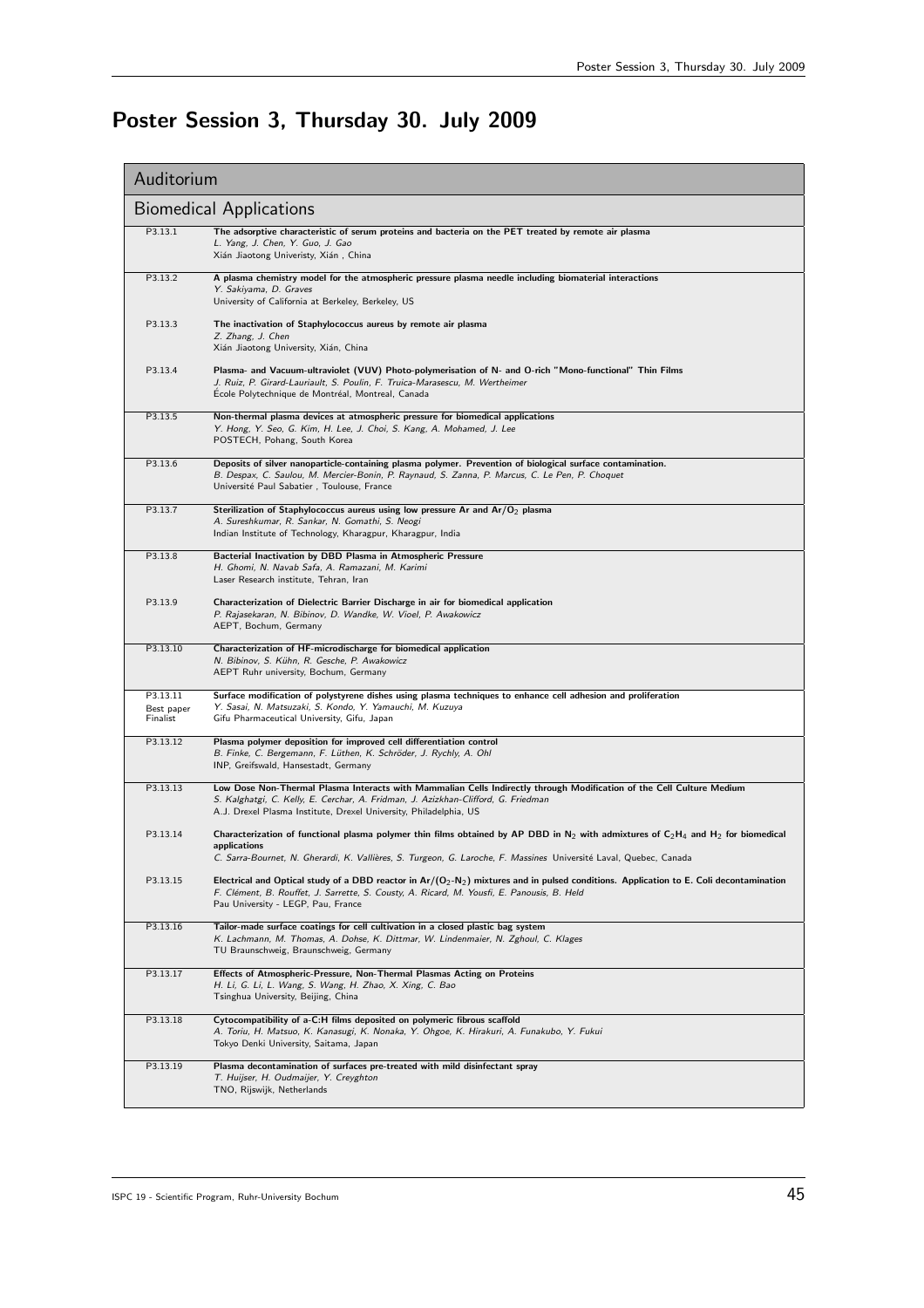| P3.13.20 | Ultra-water repellent modification of biological soft-materials using atmospheric plasma and self-assembled monolayer<br>M. Kawaguchi, T. Murakami, Y. Ishiguro, T. Takeuchi, A. Shimokawara, N. Saito, O. Takai<br>Nagoya University, Nagoya, Japan                                            |
|----------|-------------------------------------------------------------------------------------------------------------------------------------------------------------------------------------------------------------------------------------------------------------------------------------------------|
| P3.13.21 | Investigation on the sterilization mechanisms of medical surfaces in a double inductively coupled plasma<br>B. Denis, H. Halfmann, N. Bibinov, J. Wunderlich, P. Awakowicz<br>Institute for Electrical Engineering and Plasma Te, Bochum, Germany                                               |
| P3.13.22 | Study of the biocompatibility of atmospheric plasma polymerized-PEG films obtained by the means of a liquid precursor spray<br>B. Nisol, C. Poleunis, P. Bertrand, F. Reniers<br>Université Libre de Bruxelles - CHANI, Bruxelles, Belgium                                                      |
| P3.13.23 | Hydrophylisation of collagen samples for medical application<br>D. Spridon, A. Ungureanu, I. Topala, I. Alupei, N. Dumitrascu<br>Alexandru Ioan Cuza Univeristy, Faculty of Physics, Iasi, Romania                                                                                              |
| P3.13.24 | Interaction of DBD plasma with DNA and amino acids<br>A. Tsapin<br>JPL/Caltech, Pasadena, US                                                                                                                                                                                                    |
| P3.13.25 | Inactivation of Bacillus spores in Water using a Pulsed Spark Plasma Discharge<br>K. Arjunan, Y. Cho, Y. Mukhin, A. Gutsol, S. Anandan, A. Fridman<br>Drexel Plasma Institute, Philadelphia, US                                                                                                 |
| P3.13.26 | Plasma-radiowave stimulation of plant seeds germination and inactivation of pathogenic microorganisms<br>I. Filatova, V. Azharonok, E. Gorodetskaya, L. Melńikova, A. Shik<br>B.I.Stepanov Institute of Physics NAS Belarus, Minsk, Belarus                                                     |
| P3.13.27 | Cytocompatibility of aH-CN <sub>x</sub> films deposited by CH <sub>4</sub> /N <sub>2</sub> dielectric barrier discharge plasmas with respect to HEK, PC 12 and Cancer<br>cell lines<br>A. Majumdar, R. Ummani, K. Schröder, R. Walther, R. Hippler<br>Institut for Physics, Greifswald, Germany |
| P3.13.28 | Spectroscopic characteristics in non-equilibrium atmospheric pressure plasma for inactivation of micro-organism<br>T. Ohta, S. Iseki, M. Ito, H. Kano, Y. Higashijima, M. Hori<br>Meijo University, Nagoya, Japan                                                                               |
| P3.13.29 | Chemical sputtering as important etching mechanism in plasma sterilization<br>J. Benedikt, C. Flötgen, L. Byelykh, O. Kylián, F. Rossi, V. Raballand, A. von Keudell<br>Ruhr-Universität Bochum, Bochum, Germany                                                                                |
| P3.13.30 | Low surface energy fluorocarbon coatings via plasma polymerization process: process optimization and protein repellent study<br>V. Kumar, J. Pulpytel, I. Mannelli, F. Rossi, H. Rauscher, F. Arefi-Khonsari<br>LGPPTS, ENSCP, UMPC, Paris, France                                              |
| P3.13.31 | Comparative experimental study of biological activity different kinds of none-quilibrium plasmas<br>D. Medvedev, V. Petyaev, S. Korobtsev, M. Krotov, B. Potapkin<br>KRC, Moscow, Russia                                                                                                        |
| P3.13.32 | Investigation of the Sample Preparing Method for Determining the Amount of some Heavy Metals in Borage by Induction Coupled<br>Plasma Apparatus (ICP)<br>M. Keshavarz, F. Amir gholami<br>Department of Chemistry, Islamic Azad University, Isfahan, Iran                                       |
| P3.13.33 | Concentrate and Measurement of Scopolamine n-butyl Bromide (Hyoscine) by Spectrophotometry<br>M. Keshavarz, F. Romiani<br>Islamic Azad University, Shahreza, Isfahan, Iran                                                                                                                      |
| P3.13.34 | Development of biofunctional coatings on titanium implants to improve biocompatibility and osteoinductivity<br>C. Schrader, J. Bossert, U. Finger, A. Henning, A. Hüppner, K.-D. Jandt, M. Pfister1, J. Schmidt und S. Zankovych<br>CIEMAT. Fusion Division, Madrid, ES                         |
| P3.13.35 | Invasive in vivo study of cold spark discharge plasma treatment of ulcerative colitis in mouse model<br>D. Dobrynin, K. Chakravarthy, G. Fridman, G. Friedman, S. Murthy, A. Fridman<br>Drexel University, Philadelphia, US                                                                     |
| P3.13.36 | Development and characterization of a new VHF-CCP for sterilization<br>K. Stapelmann, N. Bibinov, P. Awakowicz<br>Ruhr University Bochum, Germany                                                                                                                                               |
|          | Plasma aided combustion and aerodynamics                                                                                                                                                                                                                                                        |
| P3.12.1  | Ignition of propane-air mixtures by rf spark discharge<br>A. Frederic, M. Maxime, N. Georgy<br>Renault SAS, Guyancourt, France                                                                                                                                                                  |
| P3.12.2  | Augmentation of pre-mixing process of combustion using dielectric barrier discharges<br>S. Xia, J. He, X. Lu<br>Huazhong University of Science and Technology, Wuhan, China                                                                                                                     |
| P3.12.3  | The influence of CD electrical field on the plasma flames and structure of soot.<br>I. Krasotkina, A. Shvedchicov, V. Bekeshev, A. Ponizovsky<br>Institute of Chemical Fisics of RAS, Moscow, Russia                                                                                            |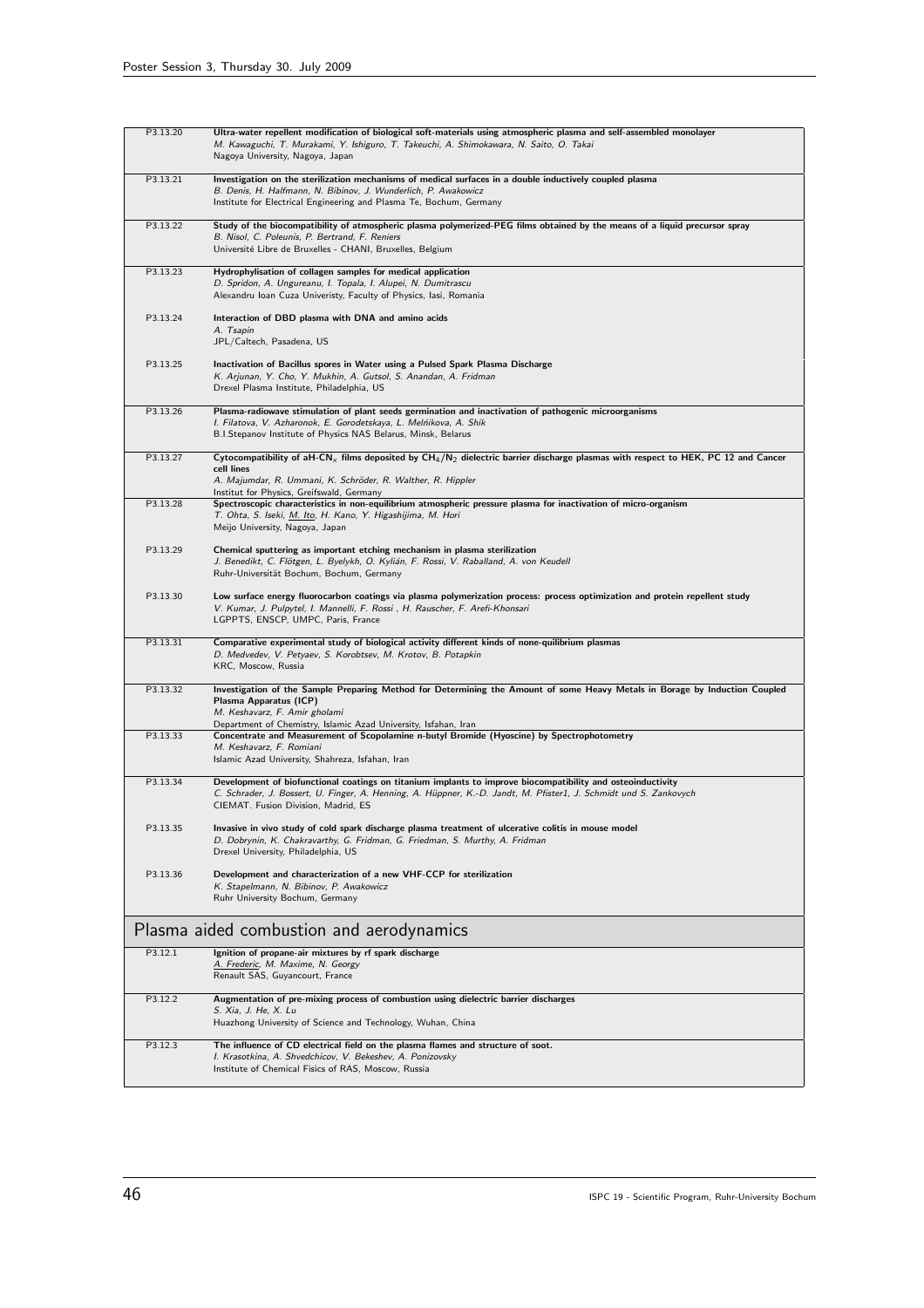| P3.12.4  | Gas discharges with high specific energy release like igniters of closed volumes or fluxes of combustible gases<br>N. Berezhetskaya, S. Gritsinin, A. Davydov, I. Kossyi, V. Kopev, N. Tarasova<br>Prokhorov General Physics Institute of RAS, Moscow, Russia |
|----------|---------------------------------------------------------------------------------------------------------------------------------------------------------------------------------------------------------------------------------------------------------------|
| P3.12.5  | Nanosecond surface discharge at high pressures<br>I. Kosarev, P. Sagulenko, V. Khorunzhenko, S. Starikovskaia<br>LPTP Ecole Polytechnique, Palaiseau, France                                                                                                  |
| P3.12.6  | Effects of Propellant Type on Low Power Arcjet Thruster Performance<br>X. Zhang, H. Tang, Y. Liu, H. Wang, X. Chen<br>Beijing University of Aeronautics and Astronautics, Beijing, China                                                                      |
| P3.12.7  | Combustion enhancement by electrical-discharge-excited oxygen molecules<br>A. Starik, B. Loukhovitsky, N. Titova, L. Bezgin, V. Kopchenov<br>Central Institute of Aviation Motors, Moscow, Russia                                                             |
| P3.12.8  | Development of arc root attachment in the nozzle of a 1 kW $H_2-N_2$ arcjet thruster<br>H. Huang, W. Pan, X. Meng, C. Wu<br>Institute of Mechanics, Beijing, China                                                                                            |
| P3.12.9  | A small arc-heated plasma testing facility for thermal protection materials<br>Z. Fu, W. Pan, H. Huang, C. Wu<br>Institute of Mechanics, Chinese Academy of Sciences, Beijing, China                                                                          |
| P3.12.10 | Mechanism of influence of the pulse-periodic discharge on low temperature oxidation of hydrocarbons<br>M. Deminsky, I. Kochetov, A. Napartovich, M. Brukov, B. Potapkin<br>RRC Kurchatov Institute; Moscow, Russia                                            |
| P3.12.11 | High-Voltage Nanosecond Pulse Discharge Assisted Gasoline to Syngas Reforming<br>A. Nikipelov, A. Ratikin, A. Starikovskii<br>Neqlab Research BV, Delft, Netherlands                                                                                          |
| P3.12.12 | Spectroscopic and Langmuir Probe Measurement of Butane Combustion with Electrostatic Discharges<br>Y. Kawashita, S. Ono, Y. Uesugi, Y. Tanaka<br>Kanazawa University, Kanazawa, Japan                                                                         |
| P3.12.13 | Effective Ionization Coefficients and Breakdown Time for Ignition of Air and n-Butane Mixtures<br>A. Kudryavtsev, S. Popugaev, S. Adams, V. Demidov, C. Jiao<br>St.Petersburg State University, St.Petersburg, Russia                                         |
| P3.12.14 | Development of Nanosecond Pulsed Surface Discharge and Fast Plasma Thermalization<br>M. Nudnova, A. Starikovekiy<br>Drexel University, Philadelphia, US                                                                                                       |
| P3.12.15 | Kinetics of plasma assisted combustion below self-ignition threshold<br>L. Wu, A. Fridman, A. Starikovskiy<br>Drexel University, Philadelphia, US                                                                                                             |
|          | Cluster, particles and powders                                                                                                                                                                                                                                |
| P3.9.1   | Characterization of titanium deposit by laser ablation<br>Y. Belaroussi, T. Kerdja, S. Malek<br>Centre de Developpement des Technologies Avancées, Algiers, Algeria                                                                                           |
| P3.9.2   | Chemical analysis of dust produced in a $N_2$ -CH <sub>4</sub> RF plasma discharge<br>N. Carrasco, I. Schmitz-Afonso, R. Thissen, A. Buch, C. Szopa, G. Cernogora<br>Service dAéronomie, Verrières le Buisson, France                                         |
| P3.9.3   | The influence of the triple N atoms recombination on the Magnetic Resonance Signal of Cs Atoms in the Afterglow in an $N_2$ -Ar Mixture<br>V. Kartoshkin, S. Dimitriev, N. Dovator<br>Ioffe Physico-Technical Institute, St Petersburg, Russia                |
| P3.9.4   | Characteristics of ZnO and ZnS Nanopowders Production by a Pulsed Electron Beam Evaporation<br>S. Sokovnin, V. Ilves, Y. Kotov<br>Institute of ElectroPhysics, Yekaterinburg, Russia                                                                          |
| P3.9.5   | Using Nanosecond Electron Beam to Produce a Silver Nanopowder<br>M. Balezin, O. Timoshenkova, S. Sokovnin<br>Institite of ElectroPhysics, Yekaterinburg, Russia                                                                                               |
| P3.9.6   | Functionalization of carbon nanotubes using an atmospheric pressure plasma jet<br>D. Kolacyak, J. Ihde, A. Hartwig, U. Lommatzsch<br>Fraunhofer Institute IFAM, Bremen, Germany                                                                               |
| P3.9.7   | The effects of External magnetic field over the nanometric growth morphology on materials synthesised in plasma reactor<br>G. Torrente, J. Puerta, N. Labrador<br>Universidad Simon Bolivar, Caracas, Venezuela                                               |
| P3.9.8   | Powder growth in low pressure Ar/CH4 and Ar/C2H2 rf discharges<br>J. Beckers, M. Wolter, W. Stoffels, G. Kroesen<br>Eindhoven University of Technology, Eindhoven, Netherlands                                                                                |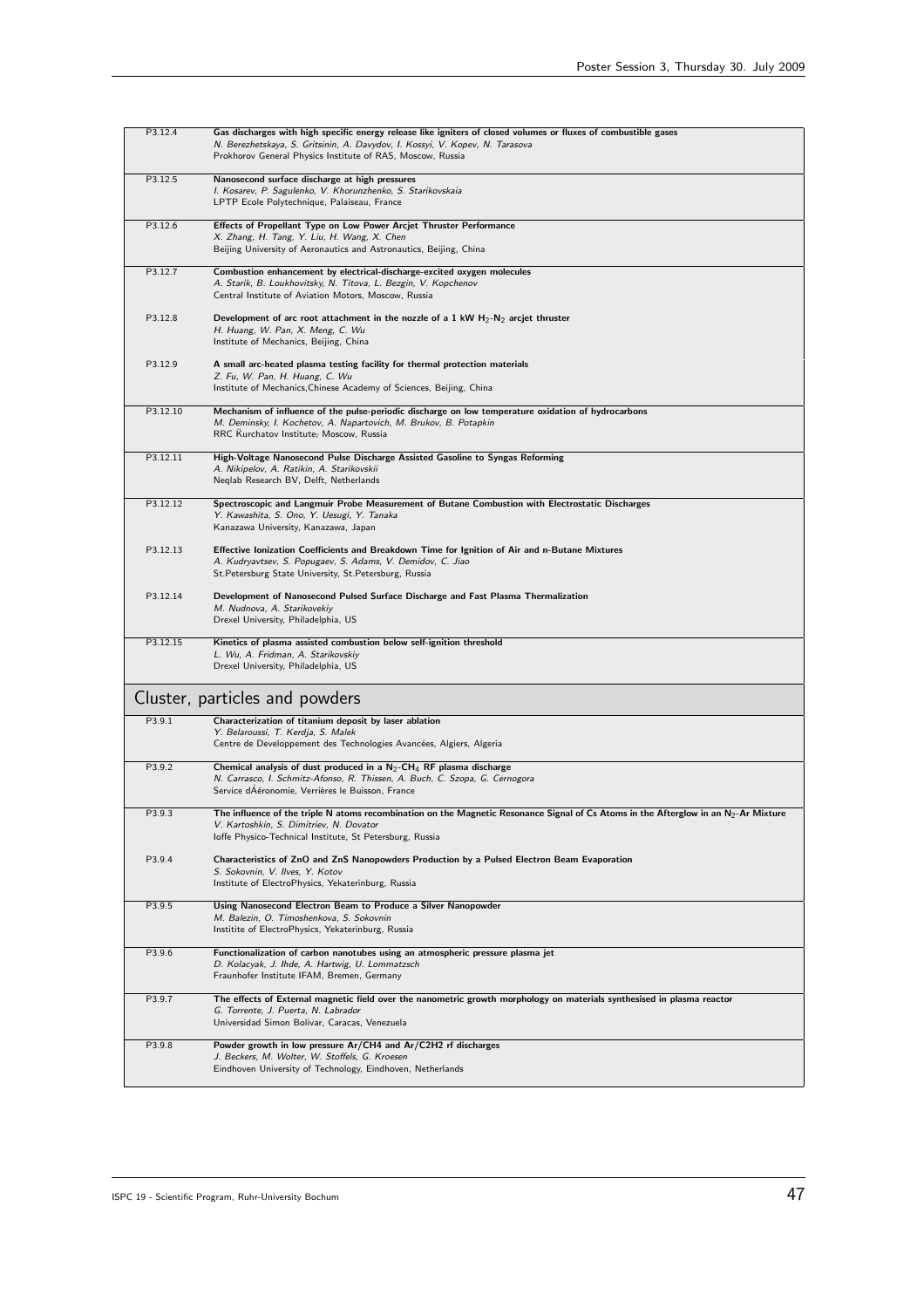| P3.9.9  | Two-directional nodal model for silicide nanoparticle growth in thermal plasma processing<br>M. Shigeta, T. Watanabe<br>Tohoku University, Sendai, Japan                                                                                                                                                                        |
|---------|---------------------------------------------------------------------------------------------------------------------------------------------------------------------------------------------------------------------------------------------------------------------------------------------------------------------------------|
| P3.9.10 | Tuning size and shape of metal nanoparticles on carbon nanotubes using low pressure plasma treatment<br>A. Felten, C. Bittencourt, X. Ke, G. Van Tendeloo, J. Pireaux<br>University of Namur, Namur, Belgium                                                                                                                    |
| P3.9.11 | The potential and Ar density profile in current carrying expanding plasmas with sheath formation in a cylindrical vessel.<br>R. Westermann, M.C.M. van de Sanden<br>Technical University Eindhoven, Eindhoven, Netherlands                                                                                                      |
| P3.9.12 | Particles generated in a low pressure radio frequency nitrogen-rich methane discharge<br>V. Massereau-Guilbaud, J. Péreira, I. Géraud-Grenier, A. Plain<br>LASEP Univ Orleans, Bourges, France                                                                                                                                  |
| P3.9.13 | The effects of process conditions on the spatiotemporal evolution of a nanodusty plasma<br>S. Girshick, L. Ravi<br>University of Minnesota, Minneapolis, MN, US                                                                                                                                                                 |
| P3.9.14 | Investigations of growth and structure of a-C:H:N nanoparticles by means of Rayleigh-Mie scattering ellipsometry and s-SNIM<br>R. Meißner, S. Hong, J. Ränsch, M. Böke, J. Winter, J. Samson, E. Bründermann, M. Havenith<br>Ruhr-Universität Bochum, Bochum, Germany                                                           |
| P3.9.15 | Plasma coating for powders<br>R. van de Peppel, E. Abadjieva, A. van der Heijden, Y. Creyghton<br>TNO Defence, Security & Safety, Rijswijk, Netherlands                                                                                                                                                                         |
| P3.9.16 | Levitation and movement of elongated macroparticles in RF plasma<br>A. Pal, A. Filippov, Y. Mankelevich, T. Rakhimova, A. Ryabinkin, A. Serov, A. Starostin<br>Institute of Nuclear Physics, Moscow State Univers, Moscow, Russia                                                                                               |
| P3.9.17 | Setup for FIR-Scattering on 3D Plasma Cystals<br>A. Aschinger, J. Ränsch, J. Winter<br>EP2, Ruhr-University Bochum, Bochum, Germany                                                                                                                                                                                             |
| P3.9.18 | physical properties of dust produced in a $N_2$ -CH <sub>4</sub> RF plasma discharge<br>G. Cernogora, G. Alcouffe, E. Hadamcik, J. Renard, M. Carrasco, C. Szopa<br>Université de Versailles St Quentin, Verrières le Buisson, France                                                                                           |
| P3.9.19 | Carbon-Carbon nanocomposite thin films based on fullerene-like powder in hydrocarbon matrix formed in ECR plasma<br>R. Clergereaucx, M. Calafat, P. Raynaud, F. Gaboriau<br>LAPLACE, Toulouse, France                                                                                                                           |
| P3.9.20 | Chemical and morphological modification of expanded graphite by thermal and non-thermal plasmas compared to plasma-thermal<br>expansion of graphite intercalation compounds<br>A. Meyer-Plath, R. Mach, H. Maneck, F. Oleszak, S. Benemann, J. Friedrich BAM - Fed. Inst. f. Materials Research and Testing, Berlin,<br>Germany |
| P3.9.21 | Fabrication of metalocarbon particles perspective to creation of highly-efficient hydrogen storage<br>I. Veremii, V. Chernyak, S. Filatov, S. Olszewski, V. Yukhymenko, E. Safonov<br>Taras Shevchenko Kyiv National University, Kyiv, Ukraine                                                                                  |
| P3.9.22 | Modification of Polyethylene Powder in a Spiral Conveyor by Hollow Cathode Glow Discharge<br>M. Quitzau, M. Wolter, H. Kersten<br>IEAP, University of Kiel, Kiel, Germany                                                                                                                                                       |
| P3.9.23 | H-atom interaction with a-C:H films deposited in MMP-DECR plasma: Effect of surface temperature, H flux and exposure time<br>A. Erradi, R. Clergeraux, F. Gaboriau<br>Laplace, Toulouse, France                                                                                                                                 |
| P3.9.24 | Nonthermal plasma synthesis of size-tunable, photoluminescent InP nanocrystals and incorporation into hybrid solar cells with $P_3HT$<br>R. Gresback, C. Liu, U. Kortshagen<br>University of Minnesota, Minneapolis, US                                                                                                         |
| P3.9.25 | Application of high-voltage nanosecond pulses to complex plasmas<br>M. Pustylnik, A. Ivlev, H. Thomas, G. Morfill, L. Vasilyak, S. Vetchinin, D. Polyakov, V. Fortov<br>MPI für Extraterrestrische Physik, Garching, Germany                                                                                                    |
| P3.9.26 | Dust formation in a pulsed discharge<br>J. Berndt, E. Kovacevic, L. Boufendi<br>GREMI, Orleans, Cedex 2, France                                                                                                                                                                                                                 |
| P3.9.27 | On particle formation graphite cathode Argon DC discharges<br>A. Michau, G. Lombardi, C. Arnas, X. Bonnin, K. Hassouni<br>CNRS-Universite Paris 13, Villetaneuse, France                                                                                                                                                        |
| P3.9.28 | Dispersion of Sputtered Fine Metal Particles into Oil and Its Application to CNT Growth<br>A. Hatta, T. Harigai, M. Murao, S. Kagiyama<br>Kochi University of Technology, Kami, Japan                                                                                                                                           |
| P3.9.29 | Generation of Si:C:N particles in an inductively coupled plasma<br>A. Consoli, A. von Keudell<br>Ruhr-Universität Bochum, Bochum, Germany                                                                                                                                                                                       |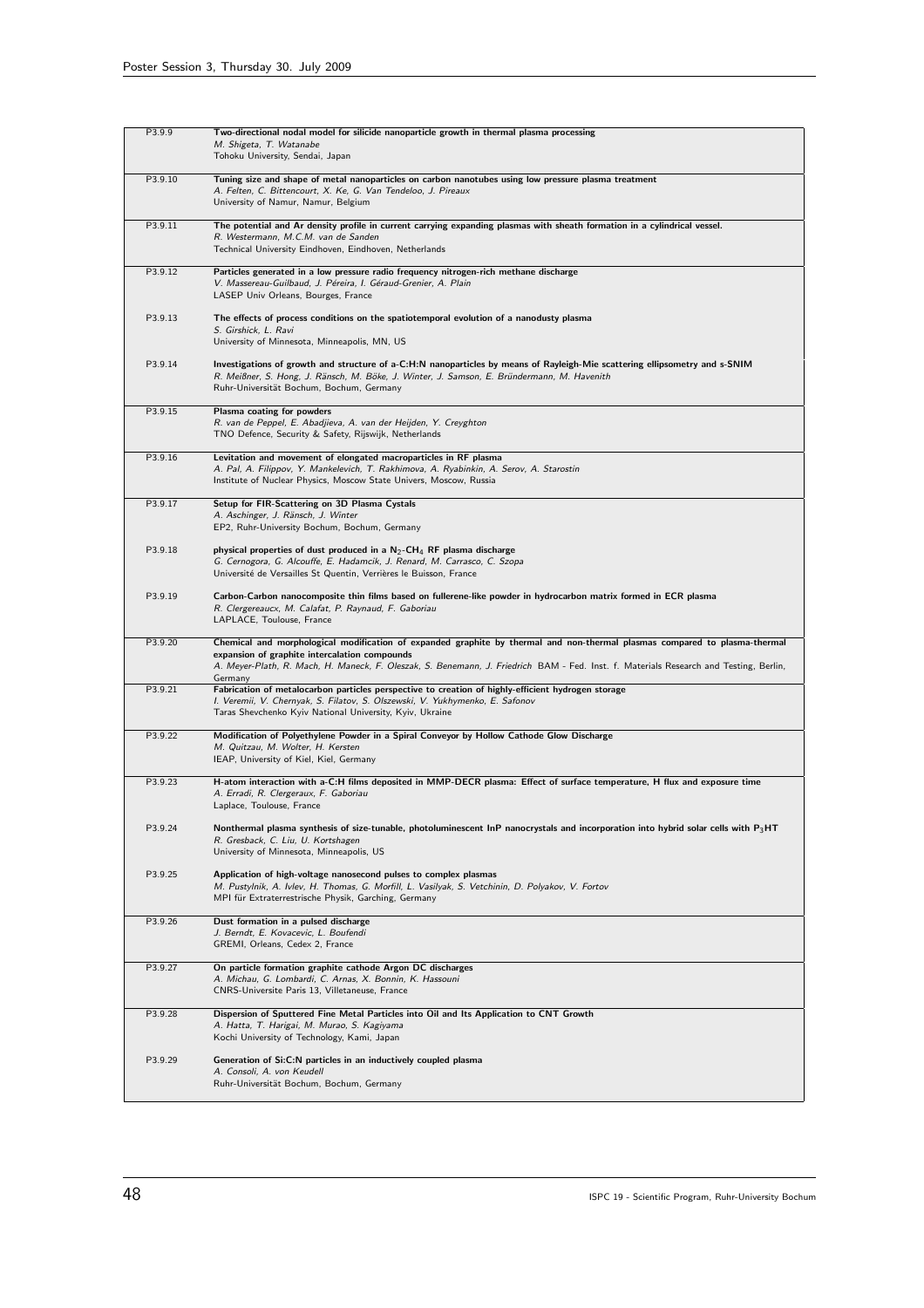| P3.9.30  | Carbon fine particle growth with levitating in dust plasmas<br>S. Shimizu, T. Shimizu, H. Rothermel, H. Thomas, G. Morfill<br>MPI für extraterrestrische Physik, Garching, Germany                                                  |
|----------|-------------------------------------------------------------------------------------------------------------------------------------------------------------------------------------------------------------------------------------|
| P3.9.31  | Surface research of plasma crystal particles<br>A. Semenov, A. Khakhaev, A. Sherbina, A. Velichkko<br>Petrozavodsk State University, Petrozavodsk, Russia                                                                           |
| P3.9.32  | Nanostructure and texture of carbon dust particles as signature of a given growth phase<br>C. Arnas<br>CNRS-Universite de Provence, MARSEILLE, France                                                                               |
| P3.9.33  | Rapid synthesis of large-quantities of one-dimensional nanostructures by thermal plasma<br>P. Hu, Y. Bai, L. Li, L. Yuan, F. Chen<br>Chinese Academy of Sciences, beijing, China                                                    |
| P3.9.34  | Fullerene-like powder in hydrocarbon matrix nanocomposite formed in ECR plasma<br>R. Clergereaux, M. Calafat, P. Raynaud, F. Gaboriau<br>LAPLACE, Toulouse, France                                                                  |
|          | Plasmas and renewable energies                                                                                                                                                                                                      |
| P3.16.1  | The Synthesis and Functionalization of Nanostructured Carbon Black by Thermal Plasma for Use in PEM Fuel Cells<br>R. Pristavita, J. Meunier, D. Berk<br>McGill University, Montreal, Canada                                         |
| P3.16.2  | Using reactive plasma processing for hydrogen fuel cells<br>R. Boswell, C. Charles, C. Corr, P. Brault, A. Caillard<br>Australian National University, Canberra, Australia                                                          |
| P3.16.3  | Optimisation of the Working Parameters for Gasification of a Bio-Oil in a Thermal Plasma<br>D. Guénadou, H. Lorcet, S. Poulain, J. Peybernès<br>CEA Cadarache, Saint Paul lez Durance, France                                       |
| P3.16.4  | Kinetic modeling of biomass gasification in thermal plasma. Application to a refractory species: the methane<br>H. Lorcet, D. Guenadou, B. Meryl, C. Latge, G. Mariaux, A. Vardelle<br>CEA, St Paul les Durance Cedex, France       |
| P3.16.5  | Energy balance and kinetics of gasification of biomass particles in thermal plasma flow<br>M. Hrabovsky, M. Konrad, M. Hlína, T. Kavka, V. Kopecky, O. Chumak<br>Institute of Plasma Physics ASCR, Praha 8, Czech                   |
| P3.16.6  | Deposition of antireflective coating on solar cells by PECVD at atmospheric pressure<br>S. Pouliquen, S. Quoizola, F. Massines<br>CNRS PROMES, Perpignan, France                                                                    |
| P3.16.7  | Modelling of Gasification of Wooden Particles by Steam Plasma Jet in Thermal Plasma Reactor with a Three Component Wood Model.<br>I. Hirka, M. Konrad, M. Hrabovsky<br>Institute of Plasma Physics, Prague, Czech                   |
| P3.16.8  | Reactive Magnetron Sputtering of Chalcopyrite Films for Thin Film Solar Cells<br>S. Seeger, T. Unold, R. Grötzschel, K. Ellmer<br>Helmholtz Zentrum Berlin f. Materialien u.Energie, Berlin, Germany                                |
| P3.16.9  | Design and Characterization of a Glid-Arc Plasmatron Hydrocarbon Reformer for an Integrated On-board Auxiliary Power Unit<br>M. Gallagher, Jr., A. Polevich, A. Rabinovich, A. Fridman<br>Drexel Plasma Institute, Philadelphia, US |
| P3.16.10 | Study of the Hydrogen Sulfide Plasma Dissociation Mechanism<br>K. Gutsol, A. Rabinovich, A. Starikovskiy, A. Fridman, A. Gutsol, R. Potter<br>Drexel University, Philadelphia, US                                                   |
| P3.16.11 | Ab Initio Study of Hetero Dields Alder Reaction using Quantum Mechanic Methods<br>F. Mohhamadi Warzanh, M. Keshavarz, M. Davoodifar<br>Payam Noor University (PNU) Shahinshahr, Isfahan, Iran                                       |
| P3.16.12 | Ab Initio HF and DFT/B3LYP Studies of the Aromaticity in some Heterocyclic Compounds<br>M. Keshavarz, S. Nowruzi<br>Islamic Azad University, Shahreza Branch, Isfahan, Iran                                                         |
|          | Plasma processing for microelectronics and -mechanics                                                                                                                                                                               |
| P3.6.1   | Dry Chemical Opening of Emitter Windows of High Speed pnp SiGe:C HBTs in a Complementary BiCMOS Technology<br>S. Marschmeyer, B. Heinemann<br>IHP, Frankfurt/oder, Germany                                                          |
| P3.6.2   | Investigation of etching chemistry dependence on energy threshold in complex oxides<br>P. Bérubé, J. Poirier, J. Margot, L. Stafford, P. Ndione, M. Chaker, R. Morandotti<br>Université de Montréal, Montréal, Canada               |
| P3.6.3   | Angstrom-order Precise Dielectric Etching using "Groovy ICP" Technology<br>G. Vinogradov, W. Jung<br>FOI Corporation, Sagamihara, Japan                                                                                             |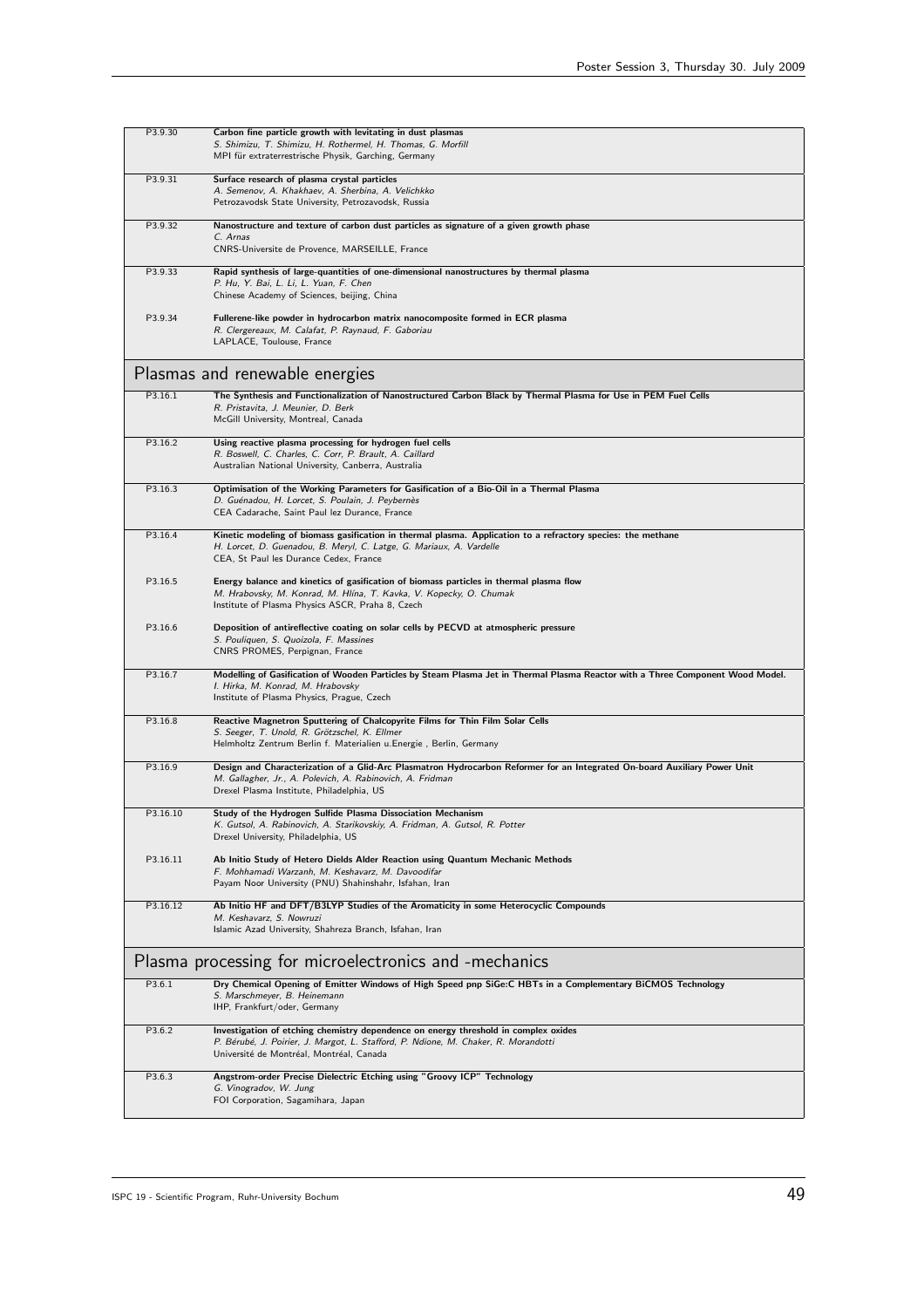| P3.6.4  | Reel-to-reel patterned plasma activation of polymers at atmospheric pressure for the cost-efficient production of flexible printed circuits<br>J. Borris, M. Thomas, A. Dohse, A. Möbius, D. Elbick, E. Weidlich, C.P. Klages<br>Fraunhofer IST, Braunschweig, Germany        |
|---------|-------------------------------------------------------------------------------------------------------------------------------------------------------------------------------------------------------------------------------------------------------------------------------|
| P3.6.5  | Plasma enhanced chemical vapour deposition of silicon carbon nitrid thin films: Properties<br>J. Huran, P. Bohacek, B. Zatko, A. Kobzev, N. Balalykin<br>Institute of Electrical Enginedering, SAS, Bratislava, Slovakia                                                      |
| P3.6.6  | Atmospheric-pressure plasma activation for MEMS packaging<br>M. Eichler, B. Michel, P. Henneke, M. Thomas, C. Klages<br>Fraunhofer IST, Braunschweig, Germany                                                                                                                 |
| P3.6.7  | Development of Combinatorial Plasma-Process Analyzer for Advanced R&D of Plasma Nano Processes<br>Y. Setsuhara, K. Takenaka, . Shiratani, M. Sekine, M. Hori<br>Osaka University, Ibaraki, Osaka, Japan                                                                       |
| P3.6.8  | Plasma etching technology for fabrication and surface modification of plastic microfluidic devices<br>M. Vlachopoulou, K. Tsougeni, K. Kontakis, N. Vourdas, A. Tserepi, E. Gogolides<br>Institute of Microelectronics-NCSR Demokritos, Athens, Greece                        |
| P3.6.9  | Plasma and surface diagnostics of silicon nitride thin film coatings<br>I. Tanarro, M. Sanz, M. Romero, E. Muñoz, A. Jiménez<br>Inst. Estructura de la Materia, CSIC, Madrid, ES                                                                                              |
| P3.6.10 | FTIR analysis of silicon dioxide thin film deposited by Metal organic-based PECVD<br>B. Shokri, M. Abbasi Firouzjah, S. Hosseini<br>Shahid Beheshti university, Tehran, Iran                                                                                                  |
|         | Plasma deposition of inorganic films and hard coatings                                                                                                                                                                                                                        |
| P3.7.1  | Nitrogen Doped Diamond TP-CVD deposition by a RF-Inductively Coupled Thermal Plasma<br>A. Azem, J. Meunier<br>McGill University, Montreal, Canada                                                                                                                             |
| P3.7.2  | Deposition and characterization of silicon carbon nitride films prepared by RF-PECVD with capacitive coupling<br>T. Wydeven, T. Kawabe<br>SAMCO International, Inc., Sunnyvale, US                                                                                            |
| P3.7.3  | Effect of Plasma CVD Treatment of $TiO2$ Particles on Its Photocatalytic Activity under Visible Light<br>K. Yamada, K. Yamamoto, T. Sonoda, H. Yamane, S. Matsushima, H. Nakamura, A. Nakamura<br>Kitakyushu National College of Technology, Kitakyushu, Japan                |
| P3.7.4  | The effect of oxygen plasma on the characteristics of copper oxide thin films<br>M. Fazlollahi Marzoni, M. Ghoranneviss, K. Yasserian<br>Plasma Physics Research centre, Tehran, Iran                                                                                         |
| P3.7.5  | Study of hydrophobic SiOx film deposited by the cold plasma arc at atmospheric pressure<br>Z. Zhou, Q. Chen, F. Liu<br>Beijing Institute of Graphic Communication, Beijing, China                                                                                             |
| P3.7.6  | The preparation of $Ag/SiO2$ nanocomposite and its properties<br>Y. Liao, Q. Chen, P. Cai<br>Laboratory of Plasma Physics and Materials, Beijing, China                                                                                                                       |
| P3.7.7  | Synthesis of few-layer graphenes by dielectric barrier discharge.doc<br>L. Dong, Q. Chen<br>Laboratory of Plasma Physics and Materials, Beijing, China                                                                                                                        |
| P3.7.8  | Deposition of $TiO2$ films by atmospheric pressure plasma jet<br>Z. Liu, Q. Chen, Z. Wang, Z. Li, Z. Zhou<br>Lab of plasma physics and materials, BIGC, Beijing, China                                                                                                        |
| P3.7.9  | Structural and Photocatalytic Properties of TiN/TiO2 Thin Films<br>S. Parajulee, M. Hayakawa, I. Shunjiro<br>Chubu University, Kasugai, Japan                                                                                                                                 |
| P3.7.10 | The influence of Nitrogen plasma on characteristics of Cu thin film deposited on Si substrate by dc magnetron sputtering technique<br>A. Hojabri, N. Haghighian, K. Yasserian, M. Ghoranneviss<br>Islamic Azad University, Karaj Branch, Karaj, Iran                          |
| P3.7.11 | Plasma Treatment of Semiconductor Electrode for the Improvement of Dye-sensitized Solar Cell<br>K. Yamamoto, K. Matsuki, T. Yamamoto, Y. Maitoko, T. Sonoda, H. Yamane, S. Matsushima, H. Nakamura, K. Yamada<br>Kitakyushu National College of Technology, Kitakyushu, Japan |
| P3.7.12 | DLC deposited by dual RF-PECVD and its barrier properties<br>Z. Wang, L. Yang, Q. Chen, L. Yang<br>Lab of Plasma Physics & Material, Beijing, China                                                                                                                           |
| P3.7.13 | Calculation of $Cu2O$ thin films optical constants using the transmittance data<br>F. Hajakbari, A. Hojabri, M. Gholami, M. Ghoranneviss<br>Islamic Azad University of Karaj, Karaj, Iran                                                                                     |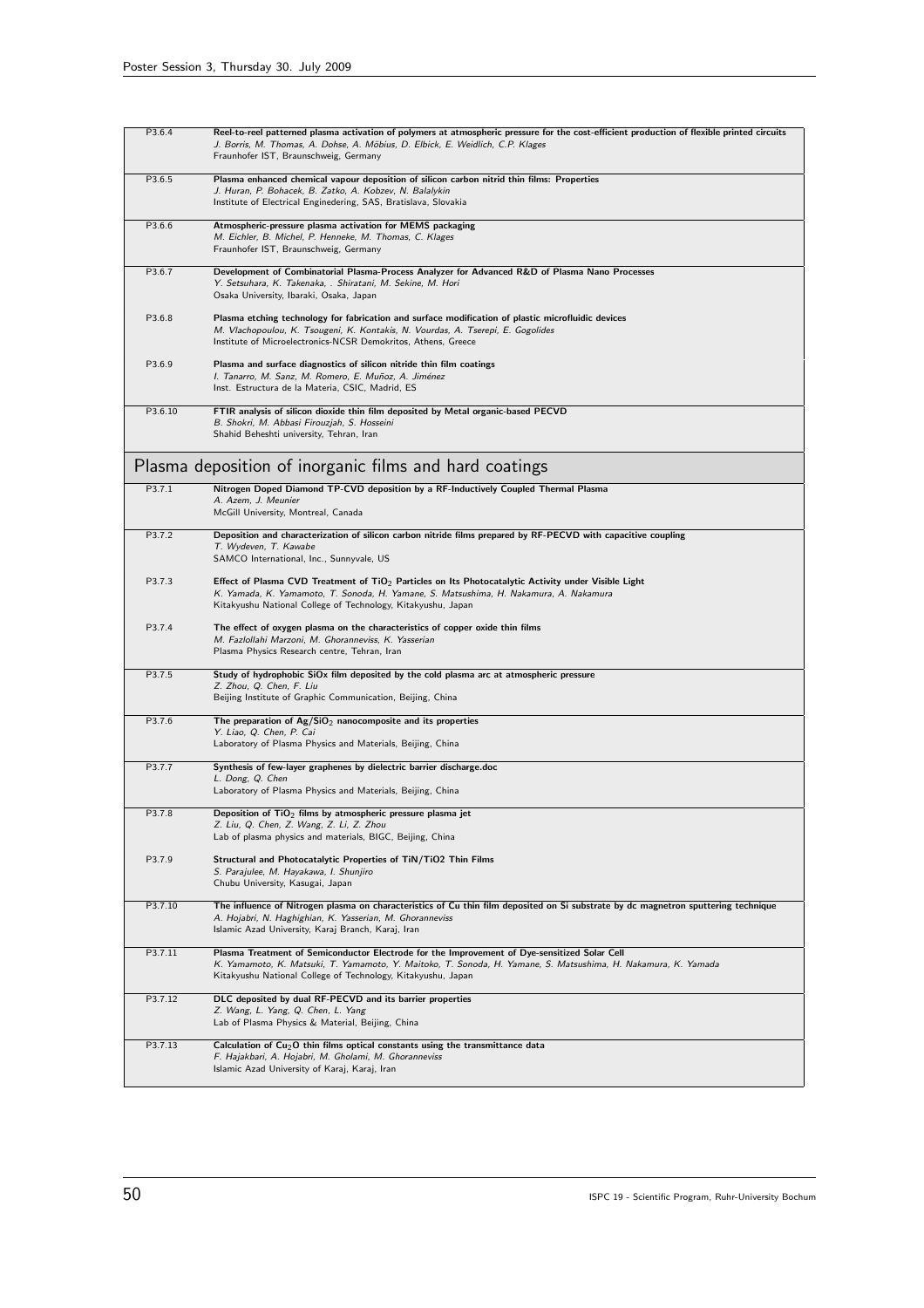| P3.7.14                           | Nitrogen post-discharge assisted deposition from silane on polymer powders in a fluidized bed<br>L. Aiche, H. Vergnes, B. Despax, H. Caquineau<br>Université de Toulouse, Toulouse, France                                                                                                      |
|-----------------------------------|-------------------------------------------------------------------------------------------------------------------------------------------------------------------------------------------------------------------------------------------------------------------------------------------------|
| P3.7.15                           | Preparation of Electrochemical Sensor by Plasma Polymerization Technique for Phenolic Compounds<br>B. Günaydin, N. Şir, M. Mutlu<br>Hacettepe University, Ankara, Turkey                                                                                                                        |
| P3.7.16                           | Modeling of an Ar/H2/CH4 microwave induced plasma for (ultra)nanocrystalline diamond deposition<br>M. Mao, A. Bogaerts<br>Department of Chemistry, University of Antwerp, Antwerp, Belgium                                                                                                      |
| P3.7.17                           | Peak voltage variation in a bipolar pulsed-DC methane discharge aimed to the deposition of DLC films<br>C. Corbella, M. Rubio-Roy, M. Polo, E. Pascual, E. Bertran, J. Andújar<br>University of Barcelona, Barcelona, Spain                                                                     |
| P3.7.18<br>Best Paper<br>Finalist | Investigations of energy and flux of ions for diamond nucleation in microwave plasma chemical vapor deposition<br>K. Nose, Y. Mitsuda<br>The University of Tokyo, Tokyo, Japan                                                                                                                  |
| P3.7.19                           | Influences of Plasma Parameters on Optical Properties of Tungsten Oxide Films Deposited by Reactive DC Magnetron Sputtering<br>T. Guo, J. He, J. Chang<br>Feng Chia University, Taichung, Taiwan                                                                                                |
| P3.7.20                           | Characteristics of nanostructured ZnO layers deposited in a new Spray low pressure plasma device<br>M. Nikravech, A. Kanaev, D. Vrel<br>LIMHP CNRS-Université Paris 13, Villetaneuse, France                                                                                                    |
| P3.7.21                           | Non-catalytic synthesis of nanostructured carbon films by plasma-enhanced CVD using CO as a carbon source gas<br>S. Mori, T. Ueno, M. Suzuki<br>Tokyo Institute of Technology, Tokyo, Japan                                                                                                     |
| P3.7.22                           | Arbitrary Substrate Biasing for Optimal Ion Bombardment during Plasma Deposition of Aluminum Oxide<br>T. Baloniak, R. Reuter, A. von Keudell<br>Ruhr-Universität Bochum, Bochum, Germany                                                                                                        |
| P3.7.23                           | Early phase diagnostics of $CaCu3Ti4O12$ pulsed laser plasma<br>J. Lagrange, J. Hermann, O. Motret<br>LEMA, Tours, France                                                                                                                                                                       |
| P3.7.24                           | Process diagnostics and optimisation of atmospheric pressure plasma-enhanced chemical vapour deposition of silica films<br>D. Sawtell, Z. Abd Allah, D. Sheel, P. Martin<br>University of Manchester, Manchester, UK                                                                            |
| P3.7.25                           | Hydrogen effects on the structural and electrical properties of ZnO films grown by rf sputtering in Ar-H <sub>2</sub> plasma<br>N. Laidani, R. Bartali, G. Gottardi, V. Micheli, V. Guarnieri<br>FBK-Centro materiali e Microsistemi, Trento Povo, Italy                                        |
| P3.7.26                           | Diffusion barriers for flat substrates and in containers<br>M. Baier, M. Haupt, C. Oehr, T. Hirth<br>Fh IGB, Stuttgart, Germany                                                                                                                                                                 |
| P3.7.27                           | Growth of Diamond NanoCrystals by HFCVD Method<br>M. Ghoranneviss, Z. Khalaj, P. Alizadeh Eslami, S. Nasiri Laheghi<br>Plasma physic Research Center, Tehran, Iran                                                                                                                              |
| P3.7.28                           | Effect of Gas Species in Low Temperature Plasma on the Growth of Carbon Nanostructures<br>M. Ghoranneviss, P. Alizadeh Eslami, S. Nasiri Laheghi<br>Plasma physic Research Center, Tehran, Iran                                                                                                 |
| P3.7.29                           | Ni based alloy preparation on flexible substrates by TVA method<br>C. Lungu, M. Osiac, A. Lungu, C. Porosnicu, I. Jepu, I. Mustata, V. Zaroschi, O. Pompilian, P. Chiru, M. Burada, V. Soare, V. Ionescu, R.<br>Vladoiu, V. Ciupina<br>NILPRP, Bucharest, Romania                               |
| P3.7.30                           | Stochastic Simulation Model of Nanoscale Coherent Islands Systems Formation<br>G. Zmievskaya, A. Bondareva<br>M.V.Keldysh Institute of applied mathematics RAS, Moscow, Russia                                                                                                                  |
| P3.7.31                           | Comparison of the beryllium films prepared by thermionic vacuum arc and thermal evaporation methods<br>C. Lungu, I. Mustata, V. Zaroschi, A. Lungu, P. Chiru, A. Anghel, C. Porosnicu, I. Jepu, V. Bailescu, G. Burcea, G. Dinuta, F. Din, N.<br>Balan, G. Serban<br>NILPRP, Bucharest, Romania |
| P3.7.32                           | Influence of bipolar substrate bias on the layer growth and the composition of the deposited layer<br>E. Häberle, J. Kopecki, A. Schulz, M. Walker, U. Stroth<br>Institut für Plasmaforschung, Stuttgart, Germany                                                                               |
| P3.7.33                           | PECVD and characterisation of Si-C film systems for wear-resistant applications<br>B. Niermann, J. Schauer, L. Gerke, J. Winter<br>Ruhr-Universität Bochum, Bochum, Germany                                                                                                                     |
| P3.7.34                           | Multilayer Surface Plasmon Resonance Device to Detect Film Surface Configuration and Film Thickness from the Backside<br>H. Akasaka, N. Gawazawa, M. Nakano, S. Ohshio, H. Saitoh<br>Nagaoka University of Technology, Nagaoka, Japan                                                           |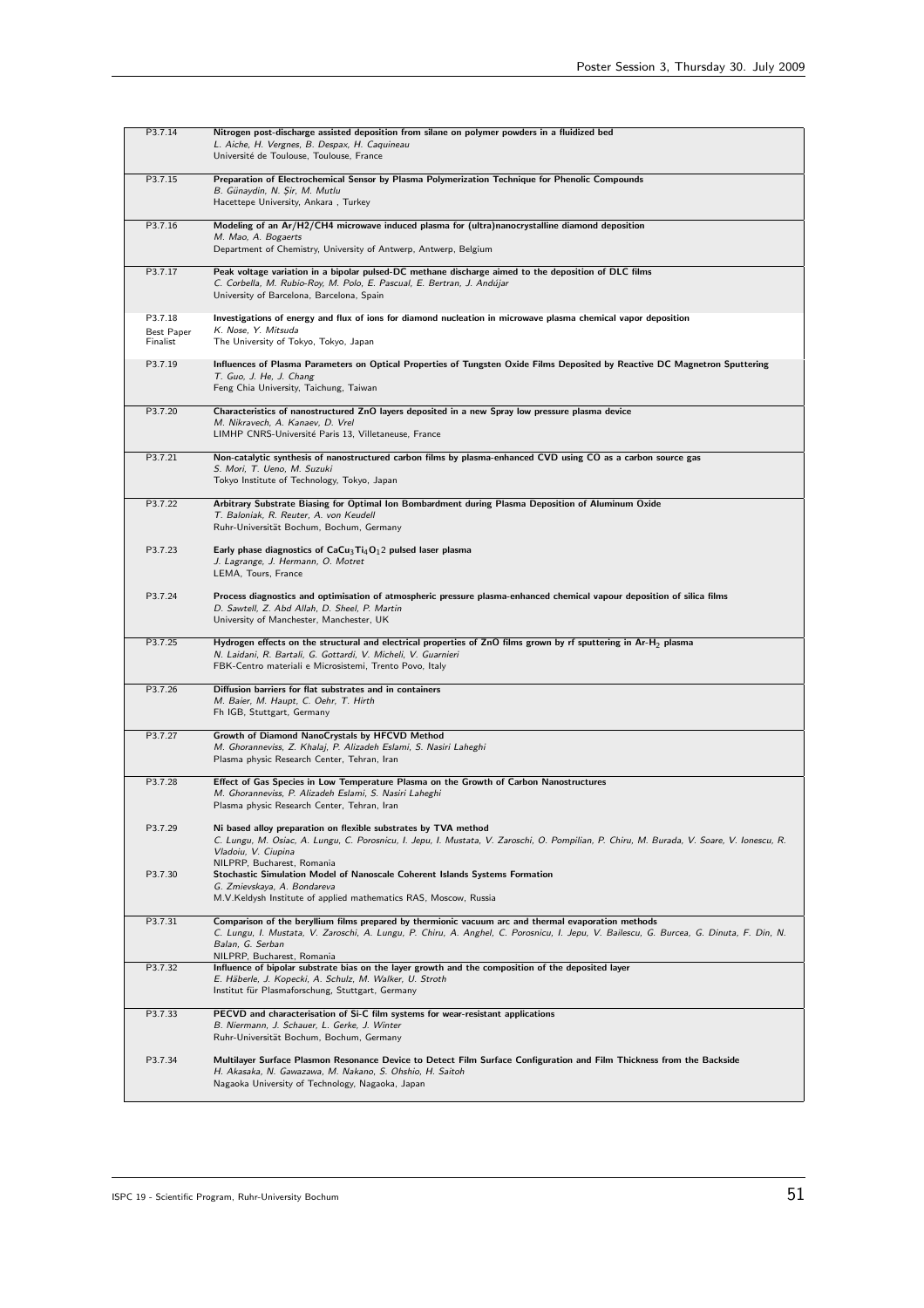| P3.7.35  | PECVD of dispersion coatings: Embedding Si-nanoparticles into DLC films                                                             |
|----------|-------------------------------------------------------------------------------------------------------------------------------------|
|          | A. Hosseini Badakhshani, B. Barwe, B. Niermann, J. Schauer, J. Winter                                                               |
|          | Ruhr Uni Bochum Experimentalphysik II, Bochum, Germany                                                                              |
| P3.7.36  | Optical characterization of plasma deposited carbon-based films in wide spectral range                                              |
|          | M. Karaskova, L. Zajickova, D. Franta, D. Necas, Jasek, P. Klapetek                                                                 |
|          | Czech Metrological Institute, Brno, Czech Republic                                                                                  |
| P3.7.37  | Growth of Nanostructured Diamond, Carbon Nanotubes, and Carbon Nanocapsules in a Low Pressure Inductively Coupled Plasma            |
|          | K. Okada                                                                                                                            |
|          | National Institute for Materials Science, Tsukuba, Japan                                                                            |
| P3.7.38  | Process control of CVD deposition of Nanocrystalline Diamond films by optical emission spectroscopy                                 |
|          | N. Woehrl, S. Reuter, V. Buck                                                                                                       |
|          | University Duisburg-Essen, Duisburg, Germany                                                                                        |
| P3.7.39  | Dual frequency plasma enhanced chemical vapor deposition of Diamond like carbon                                                     |
|          | S. Hosseini, B. Shokri, R. Malekfar, M. Sharifian                                                                                   |
|          | Laser and Plasma Research Institute, Tehran, Iran                                                                                   |
| P3.7.40  | Time Resolved Optical Emission Spectroscopy in an Off-Time Controlled HiPIMS Transition Mode Process for Optical Coatings           |
|          | T. Wallendorf, M. Vergoehl, O. Werner, S. Bruns                                                                                     |
|          | IfU Diagnostic Systems GmbH, Lichtenau, Germany                                                                                     |
|          |                                                                                                                                     |
|          | Plasma chemical synthesis                                                                                                           |
| P3.10.1  | Synthesis of $\ln_2 O_3$ nanostructure via plasma enhanced chemical vapor deposition                                                |
|          | R. Yang, J. Zheng, W. Zhao, B. Sun, X. Li                                                                                           |
|          | College of Chemistry, Peking University, Beijing, China                                                                             |
| P3.10.2  | A comprehensive thermochemistry analysis of methanol synthesis from $CH_4$ and $O_2$ with Cu-Zn-Al catalyst in a dielectric barrier |
|          | discharge: comparison with experimental results                                                                                     |
|          | A. Indarto Universita di Torino, Torino, Italy                                                                                      |
| P3.10.3  | Ethylene Epoxidation in Low-Temperature AC Plasma Discharge: Dielectric Barrier Discharge vs Corona Discharge Combined with         |
|          | Catalysts                                                                                                                           |
|          | T. Sreethawong, T. Suwannabart, P. Ouraipryvan, J. Chamnanmanoontham, S. Chavadej<br>Chulalongkorn University, Bangkok, Thailand    |
| P3.10.4  | Steam Reforming of CO <sub>2</sub> -Containing Natural Gas Using an AC Gliding Arc Discharge System                                 |
|          | K. Pornmai, T. Sreethawong, S. Chavadej                                                                                             |
|          | Chulalongkorn University, Bangkok, Thailand                                                                                         |
| P3.10.5  | Ethylene Epoxidation in Low-Temperature AC Dielectric Barrier Discharge: Effect of Electrode Geometry                               |
|          | N. Permsin, T. Sreethawong, P. Ouraipryvan, J. Chamnanmanoontham, S. Chavadej                                                       |
|          | Chulalongkorn University, Bangkok, Thailand                                                                                         |
| P3.10.6  | Ethylene Epoxidation over Supported Silver Catalysts in Low-Temperature AC Dielectric Barrier Discharge                             |
|          | T. Suttikul, T. Sreethawong, P. Ouraipryvan, J. Chamnanmanoontham, S. Chavadej                                                      |
|          | Chulalongkorn University, Bangkok, Thailand                                                                                         |
| P3.10.7  | The synthesis of dendrimers on the DBD plasma grafting                                                                              |
|          | J. Li, L. Yang, Q. Chen                                                                                                             |
|          | Beijing Institute of Graphic Communication, Beijing, China                                                                          |
| P3.10.8  | Biogas Reforming with/without Partial Oxidation in a Multi-Stage AC Gliding Arc Discharge System                                    |
|          | N. Rueangjitt, C. Akarawitoo, T. Sreethawong, P. Ouraipryvan, J. Chamnanmanoontham, S. Chavadej                                     |
|          | Chiang Mai University, Chiang Mai, Thailand                                                                                         |
| P3.10.9  | High-pressure microwave discharge as a plasmachemical converter of hydrocarbons                                                     |
|          | G. Sergey, G. Pavel, D. Aleksey, I. Eugeny, K. Igor, M. Mamikon                                                                     |
|          | General Physics Institute, RAS, Moscow, Russia                                                                                      |
| P3.10.10 | Characterization of La and Mg Doped Silicon Nitride Produced in RF Thermal Plasma Reactor                                           |
|          | S. Klébert, Z. Károly, I. Mohai, Z. Reitli, J. Szépvölgyi                                                                           |
|          | HAS CRC IMEC, Budapest, Hungary                                                                                                     |
| P3.10.11 | Synthesis of nanoparticles in RF thermal plasma: state-of-the-art and emerging fields                                               |
|          | J. Szepvölgyi, I. Mohai, Z. Karoly                                                                                                  |
|          | IMEC CRC HAS, Budapest, Hungary                                                                                                     |
| P3.10.12 | Plasma initiated conversion of oxygen containing functional groups                                                                  |
|          | M. Begliarbekov, S. Kotowich, V. Tarnovsky                                                                                          |
|          | Stevens Institute of Technology, Hoboken, US                                                                                        |
| P3.10.13 | Effect of Pd and Pt catalysts on the production of $C_2$ hydrocarbons                                                               |
|          | K. Schmidt-Szalowski, M. Mlotek, K. Krawczyk, J. Sentek                                                                             |
|          | Warsaw University of Technology, Warszawa, Poland                                                                                   |
| P3.10.14 | Selective synthesis of unsaturated $C_4$ hydrocarbons from $C_2$ hydrocarbons via radical-molecular reaction                        |
|          | M. Okada, H. Yamazaki, D. Fukuoka, S. Furukawa, K. Onoe, T. Hiaki                                                                   |
|          | Nihon University, Narashino-shi, Japan                                                                                              |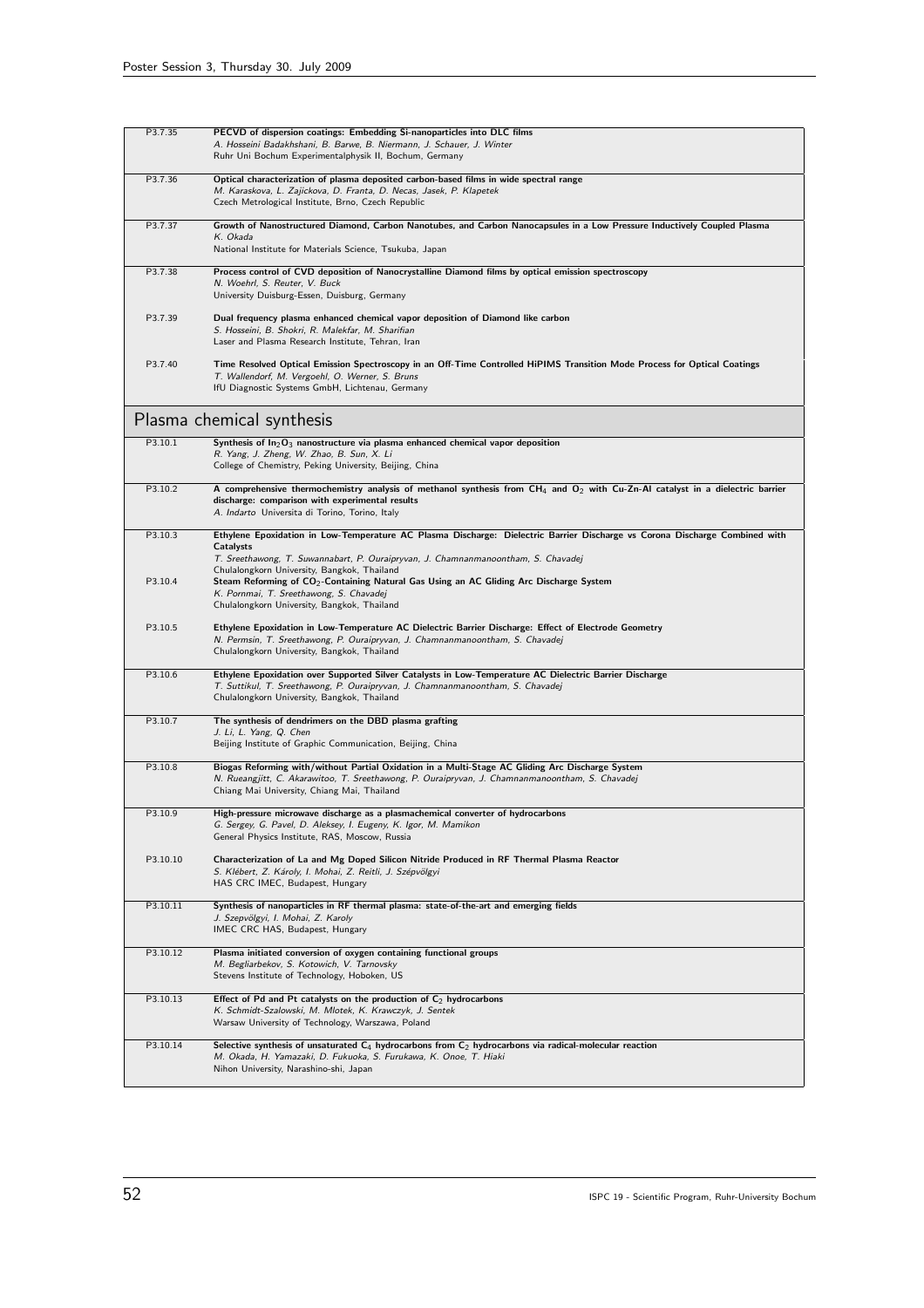| P3.10.15 | Dehydrogenative coupling of methane using low energy pulse discharge                                                               |
|----------|------------------------------------------------------------------------------------------------------------------------------------|
|          | Y. Sekine, N. Furukawa, M. Matsukata, E. Kikuchi                                                                                   |
|          | Waseda Univ., Tokyo, Japan                                                                                                         |
|          |                                                                                                                                    |
| P3.10.16 | Selective oxidation of excess amorphous carbon during single-walled carbon nanotubes synthesis by induction thermal plasma process |
|          | G. Soucy, A. Shahverdi, K. Kim, Y. Alinejad, J. Mostaghimi                                                                         |
|          | Université de Sherbrooke, Sherbrooke, Canada                                                                                       |
|          |                                                                                                                                    |
| P3.10.17 | W-C nanosized composition synthesis and characterization                                                                           |
|          | A. Samokhin, N. Alexeev, S. Kornev, Y. Tsvetkov                                                                                    |
|          | Institute of metallurgy and material sciences, Moscow, Russia                                                                      |
|          |                                                                                                                                    |
| P3.10.18 | Carbon Dioxide Reforming of Methane via DC Corona Streamer Discharge                                                               |
|          | H. Bozorgzadeh, A. Aziznia, N. Seyed-Matin, M. Baghalha, A. Jalili                                                                 |
|          | Research Institute of Petroleum Industry, Tehran, Iran                                                                             |
|          |                                                                                                                                    |
| P3.10.19 | Controllable Fabricate Intrinsic Fluorescent Polymer Nanoparticles Array by Atmospheric Pressure Plasma Polymerization             |
|          | P. Yang, Y. Guo, J. Zhang                                                                                                          |
|          | Donghua University, Shanghai, China                                                                                                |
|          |                                                                                                                                    |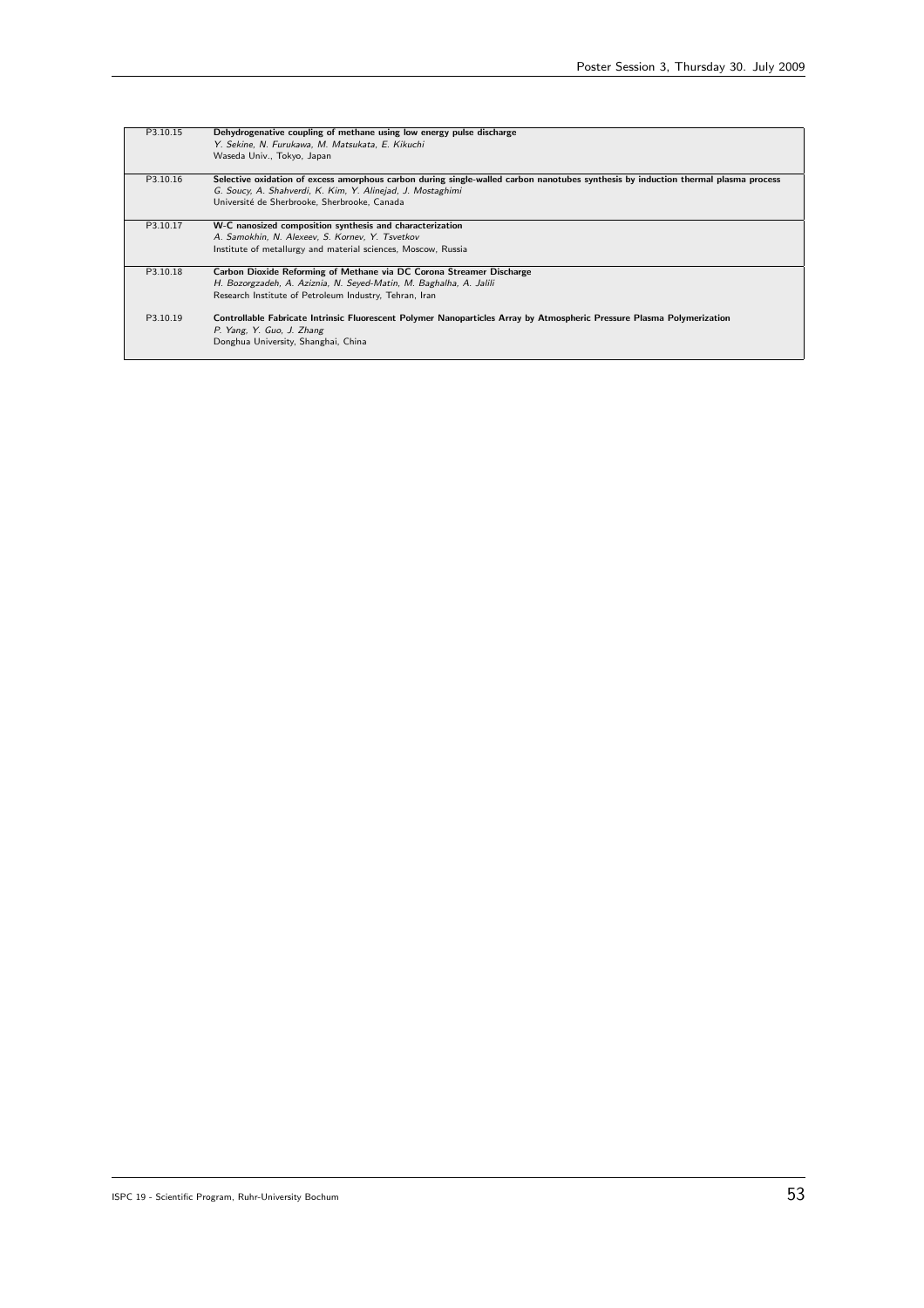## **Index**

Sir, N., 28, 51 Sonský, J., 40 Abadjieva, E., 48 Abbasi Firouzjah, M., 50 Abbaspour, A., 33 Abbate, S., 38 Abd Allah, Z., 15, 42, 51 Abdelmalek, F., 41 Aburass, B., 41 Acsente, T., 29, 36 Adamovich, I., 24 Adams, S., 36, 47 Addou, A., 41 Ageeva, T., 38 Aggoune, S., 39 Agiral, A., 20 Aiche, L., 51 Ain, Q., 31 Airoudj, A., 28 Akarawitoo, C., 52 Akasaka, H., 51 Akiyama, H., 20 Akiyama, M., 23 Al-Bastaki, N., 41 Alabyrak, N., 29 Alcouffe, G., 48 Aleksandrov, N., 24 Aleksey, D., 52 Alexeev, N., 53 Alinejad, Y., 53 Alizadeh Eslami, P., 51 Alkema, D., 30 Allegraud, K., 28 Alupei, I., 46 Alvarado, R., 41 Alves-Junior, C., 27 Amanatides, E., 18, 30 Amara, E., 39 Amberg, M., 16, 29 Ambrico, M., 18 Ambrico, P., 22 Amir gholami, F., 46 Amirov, R., 34 Anandan, S., 46 Andújar, J., 51 Anghel, A., 51 Anklam, K., 20, 27 Annaratone, B., 24 Annou, K., 33

Annou, R., 33 Anthony, R., 24 Antonova, T., 24 Antony Premkumar, P., 17, 29, 32 Aoqui, S., 42 Arabi, K., 19 Arai, T., 44 Aranda Gonzalvo, Y., 30 Ardeshirzadeh, M., 39 Arefi-Khonsari, F., 17, 22, 30, 46 Aresta, G., 29 Aritani, H., 42 Arjunan, K., 46 Arkhipenko, V., 17, 31, 32 Arnas, C., 48, 49 Asandulesa, M., 27 Aschinger, A., 48 Aubrecht, V., 22 Aubry, O., 19, 42 Avtaeva, S., 35 Awakowicz, P., 22, 29, 33, 34, 45, 46 Azarenkov, N., 33 Azarnouche, L., 23 Azem, A., 50 Azharonok, V., 46 Azizkhan-Clifford, J., 45 Aziznia, A., 53 Azizov, E., 39 Böke, M., 37, 48 Böttner, H., 17 Büttgenbach, S., 20 Bérubé, P., 49 Babaritsky, A., 42 Babicky, V., 19, 38 Bader, R., 24 Bae, S., 36, 37 Baeva, M., 37 Baghalha, M., 53 Bahamida, S., 33 Bahre, H., 44 Bai, Y., 31, 49 Baier, M., 51 Bailescu, V., 51 Balalykin, N., 50 Balan, N., 51 Balastikova, R., 42 Balezin, M., 26, 47 Baloniak, T., 51 Bao, C., 26, 40, 45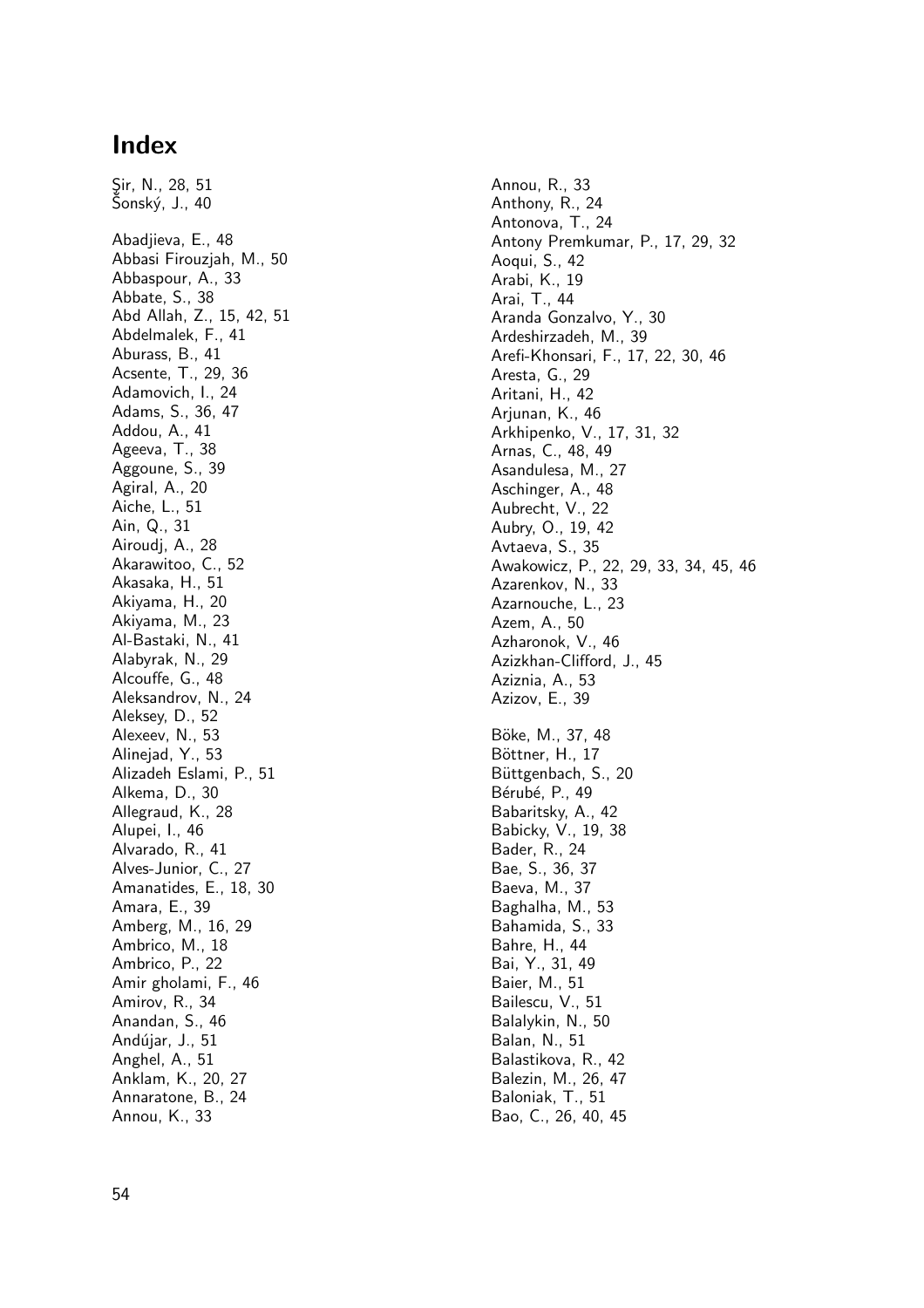Baranov, A., 42 Barinka, R., 32 Barkhudarov, E., 38 Baroch, P., 27 Barocio, S.R., 41 Bartali, R., 51 Bartlová, M., 22, 42 Barwe, B., 52 Bary, A., 41 Barz, J., 18 Basner, R., 43 Batan, A., 22, 29 Baumann, W., 37 Baylet, J., 23 Bayliss, D., 24 Bazavan, M., 36 Beaber, A., 18 Beck, A., 30 Becker, M., 18 Beckers, F., 26 Beckers, J., 47 Begliarbekov, M., 52 Behnejad, H., 33 Bekeshev, V., 46 Belaroussi, Y., 47 Bellido-Gonzalez, V., 38 Belmonte, T., 34 Benedikt, J., 25, 44, 46 Benemann, S., 48 Benilov, M., 16, 32, 33 Benilova, L., 16, 32 Benstaali, B., 41 Berezhetskaya, N., 47 Bergemann, C., 45 Bergmann, A., 22 Berk, D., 49 Berndt, J., 16, 48 Bertran, E., 51 Bertrand, P., 30, 46 Beuermann, L., 26 Beylin, A., 26, 35, 38 Bezgin, L., 47 Bhoj, A., 36 Bhosle, S., 26 Bibinov, N., 22, 45, 46 Biederman, H., 16, 24, 29, 35 Biedrzycki, K., 37 Bilge, G., 30 Bin, L., 31 Birnbaum, T., 42 Bittencourt, C., 48 Blajan, M., 43 Blin-Simiand, N., 41

Blom, P., 26 Boettner, H., 44 Bogaerts, A., 15, 16, 18, 37, 51 Bohacek, P., 50 Bolduc, I., 41 Bondareva, A., 33, 51 Bonnin, X., 33, 48 Born, M., 22 Boros, L., 39 Borris, J., 50 Boscher, N., 17, 29 Bossert, J., 46 Boswell, R., 49 Bottaro, G., 18 Bouamra-Benzahra, K., 42, 43 Boucher, N., 34 Boudreault, O., 20 Boufendi, L., 16, 24, 48 Boulard, F., 23 Boulos, M., 15, 18, 31, 39 Bournonville, B., 40 Boutaghane, A., 40 Boyadjian, C., 20 Bozorgzadeh, H., 33, 53 Bräuning, R., 30 Bründermann, E., 48 Brüser, V., 20, 29, 30 Bradley, J., 18, 38 Braginsky, O., 18, 36 Branco, J., 23, 38 Brandenburg, R., 24, 43 Bratescu, M., 38 Brault, P., 49 Briand, F., 40 Brinkmann, R., 27, 37 Brisset, J., 41 Brok, W., 37 Bronold, F., 33 Brozek, V., 41 Bruggeman, P., 14, 19, 28 Brukov, M., 47 Brunken, S., 16 Bruno, G., 18 Bruns, S., 52 Brusciotti, F., 29 Bryant, P., 18 Buch, A., 47 Buck, V., 52 Budik, M., 42 Bujanda, A., 28 Bunning, T., 16 Burada, M., 51 Burcea, G., 51

```
ISPC 19 - Scientific Program, Ruhr-University Bochum 55
```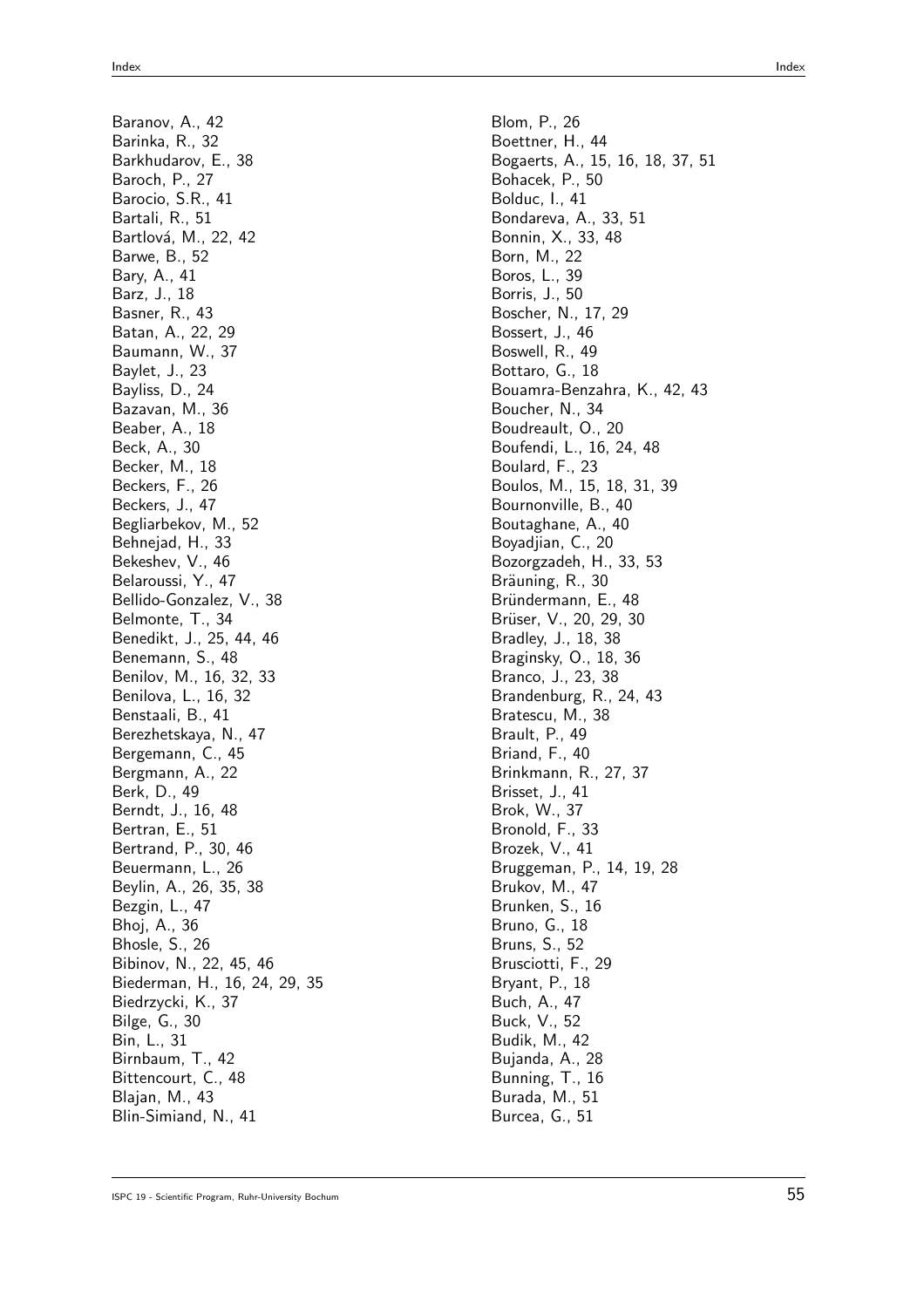Burlica, R., 23 Busse, B., 22, 25 Buyuknohutcu, C., 30 Byelykh, L., 46 Bystrzejewski, M., 37 Cabrera, A., 41 Cai, P., 50 Caillard, A., 49 Cakir, Y., 30 Calafat, M., 48, 49 Callegari, T., 17 Callejas, R., 41 Cantoro, G., 27 Cao, Z., 24, 27, 28 Capezzuto, P., 18 Cappelli, M., 28 Caquineau, H., 51 Carabin, P., 36 Carbone, E., 34 Cardinaud, C., 23, 34, 36 Carpov, A., 27 Carrasco, M., 48 Carrasco, N., 47 Castellanos, A., 38, 43 Castro, A., 41 Catalkaya, H., 30 Cavarroc, M., 24 Cayao, J., 30 Ceccone, G., 15, 22 Cech, V., 30 Cecilia, B., 39 Celik, Y., 27, 37 Cen, K., 41 Cerchar, E., 45 Cern´y, P., 35 Cernogora, G., 47, 48 Cha, M., 32 Chaker, M., 49 Chakravarthy, K., 46 Chamnanmanoontham, J., 52 Chang, J., 40, 51 Changchien, H., 28 Charakhovski, L., 27 Charles, C., 24, 49 Charles-Alfred, C., 23 Chavadej, S., 43, 52 Chazelas, C., 16, 18 Chebankov, F., 42 Chen, F., 49 Chen, H., 20 Chen, J., 31, 40, 41, 45 Chen, K., 40

Chen, M., 44 Chen, Q., 28, 50, 52 Chen, W., 16, 35 Chen, X., 32, 36, 40, 47 Cheng, V., 41 Cherepanov, A., 40 Chernyak, V., 42, 48 Chernysheva, I., 32 Chi, Y., 41 Chiavari, C., 27 Chichignoud, G., 40 Chiper, A., 16 Chiru, P., 51 Cho, S., 28 Cho, Y., 43, 46 Choe, J., 37 Choi, I., 24 Choi, J., 31, 45 Choi, S., 40 Choquet, P., 17, 29, 32, 34, 45 Choukourov, A., 24, 29 Chuang, M., 28 Chumak, O., 17, 27, 40, 49 Chung, T., 36, 37 Chyhin, V., 32 Ciobotaru, I., 35 Ciupina, V., 51 Clément, F., 45 Claessens, N., 23 Clergeraux, R., 48 Clergereaux, R., 48, 49 Clupek, M., 19, 38 Colina Delacqua, L., 33 Colombo, V., 22, 27, 37, 40 Colsters, P., 33 Concetti, A., 22, 27 Consoli, A., 48 Corbella, C., 51 Cormier, J., 19, 42 Corr, C., 49 Cotrino, J., 29 Couëdel, L., 24 Coudert, J., 15, 18, 39 Coudreuse, A., 30 Coulombe, S., 15, 23, 30, 33 Cousty, S., 45 Coyle, T., 40 Crahay, J., 32 Creatore, M., 17, 22, 23, 29, 32 Cressault, Y., 39, 41 Creyghton, Y., 42, 45, 48 Crintea, D., 27 Cunha, M., 33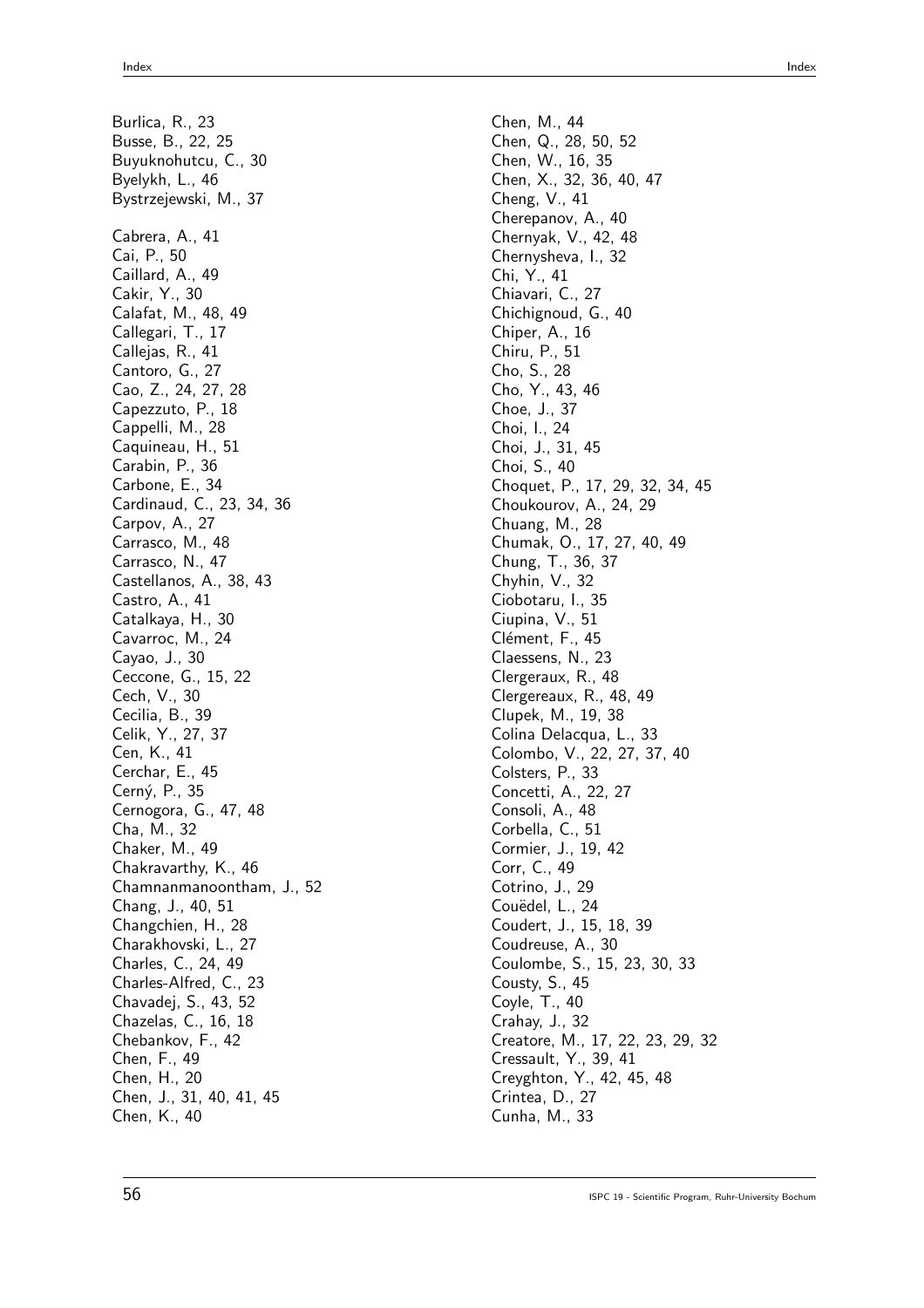Czarnetzki, U., 16, 20, 27, 37, 43 Czernichowski, A., 23, 42 Czernichowski, P., 42 d'Agostino, R., 15, 16, 22, 30, 32, 42 Dagang, A., 26 Dai, X., 29 Dallavalle, S., 22, 27 Dams, R., 29 Dani, I., 17, 32 Darmon, A., 42 Davidova, J., 38 Davoodifar, M., 49 Davydov, A., 26, 47 de Almeida, E., 27 de Benedictis, S., 22 de Bie, C., 15, 16, 18 De Graeve, I., 29 de Izarra, C., 26, 35 de Vietro, N., 42 de Vries, H., 17, 32 Debarnot, D., 16 Debrabandere, D., 32 Degoulange, J., 40 Deilmann, M., 29 Delannoy, Y., 40 Demaree, J., 28 Dembele, A., 17 Demchina, V., 42 Demidov, V., 36, 47 Deminsky, M., 19, 32, 39, 42, 47 Demoisson, F., 23 Denis, B., 46 Denysenko, I., 33 Derbanot, D., 30 Despax, B., 45, 51 Deutsch, H., 33 Devi, A., 17 di Mundo, R., 30 Diallo, M., 30 Diallou, M., 37 Diamy, A., 35 Diatczyk, J., 32 Diener, C., 28 Dilecce, G., 22 Dilonardo, E., 15, 16 Dimitriev, S., 47 Din, F., 51 Dinescu, G., 29, 30, 36 Dinuta, G., 51 Dionne, M., 15, 33 Dittmar, K., 45 Dmitriev, S., 29

Doanh, L., 26 Dobrynin, D., 46 Dockstader, T., 22 Dodd, R., 18 Dohse, A., 18, 22, 45, 50 Dolbec, R., 15, 18 Domlatil, J., 41 Dong, L., 50 Donko, Z., 16, 27 Donnelly, V., 20 Dovator, N., 47 Dreher, R., 30 Dresler, B., 17 Du, B., 43 Duday, D., 17, 29, 34 Dumitrascu, N., 27, 46 Duré, F., 37 Duten, X., 22, 36, 42 Dutta, A., 24 Dvorak, P., 36 Dyomkin, S., 42 Dzierzega, K., 40 Eckert, M., 16 Efremov, A., 35 Eguiluz, R., 41 Ehara, Y., 43 Ehiasarian, A., 22 Ehlbeck, J., 24, 32 Ehlers, J., 29 Eichler, M., 20, 50 Einaga, H., 42 Elaragi, G., 26, 31, 41 Elbick, D., 50 Elias, M., 23 Ellerweg, D., 44 Ellmer, K., 16, 49 Emelyanov, A., 39 Emmerich, R., 30 Engeln, R., 18, 33, 36 Enlow, J., 16 Ernie, D., 24 Erradi, A., 48 Esmaeeli, S., 29 Essiptchouk, A., 27 Eugeny, I., 52 Ezwan, F., 40 Förch, R., 22 Füssel, U., 22 Fainblat, R., 27 Fanelli, F., 22, 32 Fang, Q., 17 Faria, M., 33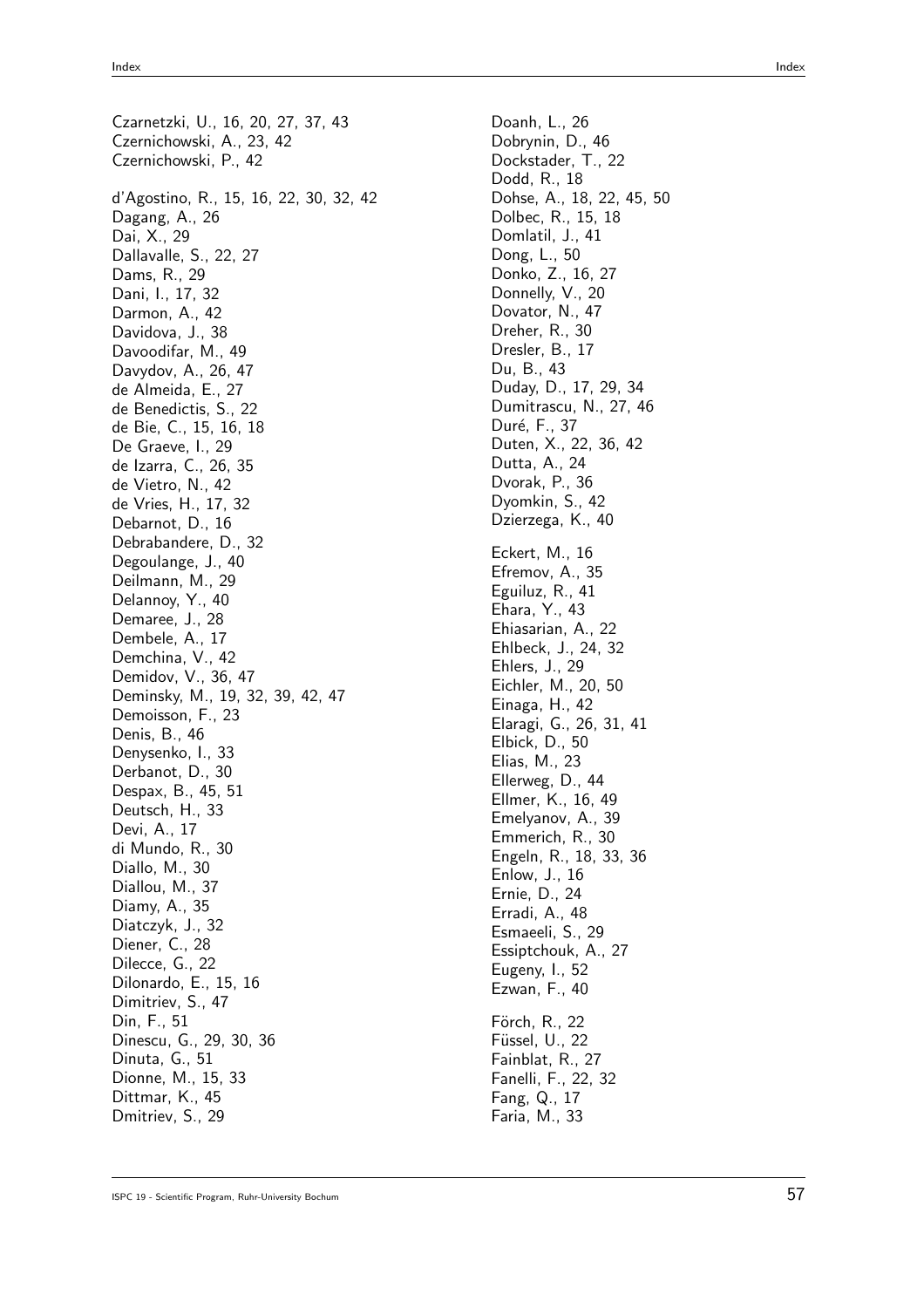Farouk, B., 43 Farouk, T., 43 Farsari, E., 30 Fauchais, P., 18, 39 Favia, P., 15, 22, 42 Fazlollahi Marzoni, M., 50 Fedoseev, A., 22, 24 Fehske, H., 33 Felten, A., 23, 48 Fernández-Rueda, A., 38 Fernandez, A., 22 Ferreira, A., 23, 38 Filatov, S., 48 Filatova, I., 46 Filippov, A., 48 Finger, U., 46 Finke, B., 24, 45 Flötgen, C., 46 Flauta, R., 22 Foest, R., 29, 43, 44 Fortov, V., 48 Fox, B., 29 Fracassi, F., 15, 16, 22, 32 Frache, G., 34 Franta, D., 52 Franzke, J., 43 Frederic, A., 24, 46 Fricke, K., 29 Fridman, A., 31, 43, 45–47, 49 Fridman, G., 46 Friedman, G., 45, 46 Friedrich, J., 19, 48 Frisch, B., 14, 18 Fruchtman, A., 26 Fruchtmann, M., 26 Fu, Z., 47 Fujishima, H., 42 Fujiyama, H., 33 Fukui, Y., 17, 45 Fukumoto, M., 18, 41 Fukuoka, D., 52 Fulcheri, L., 42 Funakubo, A., 45 Furukawa, N., 53 Furukawa, S., 52 Günaydin, B., 51 Günther, M., 31 Géraud-Grenier, I., 48 Gaboriau, F., 33, 48, 49 Gabriel, O., 18, 36 Galca, A., 30 Gallagher, Jr., M., 49

Gallino, E., 22 Gans, T., 17, 20 Gao, J., 41, 45 Gardeniers, J., 20 Gavril, B., 32 Gawazawa, N., 51 Gehringer, A., 18 Geissler, A., 14, 18 Georgy, N., 24, 46 Gerberich, W., 18 Gericke, K., 29 Gerke, L., 51 Gerritsma, E., 30 Gesche, R., 25, 45 Ghedini, E., 22, 27, 37, 40 Gherardi, N., 18, 45 Ghezzar, M., 41 Gholami, M., 50 Ghomi, H., 29, 33, 45 Ghoranneviss, M., 29, 33, 50, 51 Giangregorio, M., 18 Gillon, X., 30, 37 Gilman, A., 28, 33 Girard-Lauriault, P., 45 Girshick, S., 18, 48 Gitzhofer, F., 20, 39, 41 Gitzhofer, L., 39 Giza, M., 20 Glavan-Vukelic, N., 26 Gleizes, A., 39, 41 Glocker, B., 41 Glushkov, A., 32 Gogolides, E., 22, 50 Golubovskii, Y., 36 Gomathi, N., 24, 45 Gonnet, J., 39, 41 Gonzalez-Aguilar, J., 42 Gorchakov, S., 36 Gorodetskaya, E., 46 Gorun, P., 32 Gosteev, S., 26 Goto, K., 37 Goto, M., 20, 44 Gottardi, G., 51 Gou, F., 16 Goutier, S., 18 Grählert, W., 32 Grötzschel, R., 49 Grünwald, H., 28 Grabau, P., 32 Graf, M., 30 Graham, L., 17 Graham, W., 39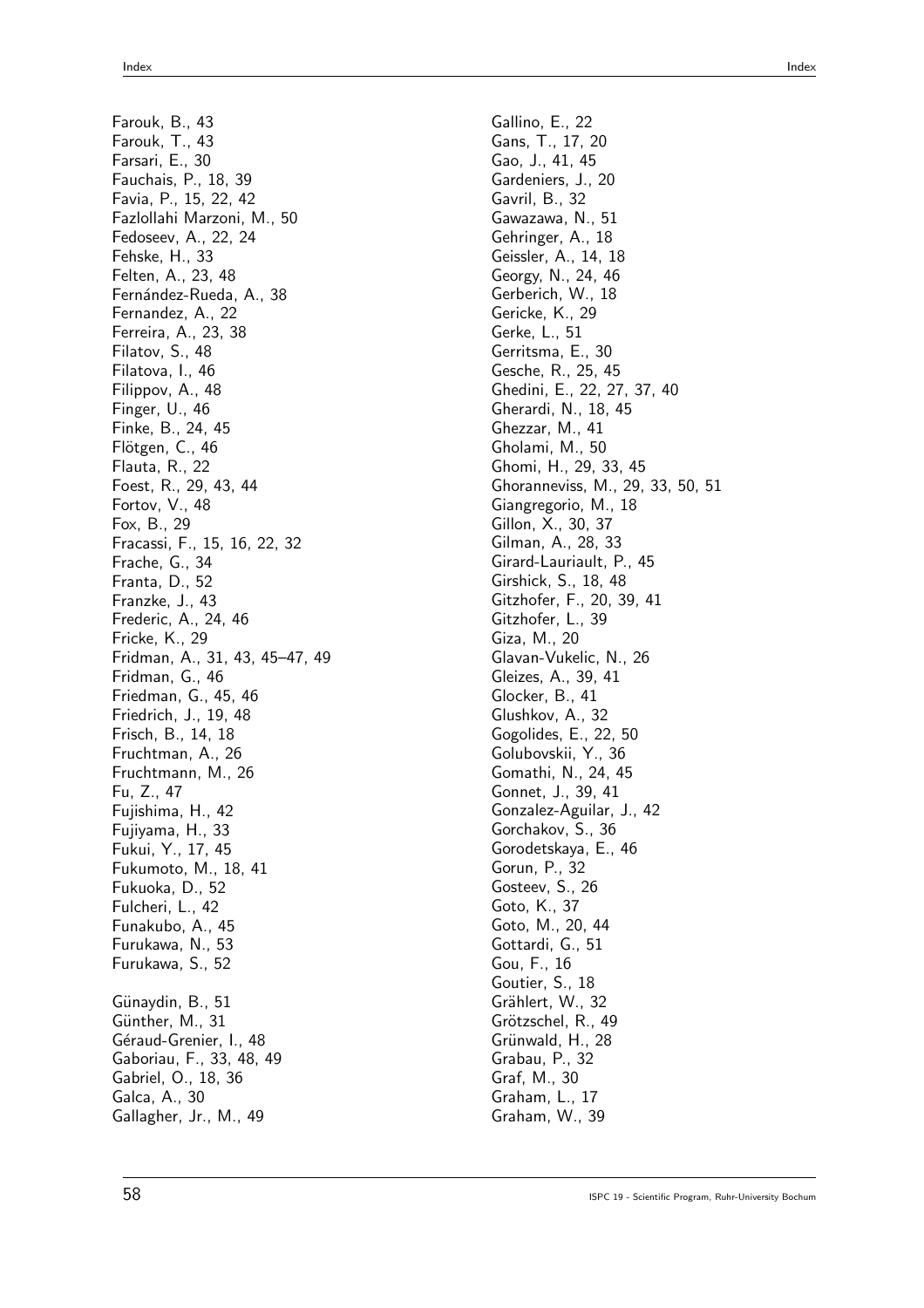Granier, A., 23 Grant, J., 16 Graves, D., 16, 45 Gresback, R., 48 Grinevich, A., 24 Grisha, N., 17 Gristina, R., 15, 22 Gritsinin, S., 26, 47 Grozeva, M., 27 Gruber, J., 40 Grubert, G., 18 Grundmeier, G., 20 Grzegorzewski, F., 32 Guénadou, D., 49 Guaitella, O., 28, 34, 38, 42, 43 Guarnieri, V., 51 Guenadou, D., 18, 49 Guerra, V., 35 Guillot, J., 23 Guimond, S., 16, 28 Gulec, H., 29 Gulyaev, I., 40 Guo, K., 41 Guo, S., 24 Guo, T., 51 Guo, W., 39 Guo, Y., 45, 53 Guo, Z., 27, 36 Gutsol, A., 31, 43, 46, 49 Gutsol, K., 49 Häberle, E., 51 Hüppner, A., 46 Haass, M., 16 Hacala, A., 41 Hadade Neto, A., 32 Hadamcik, E., 48 Hagelaar, G., 27 Haghighian, N., 50 Hajakbari, F., 50 Haji, S., 41 Halenka, J., 37 Halfmann, H., 25, 46 Hamada, T., 31 Hamaguchi, S., 20, 22, 43 Hamanaka, H., 40 Han, H., 40 Han, S., 41 Hanaoka, R., 15, 31 Hanselmann, B., 16 Hansen, T., 33 Hanu˘s, J., 16, 24, 29, 35 Hao, Y., 28

Harafuji, K., 33 Harigai, T., 48 Harskamp, W., 36 Hartwig, A., 28, 47 Hassouni, K., 22, 36, 42, 48 Hatta, A., 48 Hattori, Y., 38 Haupt, M., 51 Havenith, M., 48 Hayakawa, M., 31, 50 He, J., 40, 46, 51 Heberlein, J., 15, 17, 20, 34 Hecimovic, A., 22 Heesch, E., 26 Hegemann, D., 16, 24, 28, 29 Heil, B., 27 Heinemann, B., 49 Held, B., 45 Helmersson, U., 20 Hemmerlé, J., 14, 18 Henneke, P., 50 Henning, A., 46 Henry, F., 22 Hensel, K., 43, 44 Hermann, J., 51 Herrero, V., 35 Hertel, M., 22 Heyse, P., 33 Hiaki, T., 52 Hieda, J., 38 Higashijima, Y., 46 Hintzen, H., 23 Hinze, A., 20, 29 Hippler, R., 46 Hirakuri, K., 45 Hiramatsu, M., 30 Hirka, I., 49 Hirth, T., 51 Hlína, J., 39 Hlína, M., 41, 49 Hlína, J., 40 Hnatiuc, B., 23, 32 Hnatiuc, E., 23, 32 Ho, C., 20 Ho, Y., 20 Hoder, T., 43 Hodson, C., 17 Hody, H., 24, 32 Hoerstrup, S., 24 Hoferek, L., 30 Hojabri, A., 50 Holik, M., 38 Holman, Z., 15, 23

```
ISPC 19 - Scientific Program, Ruhr-University Bochum 59
```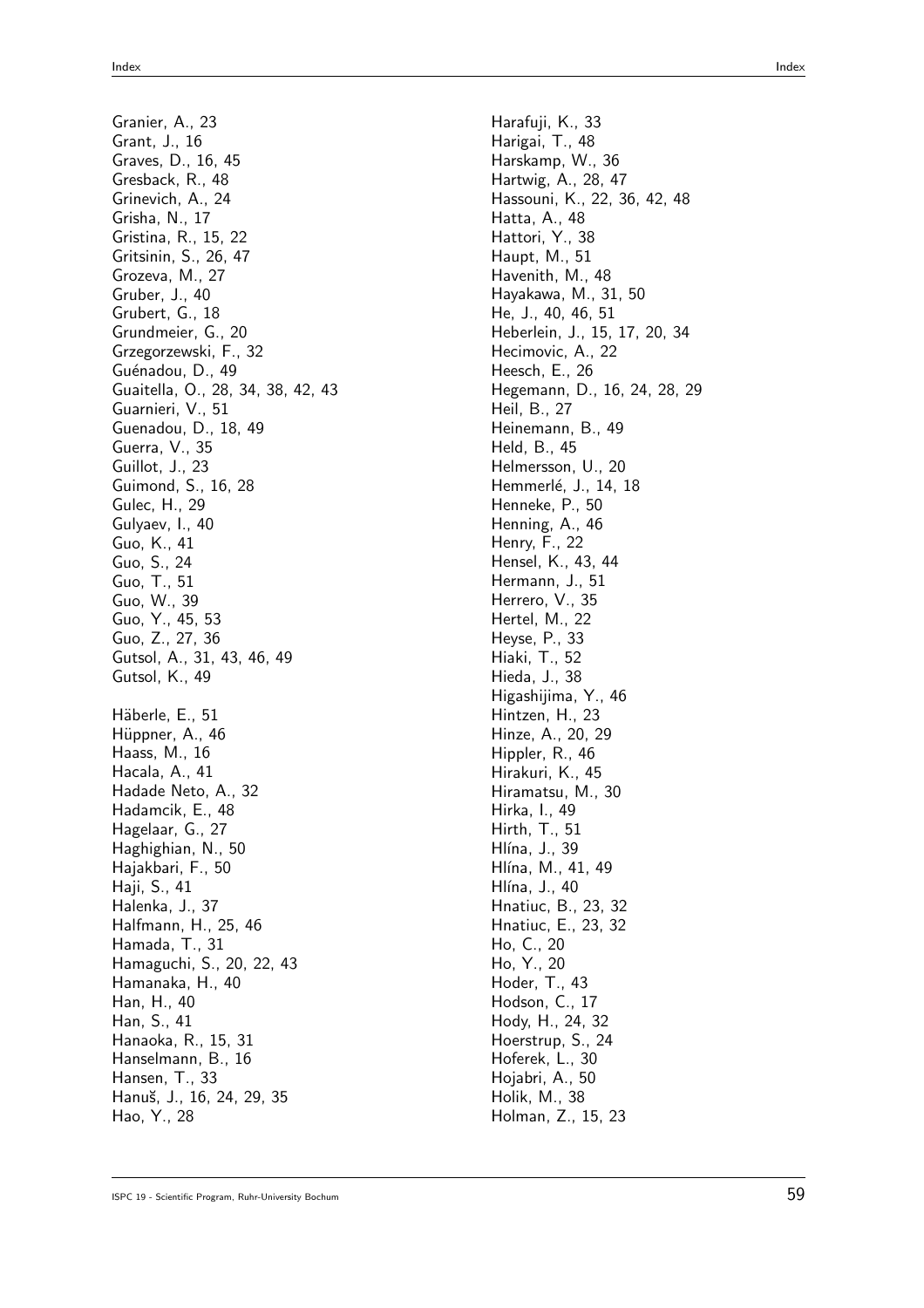Hong, S., 31, 36, 40, 48 Hong, Y., 31, 45 Hongxia, L., 29 Hoppe, P., 18 Hori, M., 23, 30, 32, 46, 50 Horiguchi, S., 22 Horn, K., 31 Hosseini Badakhshani, A., 52 Hosseini, S., 50, 52 Hotta, E., 31 Houssiau, L., 30, 37 Hrabovsky, M., 17, 26, 27, 32, 40, 41, 49 Hrach, R., 35 Hrachová, V., 35 Hrachova, V., 35 Hu, D., 26 Hu, P., 49 Huang, H., 27, 28, 47 Huang, W., 20 Huczko, A., 37 Huijser, T., 30, 45 Huran, J., 50 Ibrahim, R., 15, 42 Ichino, Y., 38 Igawa, J., 40 Igor, K., 52 Ihde, J., 18, 28, 47 Iizuka, K., 40 Ikeda, M., 40 Ikhlef, N., 37 Ilves, V., 47 Imasaka, K., 30, 38 Inayoshi, T., 33 Indarto, A., 52 Inoue, A., 40 Intranuovo, F., 15, 22 Inui, H., 32 Ionescu, V., 51 Iordanova, E., 34 Iseki, S., 46 Isenberg, C., 27 Ishigaki, T., 40 Ishiguro, Y., 46 Ishii, T., 43 Ishijima, T., 37, 39 Isobe, M., 40 Ito, M., 23, 46 Ito, T., 20, 43 Ito, Y., 17, 31 Ivanov, A., 33 Ivkovic, S., 38 Ivlev, A., 48

Iwabuchi, Y., 42 Iwao, T., 28, 29 Iwashita, S., 23 Iwata, T., 36 Iza, F., 20, 24, 33 Józwik, J., 32 Jacob, W., 34 Jacobs, P., 16 Jakubiak, R., 16 Jalili, A., 33, 53 Jamroz, P., 27 Janda, M., 19, 44 Janda, V., 19, 38 Jandt, K., 46 Janeco, A., 23, 38 Jang, J., 40 Janus, H., 37 Jasek, J., 52 Jasek, O., 23 Jeništa, J., 22 Jepu, I., 51 Jia, L., 39 Jia, S., 33 Jiang, H., 16 Jiao, C., 47 Jierong, C., 29 Jilek, M., 22 Jiménez, A., 50 Jimenez, M., 19 Jorand, F., 41 Joseph, Y., 43 Joshi, R., 19 Joubert, O., 23 Jousseaume, V., 23 Jung, W., 49 Jurewicz, J., 39 Körner, E., 24, 28 Körner, L., 29, 30 Kühn, S., 45 Károly, Z., 39, 52 Kŕenek, P., 22, 32 Kaddouri, F., 22 Kagiyama, S., 48 Kai, M., 36 Kaiser, M., 42 Kakabakos, S., 22 Kalghatgi, S., 45 Kambara, M., 40 Kan, R., 36 Kanaev, A., 51 Kanamori, M., 43 Kanasugi, K., 45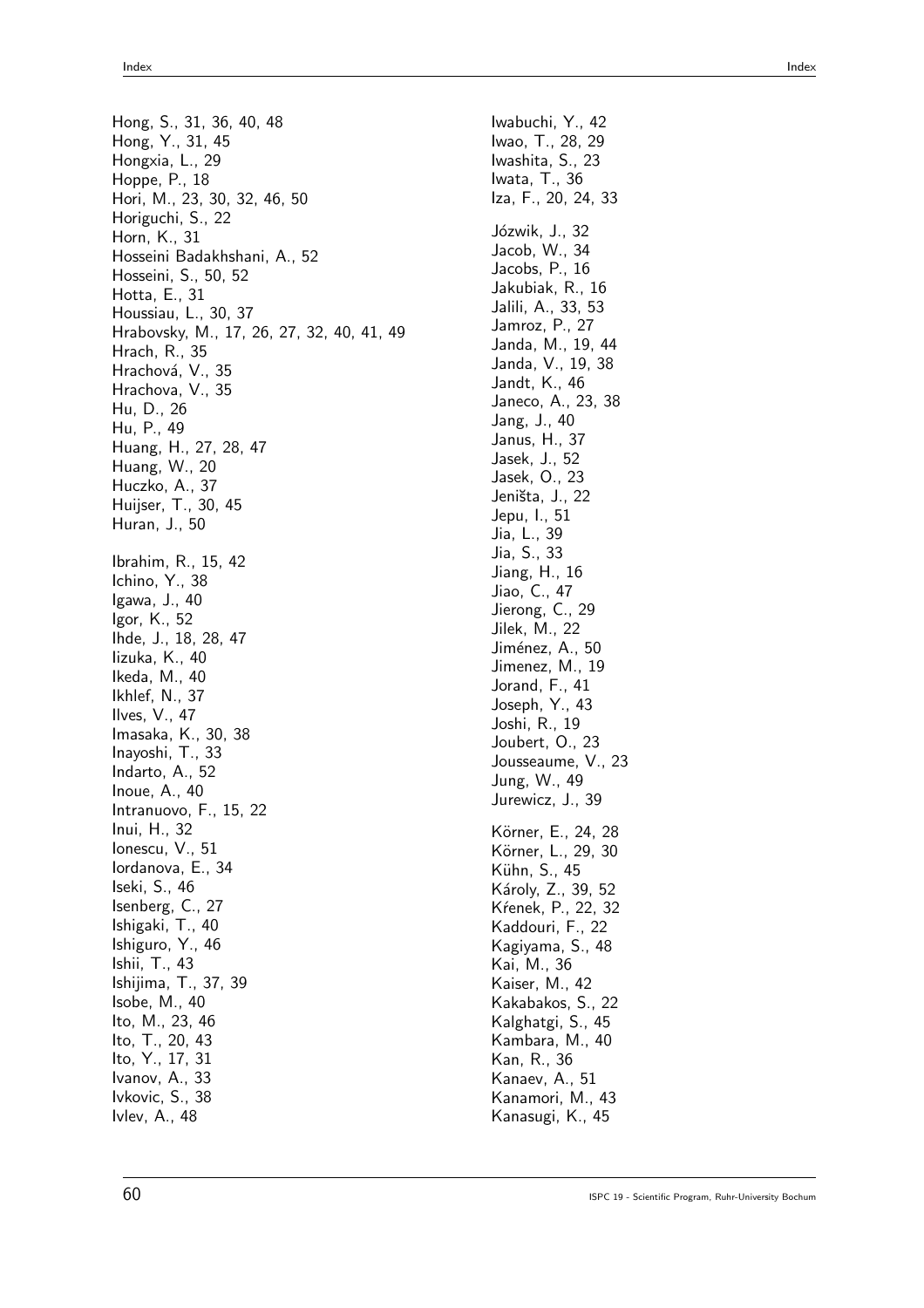Kang, S., 45 Kang, W., 31, 36 Kano, H., 46 Karaskova, M., 52 Karatsu, T., 18 Karimi, M., 45 Karoly, Z., 52 Karpyak, S., 32 Kartoshkin, V., 47 Kasdallah, C., 29 Kaskel, S., 17, 32 Kasyutich, V., 15, 42 Kavka, A., 35 Kavka, T., 17, 22, 27, 40, 49 Kawabe, T., 50 Kawaguchi, M., 46 Kawai, S., 26 Kawai, Y., 26 Kawamura, E., 16 Kawamura, K., 33 Kawasaki, H., 42 Kawashita, Y., 47 Kawazoe, H., 33 Ke, X., 48 Keil, A., 28 Kelly, C., 45 Kempkes, P., 16 Kerdja, T., 47 Kersten, H., 20, 48 Keshavarz, M., 39, 42, 46, 49 Kessels, W., 17 Keszler, A., 36 Khacef, A., 19, 42 Khakhaev, A., 49 Khalaj, Z., 51 Khaled, H., 33 Khaled, U., 38 Khare, R., 20 Khetselius, O., 37 Khlyustova, A., 31 Khmel, S., 22 Khoramabadi, M., 33 Khorunzhenko, V., 47 Khvedchyn, I., 42 Kikuchi, E., 53 Kim, G., 37, 40, 43, 45 Kim, H., 19, 31, 36, 42, 43 Kim, J., 19, 28 Kim, K., 26, 32, 53 Kim, S., 15, 17, 28, 36, 37, 40 Kim, Y., 17 Kimura, H., 40 Kindel, E., 24

Klages, C., 20, 22, 29, 45, 50 Klages, C.P., 18, 20, 50 Kobayashi, K., 20, 43 Kobayashi, Y., 15, 31 Kogelschatz, U., 31 Kolb-Bachofen, V., 22, 25 Komarzyniec, G., 32 Kondo, S., 14, 30, 45 Kong, M., 14, 15, 19, 20, 24, 27, 28, 33, 44 Konrad, M., 40, 49 Kopecky, V., 17, 26, 27, 40, 49

Kindysheva, S., 24 Kinoshita, K., 37 Kirillov, A., 31, 32 Kirillov, I., 42 Kiyan, T., 20 Klébert, S., 52

Klapetek, P., 52 Klett, C., 36, 42 Klopovskiy, K., 36 Knake, N., 17, 43 Kobayashi, A., 40

Kobzev, A., 50 Kochetov, I., 47 Kocisek, J., 30 Koeta, O., 41 Koga, K., 23 Koga, M., 26

Kogoma, M., 16 Kolacyak, D., 47

Komine, K., 36 Kondo, M., 23

Kondo, T., 18 Kondo, Y., 26

Kontakis, K., 50 Kopchenov, V., 47 Kopecki, J., 51

Kopev, V., 47 Kordac, M., 19 Kornev, S., 53

Kotov, Y., 47 Kotowich, S., 52 Kousal, J., 16, 24, 35 Kovacevic, E., 16, 48 Kovacs, R., 25 Kovalev, A., 18, 36 Kozakova, Z., 38 Kozlov, K., 31

Korobtsev, S., 39, 42, 46 Kortshagen, U., 15, 23, 24, 48

Korytchenko, K., 41 Kosarev, I., 24, 47 Kossyi, I., 26, 38, 47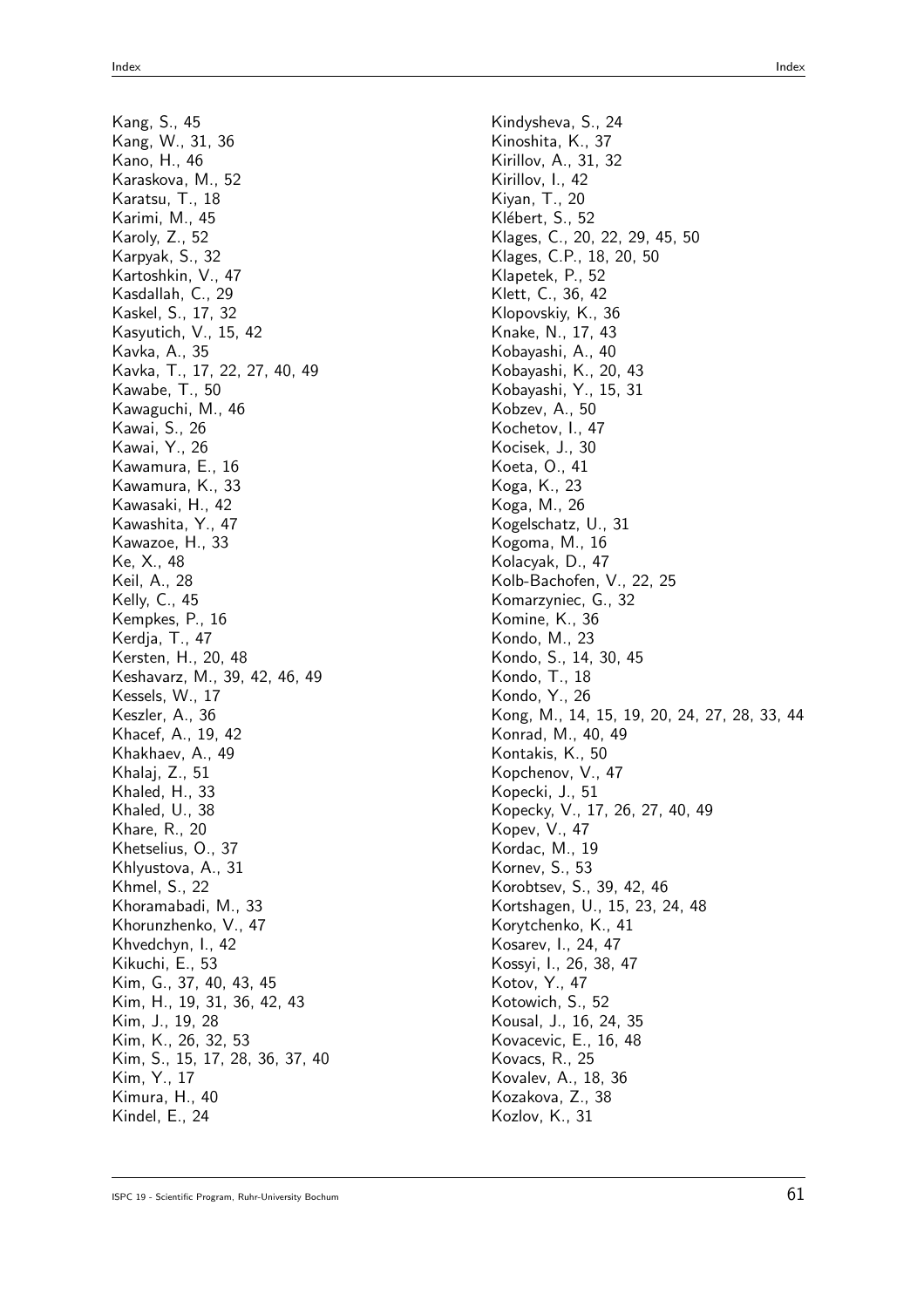Kozlov, Y., 38 Krasotkina, I., 46 Kravets, L., 29, 33 Krawczyk, K., 42, 52 Krcma, F., 30, 37, 38, 42 Kregar, Z., 26 Krenek, P., 17 Krivov, S., 31 Kroesen, G., 47 Kroh, L., 32 Krotov, M., 39, 46 Krstulovic, N., 26 Krzysztof, J., 28 Kucerova, Z., 23 Kudryavtsev, A., 43, 47 Kudryavtsev, V., 42 Kukaev, E., 24 Kumar, V., 46 Kunecova, D., 19 Kuraica, M., 38 Kuroda, H., 23 Kuroda, T., 40 Kuroki, T., 42 Kushner, M., 19 Kutasi, K., 35 Kutschera, S., 30 Kuznetsov, A., 28 Kuznetsov, D., 27 Kuzuya, M., 14, 45 Kylián, O., 46 Kylián, O., 16, 35 Kyo, M., 20, 33 Lüthen, F., 45 López-Santos, C., 29 Labbe, J., 18 Labedz, O., 37 Laber, A., 36 Labrador, N., 39, 47 Lachmann, K., 22, 45 Lacoste, D., 22 Lagrange, J., 51 Lahmar, H., 35 Laidani, N., 51 Laimer, J., 31 Lakshminarayana, R., 36 Lallement, L., 34, 36 Lamb, P., 29 Lamenta, A., 42 Lange, H., 37, 44 Langereis, E., 17 Langlois-Bertrand, E., 26, 35 Langner, M., 27

Laroche, G., 45 Latge, C., 49 Laux, C., 22, 28, 38 Lazar, L., 23 Lazovic, S., 31 Le Pen, C., 45 Le, P., 26 Lebouvier, A., 42 Lede, J., 19 Ledernez, L., 26 Lee, D., 32 Lee, H., 31, 45 Lee, J., 31, 32, 45 Lee, S., 31 Lee, W., 28 Lefferts, L., 20 Lefort, P., 40 Legeay, G., 30 Legrand, J., 35 Leininger, J., 19 Leins, M., 42 Leistner, M., 32 Lemerini, M., 43 Lempert, W., 24 Leroy, O., 37 Lestinska, L., 27 Leterrier, Y., 30 Levko, D., 42 Leys, C., 14, 19, 39 Li, G., 26, 45 Li, H., 16, 26, 32, 40, 45 Li, J., 35, 40, 52 Li, L., 29, 49 Li, X., 20, 28, 41, 52 Li, Z., 30, 37, 50 Liao, J., 20 Liao, Y., 50 Lichovnikova, S., 30 Lichtenberg, A., 16 Lieberman, M., 16 Liebmann, J., 22, 25 Lifschitz, A., 27, 37 Lim, G., 26 Lin, T., 20 Lin, W., 28 Linaschke, D., 32 Lindenmaier, W., 45 Lindsay, J., 15, 17 Lisovskiy, V., 41 Liu, C., 48 Liu, D., 20, 33 Liu, F., 50 Liu, J., 28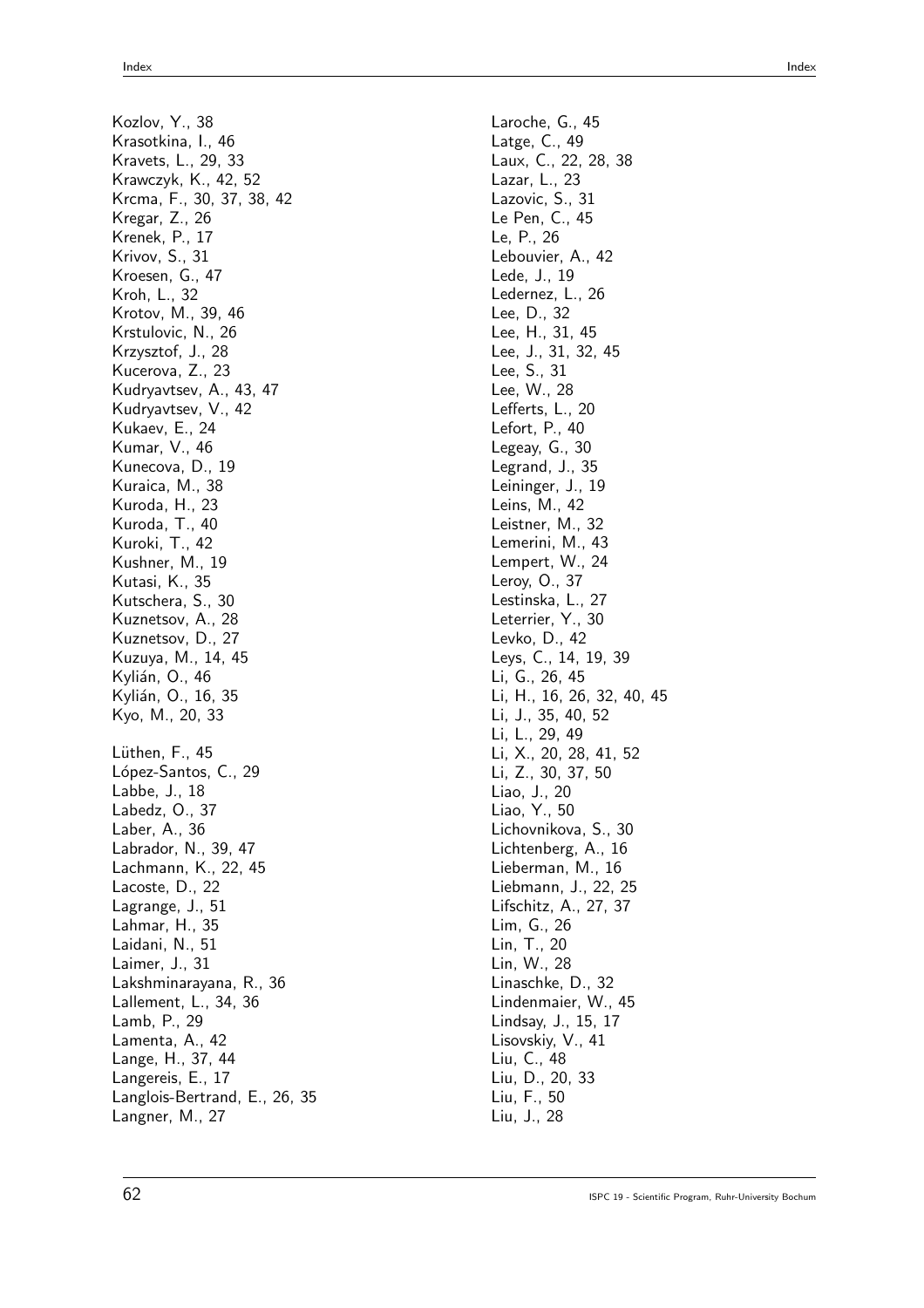Liu, K., 33

Liu, Y., 31, 47 Liu, Z., 50 Locke, B., 23 Loffhagen, D., 18, 36 Lombardi, G., 33, 48 Lommatzsch, U., 18, 28, 47 Lopaev, D., 18, 36 Lorcet, H., 18, 49 Losurdo, M., 18 Loukhovitsky, B., 47 Loureiro, J., 35 Lovascio, S., 22 Lowke, J., 39 Lozhachnik, L., 42 Lu, S., 41 Lu, X., 46 Lucas, N., 20 Luche, J., 19 Luciu, I., 36 Luere, O., 23 Luggenhölscher, D., 16, 27, 37, 43 Lukes, P., 19, 38 Lukowski, G., 24 Lundin, D., 20 Lungu, A., 51 Lungu, C., 51 Lunk, A., 18, 26 Lyubutin, S., 27 Mäder, G., 17, 32 Mätzing, H., 37 Möbius, A., 50 Müller, M., 43 Müller, S., 27 Mašláni, A., 22, 32 Mach, R., 48 Machala, Z., 19, 27 Maciel, H., 27, 32 Maechler, L., 18 Maeda, K., 43 Maes, J., 17 Maevsky, V., 26 Magne, L., 41 Magureanu, M., 41 Mahdavi, A., 42 Mainusch, N., 26 Maitoko, Y., 50 Maity, T., 24 Majumdar, A., 46 Makarov, M., 42, 43

Maki, N., 26 Makrinich, G., 26

Index Index

Malek, S., 47 Malekfar, R., 52 Maletic, D., 31 Malovic, G., 31 Malykhin, E., 18 Mamikon, M., 52 Mamun, S., 31 Mamunuru, M., 24 Manabe, A., 16 Manabe, Y., 36 Mandache, N., 41 Maneck, H., 48 Mankelevich, Y., 48 Mannelli, I., 46 Mantovani, D., 22, 30 Manylov, P., 31 Mao, G., 44 Mao, M., 16, 51 Marchand, C., 18, 40 Marcus, P.], 45 Marcus, S., 17 Margot, J., 49 Mariaux, G., 16, 18, 49 Marinov, D., 34, 38 Marion, F., 15, 18 Marotta, E., 43 Mars, R., 30 Marschmeyer, S., 49 Martens, T., 15, 18, 37 Martin, M., 23 Martin, P., 15, 42, 51 Maslani, A., 17, 35 Massereau-Guilbaud, V., 48 Massines, F., 18, 45, 49 Masuzaki, S., 20, 33 Mataras, D., 18, 30 Matejcik, S., 30 Matsuda, Y., 33, 36 Matsui, T., 23 Matsukata, M., 53 Matsuki, K., 50 Matsuo, H., 45 Matsushima, S., 50 Matsuura, T., 26, 40, 42 Matsuzaki, H., 23 Matsuzaki, N., 14, 45 Matthews, A., 30 Matusdaira, Y., 32 Maurau, R., 17 Maus-Friedrichs, W., 26 Maxime, M., 24, 46 Maximov, A., 31, 39 Maxisch, M., 20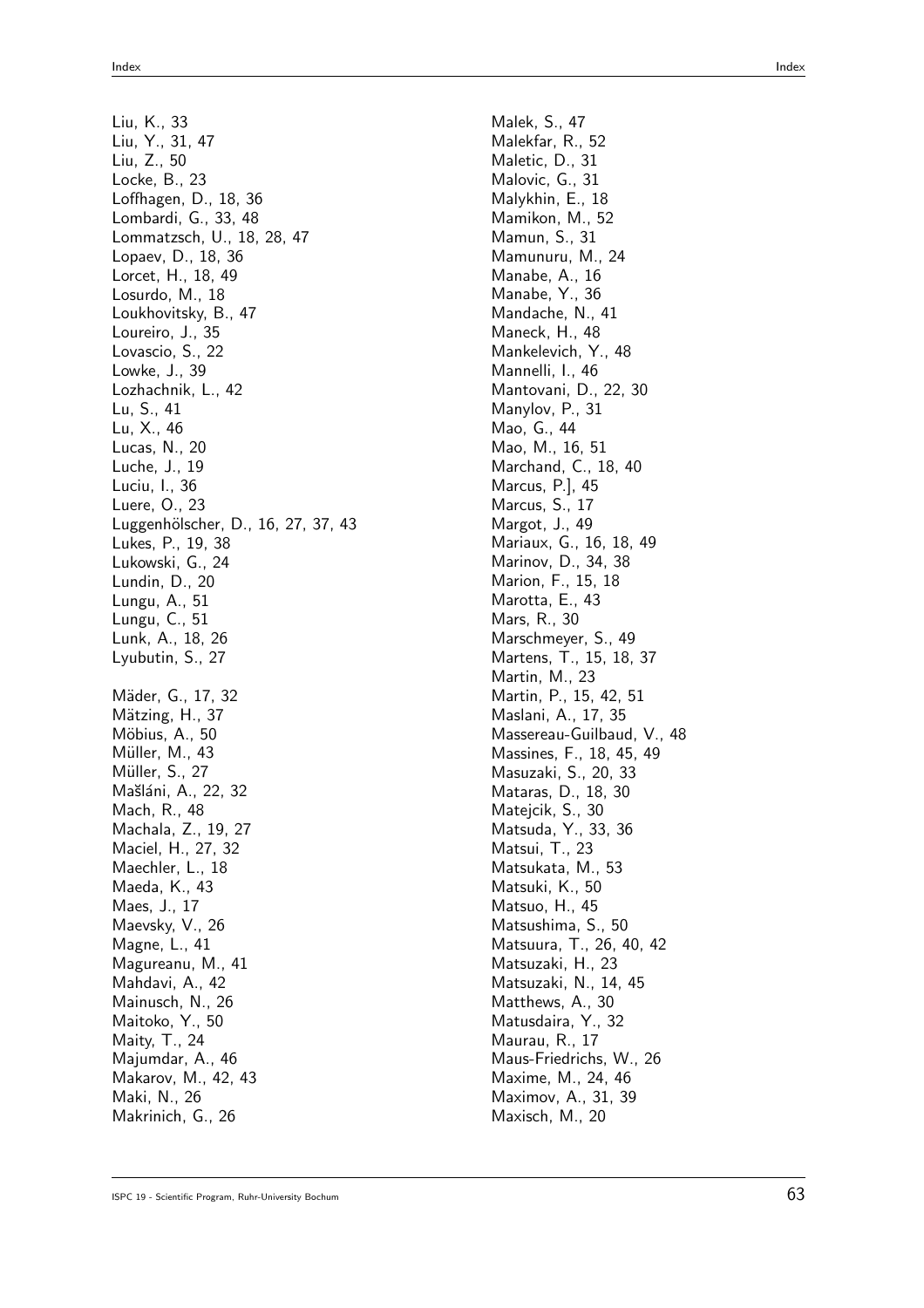Maynard, G., 37 Mayorov, V., 16 Mazankova, V., 37 Medjahdi , S., 43 Medvedev, D., 39, 46 Megahed, M., 36 Meißner, R., 48 Meichsner, J., 14, 36 Mekideche, M., 37 Melńikov, V., 26 Melńikova, L., 46 Mendez, B., 41 Mendoza Gonzalez, N., 36 Meng, L., 22 Meng, X., 36, 40, 47 Menguelti, K., 23 Mentel, J., 33, 34 Merche, D., 30 Mercier-Bonin, M., 45 Merian, T., 16 Merouani, R., 41 Meryl, B., 49 Meslem, Y., 38 Meunier, J., 15, 30, 33, 36, 49, 50 Meyer-Plath, A., 48 Michaeli, W., 18 Michalski, W., 29 Michau, A., 33, 48 Michel, B., 20, 50 Michel, E., 24 Micheli, V., 51 Michon, U., 41 Migeon, H., 29, 34 Mihailova, D., 15, 18, 27 Mikikian, M., 24 Milella, A., 15, 16 Miles, J., 36 Milligan, B., 17 Milosevic, S., 26 Mimura, H., 43 Minea, T., 27, 37 Mirabella, F., 22 Miron, C., 38 Mishra, D., 24 Misu, T., 44 Mitamura, K., 38 Mitsuda, Y., 15, 51 Mitsugi, M., 20 Mitu, B., 30, 36 Miyahara, H., 31 Miyata, H., 23 Mlotek, M., 52 Mochalskyy, S., 27

Mochizuki, Y., 15, 31 Mohai, I., 36, 39, 52 Mohamed, A., 45 Mohhamadi Warzanh, F., 49 Mohr, S., 43 Mola, M., 42 Molliet, F., 40 Monaghan, D., 38 Montavon, G., 39 Morandotti, R., 49 Moreno, H., 43 Moreno, M., 32 Morfill, G., 24, 48, 49 Mori, M., 34 Mori, S., 51 Morita, T., 37, 39 Moriyoshi, Y., 40 Morlock, J., 22 Mortazavi, S., 29 Morvova, M., 19 Mosse, A., 42 Mostaghimi, J., 17, 40, 53 Motret, O., 51 Moucha, T., 19 Muñoz, E., 50 Mukasa, S., 19, 38 Mukhin, Y., 46 Munz, R., 15, 18 Murakami, T., 46 Murakamo, Y., 22 Muramoto, I., 42 Murao, M., 48 Murphy, A., 22, 39 Murthy, S., 46 Mussenbrock, T., 19, 27 Mustata, I., 51 Muta, H., 26 Mutlu, M., 28, 29, 51 Mutlu, S., 30 Müller, S., 43 Nafarizal, N., 37 Nagumo, T., 18 Naidis, G., 16 Naka, M., 36 Nakajima, T., 40 Nakamura, A., 50 Nakamura, H., 50 Nakamura, K., 18 Nakamuta, T., 24 Nakano, M., 51 Nakatani, T., 33 Nakayama, A., 29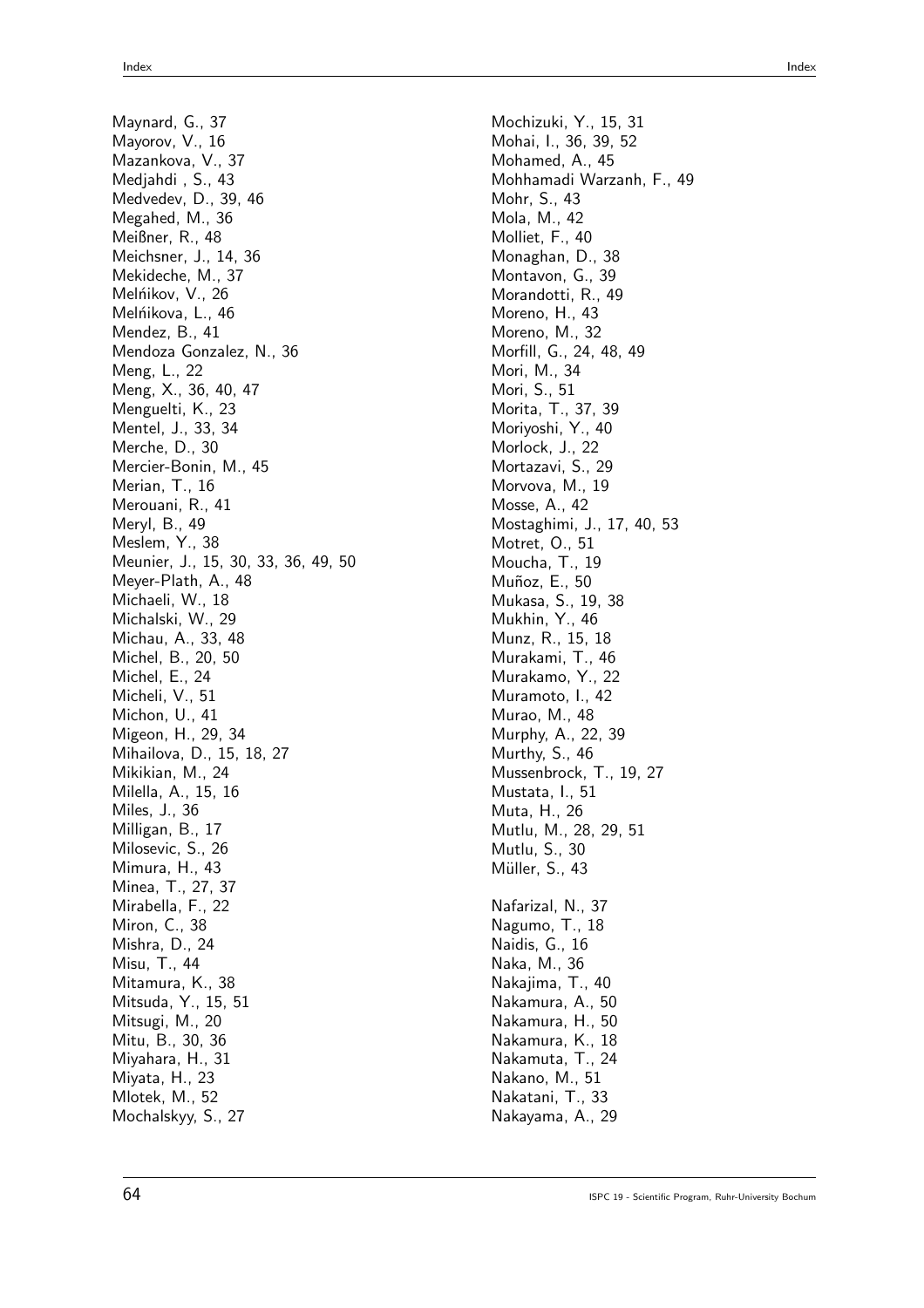Nam, S., 32 Namihira, T., 20 Napartovich, A., 47 Nardulli, M., 15, 22 Narengerile, 19 Nasiri Laheghi, S., 51 Naudé, N., 18 Nauenburg, K., 30 Navab Safa, N., 45 Ndione, P., 49 Nebe, B., 24 Necas, D., 52 Nedelko, M., 38 Neogi, S., 24, 45 Nessim, C., 31 Nevar, A., 38 Neyts, E., 16 Ni, M., 41 Nie, N., 27 Nie, Q., 28 Niemann, U., 22 Niemi, K., 17 Niermann, B., 51, 52 Nikiforov, A., 39 Nikipelov, A., 47 Nikitovic, Z., 35 Nikravech, M., 51 Nishiyama, H., 22, 40, 42 Nisol, B., 46 Nitta, Y., 33 Noël, C., 34 Nomura, S., 19, 38 Nonaka, K., 45 Nose, K., 15, 51 Novák, S., 35 Nowruzi, S., 49 Nozaki, T., 18, 24 Nudnova, M., 47 Nunnally, T., 31 Nunomura, S., 23 Oancea, S., 32 Oberrath, J., 37 Obradovic, B., 28, 38 Oehr, C., 18, 43, 51 Ogata, A., 19, 42 Ohgoe, Y., 45 Ohl, A., 24, 29, 43, 45 Ohnishi, K., 18 Ohshima, N., 37 Ohshima, T., 42 Ohshio, S., 51 Ohta, T., 23, 46

Okada, K., 52 Okada, M., 52 Okamura, Y., 19 Okazaki, K., 18, 24 Okino, A., 31 Okubo, M., 42 Olcaytug, F., 26 Oleszak, F., 48 Olszewski, S., 42, 48 Ono, S., 17, 44, 47 Onoe, K., 52 Oonk, J., 42 Opländer, C., 22 Orlicki, J., 28 Osawa, N., 15, 31 Osiac, M., 51 Ostrikov, K., 33 Ostuka, K., 42 Otani, C., 27 Otsubo, M., 31 Otte, J., 20 Oudmaijer, H., 45 Ouraipryvan, P., 52 Péreira, J., 48 Pacheco, M., 41 Packan, D., 38 Padureanu, S., 32 Paffen, R., 17, 32 Pai, D., 28 Pajurkova, J., 38 Pal, A., 48 Palistrant, N., 33 Palumbo, F., 15, 16, 30 Pan, W., 27, 36, 40, 47 Panousis, E., 45 Panowitz, S., 43 Pappas, D., 28 Paradisi, C., 43 Parajulee, S., 31, 50 Pargon, E., 23 Park, D., 41 Park, G., 31 Park, H., 17 Park, J., 36, 37 Park, S., 37, 43 Parvulescu, V., 41 Pascual, E., 51 Paskalov, G., 39 Pasquiers, S., 41 Paulussen, S., 16, 33 Paur, H., 37 Pavel, G., 52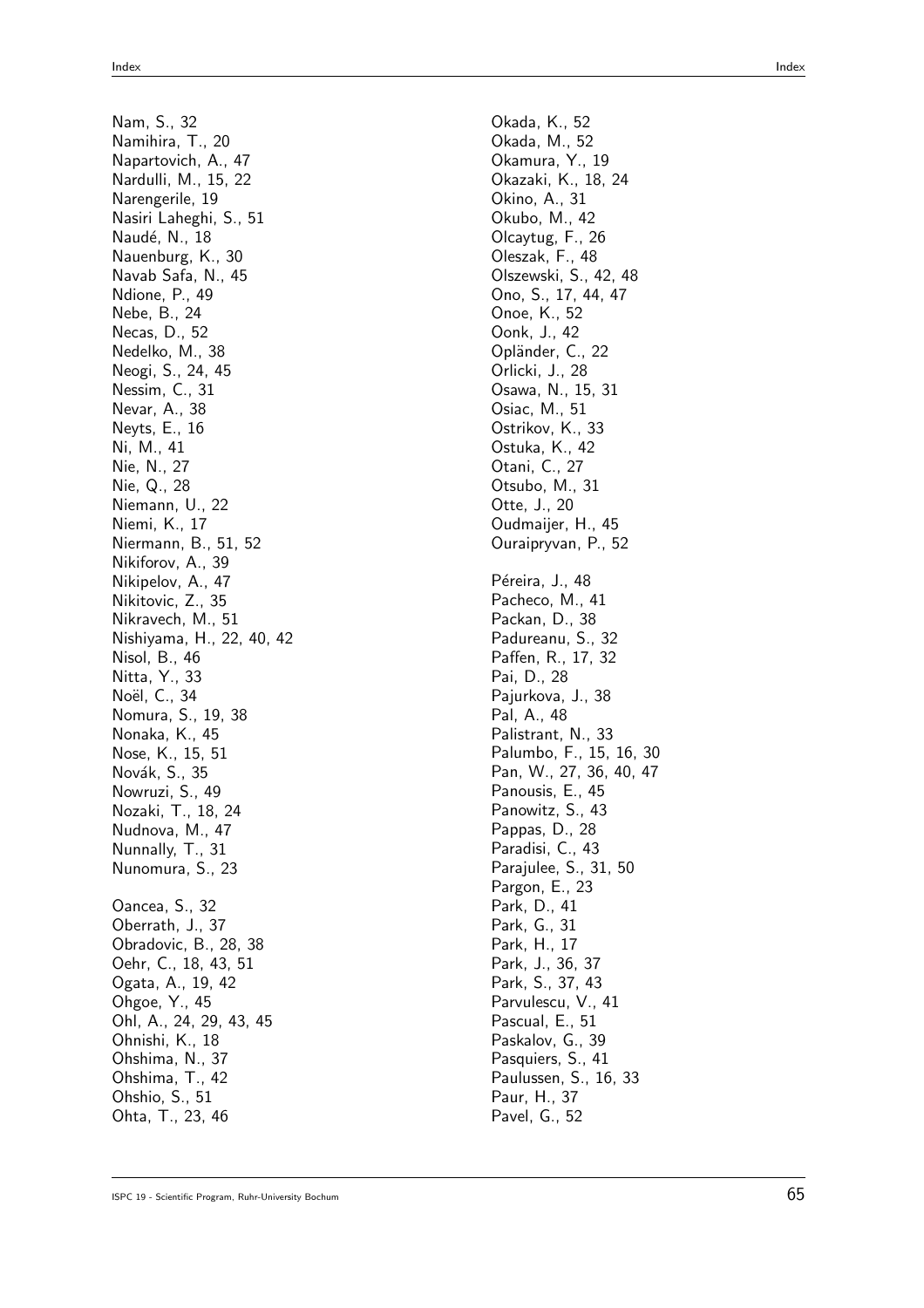Peerenboom, K., 19 Peignon-Fernandez, M., 34, 36 Pekárek, S., 41 Pellerin, N., 40 Pellerin, S., 40 Pemen, A., 26 Peppel, L., 30 Pereira Filho, A., 32 Permsin, N., 52 Pershin, L., 17 Petcu, M., 23 Peters, J., 15, 17 Petitpas, G., 42 Petraconi, G., 27 Petrou, P., 22 Petrov, A., 34 Petrovic, D., 15, 18 Petrovic, Z., 31, 35, 36 Petyaev, V., 46 Peybernès, J., 49 Pfister, M., 46 Pfuch, A., 31 Piens, M., 29 Pilkington, A., 30 Pinhão, N., 23, 37, 38 Pireaux, J., 23, 24, 29, 30, 32, 37, 48 Piroi, D., 41 Piskarev, M., 28 Plain, P., 48 Pogrebnjak, A., 28 Pohoata, V., 27 Poirier, J., 49 Polachova, L., 42 Polak, M., 24 Poleunis, C., 30, 46 Polevich, A., 49 Polo, M., 51 Polonskyi, O., 24 Poluboyarov, V., 40 Polyakov, D., 48 Pompilian, O., 51 Ponche, A., 28 Poncin-Epaillard, F., 16, 30 Ponizovsky, A., 26, 41, 46 Ponizovsky, L., 26 Ponthot, J., 39 Pontiga, F., 38, 43 Poonia, S., 34 Pootawang, P., 38 Popugaev, S., 47 Pornmai, K., 52 Porosnicu, C., 35, 51 Poruba, A., 32

Postel, C., 41 Potapkin, B., 19, 32, 39, 42, 46, 47 Potocký, Š., 38 Potter, R., 31, 49 Poulain, S., 49 Poulin, S., 45 Pouliquen, S., 49 Pouvesle, J.-M., 22 Pristavita, R., 49 Prokopiev, E., 35 Proshina, O., 18, 36 Proulx, P., 20, 41 Pu, Y., 26, 27, 35, 43 Puac, N., 31 Puerta, J., 39, 47 Pulpytel, J., 46 Pustylnik, M., 48 Puyrenier, B., 40 Qiang, C., 31 Quade, A., 29 Quitzau, M., 48 Quoizola, S., 49 Ränsch, J., 48 Röwi, T., 26 Raballand, V., 46 Rabinovich, A., 31, 49 Radmilovic-Radjenovic, M., 36 Rahel, J., 44 Rajasekaran, P., 45 Raju, R., 22 Rakhimov, A., 18, 36 Rakhimova, T., 18, 36, 48 Rakitin, A., 24 Ramazani, A., 45 Rapakoulias, D., 18 Rat, V., 15, 18, 39 Ratikin, A., 47 Rauchs, G., 39 Rauscher, H., 46 Ravi, L., 48 Raynaud, P., 45, 48, 49 Rea, M., 43 Redolfi, M., 22, 33, 36, 42 Redondo, L., 23 Rego, R., 29 Regula, C., 28 Reichen, P., 24, 43 Reicher, H., 31 Reinecke, H., 18 Reinelt, J., 33, 34 Reitli, Z., 52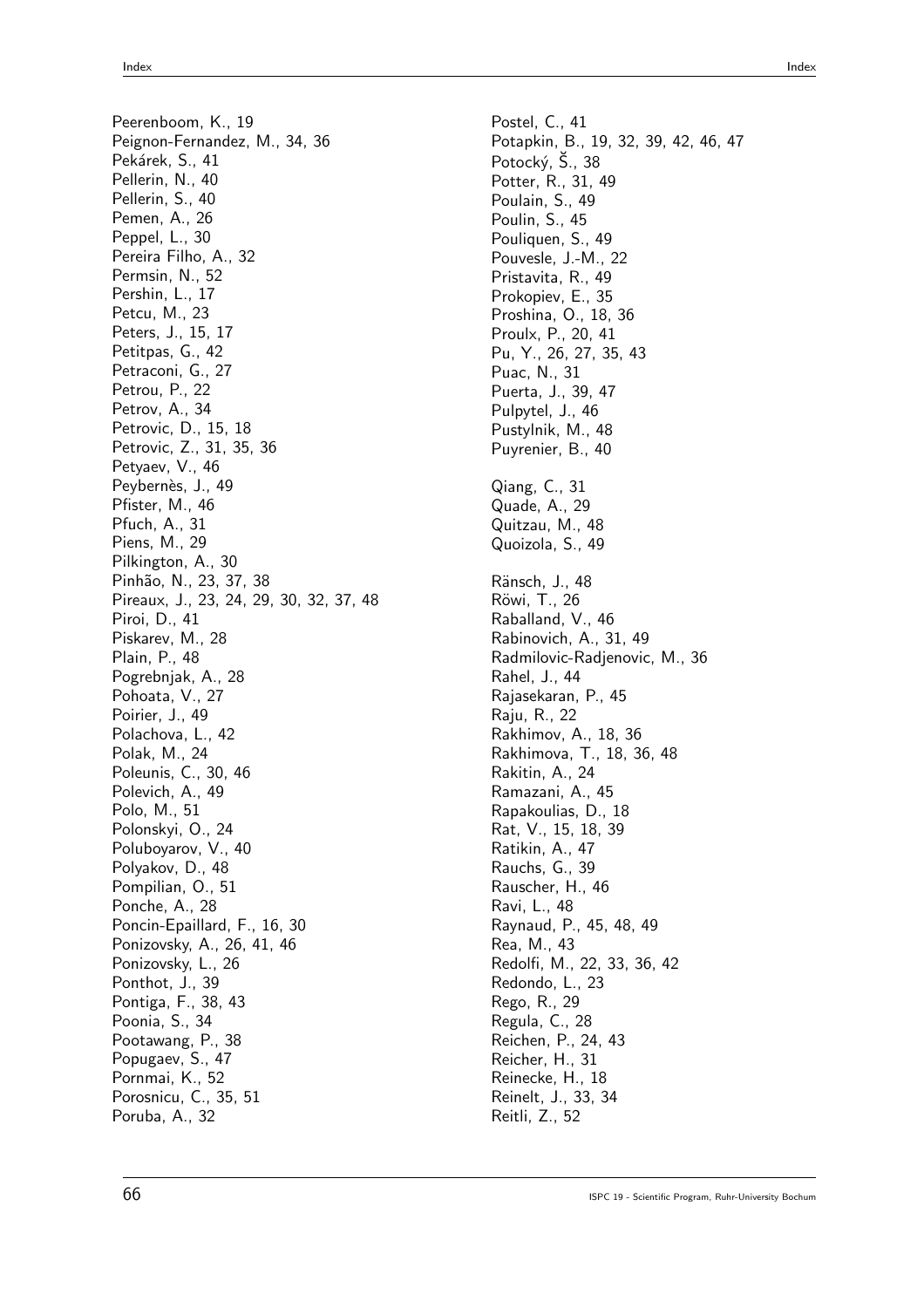Ren, C., 28 Renard, J., 48 Reniers, F., 22, 23, 29, 30, 32, 34, 46 Reuter, R., 51 Reuter, S., 17, 52 Rezik, A., 37 Rhallabi, A., 34, 36 Ricard, A., 45 Ritter, A., 24, 29 Roch, J., 17 Rodionov, N., 39 Rodríguez-Elipe, A., 29 Rohn, S., 32 Romero, M., 50 Romiani, F., 46 Rossi, F., 46 Roth, C., 14, 23 Rothermel, H., 49 Rotundo, F., 27 Roucoules, V., 14, 18, 28 Rouffet, B., 33, 45 Rousseau A., 42 Rousseau, A., 28, 34, 38, 43 Rousseau, V., 16 Rubio-Roy, M., 51 Rudolf von Rohr, P., 14, 23, 24, 29, 30, 43 Rueangjitt, N., 43, 52 Ruhrmann, C., 33, 34 Ruiz, J., 45 Rupper, P., 24 Ruzic, D., 22 Ryabinkin, A., 48 Rybkin, V., 38 Rychly, J., 45 Rykova, E., 42 Sá, P., 35 Sabotinov, N., 27 Sacchetti, A., 18 Sadeghi, N., 37 Safonov, E., 48 Safronau, Y., 17, 31 Sagás, J., 32 Sagawa, M., 24 Sagulenko, P., 47 Sahankova, H., 30 Saito, H., 19 Saito, K., 42 Saito, N., 27, 38, 46 Saito, R., 39 Saitoh, H., 51 Sajo, I., 39 Sakai, H., 18

Sakai, O., 31, 37, 39 Sakai, T., 42 Sakai, Y., 18 Sakiyama, Y., 45 Sakoda, T., 31 Sakurabayashi, Y., 28 Samoilovich, V., 31 Samokhin, A., 53 Samoylov, I., 34 Samson, J., 48 Sang, L., 28 Sanibondi, P., 37 Sankar, R., 45 Sanz, M., 50 Sapunov, D., 39 Sardella, E., 15, 22 Sari, A., 29 Sarkar, A., 23 Sarostine, A., 29 Sarra-Bournet, C., 18, 45 Sarrette, J., 33, 45 Sasai, Y., 14, 45 Sasaki, K., 19, 37 Sasaki, M., 20 Sasaki, R., 31 Sato, H., 43 Satulu, V., 29, 30 Sauchyn, V., 42 Saulou, C., 45 Savastenko, N., 20, 38 Sawtell, D., 15, 42, 51 Schäfer, J., 29, 43 Schüngel, E., 16, 27 Schütz, U., 28 Schaaf, P., 14, 18 Schaper, L., 17, 39 Scharwitz, C., 37 Schauer, J., 51, 52 Scherer, J., 25 Schiffmann, K., 20 Schiorlin, M., 43 Schlüter, O., 32 Schlosser, M., 24 Schmidt, J., 46 Schmidt-Szalowski, K., 42, 52 Schmidtova, T., 36 Schmiedel, A., 31 Schmiedel, C., 31 Schmiedt, L., 35 Schmittgens, R., 28 Schmitz-Afonso, I., 47 Schnick, M., 22 Schröder, K., 24, 29, 45, 46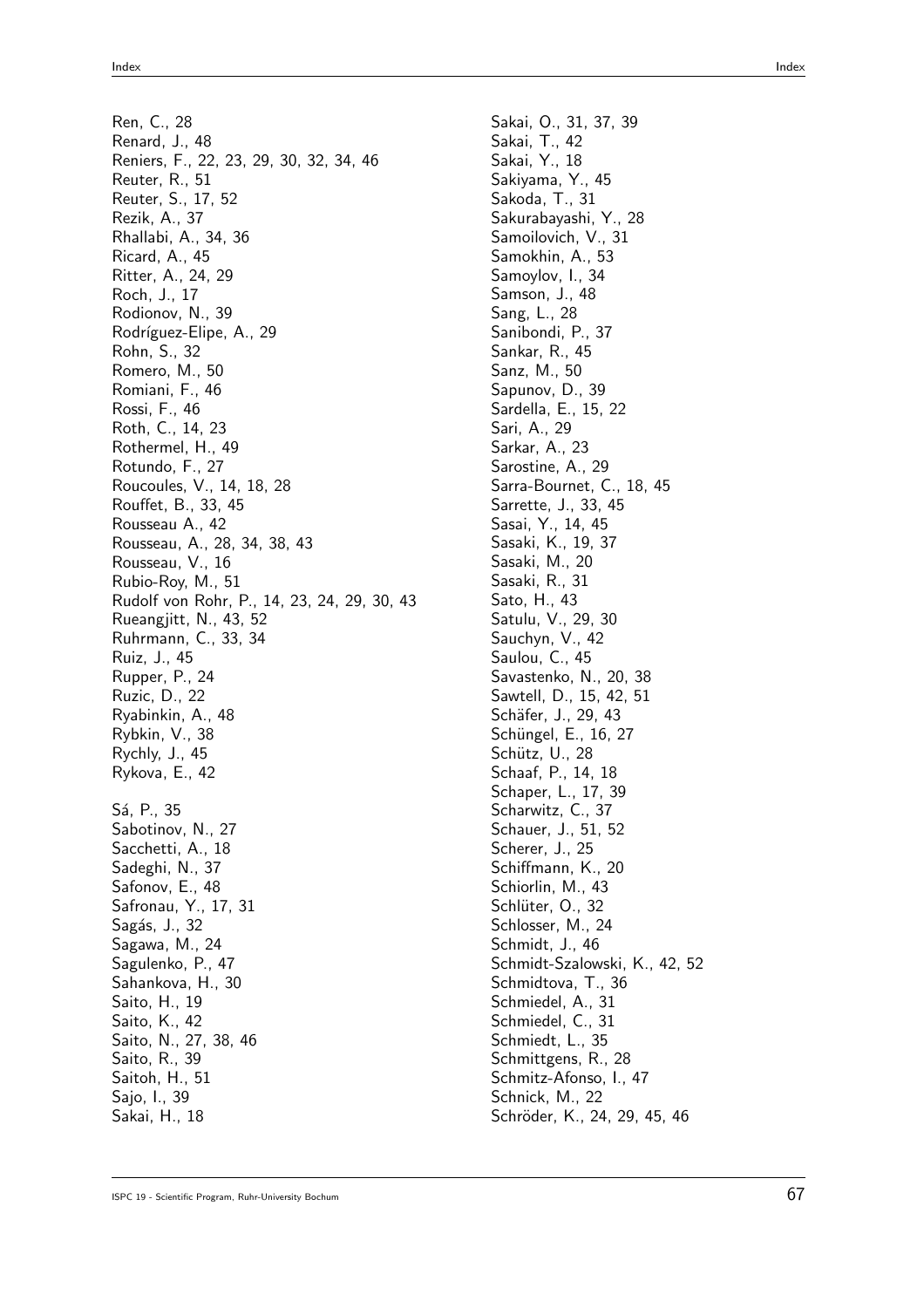Schrader, C., 46 Schram, D., 14, 18, 19 Schultheiß, E., 28 Schulz, A., 42, 51 Schulz-von der Gathen, V., 17, 43, 44 Schulze, J., 16, 27 Schumacher, U., 42 Schwarz-Selinger, T., 34 Sedmikova, L., 30 Seeger, S., 16, 49 Seifert, H., 37 Sekeresova, Z., 39 Sekiguchi, H., 43 Sekiguchi, S., 40 Sekine, M., 23, 32, 50 Sekine, Y., 53 Sels, B., 16, 33 Sember, V., 22, 32, 35 Semenov, A., 49 Sen, Y., 29 Sentek, J., 52 Seo, Y., 31, 45 Seon, H., 41 Serban, G., 51 Serbov, N., 32 Sergey, G., 52 Sergeyev, D., 35 Serov, A., 48 Seshan, K., 20 Setsuhara, Y., 50 Sevastianov, V., 22 Seyed-Matin, N., 33, 53 Sferrazza, M., 30, 34 Sfikas, S., 18 Shabbir, S., 17 Shah, K., 36 Shahien, M., 41 Shahverdi, A., 53 Shama, G., 24 Shan, Y., 40 Sharifian, M., 52 Shchedrin, A., 42 Sheel, D., 51 Sherbina, A., 49 Shi, Z., 33 Shibasaki, T., 36 Shigeta, M., 48 Shik, A., 46 Shikova, T., 38 Shimada, R., 31 Shimizu, H., 42 Shimizu, K., 43 Shimizu, S., 49

Shimizu, T., 49 Shimokawara, A., 46 Shin, D., 39 Shin, H., 22, 26 Shin, P., 41 Shinohara, M., 33, 36 Shinozaki, H., 36 Shirafuji, T., 37, 39 Shiratani, ., 50 Shiratani, M., 23 Shmakova, N., 28 Shokri, B., 50, 52 Shukhinin, G., 22 Shunjiro, I., 31, 50 Shunkeyev, K., 35 Shvedchicov, A., 46 Shypylenko, A., 28 Sierra, B., 41 Sim, J., 31 Simek, M., 19 Simon, T., 24 Simonchik, L., 17, 31, 32 Simor, M., 30 Skamarokhau, D., 42 Skornyakov, A., 35 Slavínská, D., 16 Slavinska, D., 24, 29 Slechta, J., 39 Slovikovskii, B., 27 Smirnov, A., 35 Smirnov, S., 38 Soare, V., 51 Sokolova, M., 31 Sokovnin, S., 26, 47 Solar, P., 29 Solonenko, O., 40 Soltwisch, H., 16 Solymosi, T., 36 Song, H., 42 Song, S., 39 Song, Y., 32 Sonnenfeld, A., 14, 23, 24, 29, 30, 43 Sonoda, T., 50 Sonsky, J., 39 Soucy, G., 53 Soural, I., 37 Spille-Kohoff, A., 22 Spridon, D., 46 Sreethawong, T., 43, 52 Stöhr, U., 18 Stafford, L., 20, 49 Stahl, M., 20 Stalder, K., 39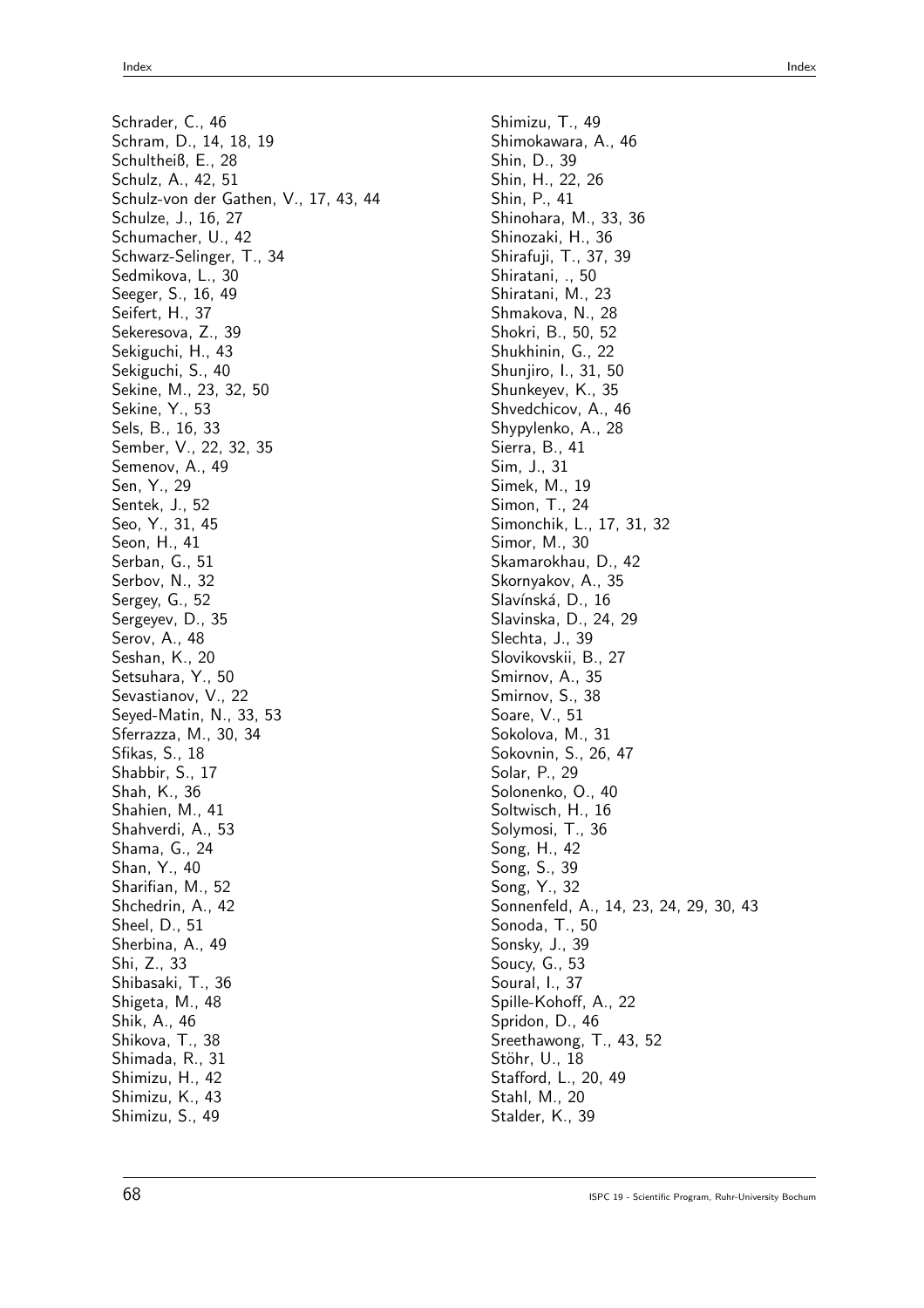Stamate, E., 16 Stancu, G.D., 22 Stapelmann, K., 46 Starik, A., 47 Starikovekiy, A., 47 Starikovskaia, S., 24, 28, 47 Starikovski, A., 31 Starikovskii, A., 24, 47 Starikovskiy, A., 43, 47, 49 Starostin, A., 48 Starostin, S., 17, 32 Stefanovic, I., 37 Steffen, H., 29, 30 Stein, B., 28 Stepanov, S., 14, 36 Steves, S., 29 Stieber, M., 24 Stoffels, W., 47 Stojanovic, V., 35 Strawhecker, K., 28 Stroth, U., 42, 51 Strunskus, T., 16 Struzinsky, O., 30 Stryczewska, H., 32 Styrnoll, T., 33, 34 Su, G., 33 Su, W., 16 Suehiro, J., 30, 38 Suganume, T., 17 Sugasawa, M., 42 Sugiura, H., 39 Sukhinin, G., 24 Sun, A., 44 Sun, B., 52 Sun, W., 30 Sung, S., 26 Sureshkumar, A., 45 Suschek, C., 22 Suttikul, T., 52 Suwannabart, T., 52 Suzuki, M., 51 Suzuki, Y., 17 Svinarenko, A., 32 Swanson, E., 23 Synek, P., 23 Szépvölgyi, J., 52 Szepvölgyi, J., 36, 39, 52 Szopa, C., 47, 48 Tabares, F., 34 Tabeling, P., 30 Tachibana, K., 17, 20, 31, 37, 39 Tadjine, R., 35

Takada, N., 37 Takai, O., 38, 46 Takana, H., 22, 40, 42 Takata, S., 15, 31 Takeda, K., 23, 30, 32 Takeguchi, Y., 20, 33 Takenaka, K., 50 Takeuchi, T., 46 Taktakishvili, M., 38 Tanaka, K., 16 Tanaka, M., 34, 39 Tanaka, Y., 18, 20, 31, 33, 40, 47 Tanarro, I., 35, 50 Tang, H., 40, 47 Tarasenko, N., 38 Tarasova, N., 47 Tarnovsky, V., 52 Tashiro, S., 39 Tatoulian, M., 22, 30 Tatsumi, A., 42 Tavares, J., 23, 30 Temchin, S., 38 Tennyson, J., 36 Terlinden, N., 22 Terryn, H., 29 Tessier, Y., 24 Thissen, R., 47 Thomas, H., 24, 48, 49 Thomas, M., 18, 22, 45, 50 Thomas, O., 17 Thrane, M., 22 Tian, W., 35 Timofeev, A., 36 Timoshenkova, O., 47 Tinck, S., 16 Tingaud, O., 39 Titov, V., 38 Titova, N., 47 Todirasi, G., 32 Tolson, B., 36 Tomiat, H., 30 Tomita, K., 36, 38 Topacli, A., 29 Topacli, C., 29 Topala, I., 27, 46 Toriu, A., 45 Torrente, G., 39, 47 Tothova, I., 19, 38 Touchard, S., 36, 42 Toyoda, H., 37, 39 Toyota, H., 19, 38 Trivedi, R., 30 Truica-Marasescu, F., 45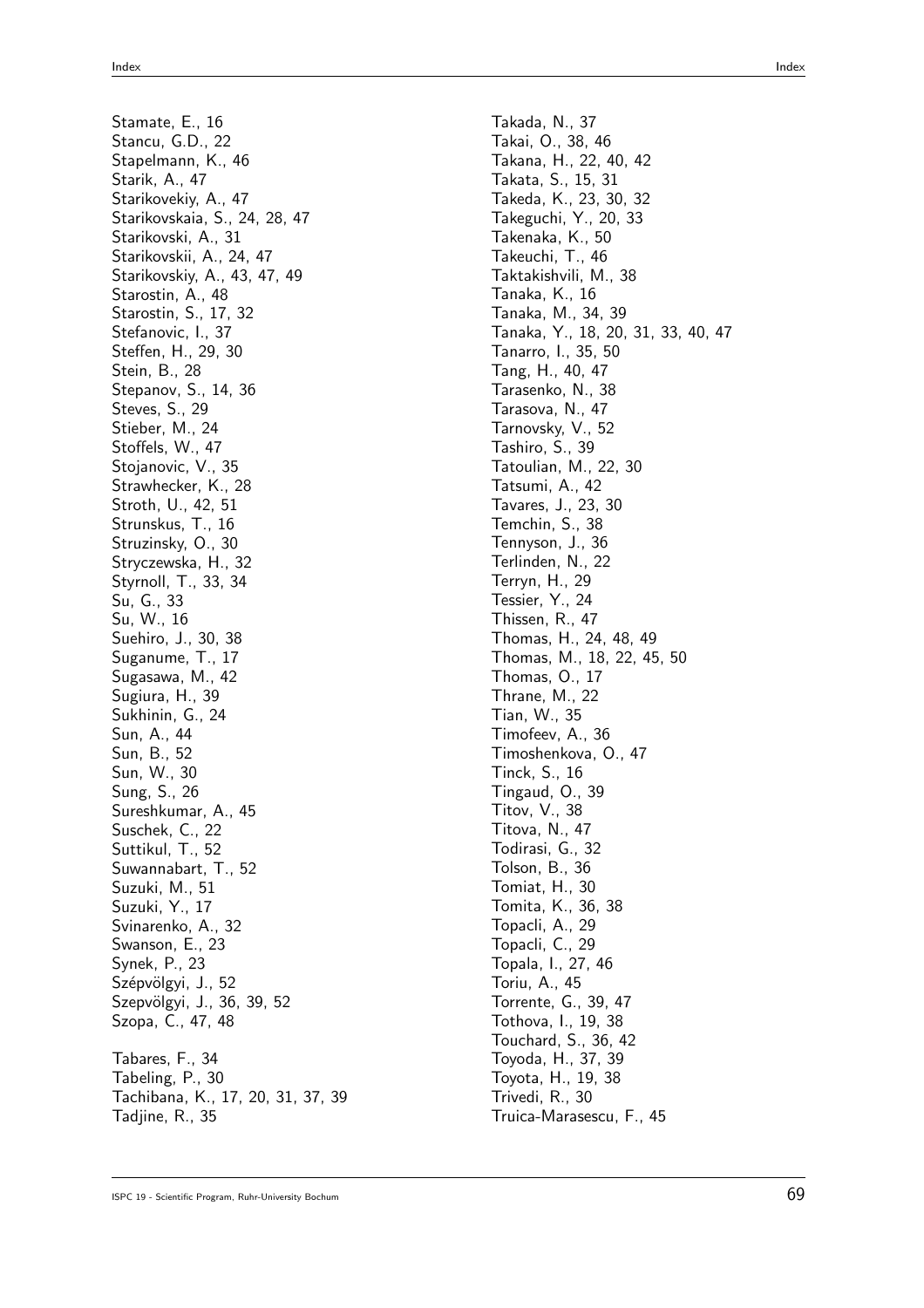Tsapin, A., 46 Tserepi, A., 22, 50 Tsougeni, K., 22, 50 Tsubokawa, Y., 40 Tsujimoto, K., 18 Tsvetkov, Y., 53 Tsyganov, A., 43 Tu, X., 16, 41 Tudorovskaya, M., 32 Turgeon, S., 45 Uchino, K., 26, 36, 38 Uddi, M., 24 Ueda, T., 42 Uehara, K., 36 Uehara, T., 32, 44 Ueno, T., 51 Uesugi, Y., 18, 20, 31, 33, 40, 47 Uhrlandt, D., 36, 37 Ulejczyk, B., 42 Umanski, S., 42 Ummani, R., 46 Unger, W., 16 Ungureanu, A., 46 Unold, T., 49 Urabe, K., 17, 31 Urban, G., 26 Usama, K., 30 Ushakov, A., 26 Utsunomiya, T., 34 Uvarin, V., 27 Valensi, F., 40 Vallat, M., 14, 18, 28 Vallières, K., 45 van de Peppel, R., 42, 48 van de Sanden, M.C.M., 17, 22, 23, 29, 32, 33, 36, 48 van den Dungen, J., 18 van der Heijden, A., 48 van der Mullen, J., 19, 27, 34 van Dijk, J., 15, 18, 19, 27, 37 van Harskamp, W., 18 Van Hoeck, A., 33 Van Tendeloo, G., 48 Vancini, M., 22, 27 Vandencasteele, N., 30, 34 Vandsburger, L., 30 Varambhia, H., 36 Vardelle, A., 16, 18, 40, 49 Vardelle, M., 18, 40 Vasilets, V., 22 Vasilieva , A., 36 Vasilieva, A., 18

Vasilieva, T., 16 Vasilyak, L., 48 Vasina, P., 36 Vega, A., 36, 42 Velichkko, A., 49 Veprek, S., 22 Veprek-Heijmann, M., 22 Verboncoeur, J., 16, 19, 32 Verdier, S., 29 Vereecken, J., 29 Veremii, I., 48 Vergnes, H., 51 Vergoehl, M., 52 Verheyde, B., 16 Verovchuck, M., 42 Verreycken, T., 14, 19 Vetchinin, S., 48 Vetchinkin, A., 42 Vetushka, A., 22 Viöl, W., 26, 31 Vidal, F., 39 Vinogradov, G., 49 Vinogradov, I., 26 Vioel, W., 45 Vlachopoulou, M., 22, 50 Vladoiu, R., 51 Vo Tan Tho, N., 30 Vogelsang, A., 29, 43 Voigts, F., 26 Voloshin, D., 36 Volynets, V., 26 von Fragstein, F., 18 von Keudell, A., 44, 46, 48, 51 von Toussaint, U., 34 von Woedtke, T., 24, 29 Vourdas, N., 50 Vranic, M., 36 Vrel, D., 51 Vrlinic, T., 30 Vyhnalikova, J., 42 Walker, M., 42, 51 Wallendorf, T., 52 Walsh, J., 15, 20, 24, 28, 33, 44 Walter, C., 29 Walther, R., 46 Wandke, D., 22, 25, 45 Wang, D., 28 Wang, H., 16, 40, 47 Wang, L., 33, 45 Wang, S., 26, 45 Wang, Y., 40 Wang, Z., 50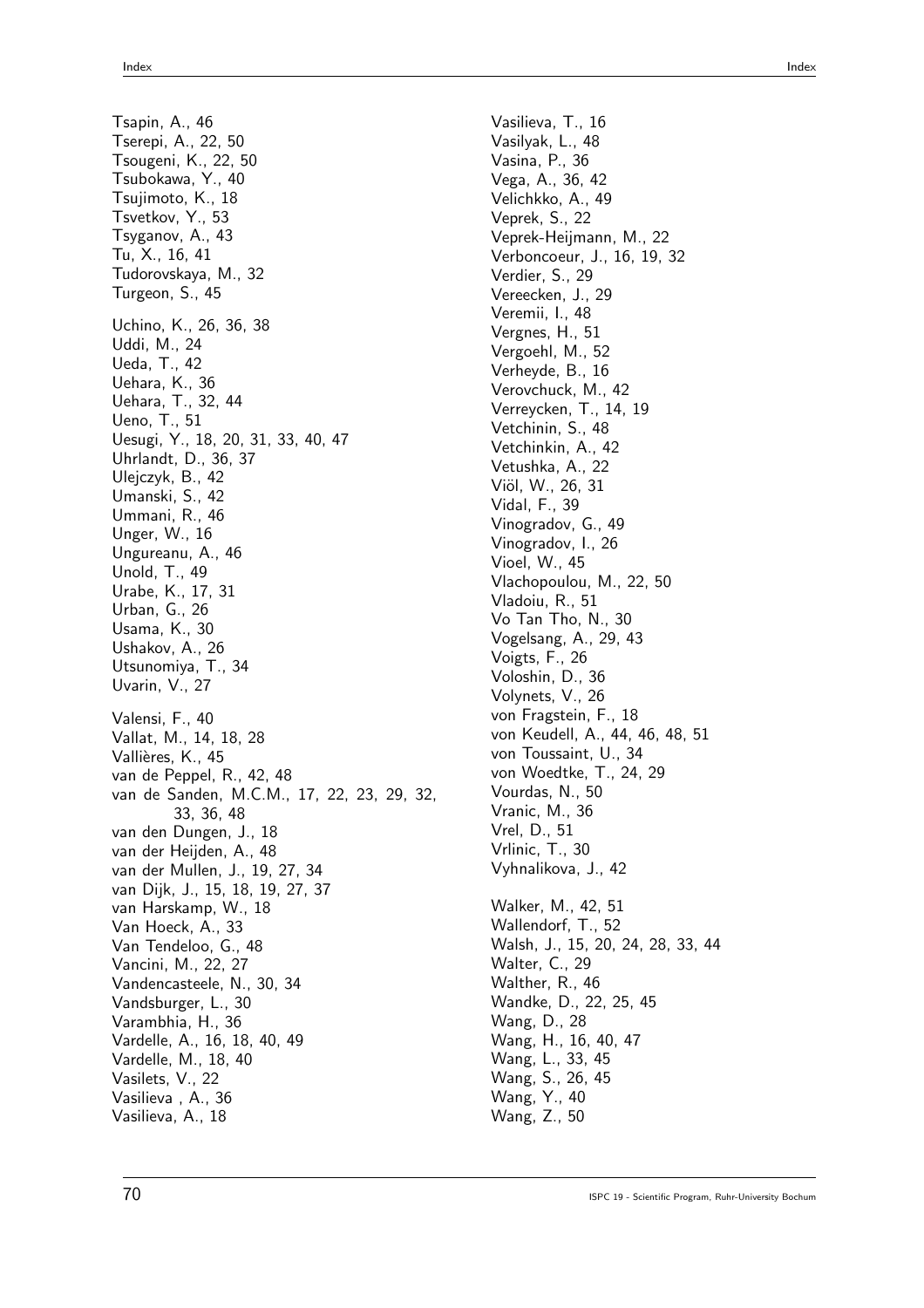Waskoenig, J., 17, 20, 44 Watanabe, T., 18, 19, 34, 40, 42, 48 Weber, J., 33 Wei, F., 40 Wei, S., 38 Weidlich, E., 50 Weisser, J., 31 Weltmann, K., 24, 37, 43 Wen, C., 28 Weng, C., 20 Wenkin, M., 29 Werner, O., 52 Wertheimer, M., 45 Westermann, R., 48 Westermeier, M., 33, 34 Whitehead, C., 19 Wilken, R., 28 Willaime, H., 30 Williamson, J., 36 Willich, P., 20 Winands, G., 26 Winter, D., 37 Winter, J., 37, 43, 44, 48, 51, 52 Woehrl, N., 52 Wolf, M., 28 Wolter, M., 47, 48 Wong, A., 39 Woo, J., 26 Wu, C., 27, 36, 47 Wu, G., 16, 32, 40 Wu, L., 47 Wunderlich, J., 46 Wydeven, T., 50 Xia, G., 44 Xia, S., 46 Xie, L., 20 Xing, X., 45 Xu, H., 29 Yablokov, M., 28 Yamada, K., 50 Yamada, M., 41 Yamada, Y., 15, 31 Yamagata, Y., 36, 38 Yamakawa, K., 30 Yamamoto, K., 39, 50 Yamamoto, T., 43, 50 Yamane, H., 50 Yamasaki, S., 31 Yamashita, H., 19 Yamauchi, Y., 14, 45 Yamazaki, H., 52 Yan, J., 41

Yanallah, K., 38 Yang, D., 33 Yang, L., 28, 45, 50, 52 Yang, P., 29, 53 Yang, R., 20, 52 Yang, Y., 43 Yao, Y., 40 Yara, T., 32 Yasserian, K., 50 Yasuda, H., 26 Yasui, T., 18, 41 Yatsuda, K., 40 Yerokhin, A., 30 Yin, Z., 24 Yoon, S., 43 Yoshida, A., 20 Yoshida, T., 40 Yoshioka, Y., 15, 31 You, S., 18 Yousfi, M., 45 Youssef, J., 42 Yu, L., 41 Yuan, L., 49 Yuan, W., 41 Yubero, F., 29 Yukhymenko, V., 42, 48 Yumoto, M., 28, 29 Zünd, G., 24 Zahn, R., 27 Zaijckova, L., 23 Zaitsevskii, A., 32 Zajickova, L., 52 Zakova, M., 37 Zankovych, S., 46 Zanna, S., 45 Zaroschi, V., 51 Zatko, B., 50 Zghoul, N., 45 Zgirouski, S., 31, 32 Zhang, C., 31, 40 Zhang, J., 41, 53 Zhang, W., 39 Zhang, X., 47 Zhang, Y., 28, 33, 40 Zhang, Z., 45 Zhao, H., 45 Zhao, J., 29, 41 Zhao, W., 52 Zhdanok, S., 42 Zheng, J., 20, 52 Zhivotov, V., 42 Zhou, Z., 50